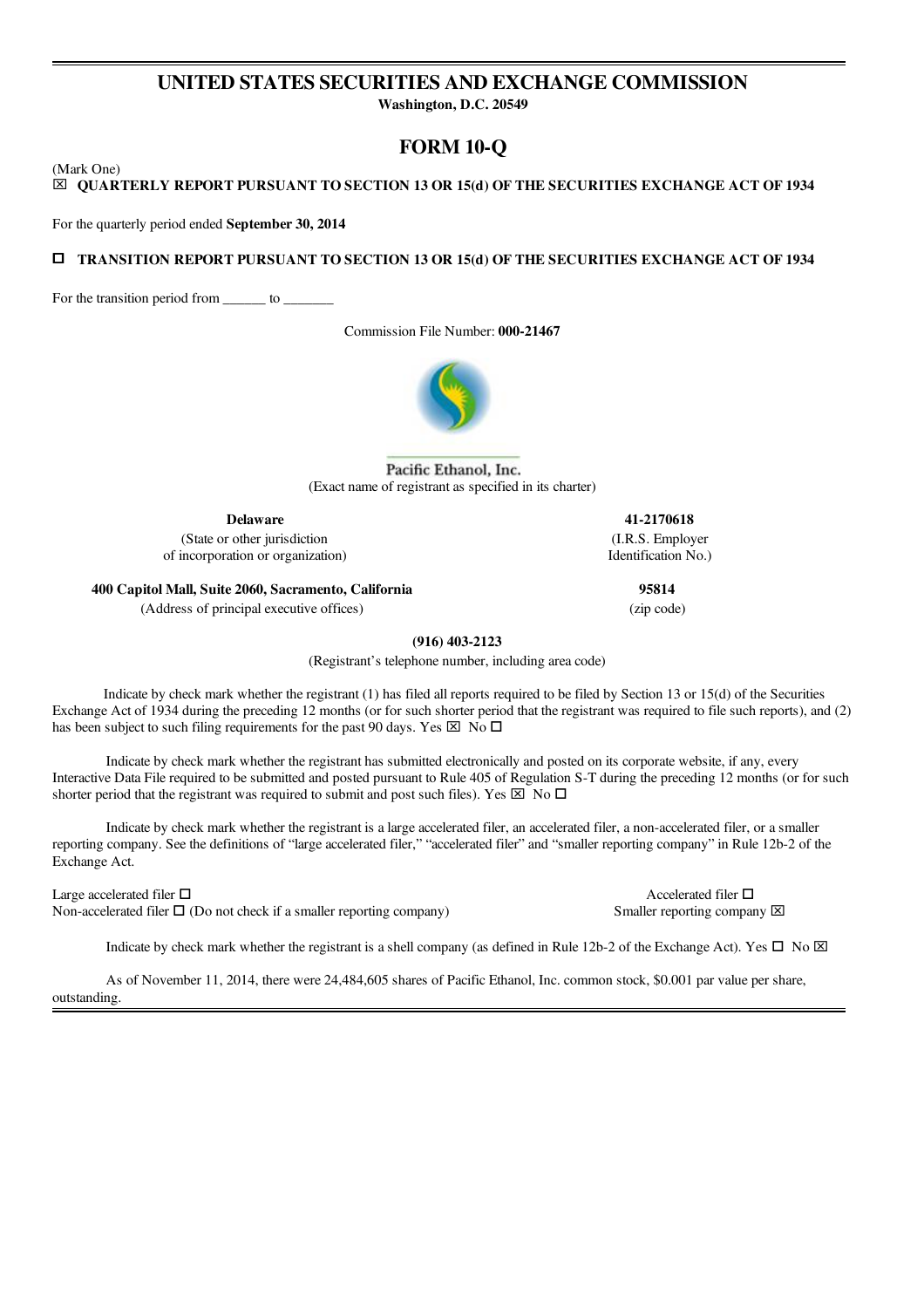## PART I FINANCIAL INFORMATION

|                                            |                                                                                                                   | Page |  |  |  |  |  |  |  |
|--------------------------------------------|-------------------------------------------------------------------------------------------------------------------|------|--|--|--|--|--|--|--|
| ITEM 1.                                    | FINANCIAL STATEMENTS.                                                                                             | 3    |  |  |  |  |  |  |  |
|                                            | Consolidated Balance Sheets as of September 30, 2014 (unaudited) and December 31, 2013                            | 3    |  |  |  |  |  |  |  |
|                                            | Consolidated Statements of Operations for the Three and Nine Months Ended September 30, 2014 and 2013 (unaudited) | 5    |  |  |  |  |  |  |  |
|                                            | Consolidated Statements of Cash Flows for the Nine Months Ended September 30, 2014 and 2013 (unaudited)           | 6    |  |  |  |  |  |  |  |
|                                            | Notes to Consolidated Financial Statements (unaudited)                                                            | 8    |  |  |  |  |  |  |  |
| ITEM 2.                                    | MANAGEMENT'S DISCUSSION AND ANALYSIS OF FINANCIAL CONDITION AND RESULTS OF<br>OPERATIONS.                         | 21   |  |  |  |  |  |  |  |
| ITEM 3.                                    | QUANTITATIVE AND QUALITATIVE DISCLOSURES ABOUT MARKET RISK.                                                       | 36   |  |  |  |  |  |  |  |
| ITEM 4.                                    | <b>CONTROLS AND PROCEDURES.</b>                                                                                   | 36   |  |  |  |  |  |  |  |
| <b>PART II</b><br><b>OTHER INFORMATION</b> |                                                                                                                   |      |  |  |  |  |  |  |  |
| ITEM 1.                                    | LEGAL PROCEEDINGS.                                                                                                | 37   |  |  |  |  |  |  |  |
| ITEM 1A.                                   | <b>RISK FACTORS.</b>                                                                                              | 38   |  |  |  |  |  |  |  |
| ITEM 2.                                    | UNREGISTERED SALES OF EQUITY SECURITIES AND USE OF PROCEEDS.                                                      | 47   |  |  |  |  |  |  |  |
| ITEM 3.                                    | DEFAULTS UPON SENIOR SECURITIES.                                                                                  | 47   |  |  |  |  |  |  |  |
| ITEM 4.                                    | MINE SAFETY DISCLOSURES.                                                                                          | 47   |  |  |  |  |  |  |  |
| ITEM 5.                                    | OTHER INFORMATION.                                                                                                | 47   |  |  |  |  |  |  |  |
| ITEM 6.                                    | <b>EXHIBITS.</b>                                                                                                  | 48   |  |  |  |  |  |  |  |
| <b>SIGNATURES</b>                          |                                                                                                                   | 49   |  |  |  |  |  |  |  |
|                                            | <b>EXHIBITS FILED WITH THIS REPORT</b>                                                                            |      |  |  |  |  |  |  |  |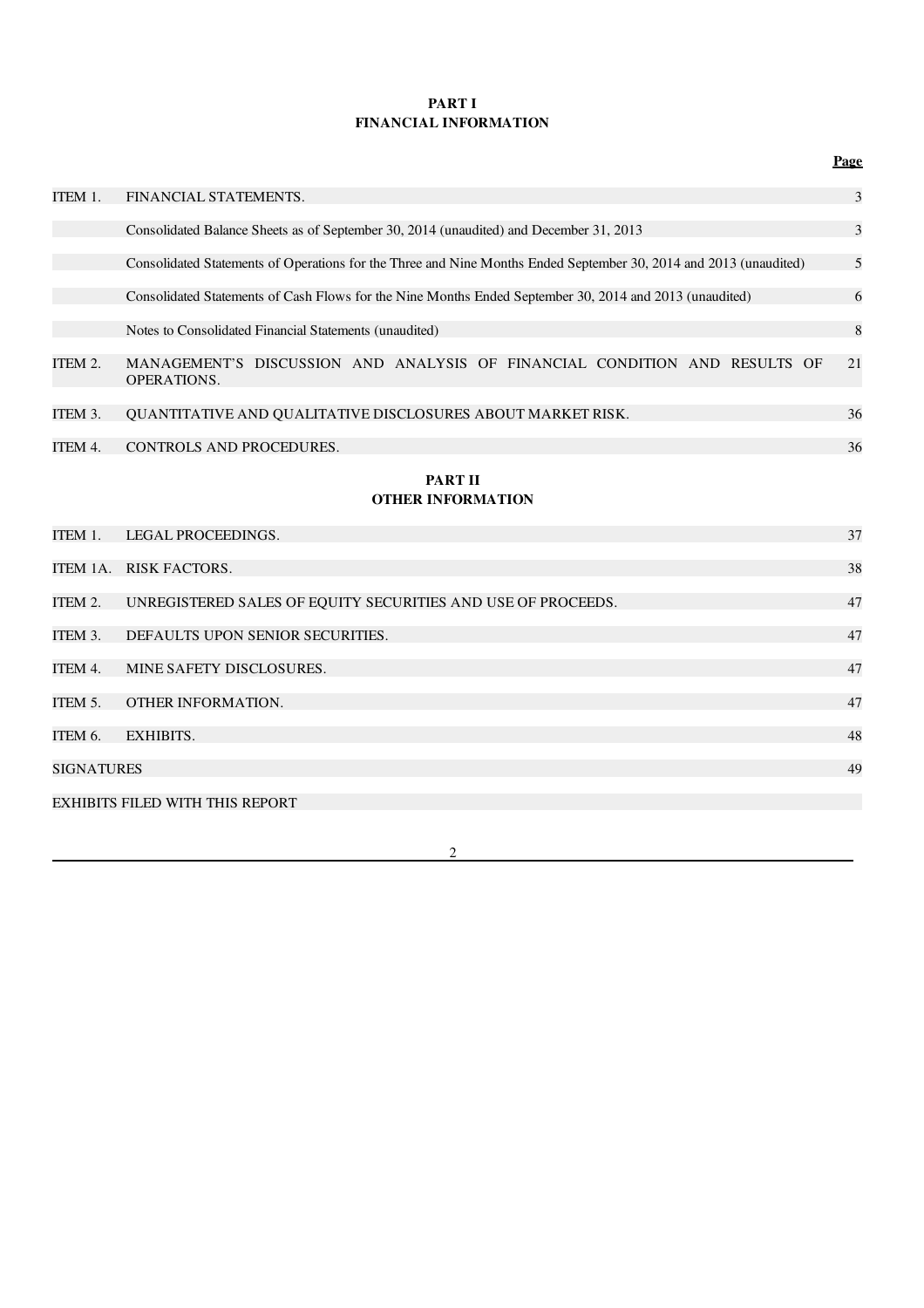## PART I - FINANCIAL INFORMATION

## ITEM 1. FINANCIAL STATEMENTS.

 $\overline{\phantom{a}}$  , we can also the contract of  $\overline{\phantom{a}}$ 

## PACIFIC ETHANOL, INC. CONSOLIDATED BALANCE SHEETS (in thousands)

|                             | September 30,<br>2014   | December 31,<br>2013   |
|-----------------------------|-------------------------|------------------------|
|                             | (unaudited)             | $\ast$                 |
| <b>ASSETS</b>               |                         |                        |
| <b>Current Assets:</b>      |                         |                        |
| Cash and cash equivalents   | $\mathcal{S}$<br>56,256 | 5,151<br>$\mathcal{S}$ |
| Accounts receivable, net    | 30,474                  | 35,296                 |
| Inventories                 | 20,263                  | 23,386                 |
| Prepaid inventory           | 10,581                  | 12,315                 |
| Other current assets        | 2,197                   | 3,229                  |
| Total current assets        | 119,771                 | 79,377                 |
| Property and equipment, net | 155,771                 | 155,194                |
| <b>Other Assets:</b>        |                         |                        |
| Intangible assets, net      | 2,904                   | 3,260                  |
| Other assets                | 1,686                   | 3,218                  |
| Total other assets          | 4,590                   | 6,478                  |
| <b>Total Assets</b>         | 280,132                 | 241,049                |

\* Amounts derived from the audited financial statements for the year ended December 31, 2013.

See accompanying notes to consolidated financial statements.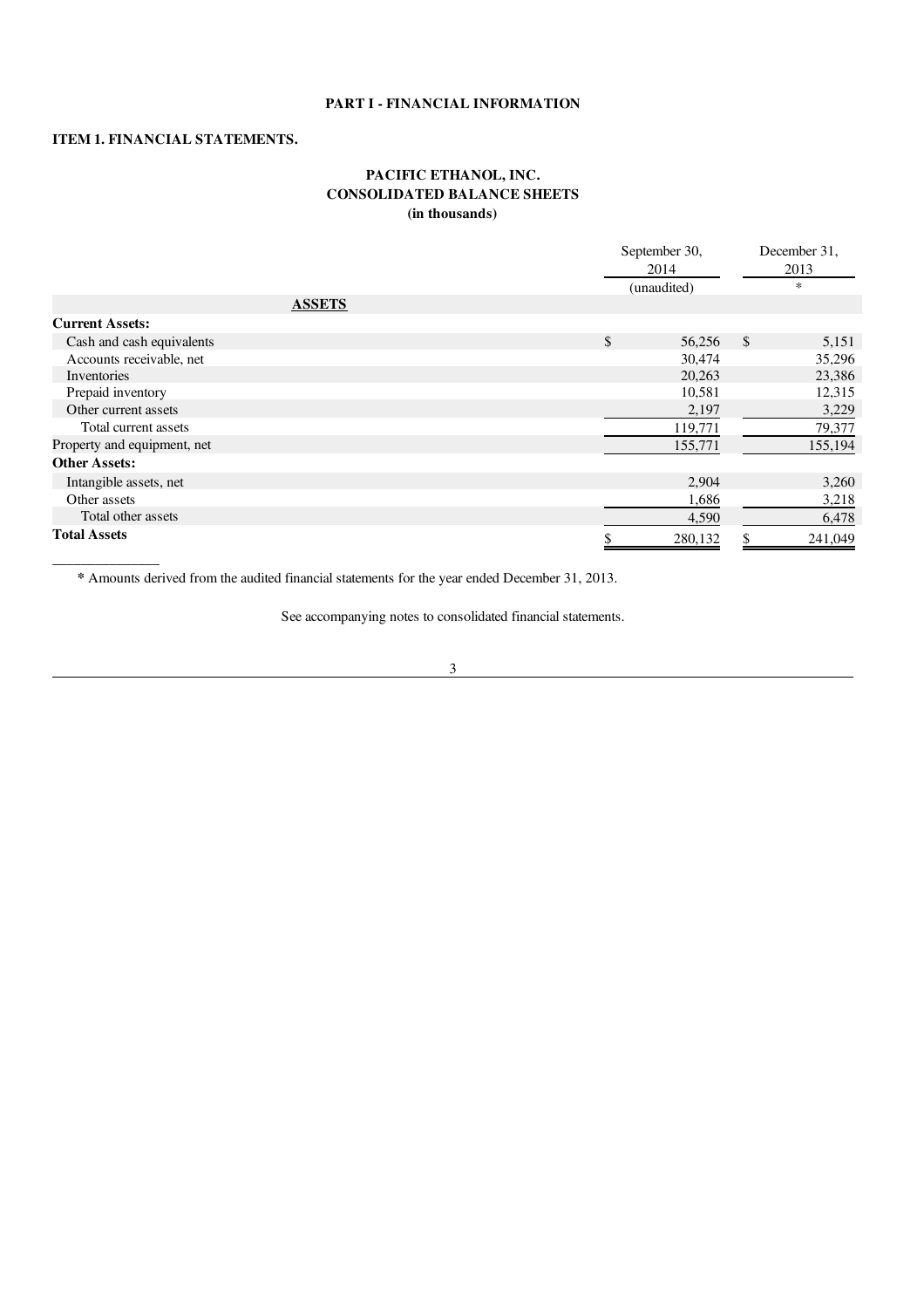## PACIFIC ETHANOL, INC. CONSOLIDATED BALANCE SHEETS (CONTINUED) (in thousands, except par value and shares)

|                                                                                                                                                                                                                                                                                                                                                                                               | September 30,<br>2014 | December 31,<br>2013 |
|-----------------------------------------------------------------------------------------------------------------------------------------------------------------------------------------------------------------------------------------------------------------------------------------------------------------------------------------------------------------------------------------------|-----------------------|----------------------|
|                                                                                                                                                                                                                                                                                                                                                                                               | (unaudited)           | $\ast$               |
| <b>LIABILITIES AND STOCKHOLDERS' EQUITY</b>                                                                                                                                                                                                                                                                                                                                                   |                       |                      |
| <b>Current Liabilities:</b>                                                                                                                                                                                                                                                                                                                                                                   |                       |                      |
| Accounts payable – trade                                                                                                                                                                                                                                                                                                                                                                      | \$<br>12,338          | \$<br>11,071         |
| Accrued liabilities                                                                                                                                                                                                                                                                                                                                                                           | 8,346                 | 5.851                |
| Current portion - capital leases                                                                                                                                                                                                                                                                                                                                                              | 4,961                 | 4,830                |
| Current portion - long-term debt (including \$750 to related party)                                                                                                                                                                                                                                                                                                                           |                       | 750                  |
| Other current liabilities                                                                                                                                                                                                                                                                                                                                                                     | 806                   | 5,714                |
| Total current liabilities                                                                                                                                                                                                                                                                                                                                                                     | 26,451                | 28,216               |
| Long-term debt, net of current portion                                                                                                                                                                                                                                                                                                                                                        | 30,475                | 98,408               |
| Accrued preferred dividends                                                                                                                                                                                                                                                                                                                                                                   | 2,194                 | 3,657                |
| Warrant liabilities at fair value                                                                                                                                                                                                                                                                                                                                                             | 4,793                 | 8,215                |
| Capital lease liabilities, net of current portion                                                                                                                                                                                                                                                                                                                                             | 2,277                 | 6,041                |
| Other liabilities                                                                                                                                                                                                                                                                                                                                                                             | 1,759                 | 1,611                |
| <b>Total Liabilities</b>                                                                                                                                                                                                                                                                                                                                                                      | 67,949                | 146,148              |
| Commitments and Contingencies (Notes 4, 5 and 8)                                                                                                                                                                                                                                                                                                                                              |                       |                      |
| <b>Stockholders' Equity:</b>                                                                                                                                                                                                                                                                                                                                                                  |                       |                      |
| Pacific Ethanol, Inc. Stockholders' Equity:                                                                                                                                                                                                                                                                                                                                                   |                       |                      |
| Preferred stock, \$0.001 par value; 10,000,000 shares authorized; Series A: 1,684,375 shares<br>authorized; 0 shares issued and outstanding as of September 30, 2014 and December 31,<br>2013; Series B: 1,580,790 shares authorized; 926,942 shares issued and outstanding as of<br>September 30, 2014 and December 31, 2013; liquidation preference of \$20,270 as of<br>September 30, 2014 | 1                     | 1                    |
| Common stock, \$0.001 par value; 300,000,000 shares authorized; 24,328,872 and<br>16,126,287 shares issued and outstanding as of September 30, 2014 and December 31,                                                                                                                                                                                                                          |                       |                      |
| 2013, respectively                                                                                                                                                                                                                                                                                                                                                                            | 24                    | 16                   |
| Additional paid-in capital                                                                                                                                                                                                                                                                                                                                                                    | 732,801               | 621,557              |
| Accumulated deficit                                                                                                                                                                                                                                                                                                                                                                           | (524, 531)            | (532, 356)           |
| Total Pacific Ethanol, Inc. Stockholders' Equity                                                                                                                                                                                                                                                                                                                                              | 208,295               | 89,218               |
| Noncontrolling interests                                                                                                                                                                                                                                                                                                                                                                      | 3,888                 | 5,683                |
| Total Stockholders' Equity                                                                                                                                                                                                                                                                                                                                                                    | 212,183               | 94,901               |
| <b>Total Liabilities and Stockholders' Equity</b>                                                                                                                                                                                                                                                                                                                                             | \$<br>280,132         | \$<br>241,049        |
|                                                                                                                                                                                                                                                                                                                                                                                               |                       |                      |

\* Amounts derived from the audited financial statements for the year ended December 31, 2013.

See accompanying notes to consolidated financial statements.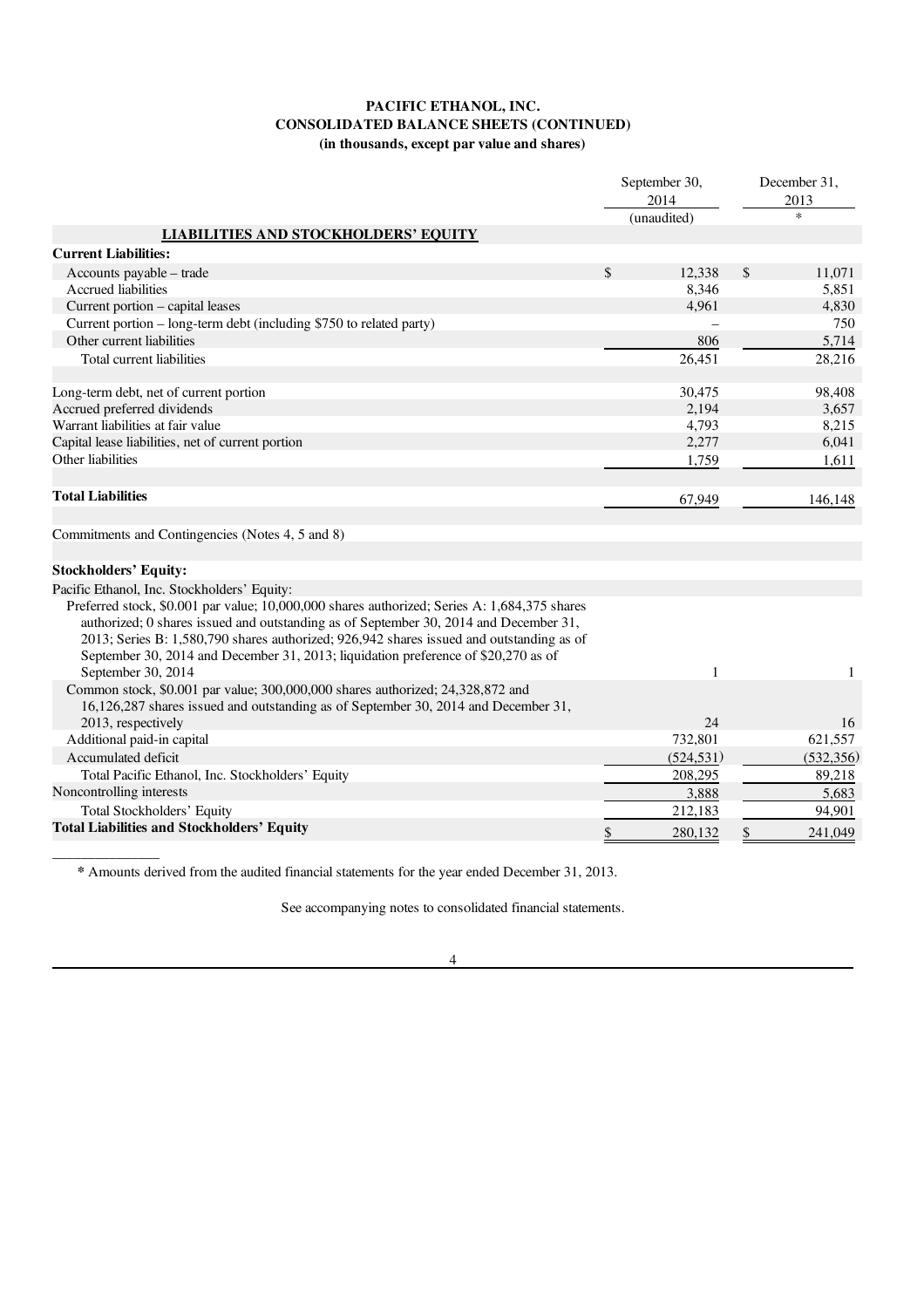## PACIFIC ETHANOL, INC. CONSOLIDATED STATEMENTS OF OPERATIONS (unaudited, in thousands, except per share data)

|                                                             | Three Months Ended<br>September 30, |          |    |          | Nine Months Ended<br>September 30, |           |    |           |
|-------------------------------------------------------------|-------------------------------------|----------|----|----------|------------------------------------|-----------|----|-----------|
|                                                             | 2014                                |          |    | 2013     | 2014                               |           |    | 2013      |
| Net sales                                                   | \$                                  | 275,573  | \$ | 233,880  | \$                                 | 851,260   | \$ | 693,147   |
| Cost of goods sold                                          |                                     | 257,587  |    | 230,357  |                                    | 761,153   |    | 681,813   |
| Gross profit                                                |                                     | 17,986   |    | 3,523    |                                    | 90,107    |    | 11,334    |
| Selling, general and administrative expenses                |                                     | 4,392    |    | 2,511    |                                    | 12,377    |    | 9,649     |
| Income from operations                                      |                                     | 13,594   |    | 1,012    |                                    | 77,730    |    | 1,685     |
| Fair value adjustments and warrant<br>inducements           |                                     | (4,378)  |    | 762      |                                    | (39, 737) |    | 1,507     |
| Interest expense, net                                       |                                     | (1, 133) |    | (4,530)  |                                    | (8,370)   |    | (11,983)  |
| Loss on extinguishments of debt                             |                                     |          |    | (2,573)  |                                    | (2,363)   |    | (1,795)   |
| Other expense, net                                          |                                     | (172)    |    | (106)    |                                    | (734)     |    | (321)     |
| Income (loss) before provision for income                   |                                     |          |    |          |                                    |           |    |           |
| taxes                                                       |                                     | 7,911    |    | (5,435)  |                                    | 26,526    |    | (10, 907) |
| Provision for income taxes                                  |                                     | 3,163    |    |          |                                    | 13,629    |    |           |
| Consolidated net income (loss)                              |                                     | 4,748    |    | (5, 435) |                                    | 12,897    |    | (10, 907) |
| Net (income) loss attributed to noncontrolling<br>interests |                                     | (723)    |    | 464      |                                    | (4,126)   |    | 1,533     |
| Net income (loss) attributed to Pacific Ethanol             | \$                                  | 4,025    | \$ | (4,971)  | \$                                 | 8,771     | \$ | (9,374)   |
| Preferred stock dividends                                   | \$                                  | (319)    | \$ | (319)    | \$                                 | (946)     | \$ | (946)     |
| Income (loss) available to common                           |                                     |          |    |          |                                    |           |    |           |
| stockholders                                                |                                     | 3,706    |    | (5,290)  | \$                                 | 7,825     | \$ | (10,320)  |
| Net income (loss) per share, basic                          | \$                                  | 0.16     | \$ | (0.40)   | \$                                 | 0.40      | \$ | (0.91)    |
| Net income (loss) per share, diluted                        |                                     | 0.15     |    | (0.40)   |                                    | 0.35      |    | (0.91)    |
| Weighted-average shares outstanding, basic                  |                                     | 22,986   |    | 13,177   |                                    | 19,713    |    | 11,380    |
| Weighted-average shares outstanding, diluted                |                                     | 24,307   |    | 13,177   |                                    | 22,073    |    | 11,380    |

See accompanying notes to consolidated financial statements.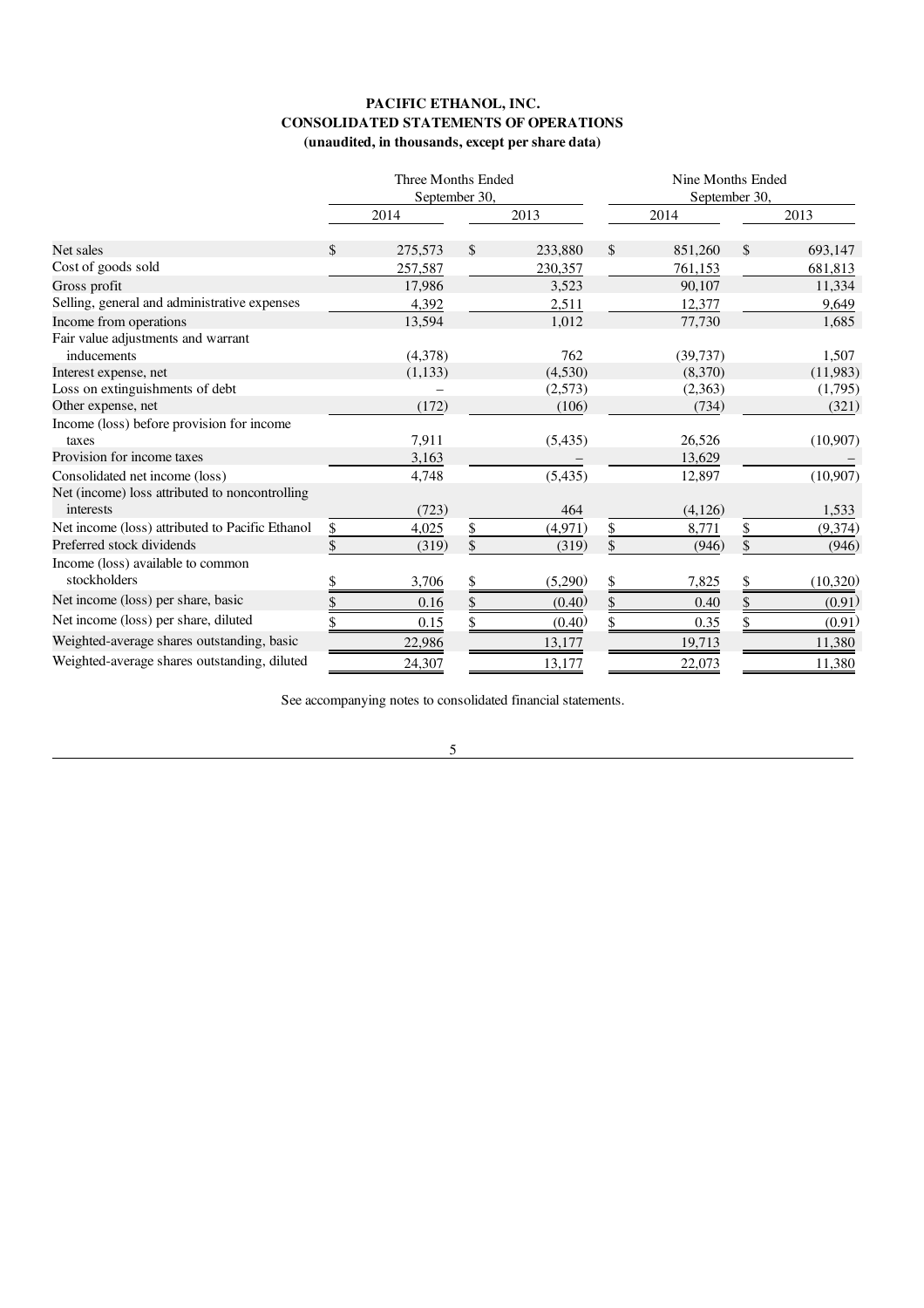## PACIFIC ETHANOL, INC. CONSOLIDATED STATEMENTS OF CASH FLOWS (unaudited, in thousands)

|                                                                                                          | Nine Months Ended<br>September 30, |                |
|----------------------------------------------------------------------------------------------------------|------------------------------------|----------------|
|                                                                                                          | 2014                               | 2013           |
| <b>Operating Activities:</b>                                                                             |                                    |                |
| Consolidated net income (loss)                                                                           | \$<br>12,897                       | \$<br>(10,907) |
| Adjustments to reconcile consolidated net income (loss) to net cash provided by operating<br>activities: |                                    |                |
| Depreciation and amortization of intangibles                                                             | 9,775                              | 8,979          |
| Deferred income taxes                                                                                    | 191                                |                |
| Interest expense added to Plant Owners' debt                                                             |                                    | 4,745          |
| Loss on extinguishments of debt                                                                          | 2,363                              | 1,795          |
| Fair value adjustments on convertible debt and warrants                                                  | 37,465                             | (2,293)        |
| Amortization of debt discount                                                                            | 1,815                              | 875            |
| Amortization of deferred financing fees                                                                  | 1,139                              | 1,621          |
| Inventory valuation                                                                                      | 722                                | 8              |
| Non-cash compensation                                                                                    | 1,311                              | 1,310          |
| Derivative instruments                                                                                   | 700                                | 1,652          |
| Bad debt expense (recovery)                                                                              | (40)                               | 231            |
| Changes in operating assets and liabilities:                                                             |                                    |                |
| Accounts receivable                                                                                      | 4,862                              | (1,282)        |
| Inventories                                                                                              | 2,401                              | 2,507          |
| Prepaid expenses and other assets                                                                        | 962                                | (1,696)        |
| Prepaid inventory                                                                                        | 1,734                              | (5, 810)       |
| Accounts payable and accrued expenses                                                                    | (2,047)                            | 3,138          |
| Net cash provided by operating activities                                                                | 76,250                             | 4,873          |
| <b>Investing Activities:</b>                                                                             |                                    |                |
| Additions to property and equipment                                                                      | (9,996)                            | (1,936)        |
| Purchases of New PE Holdco ownership interests                                                           | (6,000)                            | (1, 836)       |
| Net cash used in investing activities                                                                    | (15,996)                           | (3,772)        |
| <b>Financing Activities:</b>                                                                             |                                    |                |
| Proceeds from equity offering                                                                            | 26,073                             |                |
| Proceeds from exercise of warrants                                                                       | 42,656                             | 2,064          |
| Proceeds from senior unsecured notes                                                                     |                                    | 22,192         |
| Proceeds from series A and B convertible notes                                                           |                                    | 14,000         |
| Proceeds from Plant Owners' borrowings                                                                   |                                    | 5,000          |
| Principal payments on senior notes                                                                       | (13,984)                           | (5,303)        |
| Principal payment on related party note                                                                  | (750)                              |                |
| Parent purchases of Plant Owners' debt                                                                   | (17,038)                           | (25, 273)      |
| Net payments on Kinergy's line of credit                                                                 | (5,570)                            | (599)          |
| Principal payments on Plant Owners' borrowings                                                           | (35,378)                           | (8,622)        |
| Principal payments on capital leases                                                                     | (3,772)                            | (465)          |
| Debt issuance costs                                                                                      | (440)                              | (1,560)        |
| Preferred stock dividends paid                                                                           | (946)                              | (946)          |
| Net cash (used in) provided by financing activities                                                      | (9,149)                            | 488            |
| Net increase in cash and cash equivalents                                                                | 51,105                             | 1,589          |
| Cash and cash equivalents at beginning of period                                                         | 5,151                              | 7,586          |
| Cash and cash equivalents at end of period                                                               | \$<br>56,256                       | \$<br>9,175    |

See accompanying notes to consolidated financial statements.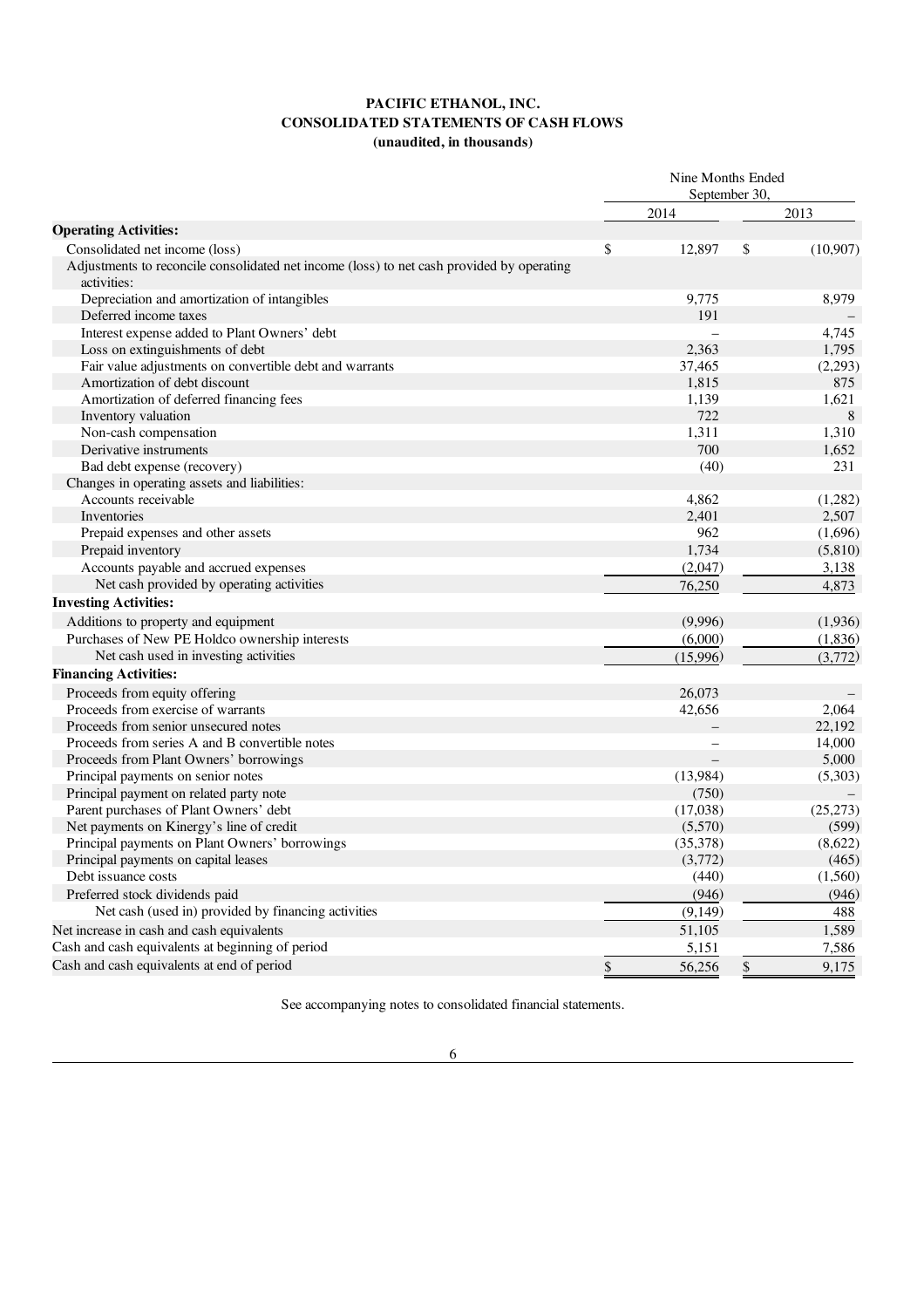## PACIFIC ETHANOL, INC. CONSOLIDATED STATEMENTS OF CASH FLOWS (CONTINUED) (unaudited, in thousands)

|                                                                            | Nine Months Ended<br>September 30, |        |  |        |  |
|----------------------------------------------------------------------------|------------------------------------|--------|--|--------|--|
|                                                                            | 2014                               |        |  | 2013   |  |
| <b>Supplemental Information:</b>                                           |                                    |        |  |        |  |
| Interest paid                                                              |                                    | 5,606  |  | 4.594  |  |
| Income taxes paid                                                          |                                    | 10.470 |  |        |  |
| Noncash financing and investing activities:                                |                                    |        |  |        |  |
| Reclass of warrant liability to equity upon warrant exercises              |                                    | 40,884 |  | 260    |  |
| Preferred stock dividends paid in common stock                             |                                    | .463   |  | 2.195  |  |
| Reclass of noncontrolling interests to APIC upon acquisitions of ownership |                                    |        |  |        |  |
| positions in PE Op Co.                                                     |                                    | 80     |  | 9,087  |  |
| Corn oil separation capital leases                                         |                                    |        |  | 12.122 |  |
| Original discount on senior and convertible debt                           |                                    |        |  | 8,558  |  |
| Debt extinguished with issuance of common stock                            |                                    |        |  | 11,475 |  |

See accompanying notes to consolidated financial statements.

7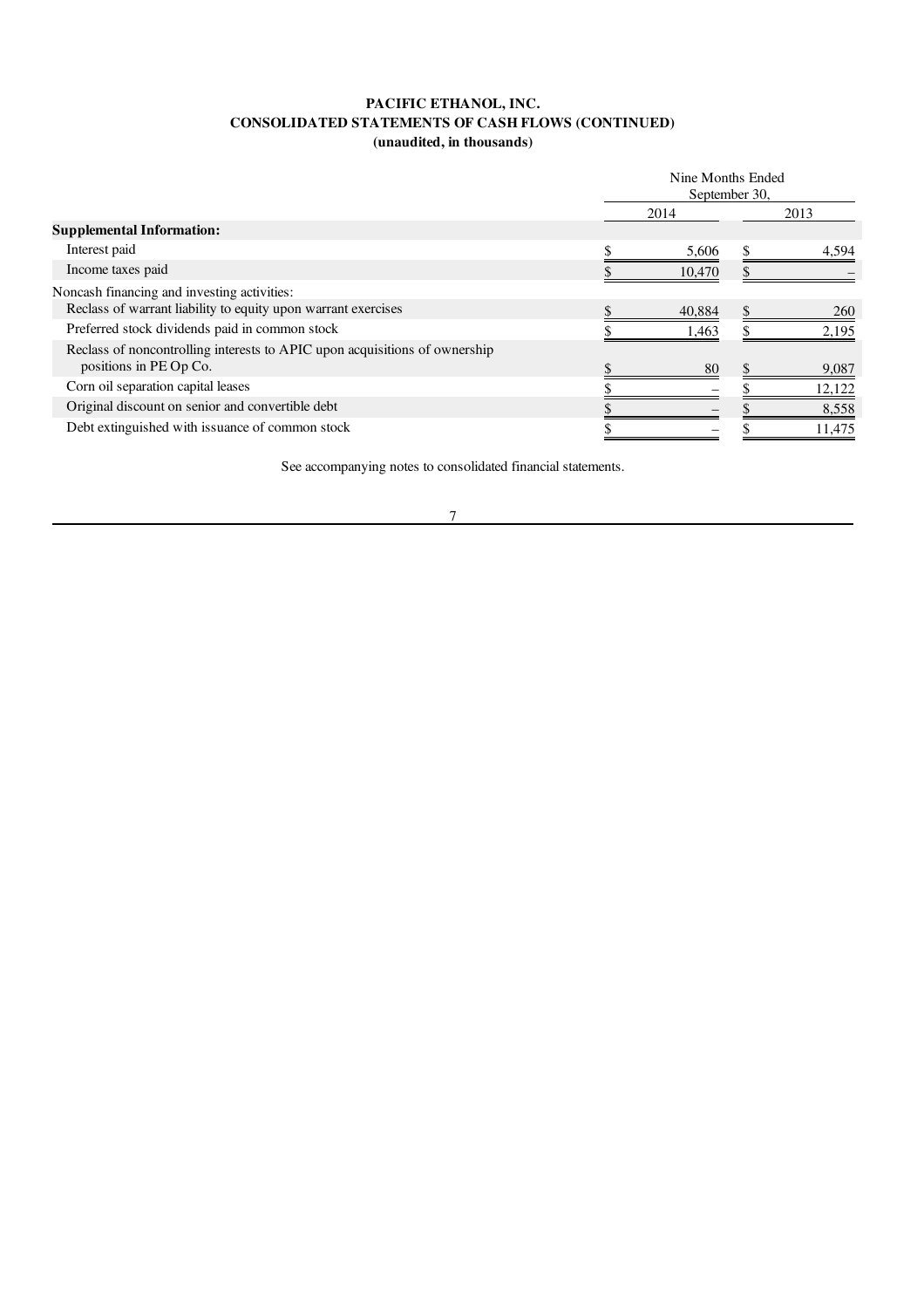## PACIFIC ETHANOL, INC. NOTES TO CONSOLIDATED FINANCIAL STATEMENTS (UNAUDITED)

## 1. ORGANIZATION AND BASIS OF PRESENTATION.

*Organization and Business* – The consolidated financial statements include, for all periods presented, the accounts of Pacific Ethanol, Inc., a Delaware corporation ("Pacific Ethanol"), and its direct and indirect subsidiaries, including its wholly-owned subsidiaries, Kinergy Marketing LLC, an Oregon limited liability company ("Kinergy"), Pacific Ag. Products, LLC, a California limited liability company ("PAP") and PE Op Co., a Delaware corporation ("PE Op Co.," formerly, New PE Holdco LLC, a Delaware limited liability company), which owns the Plant Owners (as defined below) (collectively, the "Company").

The Company is the leading producer and marketer of low-carbon renewable fuels in the Western United States. The Company also sells ethanol co-products, including wet distillers grain ("WDG"), a nutritious animal feed, and corn oil. Serving integrated oil companies and gasoline marketers who blend ethanol into gasoline, the Company provides transportation, storage and delivery of ethanol through third-party service providers in the Western United States, primarily in California, Arizona, Nevada, Utah, Oregon, Colorado, Idaho and Washington. The Company had a 96% and an 85% ownership interest in PE Op Co., the owner of four ethanol production facilities, as of September 30, 2014 and 2013, respectively. The facilities are near their respective fuel and feed customers, offering significant timing, transportation cost and logistical advantages. The Company sells ethanol produced by the Pacific Ethanol Plants (as defined below) and unrelated third parties to gasoline refining and distribution companies, sells its WDG to dairy operators and animal feed distributors and sells its corn oil to poultry and biodiesel customers.

The Company manages the production and operation of the following four ethanol production facilities: Pacific Ethanol Madera LLC, Pacific Ethanol Columbia, LLC, Pacific Ethanol Stockton LLC and Pacific Ethanol Magic Valley, LLC (collectively, the "Pacific Ethanol Plants") and their holding company, Pacific Ethanol Holding Co. LLC ("PEHC," and together with the Pacific Ethanol Plants, the "Plant Owners"). PEHC is a wholly-owned subsidiary of PE Op Co. These four facilities have an aggregate annual ethanol production capacity of up to 200 million gallons. As of September 30, 2014, all four facilities were operating. On April 30, 2014, the Company's previously idled facility in Madera, California commenced producing ethanol. As market conditions change, the Company may increase, decrease or idle production at one or more operational facilities or resume operations at any idled facility.

*Reverse Stock Split* – On May 14, 2013, the Company effected a one-for-fifteen reverse stock split. All share and per share information has been restated to retroactively show the effect of this stock split.

*Liquidity* – During the three and nine months ended September 30, 2014, the Company funded its operations primarily from cash on hand, cash provided by operations, proceeds from an equity offering and warrant exercises and borrowings under its credit facilities.

The Company's current available capital resources consist of cash on hand and amounts available for borrowing under Kinergy's credit facility. In addition, the Plant Owners have credit facilities for use in the operations of the Pacific Ethanol Plants. The Company expects that its future available capital resources will consist primarily of its remaining cash balances, cash flow from operations, if any, amounts available for borrowing, if any, under Kinergy's credit facility, cash generated from Kinergy's ethanol marketing business, fees paid under the asset management agreement relating to the Company's operation of the Pacific Ethanol Plants, cash proceeds from warrant exercises and distributions, if any, in respect of the Company's ownership interest in PE Op Co.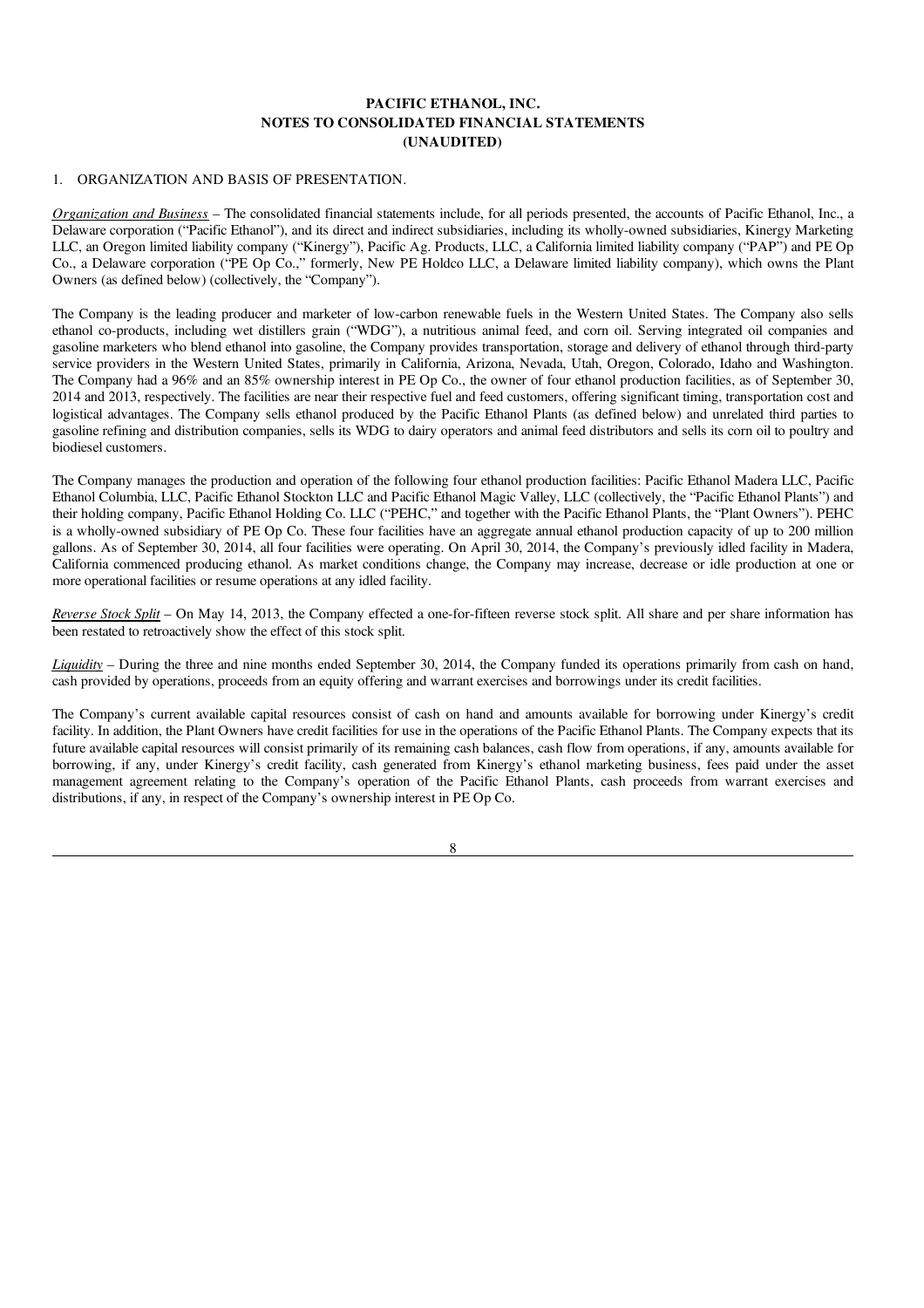The Company believes that current and future available capital resources, revenues generated from operations, and other existing sources of liquidity, including its credit facilities, will be adequate to meet its anticipated working capital and capital expenditure requirements for at least the next twelve months.

*Accounts Receivable and Allowance for Doubtful Accounts* – Trade accounts receivable are presented at face value, net of the allowance for doubtful accounts. The Company sells ethanol to gasoline refining and distribution companies, sells WDG to dairy operators and animal feed distributors and sells corn oil to poultry and biodiesel customers generally without requiring collateral.

The Company maintains an allowance for doubtful accounts for balances that appear to have specific collection issues. The collection process is based on the age of the invoice and requires attempted contacts with the customer at specified intervals. If, after a specified number of days, the Company has been unsuccessful in its collection efforts, a bad debt allowance is recorded for the balance in question. Delinquent accounts receivable are charged against the allowance for doubtful accounts once uncollectibility has been determined. The factors considered in reaching this determination are the apparent financial condition of the customer and the Company's success in contacting and negotiating with the customer. If the financial condition of the Company's customers were to deteriorate, resulting in an impairment of ability to make payments, additional allowances may be required.

Of the accounts receivable balance, approximately \$21,653,000 and \$27,487,000 at September 30, 2014 and December 31, 2013, respectively, were used as collateral under Kinergy's operating line of credit. The allowance for doubtful accounts was not material as of September 30, 2014 or December 31, 2013. The Company does not have any off-balance sheet credit exposure related to its customers.

*Provision for Income Taxes* – For the three and nine months ended September 30, 2014, the Company generated income subject to income tax. The Company's fair value adjustments and warrant inducements are not tax deductible and thus resulted in larger taxable income as compared to reported income (loss) before provision for income taxes for the three and nine months ended September 30, 2014. The Company applied its net operating loss carryforwards to a portion of its taxable income for these periods. Further, the Company increased by \$1.8 million and reduced by \$5.7 million its valuation allowance against its net tax assets, resulting in a net provision for income taxes of \$3.2 million and \$13.6 million for the three and nine months ended September 30, 2014, respectively.

*Conversion of New PE Holdco LLC* – On April 1, 2014, New PE Holdco LLC was converted from a Delaware limited liability company to a Delaware C-corporation and changed its name to PE Op Co.

*Basis of Presentation*–*Interim Financial Statements* – The accompanying unaudited consolidated financial statements and related notes have been prepared in accordance with accounting principles generally accepted in the United States for interim financial information and the instructions to Form 10-Q and Rule 10-01 of Regulation S-X. Results for interim periods should not be considered indicative of results for a full year. These interim consolidated financial statements should be read in conjunction with the consolidated financial statements and related notes contained in the Company's Annual Report on Form 10-K for the year ended December 31, 2013. The accounting policies used in preparing these consolidated financial statements are the same as those described in Note 1 to the consolidated financial statements in the Company's Annual Report on Form 10-K for the year ended December 31, 2013. In the opinion of management, all adjustments (consisting of normal recurring adjustments) considered necessary for a fair statement of the results for interim periods have been included. All significant intercompany accounts and transactions have been eliminated in consolidation.

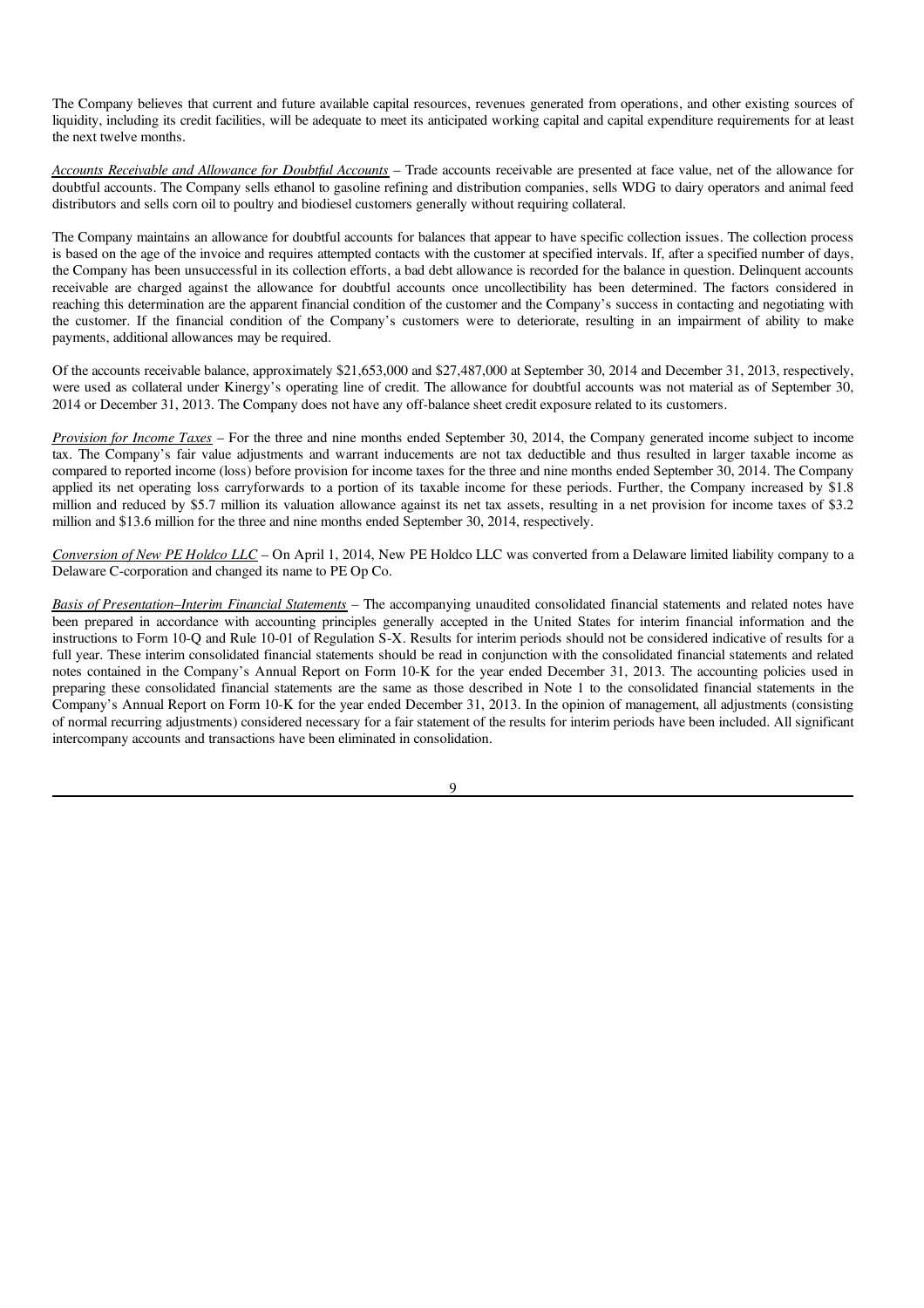The preparation of the consolidated financial statements in conformity with accounting principles generally accepted in the United States requires management to make estimates and assumptions that affect the reported amounts of assets and liabilities and disclosure of contingent assets and liabilities at the date of the financial statements and the reported amounts of revenues and expenses during the reporting period. Significant estimates are required as part of determining the fair value of warrants and conversion features, allowance for doubtful accounts, estimated lives of property and equipment and intangibles, long-lived asset impairments, valuation allowances on deferred income taxes and the potential outcome of future tax consequences of events recognized in the Company's financial statements or tax returns. Actual results and outcomes may materially differ from management's estimates and assumptions.

*Recently Issued Accounting Pronouncements* – In May 2014, the Financial Accounting Standards Board ("FASB") issued new guidance on the recognition of revenue. The guidance states that an entity should recognize revenue to depict the transfer of promised goods or services to customers in an amount that reflects the consideration to which the entity expects to be entitled in exchange for those goods or services. The standard will be effective for annual reporting periods beginning after December 15, 2016, including interim periods within that reporting period. The Company's adoption begins with the first fiscal quarter of fiscal year 2017. Early adoption is not permitted. The Company is currently evaluating the impact of the adoption of this accounting standard update on its consolidated results of operations and financial position.

In April 2014, the FASB issued new guidance on the definition of a discontinued operation that requires entities to provide additional disclosures about disposal transactions that do not meet the discontinued operations criteria. The new guidance narrows the focus of discontinued operations to those components that 1) are disposed of or classified as held-for-sale and 2) represent a strategic shift that has or will have a major impact on the entity's operations or financial results. The guidance is effective prospectively for all disposals or components initially classified as held-for-sale in periods beginning on or after December 15, 2014. Early adoption is permitted. Upon adoption, the Company does not believe this guidance will have a material impact on its consolidated results of operations or financial position.

In August 2014, the FASB issued new guidance on determining when and how to disclose going-concern uncertainties in the financial statements. The new guidance requires management to perform interim and annual assessments of an entity's ability to continue as a going concern within one year of the date the financial statements are issued. An entity must provide certain disclosures if conditions or events raise substantial doubt about its ability to continue as a going concern. The guidance is effective for annual periods ending after December 15, 2016 and interim periods thereafter. Early adoption is permitted. Upon adoption, the Company does not believe this guidance will have a material impact on its consolidated results of operations or financial position.

## 2. PACIFIC ETHANOL PLANTS.

*Consolidation of PE Op Co.* – The Company concluded that since PE Op Co.'s inception, through the point the Company became a 91% owner, PE Op Co. was a variable interest entity because the other owners of PE Op Co., due to the Company's involvement through its contractual arrangements, at all times lacked the power to direct the activities that most significantly impacted its economic performance. However, since the Company's acquisition in December 2013 that brought its ownership interest in PE Op Co. to 91%, the Company has obtained and maintained sufficient control both by way of agreements as well as based on structural control of PE Op Co., such that PE Op Co. is no longer considered a variable interest entity, and as such the Company consolidates PE Op Co. under the voting rights model. Noncontrolling interests decreased from \$5,683,000 at December 31, 2013 to \$3,888,000 at September 30, 2014 due to the Company's purchase of an additional 5% interest in PE Op Co., which reduced noncontrolling interests by \$5,921,000, which was partially offset by net income attributed to noncontrolling interests of \$4,126,000 for the nine months ended September 30, 2014.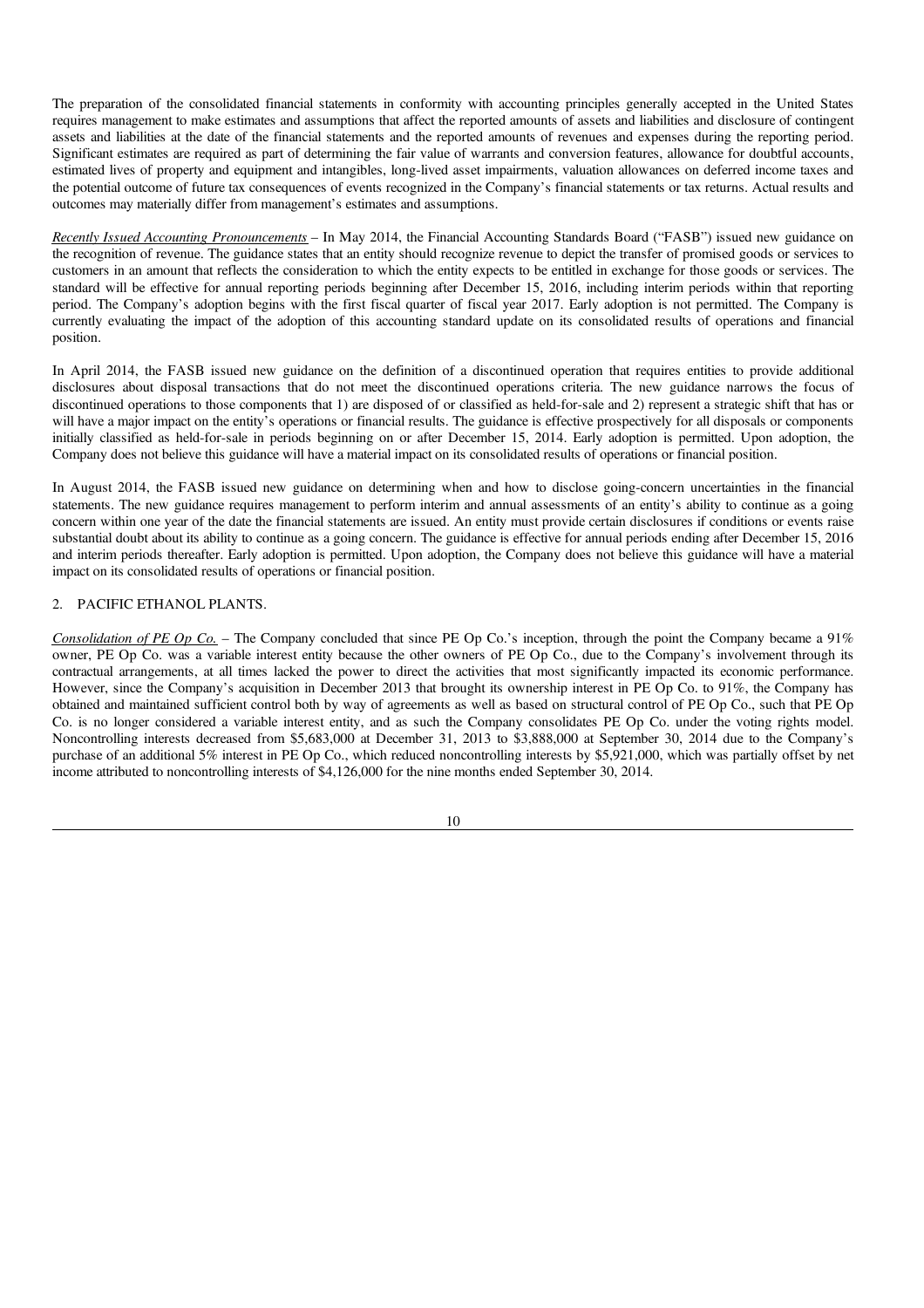The Company's acquisition of its ownership interest in PE Op Co. does not impact the Company's rights or obligations under any of its contractual arrangements. Further, creditors of PE Op Co. or its subsidiaries do not have recourse to the Company. Since its acquisition, the Company has not provided any additional support to PE Op Co. beyond the terms of its contractual arrangements.

#### 3. INVENTORIES.

Inventories consisted primarily of bulk ethanol and unleaded fuel, and are valued at the lower-of-cost-or-market, with cost determined on a first-in, first-out basis. Inventory balances consisted of the following (in thousands):

|                  | September 30, 2014 | December 31, 2013 |  |  |
|------------------|--------------------|-------------------|--|--|
| Finished goods   | 12,396             | 10,287<br>e       |  |  |
| Raw materials    | 3,386              | 9,418             |  |  |
| Work in progress | 3,114              | 2,766             |  |  |
| Other            | 1.367              | 915               |  |  |
| Total            | 20.263             | 23,386            |  |  |

#### 4. DERIVATIVES.

The business and activities of the Company expose it to a variety of market risks, including risks related to changes in commodity prices and interest rates. The Company monitors and manages these financial exposures as an integral part of its risk management program. This program recognizes the unpredictability of financial markets and seeks to reduce the potentially adverse effects that market volatility could have on operating results.

*Commodity Risk* – *Cash Flow Hedges* – The Company uses derivative instruments to protect cash flows from fluctuations caused by volatility in commodity prices for periods of up to twelve months in order to protect gross profit margins from potentially adverse effects of market and price volatility on ethanol sale and purchase commitments where the prices are set at a future date and/or if the contracts specify a floating or index-based price for ethanol. In addition, the Company hedges anticipated sales of ethanol to minimize its exposure to the potentially adverse effects of price volatility. These derivatives may be designated and documented as cash flow hedges and effectiveness is evaluated by assessing the probability of the anticipated transactions and regressing commodity futures prices against the Company's purchase and sales prices. Ineffectiveness, which is defined as the degree to which the derivative does not offset the underlying exposure, is recognized immediately in cost of goods sold. For the three and nine months ended September 30, 2014 and 2013, the Company did not designate any of its derivatives as cash flow hedges.

*Commodity Risk – Non-Designated Hedges* – The Company uses derivative instruments to lock in prices for certain amounts of corn and ethanol by entering into forward contracts for those commodities. These derivatives are not designated for special hedge accounting treatment. The changes in fair value of these contracts are recorded on the balance sheet and recognized immediately in cost of goods sold. The Company recognized losses of \$1,217,000 and gains of \$1,168,000 as the change in the fair value of these contracts for the three months ended September 30, 2014 and 2013, respectively. The Company recognized losses of \$700,000 and gains of \$1,652,000 as the change in the fair value of these contracts for the nine months ended September 30, 2014 and 2013, respectively.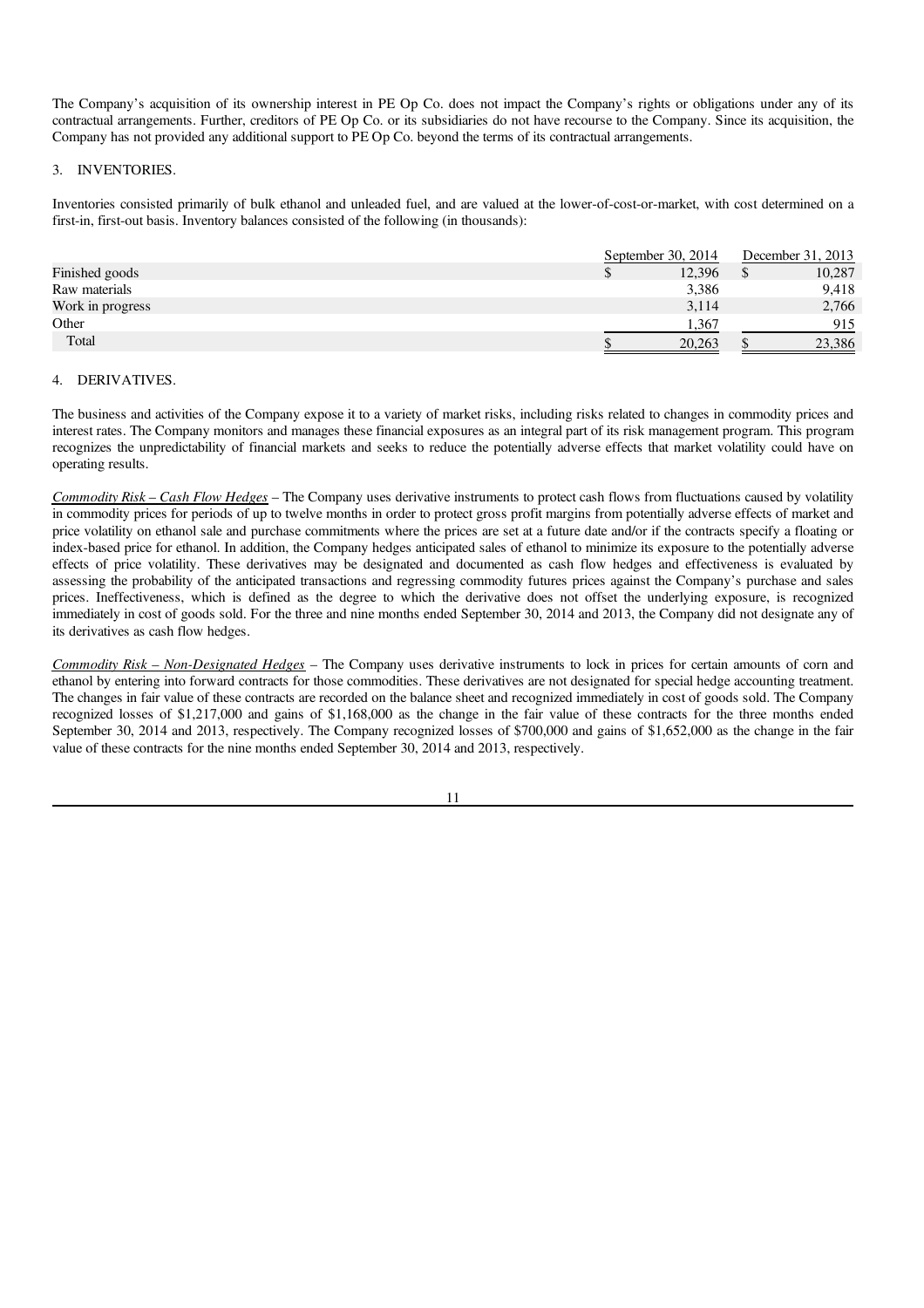*Non-Designated Derivative Instruments* – The classification and amounts of the Company's recognized gains (losses) for its derivatives not designated as hedging instruments are as follows (in thousands):

|                     |                                   |                                 | <b>Realized Losses</b>           |      |         |  |  |
|---------------------|-----------------------------------|---------------------------------|----------------------------------|------|---------|--|--|
|                     |                                   |                                 | Three Months Ended September 30, |      |         |  |  |
| Type of Instrument  | Statements of Operations Location |                                 | 2014                             | 2013 |         |  |  |
| Commodity contracts | Cost of goods sold                |                                 | (1,619)                          | \$   | (1,612) |  |  |
|                     |                                   |                                 | (1,619)                          | S    | (1,612) |  |  |
|                     |                                   |                                 | <b>Unrealized Gains</b>          |      |         |  |  |
|                     |                                   |                                 | Three Months Ended September 30, |      |         |  |  |
| Type of Instrument  | Statements of Operations Location |                                 | 2014                             |      | 2013    |  |  |
| Commodity contracts | Cost of goods sold                |                                 | 402                              | S    | 444     |  |  |
|                     |                                   |                                 | 402                              |      | 444     |  |  |
|                     |                                   |                                 | <b>Realized Losses</b>           |      |         |  |  |
|                     |                                   |                                 | Nine Months Ended September 30,  |      |         |  |  |
| Type of Instrument  | Statements of Operations Location |                                 | 2014                             |      | 2013    |  |  |
| Commodity contracts | Cost of goods sold                |                                 | (1,070)                          | \$   | (1,714) |  |  |
|                     |                                   |                                 | (1,070)                          |      | (1,714) |  |  |
|                     |                                   | <b>Unrealized Gains</b>         |                                  |      |         |  |  |
|                     |                                   | Nine Months Ended September 30, |                                  |      |         |  |  |
| Type of Instrument  | Statements of Operations Location |                                 | 2014                             |      | 2013    |  |  |
| Commodity contracts | Cost of goods sold                |                                 | 370                              | \$   | 62      |  |  |
|                     |                                   |                                 | 370                              | \$   | 62      |  |  |

## 5. DEBT.

Long-term borrowings are summarized as follows (in thousands):

|                                                                        | September 30, 2014 |        |    | December 31, 2013 |  |
|------------------------------------------------------------------------|--------------------|--------|----|-------------------|--|
| Kinergy operating line of credit                                       |                    | 13.472 | \$ | 19,042            |  |
| Plant Owners' third-party term debt                                    |                    | 17,003 |    | 31,678            |  |
| Plant Owners' lines of credit                                          |                    |        |    | 35,378            |  |
| Senior unsecured notes                                                 |                    |        |    | 13,984            |  |
| Note payable to related party                                          |                    |        |    | 750               |  |
|                                                                        |                    | 30,475 |    | 100,832           |  |
| Less: Unamortized discount on senior unsecured notes convertible notes |                    |        |    | (1,674)           |  |
|                                                                        |                    | 30,475 |    | 99,158            |  |
| Less short-term portion                                                |                    |        |    | (750)             |  |
| Long-term debt                                                         |                    | 30.475 |    | 98,408            |  |

*Kinergy Operating Line of Credit* – For the three and nine months ended September 30, 2014, Kinergy repaid net \$7,899,000 and \$5,570,000 on its working capital line of credit, respectively. As of September 30, 2014, Kinergy had an available borrowing base under the credit facility of \$14,828,000.

*Senior Unsecured Notes* – For the nine months ended September 30, 2014, the Company paid in cash \$13,984,000 on its senior unsecured notes. These notes were fully retired at June 30, 2014.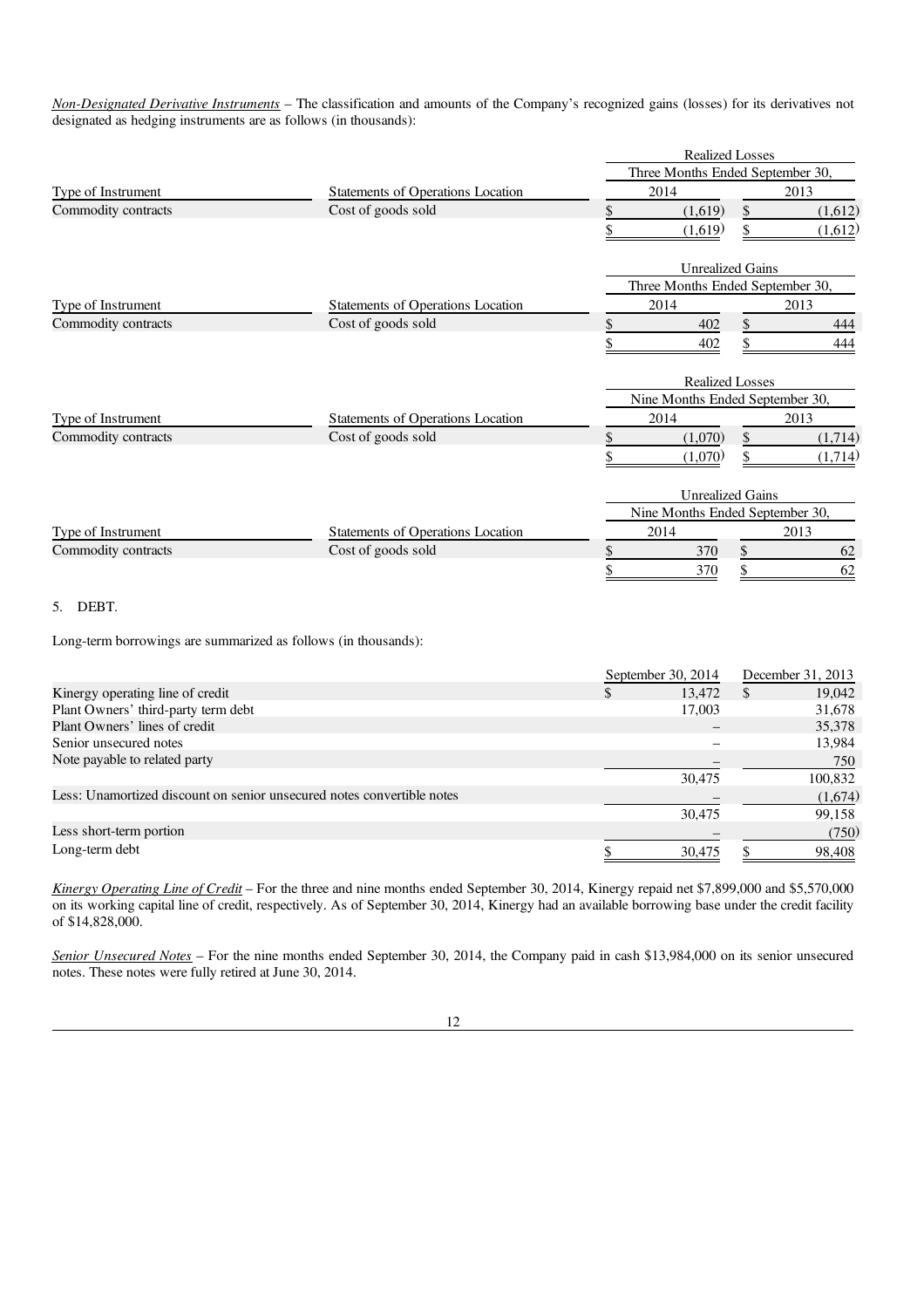*Plant Owners' Term Debt and Operating Lines of Credit* – The Plant Owners' debt as of September 30, 2014 consisted of a \$32,487,000 tranche A-1 term loan and a \$26,279,000 tranche A-2 term loan. Pacific Ethanol, Inc., holds a combined \$41,763,000 of these term loans, which are eliminated in consolidation. The term debt requires monthly interest payments at a floating rate equal to the three-month LIBOR or the Prime Rate of interest, at the Plant Owners' election, plus 10.0%. The revolving credit facilities require monthly interest payments at a floating rate equal to the three-month LIBOR or the Prime Rate of interest, at the Plant Owners' election, plus 10.0% and 5.5% for the \$19,500,000 and \$15,000,000 facilities, respectively. At September 30, 2014, the average interest rate was approximately 11.0%. Repayments of principal are based on available free cash flow of the Plant Owners, until maturity, when all principal amounts are due.

For the three and nine months ended September 30, 2014, the Company paid in cash \$0 and \$35,378,000, respectively, on its revolving credit facilities. As of September 30, 2014, the Company had no outstanding principal balances on these revolving credit facilities and an aggregate borrowing availability of \$34,500,000.

*Debt Modifications* – On April 1, 2014, the Company entered into amendments to its credit facilities and term loan arrangements to achieve the following changes:

- Adjust the terms of the credit agreements to take into account a restart of the Company's Madera, California facility;
- Reduce the Company's revolving credit facility from \$35,000,000 to \$20,000,000 while increasing the maximum amount of the term loan outstanding to \$65,766,000, allowing the Company to immediately borrow an additional \$7,000,000. The additional \$7,000,000 in borrowings was subject to an original issue discount of 6.25%, representing loan fees payable to the lenders, resulting in net proceeds from the additional borrowings of approximately \$6,600,000. The Company used the net proceeds of the additional loan to restart operations at the Company's Madera, California facility. The Company has since repaid the additional loan in full;
- Increase to \$24,000,000 from \$14,000,000 the level of permitted indebtedness, including capital lease liabilities that may be incurred for yield enhancing equipment or processing and separation equipment for corn oil and corn syrup at the Company's ethanol production facilities; and
- Maintain the Company's new revolving credit facility at \$15,000,000 but allow the Company to terminate in whole or permanently reduce in part in \$1,000,000 increments the lenders' aggregate commitment.

*Parent Purchase of Debt* – On June 6, 2014, the Company purchased \$14,675,000 of term debt for \$17,038,000 in cash, reducing its consolidated plant term debt by \$14,675,000, and recorded a \$2,363,000 loss on extinguishment of debt for the amount paid in excess of the principal balance.

*Note Payable to Related Party* – The Company repaid in cash its note payable to its Chief Executive Officer totaling \$750,000 on March 31, 2014.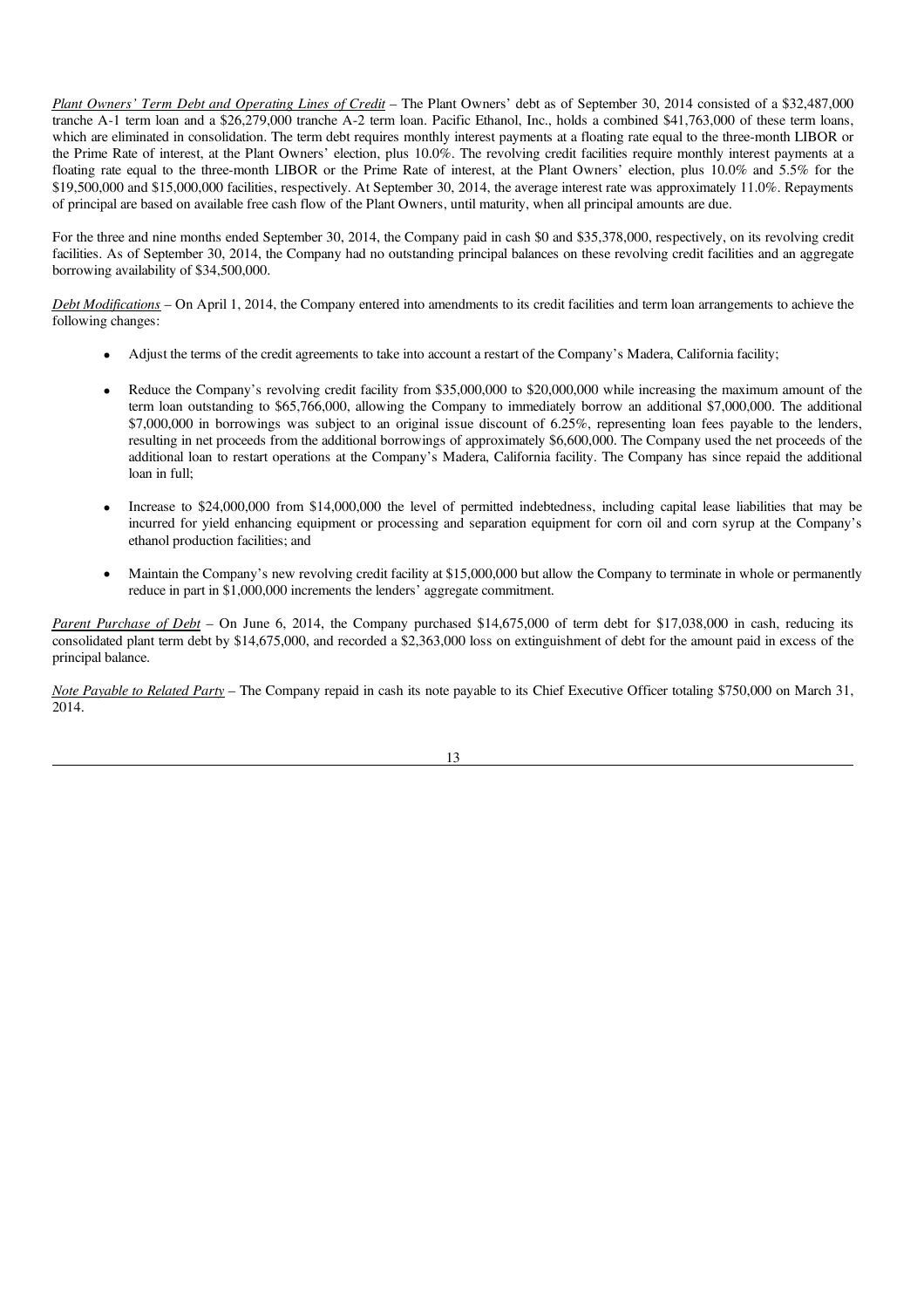## 6. COMMON STOCK AND WARRANTS.

*Warrant Exercises* – During the three and nine months ended September 30, 2014, certain holders exercised warrants and received an aggregate of 3,095,000 and 5,942,000 shares of the Company's common stock upon payment of an aggregate of \$24,417,000 and \$42,575,000 in cash, respectively. During the three and nine months ended September 30, 2014, the Company paid an aggregate of \$1,471,000 and \$2,271,000, respectively, in cash to certain warrant holders as an inducement to exercise their warrants and recorded an expense of \$1,471,000 and \$2,271,000, respectively. During the nine months ended September 30, 2014, certain warrant holders exercised warrants on a cashless basis and received 291,000 shares of the Company's common stock.

During the nine months ended September 30, 2013, certain holders exercised warrants and received an aggregate of 267,700 shares of the Company's common stock upon payment of an aggregate of \$2,064,000 in cash. During the nine months ended September 30, 2013, the Company paid an aggregate of \$786,000 in cash to certain warrant holders as an inducement to exercise their warrants and recorded an expense of \$786,000. During the nine months ended September 30, 2013, certain warrant holders exercised warrants on a cashless basis and received 11,000 shares of the Company's common stock.

*Equity Offering* – In April 2014, the Company issued 1,750,000 shares of its common stock in a public offering for net proceeds of \$26,073,000.

*Grants of Stock* – In June 2014, the Company granted an aggregate of 24,267 shares of restricted stock to non-employee members of the Company's Board of Directors that vest on the earlier of (i) the date of the Company's 2015 annual meeting of stockholders, or (ii) July 31, 2015, which had a grant date fair value of \$15.21 per share. In June 2014, the Company granted an aggregate of 129,514 shares of restricted stock to the Company's executive officers and other eligible employees that vest in equal amounts on each of April 1, 2015, 2016 and 2017, which had a grant date fair value of \$15.21 per share.

## 7. COMMITMENTS AND CONTINGENCIES.

*Sales Commitments* – At September 30, 2014, the Company had entered into sales contracts with its major customers to sell certain quantities of ethanol, WDG, syrup and corn oil. The Company had open ethanol indexed-price contracts for 134,896,000 gallons of ethanol as of September 30, 2014. The Company had open WDG, syrup and corn oil fixed-price sales contracts valued at \$814,000 and open indexed-price sales contracts for 164,000 tons of WDG and syrup as of September 30, 2014. These sales contracts are expected to be completed over the next twelve months.

*Purchase Commitments* – At September 30, 2014, the Company had fixed-price purchase contracts with its suppliers to purchase  $\overline{$11,462,000}$  of ethanol and index-price purchase contracts for 19,318,000 gallons of ethanol. These contracts are expected to be satisfied over the next twelve months.

*Litigation* – *General* – The Company is subject to various claims and contingencies in the ordinary course of its business, including those related to litigation, business transactions, employee-related matters, and others. When the Company is aware of a claim or potential claim, it assesses the likelihood of any loss or exposure. If it is probable that a loss will result and the amount of the loss can be reasonably estimated, the Company will record a liability for the loss. If the loss is not probable or the amount of the loss cannot be reasonably estimated, the Company discloses the claim if the likelihood of a potential loss is reasonably possible and the amount involved could be material. While there can be no assurances, the Company does not expect that any of its pending legal proceedings will have a material financial impact on the Company's operating results.

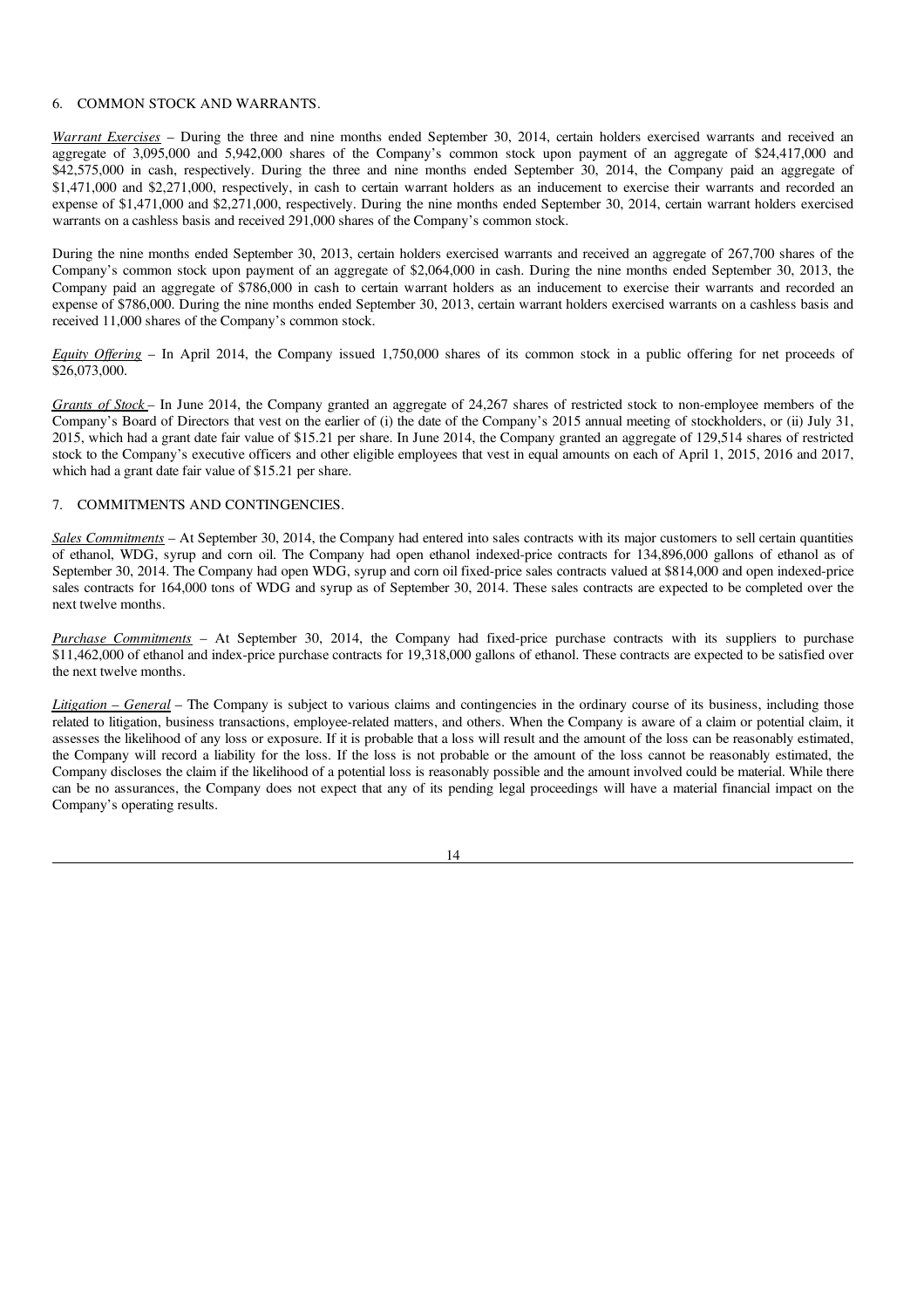On May 24, 2013, GS CleanTech Corporation ("GS CleanTech"), filed a suit in the United States District Court for the Eastern District of California, Sacramento Division (Case No.: 2:13-CV-01042-JAM-AC), naming Pacific Ethanol, Inc. as a defendant. The suit alleges infringement of a patent assigned to GS CleanTech by virtue of certain corn oil separation technology in use at one or more of the ethanol production facilities in which the Company has an interest, including Pacific Ethanol Stockton LLC ("PE Stockton"), located in Stockton, California. The complaint seeks preliminary and permanent injunctions against the Company, prohibiting future infringement on the patent owned by GS CleanTech and damages in an unspecified amount adequate to compensate GS CleanTech for the alleged patent infringement, but in any event no less than a reasonable royalty for the use made of the inventions of the patent, plus attorney's fees.

On March 17 and March 18, 2014, GS CleanTech filed suit naming as defendants two Company subsidiaries: PE Stockton and Pacific Ethanol Magic Valley, LLC ("PE Magic Valley"). The claims are similar to those filed against Pacific Ethanol, Inc. in May 2013.

The three cases (against the Company, PE Stockton and PE Magic Valley) were subsequently transferred to the United States District Court for the Southern District of Indiana and made part of the pre-existing multi-district litigation involving GS CleanTech and multiple defendants (the "Pre-existing Cases"). The three Pacific Ethanol cases, along with several other lawsuits brought by GS CleanTech containing substantially the same allegations of infringement, have thus been attached to the Pre-existing Cases as "Tag-along Cases."

The Company, PE Stockton and PE Magic Valley have answered the complaints and counterclaimed that the patent claims at issue, as well as the claims in several related patents, are invalid and unenforceable and that the defendants are not infringing.

On October 23, 2014, the United States District Court for the Southern District of Indiana issued a sealed order holding all asserted GS CleanTech's corn oil separation patents invalid and not infringed. While the Court's order currently applies only to the Pre-existing Cases, the Company believes the ruling will also be dispositive of the Tag-along Cases, and intends to file a motion to dismiss the cases against the Company, PE Stockton and PE Magic Valley.

## 8. FAIR VALUE MEASUREMENTS.

The fair value hierarchy prioritizes the inputs used in valuation techniques into three levels as follows:

- Level 1 Observable inputs unadjusted quoted prices in active markets for identical assets and liabilities;
- Level 2 Observable inputs other than quoted prices included in Level 1 that are observable for the asset or liability through corroboration with market data; and
- Level 3 Unobservable inputs includes amounts derived from valuation models where one or more significant inputs are unobservable. For fair value measurements using significant unobservable inputs, a description of the inputs and the information used to develop the inputs is required along with a reconciliation of Level 3 values from the prior reporting period.

The Company recorded its warrants issued from 2010 through 2013 at fair value and designated them as Level 3 on their issuance dates.

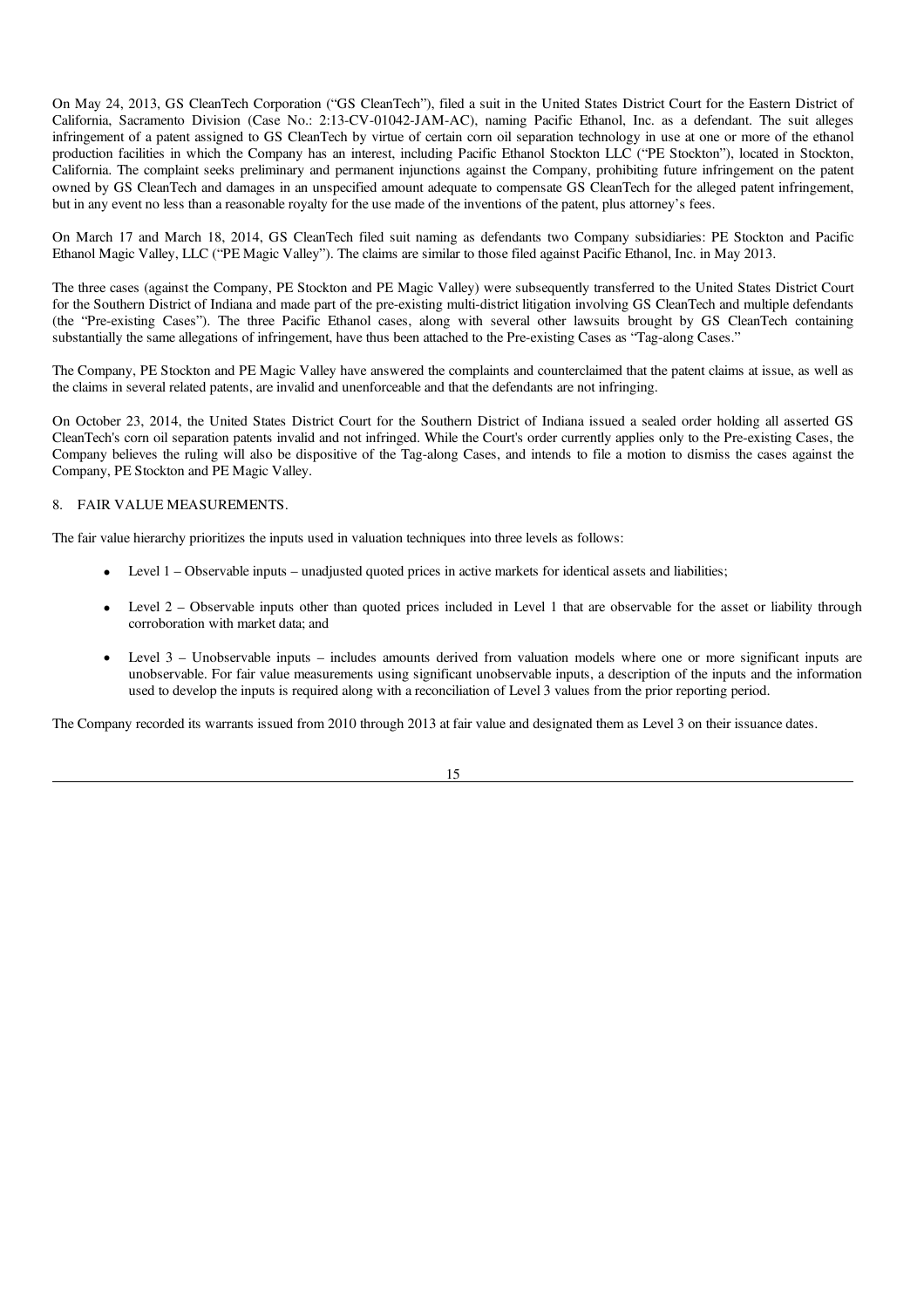*Warrants* – Except for the warrants issued September 26, 2012, the Company's warrants were valued using a Monte Carlo Binomial Lattice-Based valuation methodology, adjusted for marketability restrictions. The warrants issued September 26, 2012, did not contain any antidilution protection features, and as a result, the warrants were valued using the Black-Scholes Valuation Model. Of the various inputs used, the volatility and the current price of the Company's common stock most significantly impact the fair value adjustments of the warrants. As the price of the Company's common stock increases or decreases, the valuation of the warrants will increase or decrease, respectively. As the estimated volatility of the Company's common stock increases or decreases, the valuation of the warrants will increase or decrease, respectively. These changes may result in significantly higher or lower fair value measurements from period to period.

Significant assumptions used and related fair values for the Company's warrants as of September 30, 2014 were as follows:

|                   |                       |            | Risk-Free |              | Discount for  |              |            |
|-------------------|-----------------------|------------|-----------|--------------|---------------|--------------|------------|
|                   |                       |            | Interest  |              | marketability | Warrants     |            |
| Original Issuance | <b>Exercise Price</b> | Volatilitv | Rate      | Term (years) | restrictions  | Outstanding  | Fair Value |
| 09/26/2012        | \$8.85                | 51.2%      | 0.13%     | 0.99         | 35.6%         | 473,000 \$   | 1.732,000  |
| 07/3/2012         | \$6.09                | 52.3%      | $0.07\%$  | 2.76         | 31.7%         | 391,000      | 2,361,000  |
| 12/13/2011        | \$8.43                | 52.0%      | $0.58\%$  | 2.21         | 29.2%         | 138,000      | 700,000    |
|                   |                       |            |           |              |               | 1.002.000 \$ | 4,793,000  |

Significant assumptions used and related fair values for the Company's warrants as of December 31, 2013 were as follows:

|                   |                       |            |               |              | Discount for  |                    |            |
|-------------------|-----------------------|------------|---------------|--------------|---------------|--------------------|------------|
|                   |                       |            | Risk-Free     |              | marketability | Warrants           |            |
| Original Issuance | <b>Exercise Price</b> | Volatility | Interest Rate | Term (years) | restrictions  | <b>Outstanding</b> | Fair Value |
| 03/28/2013        | \$7.59                | 52.4%      | $0.13\%$      | 1.20         | 22.7%         | 788,000 \$         | 495,000    |
| 06/21/2013        | \$7.59                | 52.4%      | $0.13\%$      | 1.24         | 22.7%         | 1,051,000          | 660,000    |
| 01/11/2013        | \$6.32                | 63.3%      | $1.27\%$      | 4.03         | 43.8%         | 1,709,000          | 2,892,000  |
| 09/26/2012        | \$8.85                | 58.5%      | $0.38\%$      | 1.74         | 42.3%         | 1,771,000          | 702,000    |
| 07/3/2012         | \$6.09                | 61.2%      | $1.27\%$      | 3.51         | $40.2\%$      | 1.812.000          | 3,008,000  |
| 07/3/2012         | \$5.47                | 52.8%      | $0.01\%$      | 0.01         | 42.3%         | 804,000            | 3.000      |
| 12/13/2011        | \$8.43                | 60.4%      | $0.78\%$      | 2.95         | 37.9%         | 306,000            | 455,000    |
|                   |                       |            |               |              |               | 8.241,000 \$       | 8.215.000  |

*Other Derivative Instruments* – The Company's other derivative instruments consist of commodity positions. The fair values of the commodity positions are based on quoted prices on the commodity exchanges and are designated as Level 1 inputs.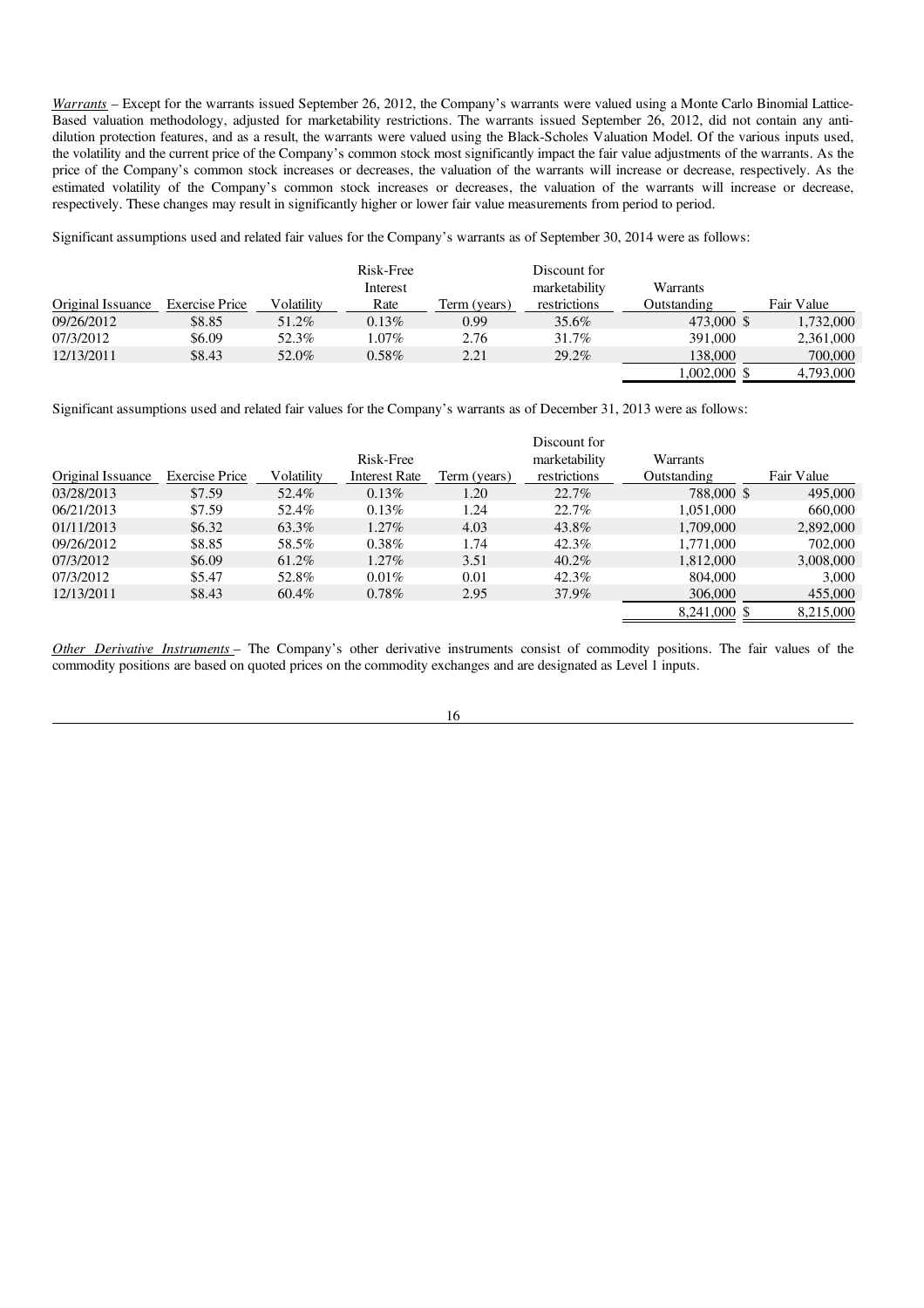The following table summarizes fair value measurements by level at September 30, 2014 (in thousands):

|                                    | Level 1 | Level 2<br>Level 3 |  | <b>Total</b> |    |       |
|------------------------------------|---------|--------------------|--|--------------|----|-------|
| Assets:                            |         |                    |  |              |    |       |
| Commodity contracts <sup>(1)</sup> | 1,130   |                    |  |              |    | 1,130 |
| <b>Total Assets</b>                | 1,130   |                    |  |              |    | 1,130 |
|                                    |         |                    |  |              |    |       |
| <b>Liabilities:</b>                |         |                    |  |              |    |       |
| Warrants <sup>(2)</sup>            |         |                    |  | 4,793        | \$ | 4,793 |
| Commodity contracts <sup>(3)</sup> | 659     |                    |  |              |    | 659   |
| <b>Total Liabilities</b>           | 659     |                    |  | 4,793        |    | 5,452 |

(1) Included in other current assets in the consolidated balance sheets.

 $\overline{\phantom{a}}$  , where  $\overline{\phantom{a}}$ 

\_\_\_\_\_\_\_\_\_\_

(2) Included in warrant liabilities at fair value in the consolidated balance sheets.

(3) Included in other current liabilities in the consolidated balance sheets.

The following table summarizes fair value measurements by level at December 31, 2013 (in thousands):

|                                    | <b>Level 1</b> | Level 2 |  | Level 3 | <b>Total</b> |       |  |
|------------------------------------|----------------|---------|--|---------|--------------|-------|--|
| Assets:                            |                |         |  |         |              |       |  |
| Commodity contracts <sup>(1)</sup> | 961            |         |  |         |              | 961   |  |
| <b>Total Assets</b>                | 961            |         |  |         |              | 961   |  |
|                                    |                |         |  |         |              |       |  |
| <b>Liabilities:</b>                |                |         |  |         |              |       |  |
| Warrants <sup>(2)</sup>            | -              |         |  | 8,215   | \$           | 8,215 |  |
| Commodity contracts <sup>(3)</sup> | 859            |         |  |         |              | 859   |  |
| <b>Total Liabilities</b>           | 859            |         |  | 8,215   |              | 9,074 |  |

(1) Included in other current assets in the consolidated balance sheets.

(2) Included in warrant liabilities at fair value in the consolidated balance sheets.

(3) Included in accrued liabilities in the consolidated balance sheets.

For fair value measurements using significant unobservable inputs (Level 3), a description of the inputs and the information used to develop the inputs is required along with a reconciliation of Level 3 values from the prior reporting period. The changes in the Company's fair value of its Level 3 inputs with respect to its warrants were as follows (in thousands):

| Fair value of warrants, December 31, 2013  | 8.215     |
|--------------------------------------------|-----------|
| Adjustments to fair value for the period   | 37.465    |
| Exercises of warrants                      | (40, 884) |
| Expiration of warrants                     |           |
| Fair value of warrants, September 30, 2014 | 4.793     |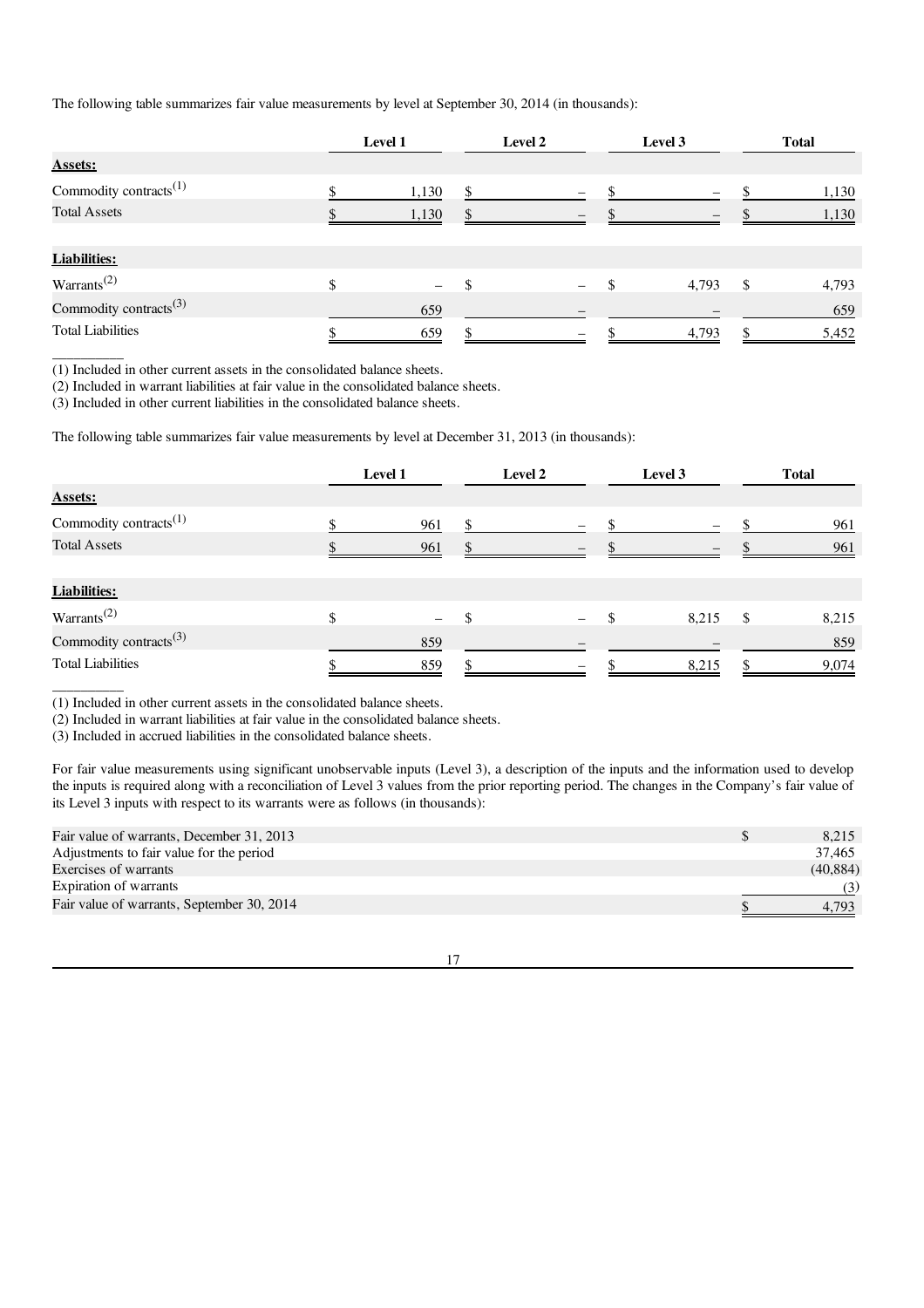## 9. EARNINGS PER SHARE.

The following tables compute basic and diluted earnings per share (in thousands, except per share data):

|                                          | Three Months Ended September 30, 2014 |                         |                                       |               |                  |  |  |  |  |  |
|------------------------------------------|---------------------------------------|-------------------------|---------------------------------------|---------------|------------------|--|--|--|--|--|
|                                          |                                       |                         | <b>Shares</b>                         |               |                  |  |  |  |  |  |
|                                          |                                       | <b>Income Numerator</b> | Denominator                           |               | Per-Share Amount |  |  |  |  |  |
| Net income attributed to Pacific Ethanol | \$                                    | 4,025                   |                                       |               |                  |  |  |  |  |  |
| Less: Preferred stock dividends          |                                       | (319)                   |                                       |               |                  |  |  |  |  |  |
| Basic income per share:                  |                                       |                         |                                       |               |                  |  |  |  |  |  |
| Income available to common stockholders  | \$                                    | 3,706                   | 22,986                                | <u>\$</u>     | 0.16             |  |  |  |  |  |
| <b>Add: Warrants</b>                     |                                       |                         | 1,321                                 |               |                  |  |  |  |  |  |
| Diluted income per share:                |                                       |                         |                                       |               |                  |  |  |  |  |  |
| Income available to common stockholders  | \$                                    | 3,706                   | 24,307                                | $\frac{1}{2}$ | 0.15             |  |  |  |  |  |
|                                          |                                       |                         | Three Months Ended September 30, 2013 |               |                  |  |  |  |  |  |
|                                          |                                       |                         | <b>Shares</b>                         |               |                  |  |  |  |  |  |
|                                          |                                       | Loss Numerator          | Denominator                           |               | Per-Share Amount |  |  |  |  |  |
| Net loss attributed to Pacific Ethanol   | $\mathcal{S}$                         | (4,971)                 |                                       |               |                  |  |  |  |  |  |
| Less: Preferred stock dividends          |                                       | (319)                   |                                       |               |                  |  |  |  |  |  |
| Basic and diluted loss per share:        |                                       |                         |                                       |               |                  |  |  |  |  |  |
| Loss available to common stockholders    | S                                     | (5,290)                 | 13,177                                | \$            | (0.40)           |  |  |  |  |  |
|                                          |                                       |                         | Nine Months Ended September 30, 2014  |               |                  |  |  |  |  |  |
|                                          |                                       |                         | <b>Shares</b>                         |               |                  |  |  |  |  |  |
|                                          |                                       | Income Numerator        | Denominator                           |               | Per-Share Amount |  |  |  |  |  |
| Net income attributed to Pacific Ethanol | $\hat{\mathbf{r}}$                    | 8,771                   |                                       |               |                  |  |  |  |  |  |
| Less: Preferred stock dividends          |                                       | (946)                   |                                       |               |                  |  |  |  |  |  |
| Basic income per share:                  |                                       |                         |                                       |               |                  |  |  |  |  |  |
| Income available to common stockholders  | \$                                    | 7,825                   | 19,713                                | \$            | 0.40             |  |  |  |  |  |
| <b>Add: Warrants</b>                     |                                       |                         | 2,360                                 |               |                  |  |  |  |  |  |
| Diluted income per share:                |                                       |                         |                                       |               |                  |  |  |  |  |  |
| Income available to common stockholders  | \$                                    | 7,825                   | 22,073                                | \$            | 0.35             |  |  |  |  |  |
|                                          |                                       |                         | Nine Months Ended September 30, 2013  |               |                  |  |  |  |  |  |
|                                          |                                       |                         | <b>Shares</b>                         |               |                  |  |  |  |  |  |
|                                          |                                       | Loss Numerator          | Denominator                           |               | Per-Share Amount |  |  |  |  |  |
| Net loss attributed to Pacific Ethanol   | $\mathcal{S}$                         | (9,374)                 |                                       |               |                  |  |  |  |  |  |
| Less: Preferred stock dividends          |                                       | (946)                   |                                       |               |                  |  |  |  |  |  |
| Basic and diluted loss per share:        |                                       |                         |                                       |               |                  |  |  |  |  |  |
| Loss available to common stockholders    | \$                                    | (10,320)                | 11,380                                | \$            | (0.91)           |  |  |  |  |  |
|                                          |                                       |                         |                                       |               |                  |  |  |  |  |  |
|                                          |                                       |                         |                                       |               |                  |  |  |  |  |  |

18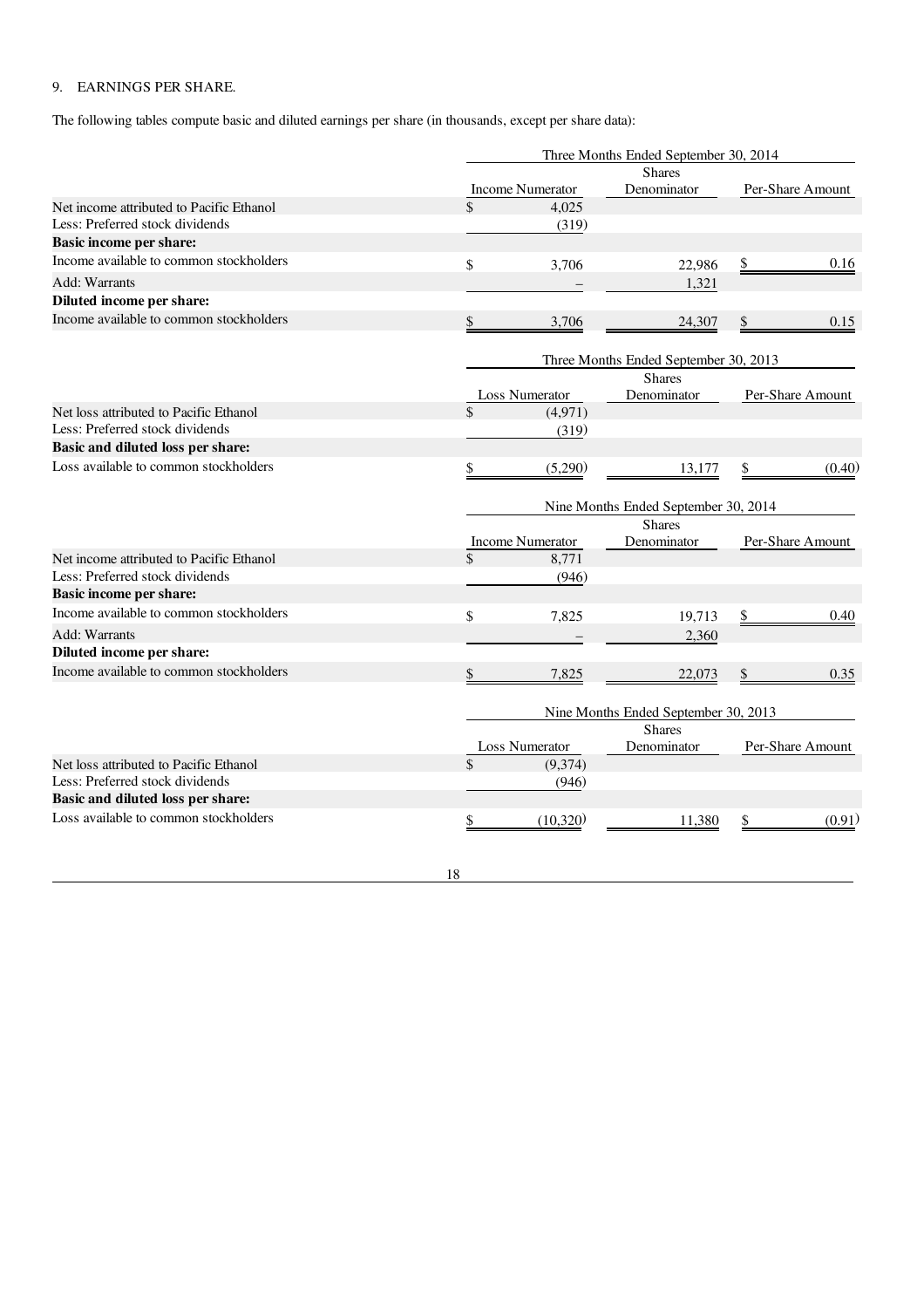There were an aggregate of 669,000 and 657,000 potentially dilutive weighted-average shares from the Company's outstanding convertible Series B Preferred Stock, warrants and options for the three and nine months ended September 30, 2014, respectively. These convertible securities were not considered in calculating diluted net loss per share for the three and nine months ended September 30, 2013, as their effect would have been anti-dilutive.

#### 10. RELATED PARTY TRANSACTIONS.

*Preferred Dividends* – The Company recorded and paid preferred stock dividends of \$319,000 for each of the three months ended September 30, 2014 and 2013. The Company recorded and paid preferred stock dividends of \$946,000 for each of the nine months ended September 30, 2014 and 2013. For the years ended December 31, 2009, 2010 and 2011, the Company accrued but did not pay any preferred stock dividends. For the years ended December 31, 2012 and 2013, the Company paid its accrued dividends in cash.

Beginning in 2012, the Company entered into a series of agreements with the parties to whom unpaid dividends were owed under which the Company issued shares of its common stock in satisfaction of a portion of the accrued and unpaid dividends. In connection with each payment of accrued and unpaid dividends, the payees agreed to forebear for a period of time from exercising any rights they may have with the respect to accrued and unpaid dividends. The following table summarizes the details of the Company's agreements with the holders of its Series B Preferred Stock:

| <b>Agreement Date</b>        | <b>Amount</b> of<br><b>Dividends Paid</b> | <b>Shares of Common</b><br><b>Stock Issued</b> | <b>Extended Forbearance</b><br>Date |
|------------------------------|-------------------------------------------|------------------------------------------------|-------------------------------------|
|                              |                                           |                                                |                                     |
| August 12, 2012              | \$<br>732,000                             | 157,000                                        | January 1, 2014                     |
| December 26, 2012            | 732,000                                   | 144,500                                        | June 30, 2014                       |
| March 27, 2013               | 732,000                                   | 139,000                                        | September 30, 2014                  |
| July 26, 2013                | 731,000                                   | 175,000                                        | December 31, 2014                   |
| September 17, 2013           | 731,000                                   | 197,000                                        | March 31, 2015                      |
| May 23, 2014                 | 1,463,000                                 | 120,000                                        | November 30, 2015                   |
| Total                        | 5,121,000                                 | 932,500                                        |                                     |
|                              |                                           |                                                |                                     |
| Accrued and unpaid dividends | 2,194,000                                 |                                                |                                     |

The Company believes it has adequate liquidity to continue to pay quarterly dividends in cash for at least the next twelve months. The Company may continue to pay down the balance of accrued and unpaid dividends in respect of its Series B Preferred Stock by issuing additional shares of common stock. The Company does not believe that these contemplated dividend payments in cash and stock will materially impact its liquidity. If the Company fails to make ongoing quarterly cash dividend payments, it will be in default under the terms of its agreements with the holders of its Series B Preferred Stock and the holders' current forbearance through November 30, 2015 will be ineffective.

*Note Payable to Related Party* – The Company had a note payable to its Chief Executive Officer totaling \$750,000 which was due on March 31, 2014. On March 31, 2014, the Company paid in cash the outstanding balance of the note payable.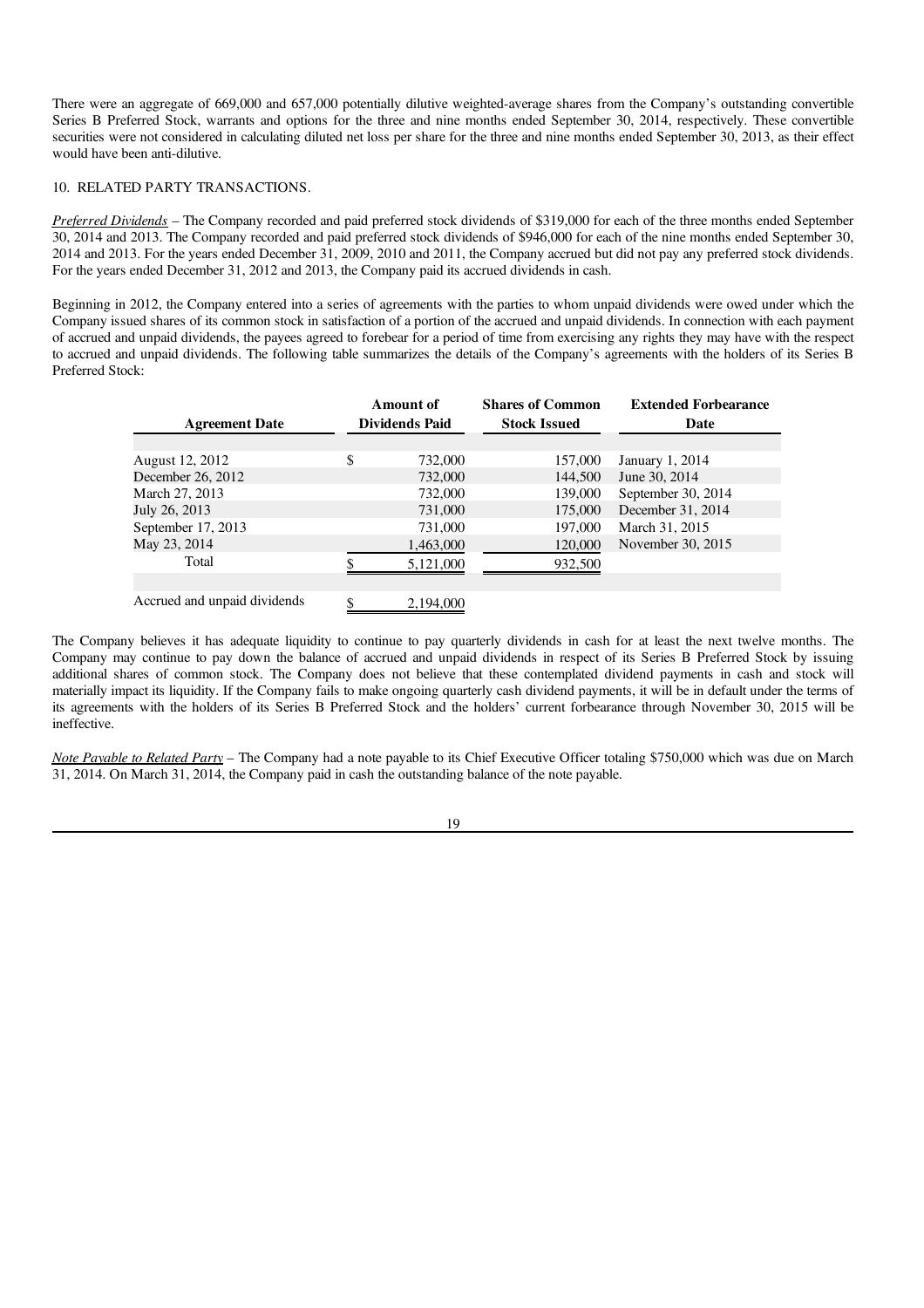## 12. SUBSEQUENT EVENT.

*Warrant Exercises* – From October 1, 2014 through November 11, 2014, certain holders exercised warrants in cash for an aggregate of 155,000 shares of the Company's common stock for aggregate cash payments to the Company of \$944,000.

A summary as of November 11, 2014 of outstanding warrants, which the Company recorded at fair value, with a weighted-average exercise price of \$8.00, is as follows:

| Issuance Date | <b>Expiration Date</b> | Exercise Price | Warrants Outstanding |
|---------------|------------------------|----------------|----------------------|
| 09/26/2012    | 09/26/2015             | \$8.85         | 473,000              |
| 07/3/2012     | 07/03/2017             | \$6.09         | 236,000              |
| 12/13/2011    | 12/13/2016             | \$8.43         | 138,000              |
|               |                        |                | 847,000              |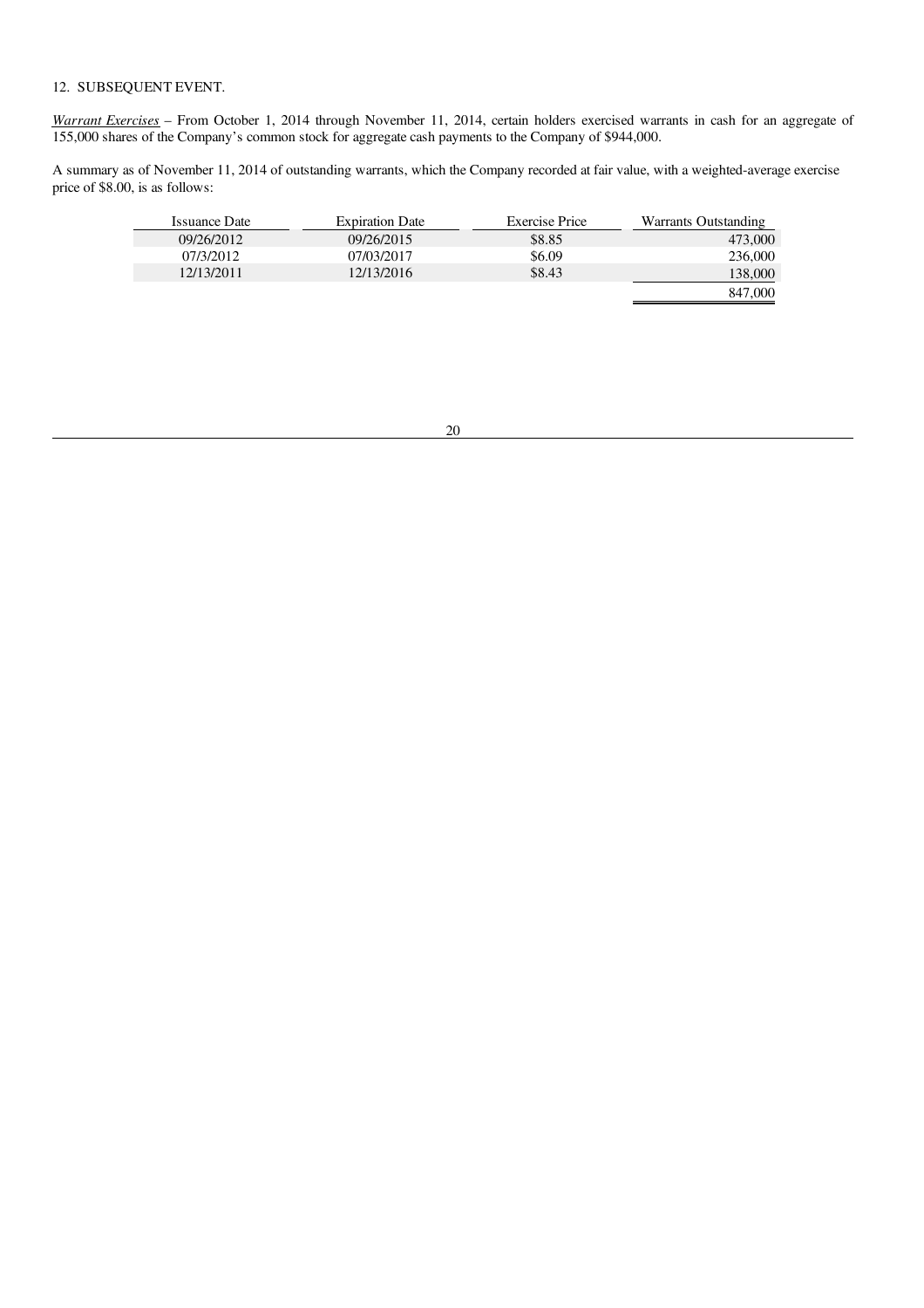## ITEM 2. MANAGEMENT'S DISCUSSION AND ANALYSIS OF FINANCIAL CONDITION AND RESULTS OF OPERATIONS.

The following discussion and analysis should be read in conjunction with our consolidated financial statements and notes to consolidated financial statements included elsewhere in this report. This report and our consolidated financial statements and notes to consolidated financial statements contain forward-looking statements, which generally include the plans and objectives of management for future operations, including plans and objectives relating to our future economic performance and our current beliefs regarding revenues we might generate and profits we might earn if we are successful in implementing our business and growth strategies. The forward-looking statements and associated risks may include, relate to or be qualified by other important factors, including:

- · fluctuations in the market price of ethanol and its co-products;
- fluctuations in the costs of key production input commodities, including corn and natural gas;
- · the projected growth or contraction in the ethanol and co-product markets in which we operate;
- our strategies for expanding, maintaining or contracting our presence in these markets;
- our ability to successfully manage and operate our ethanol production facilities;
- anticipated trends in our financial condition and results of operations; and
- · our ability to distinguish ourselves from our current and future competitors.

You are cautioned not to place undue reliance on any forward-looking statements, which speak only as of the date of this report, or in the case of a document incorporated by reference, as of the date of that document. We do not undertake to update, revise or correct any forward-looking statements, except as required by law.

Any of the factors described immediately above, or referenced from time to time in our filings with the Securities and Exchange Commission or in the "Risk Factors" section below could cause our financial results, including our net income or loss or growth in net income or loss to differ materially from prior results, which in turn could, among other things, cause the price of our common stock to fluctuate substantially.

### **Overview**

We are the leading producer and marketer of low-carbon renewable fuels in the Western United States.

We produce and market all the ethanol produced by four ethanol production facilities located in California, Idaho and Oregon, or the Pacific Ethanol Plants, market all the ethanol produced by two other ethanol producers in California and market ethanol purchased from other third-party suppliers throughout the United States. We market ethanol through our subsidiary Kinergy Marketing LLC, or Kinergy. We also market ethanol co-products, including wet distillers grains, or WDG, a nutritious animal feed, and corn oil, for the Pacific Ethanol Plants.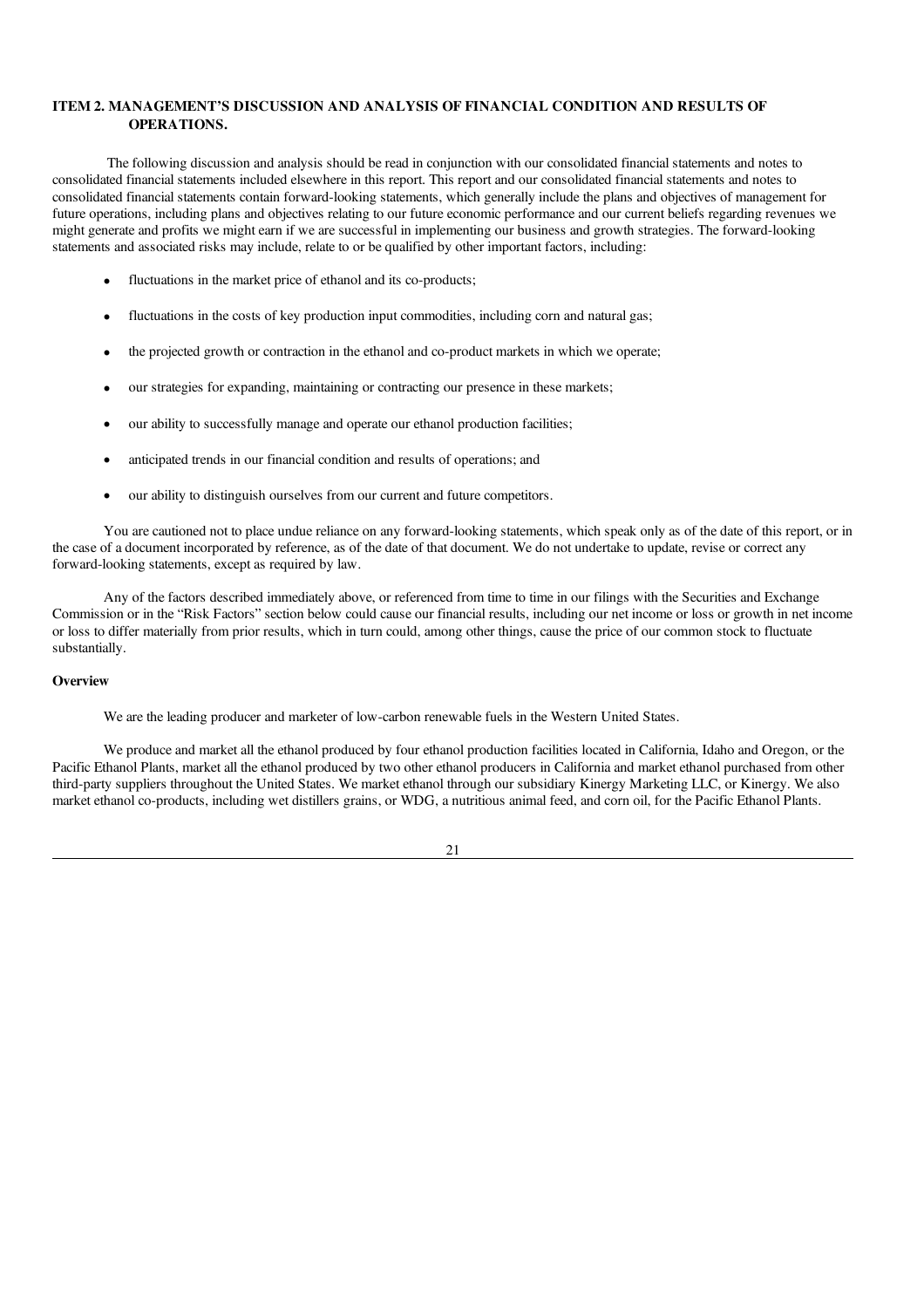We have extensive customer relationships throughout the Western United States. Our ethanol customers are integrated oil companies and gasoline marketers who blend ethanol into gasoline. We arrange for transportation, storage and delivery of ethanol purchased by our customers through our agreements with third-party service providers in the Western United States, primarily in California, Arizona, Nevada, Utah, Oregon, Colorado, Idaho and Washington. Our WDG customers are dairies and feedlots located near the Pacific Ethanol Plants. Our corn oil is sold to poultry and biodiesel customers.

We have extensive supplier relationships throughout the Western and Midwestern United States. In some cases, we have marketing agreements with suppliers to market all of the output of their facilities.

We hold a 96% ownership interest in PE Op Co. (formerly, New PE Holdco LLC), the owner of each of the plant holding companies, or the Plant Owners, that collectively own the Pacific Ethanol Plants. We operate and maintain the Pacific Ethanol Plants under the terms of an asset management agreement with the Plant Owners, including supplying all goods and materials necessary to operate and maintain each Pacific Ethanol Plant. In operating the Pacific Ethanol Plants, we direct the production process to obtain optimal production yields, lower costs by leveraging our infrastructure, enter into risk management agreements such as insurance policies and manage commodity risk practices.

We market ethanol and its co-products, including WDG and corn oil, produced by the Pacific Ethanol Plants under the terms of separate marketing agreements with the Plant Owners. The marketing agreements provide us with the absolute discretion to solicit, negotiate, administer (including payment collection), enforce and execute ethanol and co-product sales agreements with any third party.

The Pacific Ethanol Plants are comprised of the four facilities described immediately below and have an aggregate annual production capacity of up to 200 million gallons. We commenced production at our Madera, California facility on April 30, 2014 and reached full capacity in the second quarter of 2014. The facilities are near their respective fuel and feed customers, offering significant timing, transportation cost and logistical advantages.

|                      |                          | <b>Estimated Annual</b> |                          |
|----------------------|--------------------------|-------------------------|--------------------------|
|                      |                          | Capacity                | <b>Current Operating</b> |
| <b>Facility Name</b> | <b>Facility Location</b> | (gallons)               | <b>Status</b>            |
| Magic Valley         | Burley, ID               | 60,000,000              | Operating                |
| Columbia             | Boardman, OR             | 40,000,000              | Operating                |
| Stockton             | Stockton, CA             | 60,000,000              | Operating                |
| Madera               | Madera, CA               | 40,000,000              | Operating                |

We earn fees as follows under our asset management and other agreements with PE Op Co. and the Plant Owners:

- · ethanol marketing fees of approximately 1% of the net sales price, but not less than \$0.015 per gallon and not more than \$0.0225 per gallon;
- corn procurement and handling fees of \$0.045 per bushel;
- WDG, syrup and corn oil fees of 5% of the third-party purchase price, excluding freight, but not less than \$2.00 per ton and not more than \$3.50 per ton; and
- asset management fees of \$75,000 per month for each operating facility and \$40,000 per month for each idled facility.

We intend to advance our position as the leading producer and marketer of low-carbon renewable fuels in the Western United States, in part by expanding our relationships with customers and third-party ethanol producers to market higher volumes of ethanol and by expanding the market for ethanol by continuing to work with state governments to encourage the adoption of policies and standards that promote ethanol as a transportation fuel and fuel additive.

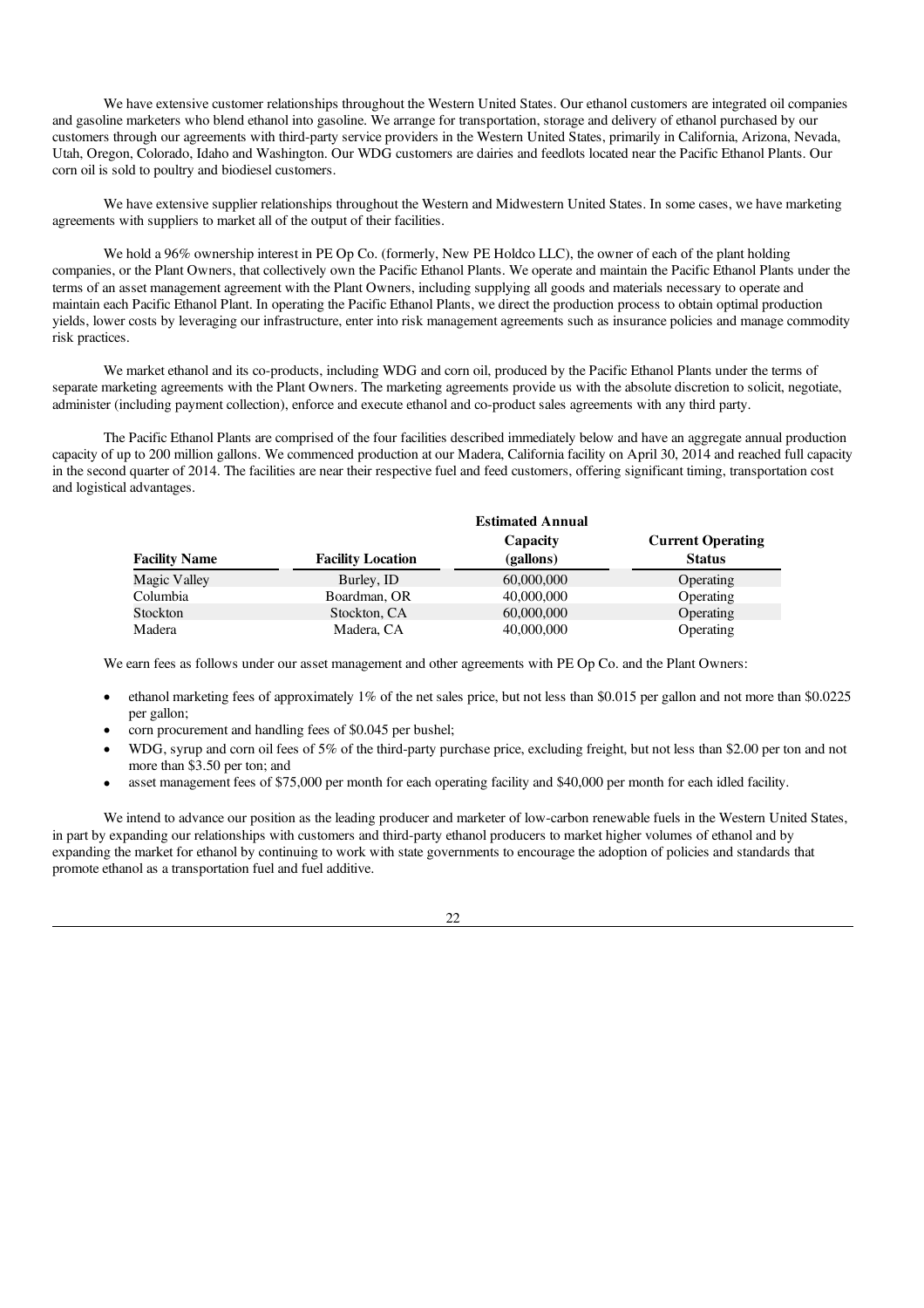#### Current Initiatives and Outlook

The ethanol industry experienced margin compression in the latter part of the third quarter and early in the fourth quarter of 2014. The industry experienced a reduction in the overall crush margin, which reflects ethanol sales price relative to the price of corn, compared to that of recent quarters consistent with the seasonal drop in demand for transportation fuel. We believe these conditions reflect a seasonal pattern within our industry and are similar to industry patterns in the same period last year. Currently, short-term conditions appear to be rebalancing to a more favorable margin environment as the record 2013-2014 corn crop is harvested and exports of ethanol continue. In addition, we expect rail freight costs for grain to decline. We remain confident in the long-term demand for renewable fuels and our ability to execute and create value with our destination model. Even with the recent drop in fuel prices, ethanol continues to trade at a significant discount to the wholesale price of gasoline. We believe this underscores the value of ethanol as a high-octane, cleaner-burning and cheapest available liquid transportation fuel.

E15 is slowly gaining traction, which we believe will ultimately have a sustained positive impact on demand for ethanol. Net exports of ethanol continue to be a bright spot for the industry. According to the US Energy Information Administration, U.S. exports of ethanol rose 50% in the first nine months of 2014 over the same period last year and are on pace to reach up to 1.0 billion gallons in 2014. We also expect U.S. exports to further increase late this year as Brazil's ethanol production slows with the conclusion of its sugar cane harvest.

Ethanol prices in the Western United States have typically been \$0.20 per gallon higher than in the Midwest due to the freight costs of delivering ethanol from Midwest production facilities. From October 2013 through April 2014, however, ethanol prices in the Western United States have averaged \$0.40 per gallon higher than ethanol prices in the Midwest due to rail logistics challenges and weather conditions during the winter which constrained the flow of ethanol and co-products from the Midwest to the markets in which we operate. These premiums normalized somewhat in the second and third quarters of 2014 and remained at more normal levels through the filing of this report.

Growth in Chinese import demand for dry distillers grains with solubles, or DDGS, from the U.S. produced premium prices in the second half of 2013 and first half of 2014. Chinese demand slowed significantly in the third quarter of 2014 resulting in significant declines in domestic DDGS and WDG prices. With the moderation in DDGS and WDG prices, domestic consumption of these grains have increased resulting in improved price stability. Going forward we believe this will continue and that WDG prices will align with corn and other competing products.

From 2010 through 2013, we issued in various financing transactions warrants to purchase shares of our common stock. The warrants were initially recorded at their fair values, which are adjusted quarterly, generally resulting in non-cash expenses or income if the market price of our common stock increases or decreases, respectively, during the period. Due to the substantial increase in the market price of our common stock in the first quarter of 2014 and because the exercise prices of these warrants were, as of March 31, 2014 and September 30, 2014, well below the market price of our common stock, the fair values of the warrants and the related non-cash expenses were significantly higher in the first quarter and first nine months of 2014 than in the comparable prior periods in 2013, which resulted in unusually large non-cash expenses for those periods. These fair value adjustments will continue in future periods until all of our warrants are exercised or expire. These adjustments will generally reduce our net income or increase our net loss if the market price of our common stock increases from the prior quarter through the date of a warrant's exercise, if exercised during the quarter, or if our common stock increases on a quarter over quarter basis for warrants outstanding at the end of a quarter. Conversely, the adjustments will generally increase our net income or reduce our net loss if the market price of our common stock declines in these scenarios. Since September 30, 2014, we have processed warrant exercises for approximately 0.2 million shares of our common stock. We expect that these warrant exercises will reduce our GAAP earnings volatility in future quarters as the amount of warrants marked to fair value has declined significantly.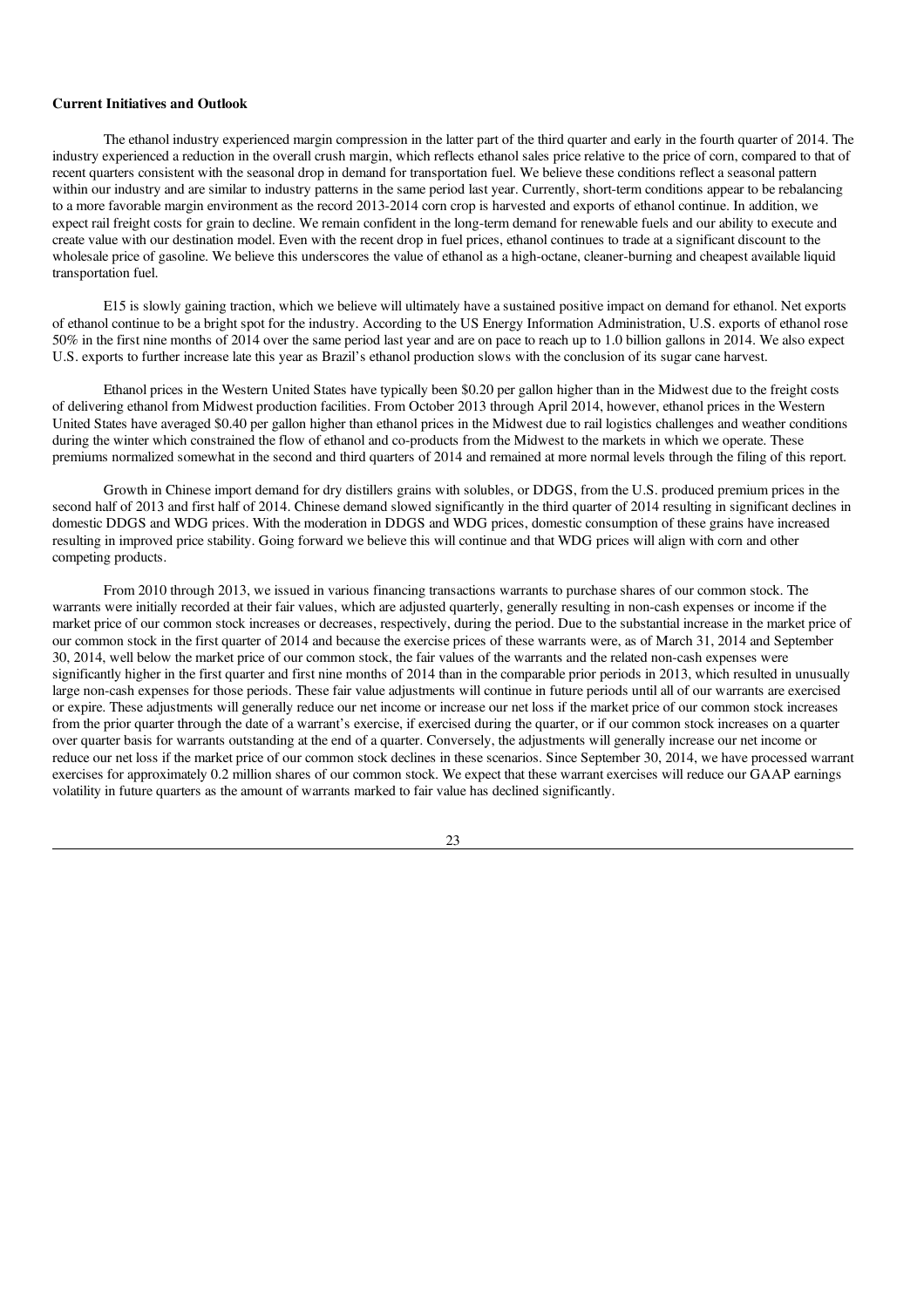We began producing and selling corn oil at our Magic Valley and Stockton facilities in June 2013 and October 2013, respectively, allowing us to diversify our revenue and providing immediate incremental gross profit. We are currently producing corn oil in meaningful amounts at both facilities and plan to complete the implementation of corn oil production technology at the remaining two Pacific Ethanol Plants by early 2015. We have also implemented advanced grinding technologies at our Magic Valley and Stockton facilities and will evaluate when and to what extent these technologies should be implemented at the remaining two Pacific Ethanol Plants.

We continue to focus on increasing operating efficiencies and improving yields at the Pacific Ethanol Plants. To this end, we installed yield-enhancing fine grind technologies at our Stockton and Magic Valley facilities, allowing us to increase yields by increasing available starch for conversion. This technology also may allow us to produce cellulosic corn ethanol. Based on current production margins, each 1% improvement in production yields results in approximately \$3.0 million in additional annual gross profit when operating at our full production capacity of 200 million gallons.

We have approved a capital expenditure budget to reinvest up to \$16.0 million in the Pacific Ethanol Plants over the next six months to further improve efficiencies, diversify feedstock and implement our advanced biofuels initiatives. Our goal with these investments is to achieve a 6 to 7 cent per gallon improvement in annual operating earnings, which equals \$12.0 million to \$14.0 million in additional annual operating earnings. We have spent approximately \$2.0 million of our budget thus far and expect to spend most of the full budget by the second quarter of 2015.

The regulatory environment continues to support the long-term demand for renewable fuels. California's Low-Carbon Fuel Standard requires refiners to reduce the carbon intensity of their fuels by 10% between 2011 and 2020, which we believe is an aggressive requirement that will necessitate a significant amount of low-carbon fuel to displace gasoline in the California fuel supply. We continue to reduce energy use at the Pacific Ethanol Plants to lower the carbon intensity of our ethanol. We believe that we have a significant advantage in the marketplace because we produce among the lowest-carbon ethanol commercially produced in the United States which enables us to capture a premium for ethanol we produce and sell in the California market.

We also continue to diversify our feedstock by using a blend of corn, sorghum and beet sugar, which reduces feedstock costs and reduces the carbon output of ethanol we produce. Using beet sugar as feedstock, we were able to reduce our material costs by approximately \$0.9 million and \$4.0 million for the three and nine months ended September 30, 2014, respectively. We expect to continue to use beet sugar through the end of 2014 at levels approximating 15% of total feedstock at our Magic Valley and Columbia facilities. The United States Department of Agriculture anticipates a record 2013-2014 corn crop, but we are uncertain how the new crop will affect our ethanol production and intend to operate the Pacific Ethanol Plants with flexibility in anticipation of the new crop.

We entered into an arrangement to sell CO<sub>2</sub> generated from our Columbia plant through a liquefaction and dry ice processing facility under construction adjacent to our plant. We expect to commence  $CO<sub>2</sub>$  sales early next year.

We recently were awarded a \$3.0 million matching grant from the California Energy Commission to develop a sorghum feedstock program collaboratively with Chromatin, Inc., California State University, Fresno's Center for Irrigation Technology and the Kearney Agricultural Research and Extension Center. This undertaking also includes the California In-State Sorghum Program to support a lasting expansion in California's ability to produce low-carbon ethanol from in-state feedstock that meets both the renewable fuel and greenhouse gas reduction goals stipulated under the federal Renewable Fuel Standard and California's Low-Carbon Fuel Standard.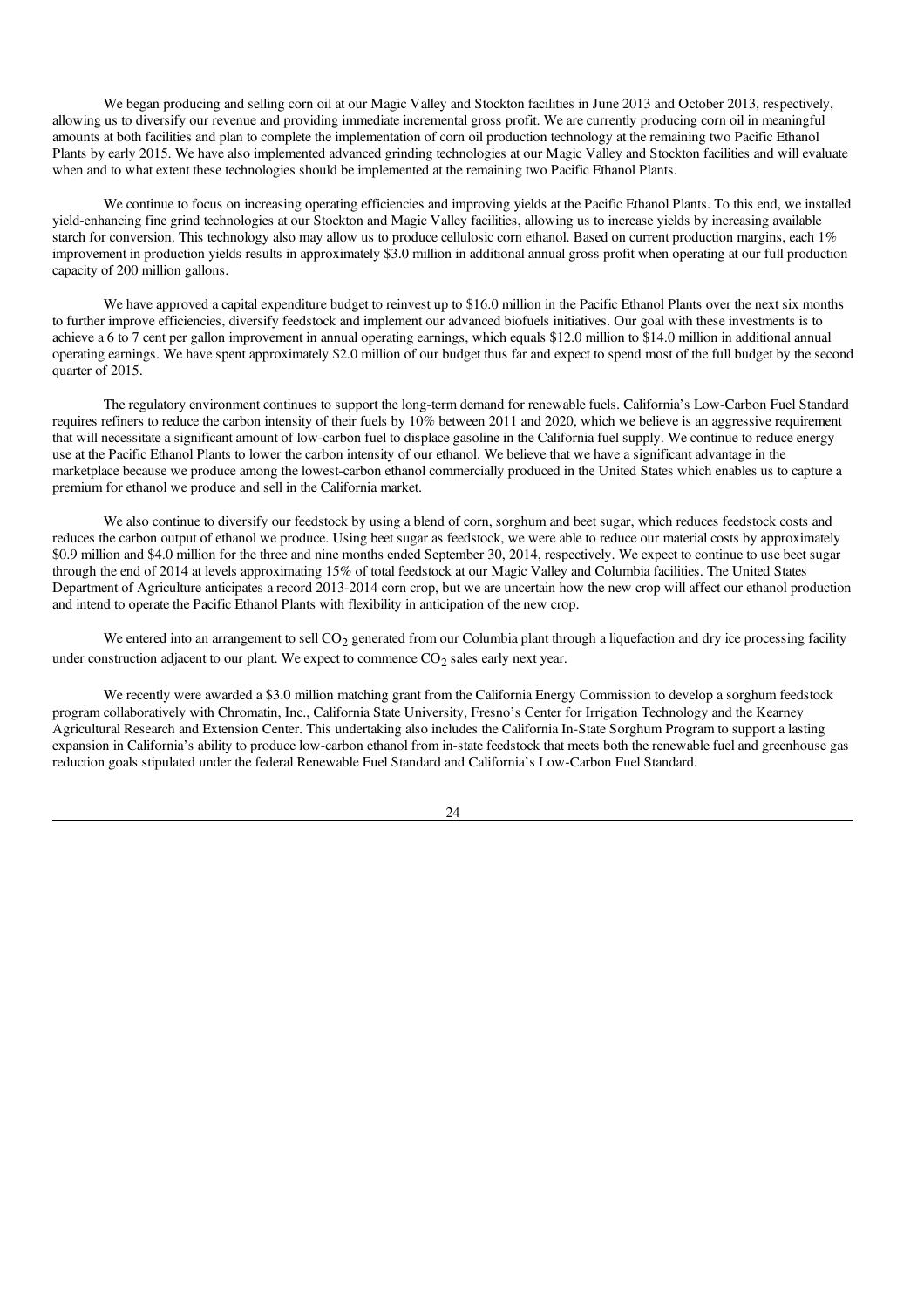We continue to pursue production of advanced biofuels at the Pacific Ethanol Plants. To this end, we are in the project development phase with Sweetwater Energy to acquire cellulosic industrial sugars. We expect this project will take at least two years. We are also working with Cellunators<sup>TM</sup> technology to enable the release of cellulosic sugars from corn kernel fibers which, when released through an appropriate enzyme for commercial production, will allow us to produce cellulosic ethanol for up to 2.0% of our overall production at a plant that uses the technology. We are also running a pilot program for anaerobic digestion at our Stockton facility to substitute biogas for natural gas for the production of advanced biofuels. In addition, our Magic Valley plant is well situated to add new facilities enabling ethanol production from wheat straw and we are evaluating the feasibility of a cellulosic project of this nature at this facility. Finally, we are analyzing various cogeneration configurations, particularly at our California plants where energy prices are high and we receive a low-carbon premium for the ethanol we produce and sell into the California market.

Our goals for the remainder of 2014 include further improving operating efficiencies and improving yields at the Pacific Ethanol Plants and continuing to increase the value of our produced ethanol by further reducing its carbon intensity, all of which are directed at supporting sustained profitable growth.

#### Critical Accounting Policies

The preparation of our financial statements, which have been prepared in accordance with accounting principles generally accepted in the United States of America, requires us to make judgments and estimates that may have a significant impact upon the portrayal of our financial condition and results of operations. We believe that of our significant accounting policies, the following require estimates and assumptions that require complex, subjective judgments by management that can materially impact the portrayal of our financial condition and results of operations: revenue recognition; warrants carried at fair value and conversion features; impairment of long-lived and intangible assets; and allowance for doubtful accounts. These significant accounting principles are more fully described in "Management's Discussion and Analysis of Financial Condition and Results of Operations—Critical Accounting Policies" in our Annual Report on Form 10-K for the year ended December 31, 2013.

#### Results of Operations

The following selected financial information should be read in conjunction with our consolidated financial statements and notes to our consolidated financial statements included elsewhere in this report, and the other sections of "Management's Discussion and Analysis of Financial Condition and Results of Operations" contained in this report.

Certain performance metrics that we believe are important indicators of our results of operations include:

|                                                                   | <b>Three Months Ended</b><br>September 30 |              |               |       | Percentage      |              | <b>Nine Months Ended</b><br>September 30, | Percentage |       |            |
|-------------------------------------------------------------------|-------------------------------------------|--------------|---------------|-------|-----------------|--------------|-------------------------------------------|------------|-------|------------|
|                                                                   |                                           | 2014         |               | 2013  | <b>Variance</b> |              | 2014                                      |            | 2013  | Variance   |
| Production gallons sold (in millions)                             |                                           | 46.8         |               | 37.1  | 26.1%           |              | 133.1                                     |            | 109.2 | 21.9%      |
| Third party gallons sold (in millions)                            |                                           | 86.9         |               | 67.8  | 28.2%           |              | 245.5                                     |            | 197.7 | 24.2%      |
| Total gallons sold (in millions)                                  |                                           | 133.7        |               | 104.9 | 27.5%           |              | 378.6                                     |            | 306.9 | 23.4%      |
| Average sales price per gallon                                    | \$                                        | 2.32         | -\$           | 2.62  | $(11.5)\%$      | <sup>S</sup> | $2.59$ \$                                 |            | 2.67  | $(3.0)\%$  |
| Corn cost per bushel – CBOT equivalent                            | \$                                        | 3.88         | \$            | 5.02  | $(22.7)\%$      | \$           | 4.40                                      | - \$       | 6.22  | $(29.3)\%$ |
| Average basis $(1)$                                               |                                           | 1.27         | \$.           | 2.42  | $(47.5)\%$      | \$           | 1.22                                      | \$.        | 1.68  | $(27.4)\%$ |
| Delivered cost of corn                                            | \$                                        | 5.15         | <sup>\$</sup> | 7.44  | $(30.8)\%$      | S.           | 5.62                                      |            | 7.90  | $(28.9)\%$ |
| Co-product revenues as % of delivered cost of corn <sup>(2)</sup> |                                           | 30.8%        |               | 29.2% | 5.5%            |              | 33.9%                                     |            | 28.1% | 20.6%      |
| Average CBOT ethanol price per gallon                             | \$                                        | $2.02 \quad$ |               | 2.23  | $(9.4)\%$ \$    |              | $2.16$ \$                                 |            | 2.39  | $(9.6)\%$  |
| Average CBOT corn price per bushel                                | \$                                        | 3.60         | \$            | 5.14  | $(30.0)\%$      | \$           | 4.31                                      | S          | 6.14  | $(29.8)\%$ |

(1) Corn basis represents the difference between the immediate cash price of delivered corn and the future price of corn for Chicago delivery.

(2) Co-product revenues as a percentage of delivered cost of corn shows are yield based on sales of co-products, including WDG and corn oil, generated from ethanol we produced.

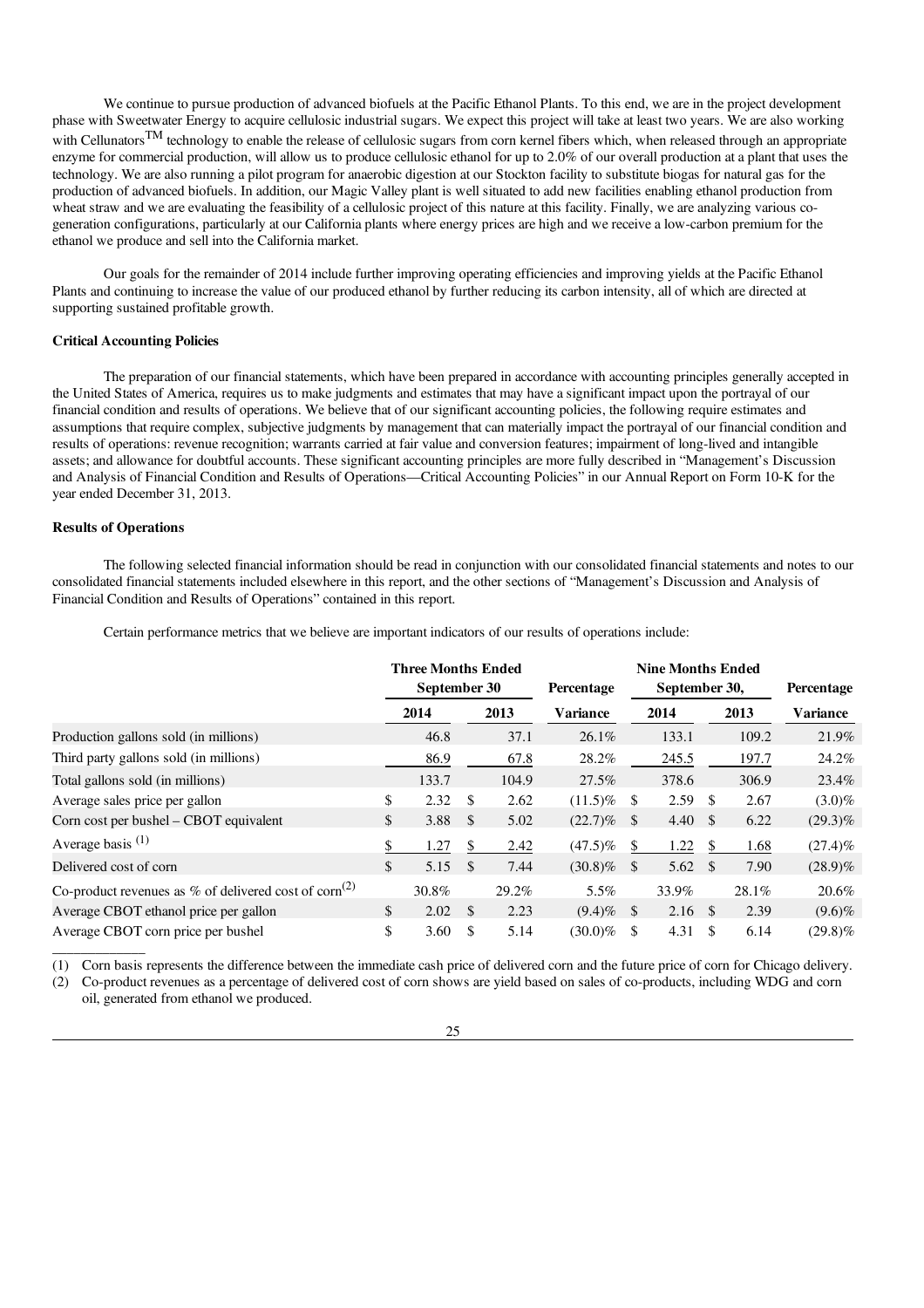#### *Net Sales, Cost of Goods Sold and Gross Profit*

The following table presents our net sales, cost of goods sold and gross profit in dollars and gross profit as a percentage of net sales (in thousands, except percentages):

|                         |      | <b>Three Months Ended</b><br>September 30, |      |         | Variance in |         |         |        |  | <b>Nine Months Ended</b><br>September 30, |      |         | <b>Variance in</b> |         |         |  |
|-------------------------|------|--------------------------------------------|------|---------|-------------|---------|---------|--------|--|-------------------------------------------|------|---------|--------------------|---------|---------|--|
|                         | 2014 |                                            | 2013 |         |             | Dollars | Percent |        |  | 2014                                      | 2013 |         | <b>Dollars</b>     |         | Percent |  |
| Net sales               |      | \$275,573                                  |      | 233,880 |             | 41,693  |         | 17.8%  |  | 851,260                                   |      | 693.147 |                    | 158,113 | 22.8%   |  |
| Cost of goods sold      |      | 257,587                                    |      | 230,357 |             | 27,230  |         | 11.8%  |  | 761,153                                   |      | 681,813 |                    | 79,340  | 11.6%   |  |
| Gross profit            |      | 17,986                                     |      | 3,523   |             | 14,463  |         | 410.5% |  | 90,107                                    |      | 11,334  |                    | 78,773  | 695.0%  |  |
| Percentage of net sales |      | 6.5%                                       |      | 1.5%    |             |         |         |        |  | $10.6\%$                                  |      | 1.6%    |                    |         |         |  |

*Net Sales*

The increase in our net sales for the three and nine months ended September 30, 2014 as compared to the same periods in 2013 was primarily due to an increase in our total gallons sold, which was partially offset by a decline in our average sales price per gallon.

Our total volume of ethanol gallons sold increased by 28.8 million gallons, or 28%, to 133.7 million gallons and by 71.7 million gallons, or 23%, to 378.6 million gallons for the three and nine months ended September 30, 2014 as compared to 104.9 million gallons and 306.9 million gallons for the same periods in 2013, respectively. We increased both production and third party gallons sold for the three and nine months ended September 30, 2014 as compared to the same periods in 2013. The increases in our production gallons and third party gallons sold are primarily due to increased production rates at the Pacific Ethanol Plants and third party supplier plants, respectively, including as a result of the restart of production at our Madera plant. We and our third party suppliers increased production rates due to higher industrywide corn crush margins resulting from lower corn costs and higher ethanol prices due to tighter ethanol supply relative to demand, especially in the Western United States due to weather conditions in the first quarter of 2014 and ongoing rail logistics challenges which constrained the flow of ethanol and co-products from the Midwest to the markets in which we operate. In addition, our third party sales increased due to expanding our customer base and sales within our various locations.

Our average sales price per gallon decreased 12% to \$2.32 for the three months ended September 30, 2014 compared to our average sales price per gallon of \$2.62 for the same period in 2013. The average Chicago Board of Trade, or CBOT, ethanol price per gallon declined 9% to \$2.02 for the three months ended September 30, 2014 compared to an average CBOT sales price per gallon of \$2.23 for the same period in 2013.

Our average sales price per gallon decreased 3% to \$2.59 for the nine months ended September 30, 2014 compared to our average sales price per gallon of \$2.67 for the same period in 2013. The average CBOT ethanol price per gallon declined 10% to \$2.16 for the nine months ended September 30, 2014 compared to an average CBOT sales price per gallon of \$2.39 for the same period in 2013.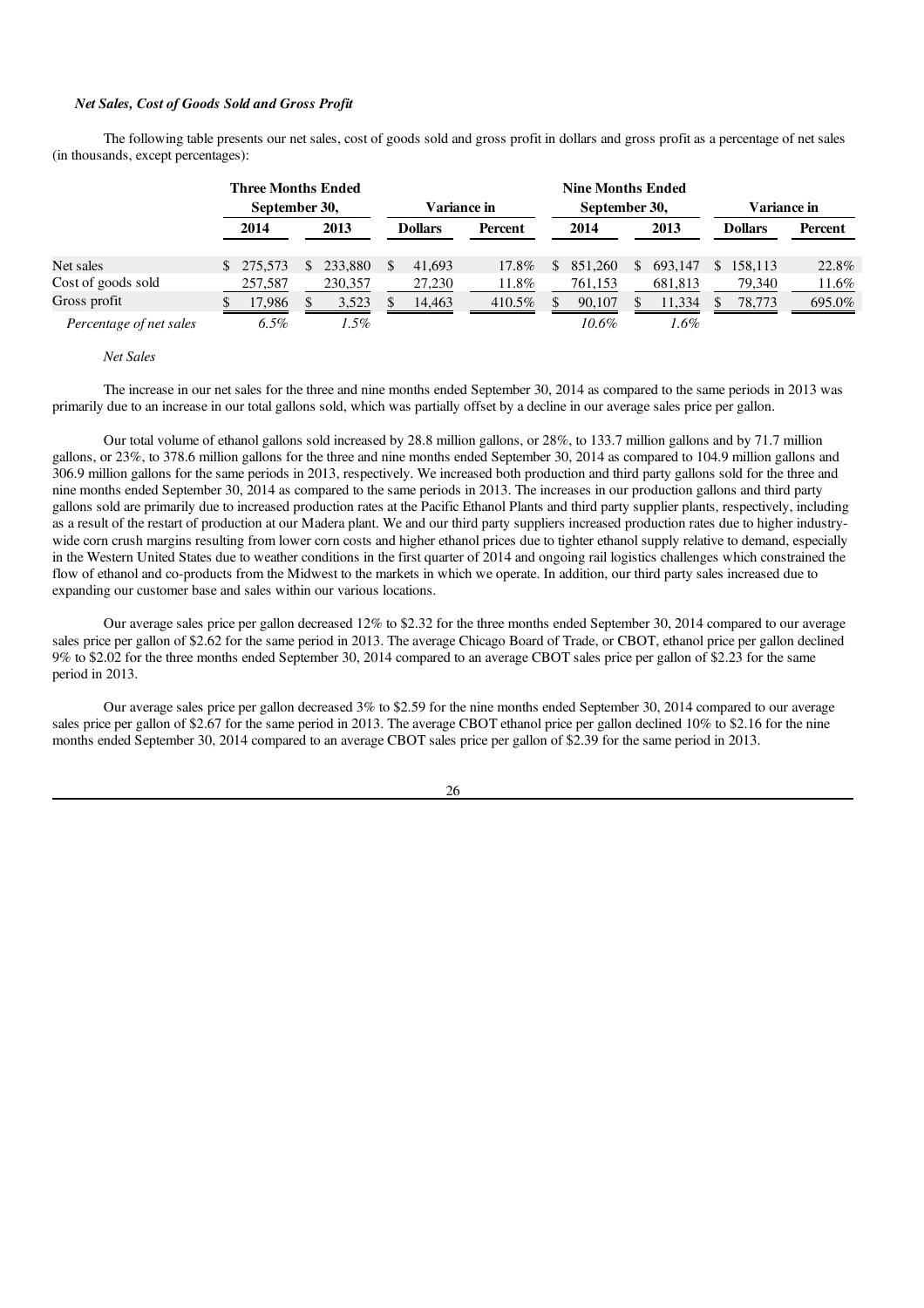This disparity between our ethanol sales price per gallon and the CBOT average reflects both the additional basis costs for West Coast delivery of ethanol as well as the premiums we receive by selling lower-carbon intensity ethanol in the Western United States. Ethanol prices in the Western United States were also higher than ethanol prices in the Midwest due to weather conditions in the first quarter of 2014 and ongoing rail logistics challenges which constrained the flow of ethanol and co-products from the Midwest to the markets in which we operate.

#### *Cost of Goods Sold and Gross Profit*

Our gross profit improved significantly to \$18.0 million for the three months ended September 30, 2014 from \$3.5 million for the same period in 2013. Our gross margin also improved significantly to 6.5% for the three months ended September 30, 2014 from 1.5% for the same period in 2013. Our gross profit improved to \$90.1 million for the nine months ended September 30, 2014 from \$11.3 million for the same period in 2013. Our gross margin improved to 10.6% for the nine months ended September 30, 2014 from 1.6% for the same period in 2013. Our gross profit and gross margins increased for these periods primarily due to significantly improved crush and commodity margins and higher production yields realized at the Pacific Ethanol Plants, predominantly related to lower corn costs and tighter ethanol supply relative to demand as well as higher ethanol prices in the Western United States due to weather conditions in the first quarter of 2014 and rail logistics challenges which constrained the flow of ethanol and co-products from the Midwest to the markets in which we operate. Crush and commodity margins reflect ethanol and co-product sales prices relative to ethanol production inputs such as corn and natural gas. Our ongoing plant efficiency and yield improvement initiatives also positively impacted our margins.

#### *Selling, General and Administrative Expenses*

The following table presents our selling, general and administrative expenses, or SG&A, in dollars and as a percentage of net sales (in thousands, except percentages):

|                                                 |      | <b>Three Months Ended</b><br>September 30, |      |       |         |       | Variance in |      | <b>Nine Months Ended</b><br>September 30, |       |        | Variance in    |       |         |  |
|-------------------------------------------------|------|--------------------------------------------|------|-------|---------|-------|-------------|------|-------------------------------------------|-------|--------|----------------|-------|---------|--|
|                                                 | 2014 |                                            | 2013 |       | Dollars |       | Percent     | 2014 |                                           | 2013  |        | <b>Dollars</b> |       | Percent |  |
| Selling, general and<br>administrative expenses |      | 4,392                                      |      | 2,511 |         | 1,881 | 74.9%       |      | 12,377                                    | 9.649 |        |                | 2,728 | 28.3%   |  |
| Percentage of net sales                         |      | .6%                                        |      | 1.1%  |         |       |             |      | 1.5%                                      |       | $.4\%$ |                |       |         |  |

Our SG&A increased \$1.9 million to \$4.4 million for the three months ended September 30, 2014 as compared to \$2.5 million for the same period in 2013. The increase in SG&A is primarily due to an increase in compensation costs of \$0.7 million due to incentive compensation tied to our profitability and an increase in professional fees of \$0.7 million due to increased corporate and plant activity.

Our SG&A increased \$2.7 million to \$12.4 million for the nine months ended September 30, 2014 as compared to \$9.6 million for the same period in 2013. The increase in SG&A is primarily due to an increase in compensation costs of \$1.7 million due to incentive compensation tied to our profitability and an increase in professional fees of \$0.7 million due to increased corporate and plant activity.

At current levels of operation, we expect our SG&A run rate will be approximately \$4.0 million to \$4.5 million per quarter through the end of 2014.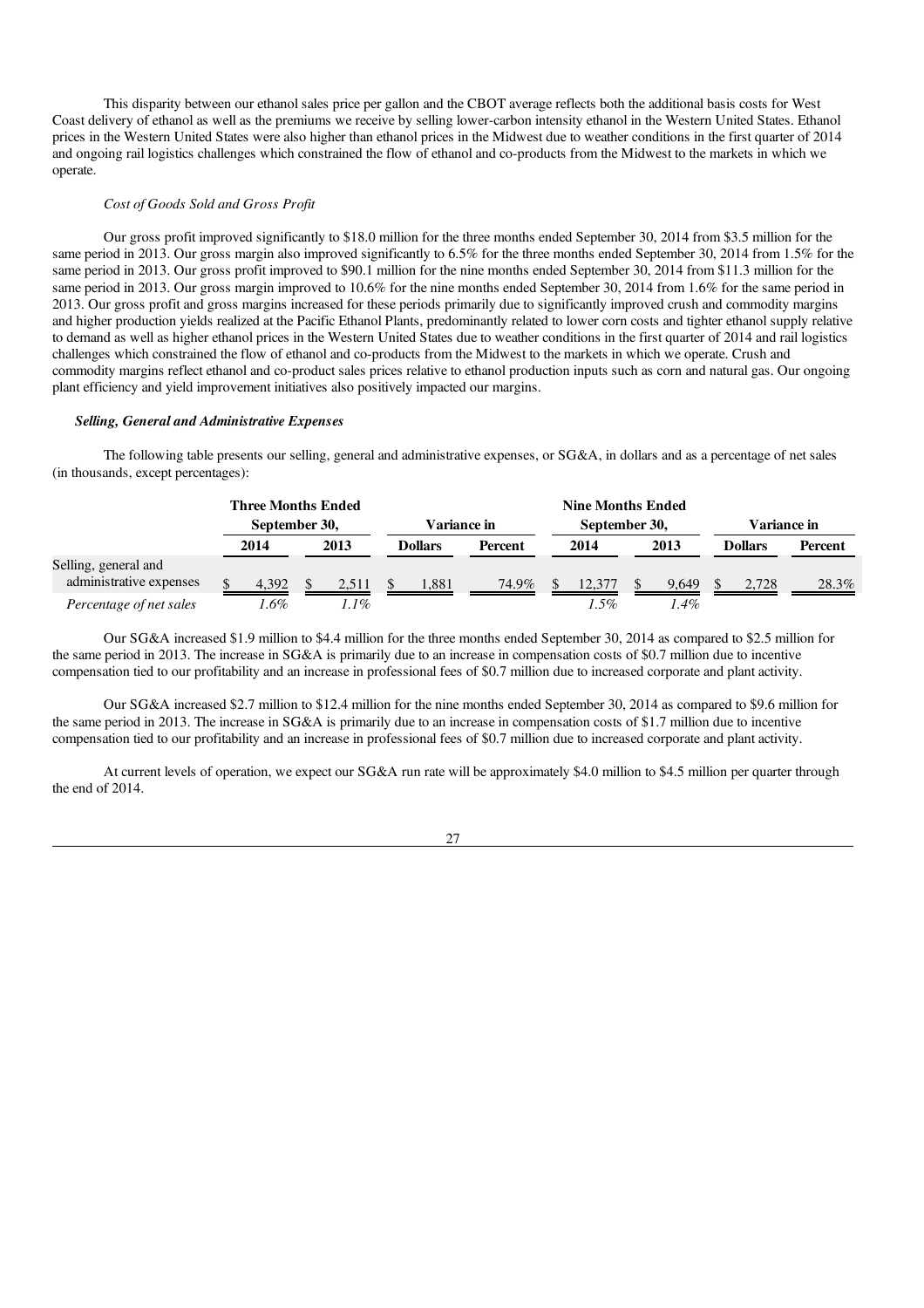#### *Fair Value Adjustments and Warrant Inducements*

The following table presents our fair value adjustments and warrant inducements in dollars and as a percentage of net sales (in thousands, except percentages):

|                                                   | <b>Three Months Ended</b><br>September 30, |           |  |         |  | Variance in    |                | <b>Nine Months Ended</b><br>September 30, |           |      |         |         | Variance in |         |  |
|---------------------------------------------------|--------------------------------------------|-----------|--|---------|--|----------------|----------------|-------------------------------------------|-----------|------|---------|---------|-------------|---------|--|
|                                                   | 2014                                       |           |  | 2013    |  | <b>Dollars</b> | <b>Percent</b> | 2014                                      |           | 2013 |         | Dollars |             | Percent |  |
| Fair value adjustments and<br>warrant inducements |                                            | (4.378)   |  | 762     |  | (5.140)        | NΜ             |                                           | (39.737)  |      | 1,507   |         | (41,244)    | NΜ      |  |
| Percentage of net sales                           |                                            | $(1.6\%)$ |  | $0.3\%$ |  |                |                |                                           | $(4.7\%)$ |      | $0.2\%$ |         |             |         |  |

We issued certain warrants in various financing transactions from 2010 through 2013. These warrants were initially recorded at fair value and are adjusted quarterly. As a result of quarterly adjustments to their fair values and warrant inducements, we recorded an expense of \$4.4 million and income of \$0.8 million for the three months ended September 30, 2014 and 2013, respectively, and we recorded an expense of \$39.7 million and income of \$1.5 million for the nine months ended September 30, 2014 and 2013, respectively.

These changes in fair value are primarily due to the increased number of warrants issued in the three months ended March 31, 2013 and the volatility in the market price of our common stock from period to period. The substantial change in fair value for the nine months ended September 30, 2014 occurred because the exercise prices of our warrants were, as of September 30, 2014, well below the market price of our common stock. At December 31, 2013, the market price of our common stock was \$5.09 per share and our outstanding warrants had a weighted-average exercise price of \$7.27 per share. At March 31, 2014, the market price of our common stock had increased to \$15.58 per share, and our outstanding warrants were in-the-money and had significant intrinsic value. At September 30, 2014, the market price of our common stock had declined slightly from the prior quarter to \$13.96.

These fair value adjustments will continue in future periods until all of our warrants are exercised or expire. These adjustments will generally reduce our net income or increase our net loss if the market price of our common stock increases from the prior quarter through the date of a warrant's exercise, if exercised during the quarter, or if our common stock increased on a quarter over quarter basis for warrants outstanding at the end of a quarter. Conversely, the adjustments will generally increase our net income or reduce our net loss if the market price of our common stock declines in these scenarios.

We paid an aggregate of \$1.5 million and \$2.3 million in cash to certain warrant holders as an inducement to exercise their warrants for the three and nine months ended September 30, 2014, respectively. We paid an aggregate of \$0.8 million in cash to certain warrant holders as an inducement to exercise their warrants for the nine months ended September 30, 2013.

Since September 30, 2014, we have processed warrant exercises for approximately 0.2 million shares of our common stock for approximately \$0.9 million in cash. As of November 11, 2014, there were remaining warrants outstanding with a weighted average exercise price of \$8.00 per share to purchase an aggregate of 0.8 million shares of our common stock.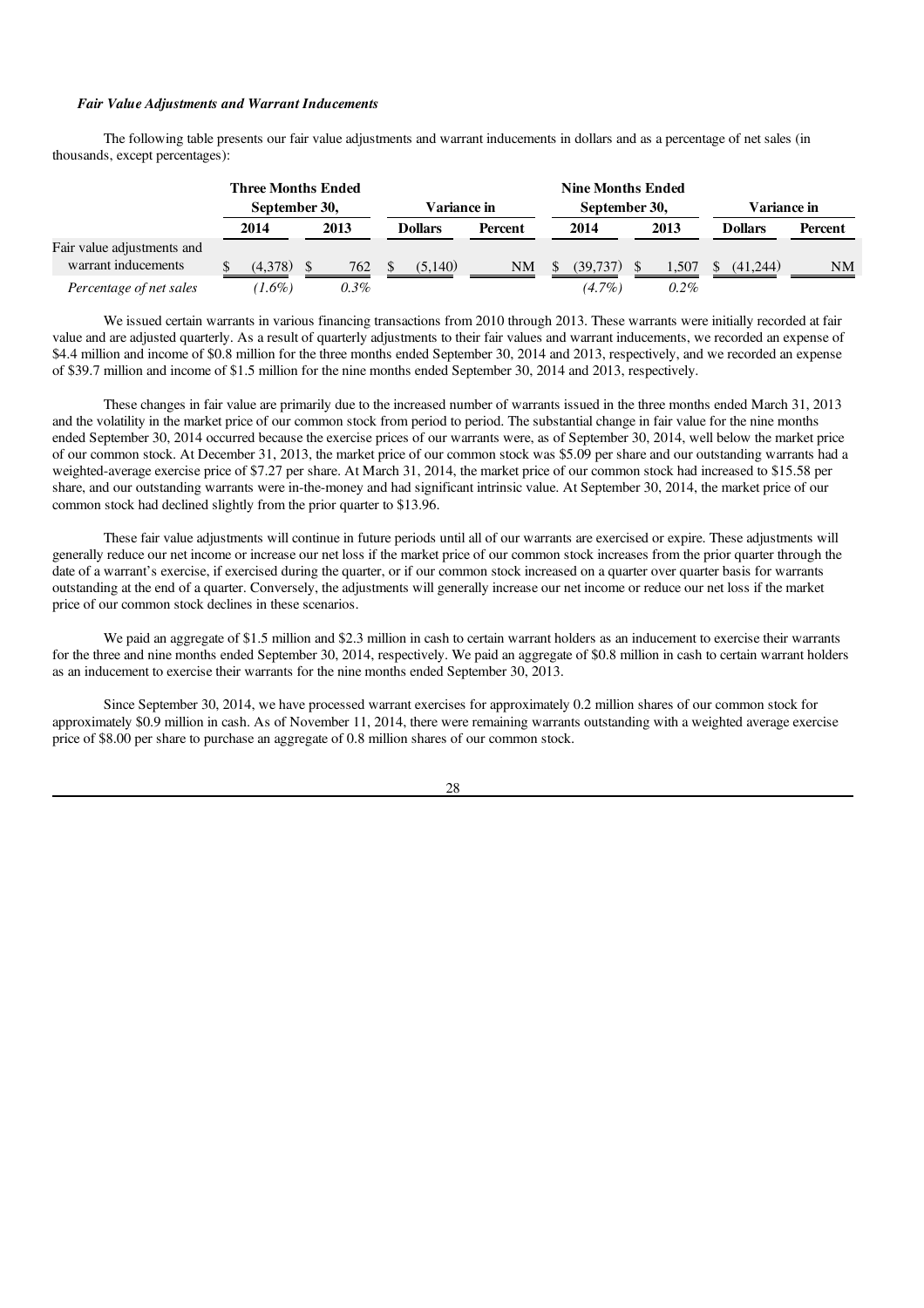#### *Interest Expense, net*

The following table presents our interest expense, net in dollars and as a percentage of net sales (in thousands, except percentages):

|                         |      | <b>Three Months Ended</b> |      |       |             | <b>Nine Months Ended</b> |            |      |               |      |        |             |         |            |  |
|-------------------------|------|---------------------------|------|-------|-------------|--------------------------|------------|------|---------------|------|--------|-------------|---------|------------|--|
|                         |      | September 30,             |      |       | Variance in |                          |            |      | September 30, |      |        | Variance in |         |            |  |
|                         | 2014 |                           | 2013 |       | Dollars     |                          | Percent    | 2014 |               | 2013 |        | Dollars     |         | Percent    |  |
| Interest expense, net   |      | 1,133                     |      | 4.530 |             | (3.397)                  | $(75.0)\%$ |      | 8,370         |      | 11,983 |             | (3.613) | $(30.2)\%$ |  |
| Percentage of net sales |      | 0.4%                      |      | .9%   |             |                          |            |      | $.0\%$        |      | $.7\%$ |             |         |            |  |

Interest expense, net declined by \$3.4 million to \$1.1 million for the three months ended September 30, 2014 from \$4.5 million for the same period in 2013. Interest expense, net declined by \$3.6 million to \$8.4 million for the nine months ended September 30, 2014 from \$12.0 million for the same period in 2013. The decrease in interest expense, net for these periods is primarily due to decreased average debt balances, partially offset by accelerations of debt discount and deferred financing fees of an aggregate of \$2.5 million for the nine months ended September 30, 2014, due to the early retirement of the Plant Owners' debt and our senior unsecured notes. At current debt balances, we expect our ongoing interest expense will be less than \$1.5 million quarterly.

#### *Loss on Extinguishments of Debt*

The following table presents our loss on extinguishments of debt in dollars and as a percentage of net sales (in thousands, except percentages):

|                            | <b>Three Months Ended</b> |  |       |             | <b>Nine Months Ended</b> |             |  |               |  |         |         |             |         |  |
|----------------------------|---------------------------|--|-------|-------------|--------------------------|-------------|--|---------------|--|---------|---------|-------------|---------|--|
|                            | September 30,             |  |       | Variance in |                          |             |  | September 30, |  |         |         | Variance in |         |  |
|                            | 2014                      |  | 2013  |             | Dollars                  | Percent     |  | 2014          |  | 2013    | Dollars |             | Percent |  |
| Loss on extinguishments of |                           |  |       |             |                          |             |  |               |  |         |         |             |         |  |
| debt                       | $\qquad \qquad -$         |  | 2.573 |             | (2,573)                  | $(100.0)\%$ |  | 2,363         |  | 1,795   |         | 568         | 31.6%   |  |
| Percentage of net sales    | $-\%$                     |  | '.1%  |             |                          |             |  | $0.3\%$       |  | $0.3\%$ |         |             |         |  |

For the three months ended September 30, 2014 we did not record any gain or loss on extinguishments of debt. For the three months ended September 30, 2013, we recorded a loss of \$2.6 million related to conversions of our convertible notes into shares of our common stock at a discount to prevailing market prices, and as such, recorded a loss on extinguishments of debt. For the nine months ended September 30, 2014, we extinguished certain PE Op Co. debt by paying \$2.4 million in cash in excess of the amount of the debt, and as such, recorded a loss on extinguishments of debt. For the nine months ended September 30, 2013, we incurred a loss of \$3.6 million related to conversions of our convertible notes into shares of our common stock at a discount to prevailing market prices, which was partially offset by a gain on extinguishment of PE Op Co. debt as we paid \$1.8 million in cash less than the amount of the debt, which collectively resulted in a loss on extinguishments of debt of \$1.8 million for the period.

We retired a total of \$64.8 million in debt in the nine months ended September 30, 2014, eliminating all parent level debt and reducing our consolidated third-party debt at the Pacific Ethanol Plant level to \$17.0 million.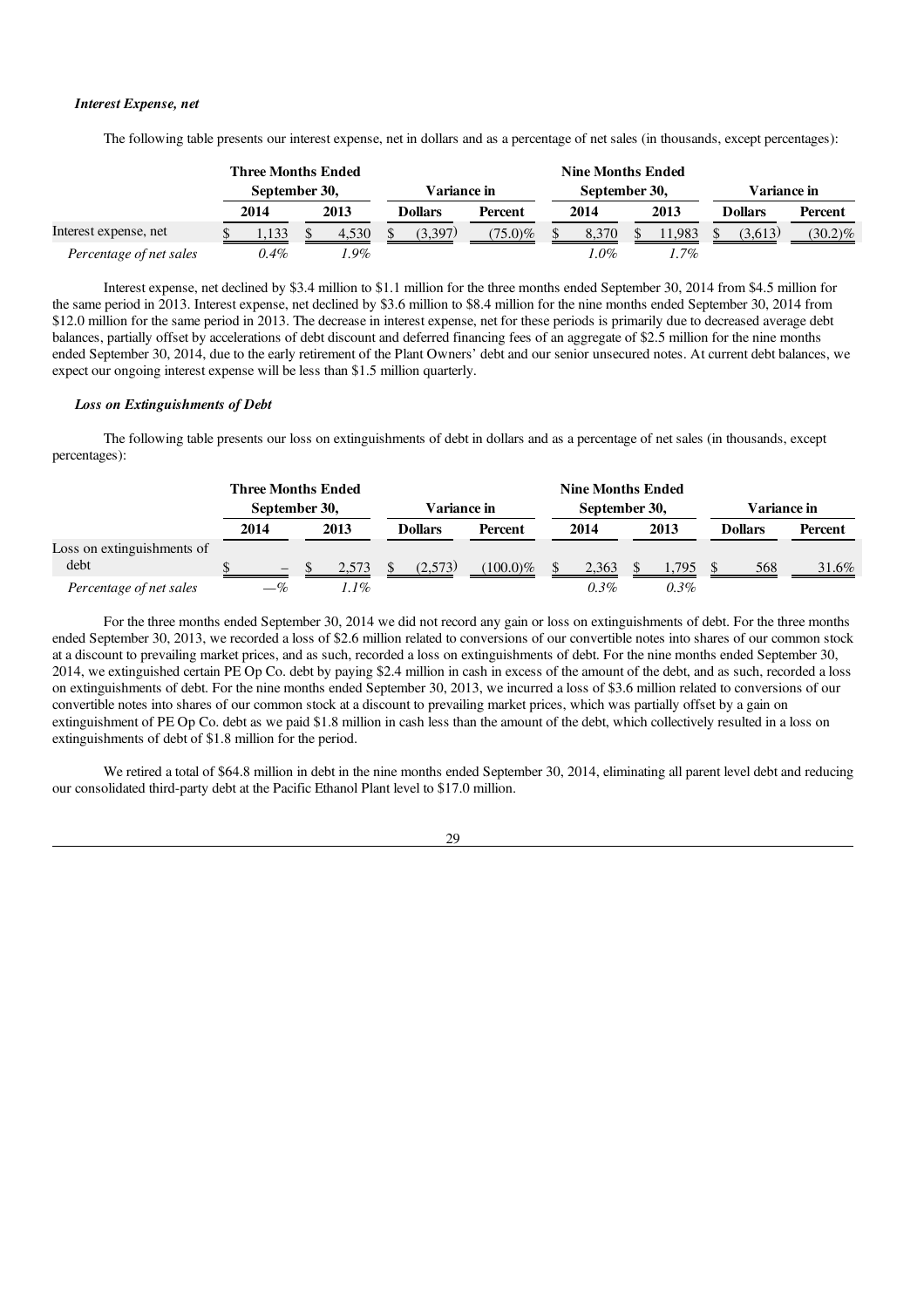#### *Other Expense, net*

The following table presents our other expense, net in dollars and as a percentage of net sales (in thousands, except percentages):

|                         | <b>Three Months Ended</b> |      |  |         |             | <b>Nine Months Ended</b> |               |  |      |             |         |  |         |         |  |
|-------------------------|---------------------------|------|--|---------|-------------|--------------------------|---------------|--|------|-------------|---------|--|---------|---------|--|
|                         | September 30,             |      |  |         | Variance in |                          | September 30, |  |      | Variance in |         |  |         |         |  |
|                         |                           | 2014 |  | 2013    |             | Dollars                  | Percent       |  | 2014 |             | 2013    |  | Dollars | Percent |  |
| Other expense, net $\%$ |                           |      |  | 106     |             | 66                       | 62.3%         |  | 734  |             | 321     |  | 413     | 128.7%  |  |
| Percentage of net sales |                           | 0.1% |  | $0.0\%$ |             |                          |               |  | 0.1% |             | $0.0\%$ |  |         |         |  |

Other expense, net increased by \$0.1 million to \$0.2 million for the three months ended September 30, 2014 from \$0.1 million for the same period in 2013. Other expense, net increased by \$0.4 million to \$0.7 million for the nine months ended September 30, 2014 from \$0.3 million for the same period in 2013. The increases in other expense, net for these periods is primarily due to disposals of retired assets.

## *Provision for Income Taxes*

The following table presents our provision for income taxes in dollars and as a percentage of net sales (in thousands, except percentages):

|                            | <b>Three Months Ended</b> |       |      |                          |         |       |         |               |        |      |                          |             |        |         |
|----------------------------|---------------------------|-------|------|--------------------------|---------|-------|---------|---------------|--------|------|--------------------------|-------------|--------|---------|
|                            | September 30,             |       |      | <b>Variance in</b>       |         |       |         | September 30, |        |      |                          | Variance in |        |         |
|                            | 2014                      |       | 2013 |                          | Dollars |       | Percent | 2014          |        | 2013 |                          | Dollars     |        | Percent |
| Provision for income taxes |                           | 3.163 |      | $\overline{\phantom{m}}$ |         | 3.163 | NΜ      |               | 13.629 |      | $\overline{\phantom{m}}$ |             | 13.629 | NΜ      |
| Percentage of net sales    |                           | .1%   |      |                          |         |       |         |               | '.6%   |      | $-\%$                    |             |        |         |

For the three and nine months ended September 30, 2014, we generated income subject to income tax. Our fair value adjustments and warrant inducements are not tax deductible and thus resulted in larger taxable income as compared to reported income (loss) before provision for income taxes for the three and nine months ended September 30, 2014. We applied our net operating loss carryforwards to a portion of our taxable income for these periods. Further, we increased by \$1.8 million and reduced by \$5.7 million our valuation allowance against our net tax assets, resulting in a net provision for income taxes of \$3.2 million and \$13.6 million for the three and nine months ended September 30, 2014, respectively. Our remaining net operating loss carryforwards may be limited on an annual basis for the remainder of the year.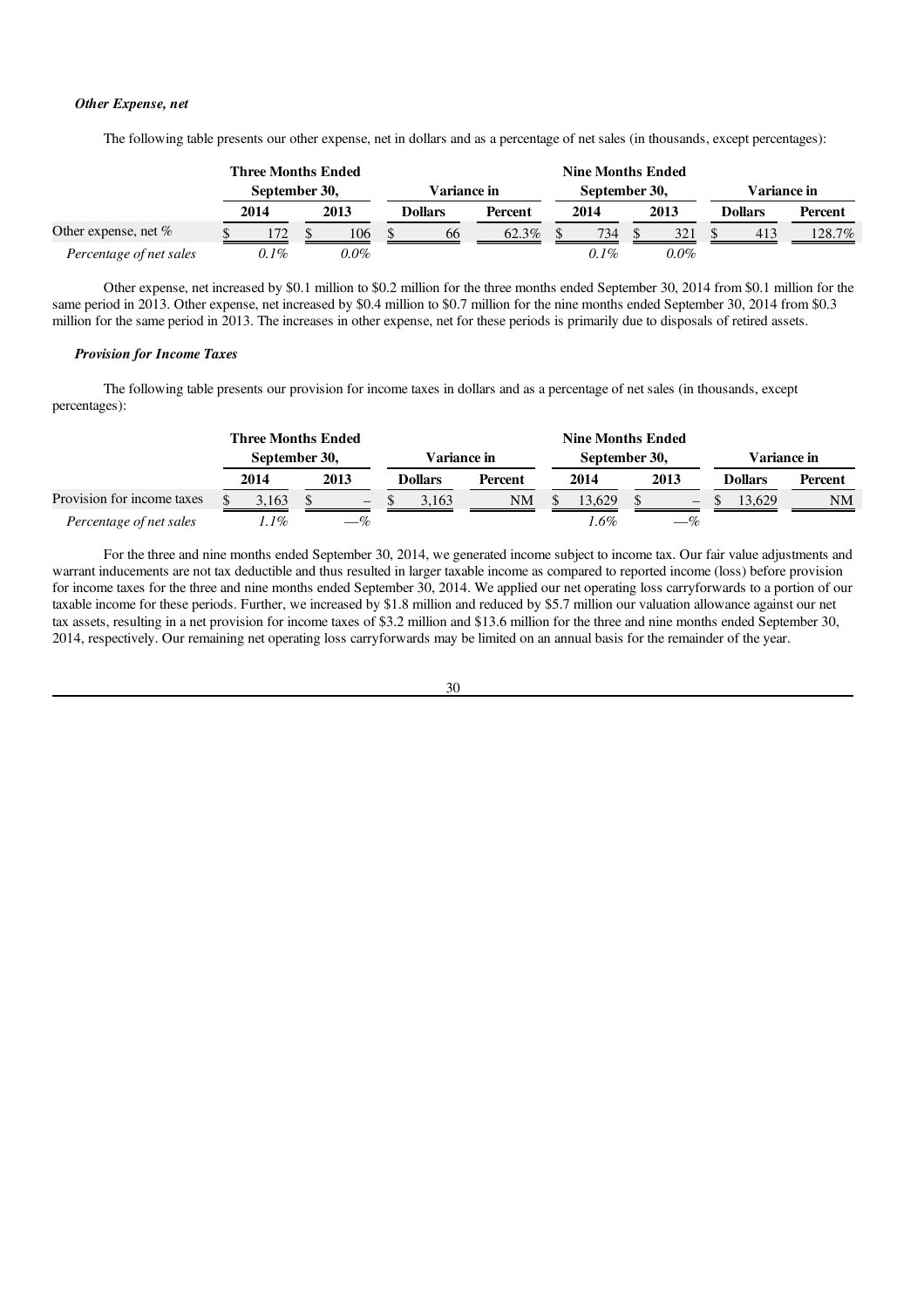#### *Net (Income) Loss Attributed to Noncontrolling Interests*

The following table presents the portion of our net (income) loss attributed to noncontrolling interests in dollars and as a percentage of net sales (in thousands, except percentages):

|                                                                | <b>Three Months Ended</b><br>September 30, |           |  |         | Variance in |         |                |  | <b>Nine Months Ended</b><br>September 30, |  |         |  | Variance in    |         |  |  |
|----------------------------------------------------------------|--------------------------------------------|-----------|--|---------|-------------|---------|----------------|--|-------------------------------------------|--|---------|--|----------------|---------|--|--|
|                                                                | 2014                                       |           |  | 2013    |             | Dollars | <b>Percent</b> |  | 2014                                      |  | 2013    |  | <b>Dollars</b> | Percent |  |  |
| Net (income) loss attributed<br>to noncontrolling interests \, |                                            | (723)     |  | 464     |             | 1,187)  | NM             |  | (4,126)                                   |  | 1,533   |  | (5,659)        | NΜ      |  |  |
| Percentage of net sales                                        |                                            | $(0.3\%)$ |  | $0.2\%$ |             |         |                |  | $(0.5\%)$                                 |  | $0.2\%$ |  |                |         |  |  |

Net (income) loss attributed to noncontrolling interests relates to our consolidated treatment of PE Op Co. For the three and nine months ended September 30, 2014 and 2013, we consolidated the entire income statement of PE Op Co. However, because we owned less than 100% of PE Op Co. for the three and nine months ended September 30, 2014 and 2013, respectively, we reduced our consolidated net income (loss) for the noncontrolling interests, which were the ownership interests that we did not own. The increases in net income attributed to noncontrolling interests for the periods are primarily due to higher operating income from significantly improved commodity margins, much of which was generated at the Pacific Ethanol Plant level.

#### *Net Income (Loss) Attributed to Pacific Ethanol*

The following table presents our net income (loss) attributed to Pacific Ethanol in dollars and as a percentage of net sales (in thousands, except percentages):

|                                                    | <b>Three Months Ended</b> |  |           |             |         |                |               |       |  |           |             |                |         |
|----------------------------------------------------|---------------------------|--|-----------|-------------|---------|----------------|---------------|-------|--|-----------|-------------|----------------|---------|
|                                                    | September 30,             |  |           | Variance in |         |                | September 30, |       |  |           | Variance in |                |         |
|                                                    | 2014                      |  | 2013      |             | Dollars | <b>Percent</b> |               | 2014  |  | 2013      |             | <b>Dollars</b> | Percent |
| Net income (loss) attributed<br>to Pacific Ethanol | 4.025                     |  | (4.971)   |             | 8.996   | NΜ             |               | 8.771 |  | (9.374)   |             | 18.145         | NΜ      |
| Percentage of net sales                            | $.5\%$                    |  | $(2.1\%)$ |             |         |                |               | 1.0%  |  | $(1.4\%)$ |             |                |         |

Net income (loss) attributed to Pacific Ethanol improved significantly during the three and nine months ended September 30, 2014 as compared to the same periods in 2013, primarily due to significantly improved crush and commodity margins and our increased ownership interest in PE Op Co., which were partially offset, for the nine months ended September 30, 2014, by our fair value adjustments during that period.

### *Preferred Stock Dividends and Income (Loss) Available to Common Stockholders*

The following table presents our Series B Cumulative Convertible Preferred Stock, or Series B Preferred Stock, dividends in dollars and as a percentage of net sales, and our income (loss) available to common stockholders in dollars and as a percentage of net sales (in thousands, except percentages):

|                                                                              | <b>Three Months Ended</b><br>September 30, |               |  |                    |  |                | <b>Variance in</b> | <b>Nine Months Ended</b><br>September 30, |               |  |                      |  | Variance in    |         |  |
|------------------------------------------------------------------------------|--------------------------------------------|---------------|--|--------------------|--|----------------|--------------------|-------------------------------------------|---------------|--|----------------------|--|----------------|---------|--|
|                                                                              |                                            | 2014          |  | 2013               |  | <b>Dollars</b> | Percent            |                                           | 2014          |  | 2013                 |  | <b>Dollars</b> | Percent |  |
| Preferred stock dividends                                                    |                                            | 319           |  | 319                |  |                | $-\%$              |                                           | 946           |  | 946                  |  |                |         |  |
| Percentage of net sales<br>Income (loss) available to<br>common stockholders |                                            | 0.1%<br>3,706 |  | $0.1\%$<br>(5,290) |  | 8.996          | NM                 |                                           | 0.1%<br>7,825 |  | $0.1\%$<br>(10, 320) |  | 18,145         | NM      |  |
| Percentage of net sales                                                      |                                            | $1.3\%$       |  | $(2.3\%)$          |  |                |                    |                                           | $0.9\%$       |  | $(1.5\%)$            |  |                |         |  |
|                                                                              |                                            |               |  |                    |  | 31             |                    |                                           |               |  |                      |  |                |         |  |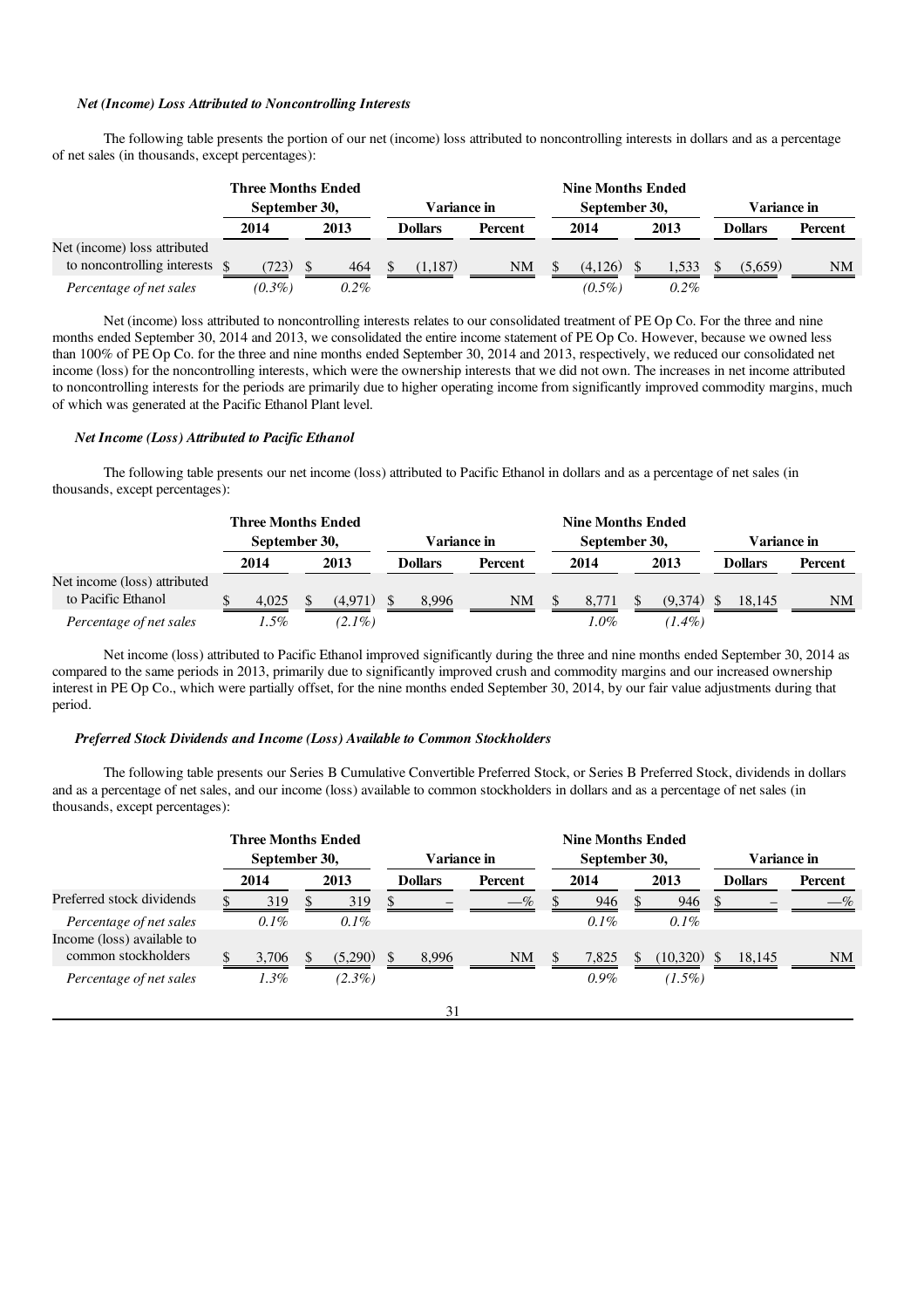Shares of our Series B Preferred Stock are entitled to quarterly cumulative dividends payable in arrears in an amount equal to 7% per annum of the purchase price per share of the Series B Preferred Stock. We accrued and paid cash dividends on our Series B Preferred Stock in the aggregate amount of \$0.3 million for the three months ended September 30, 2014 and 2013, and \$0.9 million for the nine months ended September 30, 2014 and 2013.

#### Liquidity and Capital Resources

During the nine months ended September 30, 2014, we funded our operations primarily from cash on hand, cash flow from operations, proceeds from an equity offering, warrant exercises and borrowings under our credit facilities. Funds generated from these sources were also used to make debt payments, including prepayments, in the amount of \$64.8 million, eliminating all parent level debt and reducing our consolidated third-party debt at the Pacific Ethanol Plant level to \$17.0 million. In addition, since September 30, 2014, we processed warrant exercises for approximately 0.2 million shares of our common stock for approximately \$0.9 million in cash.

Our current available capital resources consist of cash on hand and amounts available for borrowing under Kinergy's credit facility. In addition, the Plant Owners have credit facilities for use in the operations of the Pacific Ethanol Plants. We expect that our future available capital resources will consist primarily of our remaining cash balances, amounts available for borrowing, if any, under Kinergy's credit facility, cash generated from Kinergy's ethanol marketing business, fees paid under our asset management agreement relating to our operation of the Pacific Ethanol Plants, proceeds from warrant exercises and dividends, if any, in respect of our ownership interest in PE Op Co.

We believe that current and future available capital resources, revenues generated from operations, and other existing sources of liquidity, including our credit facilities, will be adequate to meet our anticipated working capital and capital expenditure requirements for at least the next twelve months.

#### *Quantitative Quarter-End Liquidity Status*

We believe that the following amounts provide insight into our liquidity and capital resources. The following selected financial information should be read in conjunction with our consolidated financial statements and notes to consolidated financial statements included elsewhere in this report, and the other sections of "Management's Discussion and Analysis of Financial Condition and Results of Operations" contained in this report (dollars in thousands):

|                                   |    | September 30, |     |        |             |
|-----------------------------------|----|---------------|-----|--------|-------------|
|                                   |    | 2014          |     | 2013   | Variance    |
| Cash and cash equivalents         |    | 56.256        |     | 5.151  | 992.1%      |
| Current assets                    | S  | 119,771       |     | 79.377 | 50.9%       |
| Current liabilities               | \$ | 26.451        | \$. | 28.216 | $(6.3\%)$   |
| Notes payable, current portion    |    |               |     | 750    | $(100.0\%)$ |
| Notes payable, noncurrent portion | \$ | 30,475        |     | 98,408 | $(69.0\%)$  |
| Working capital                   | \$ | 93,320        | \$  | 51,161 | 82.4%       |
| Working capital ratio             |    | 4.53          |     | 2.81   | 61.2%       |
|                                   |    |               |     |        |             |

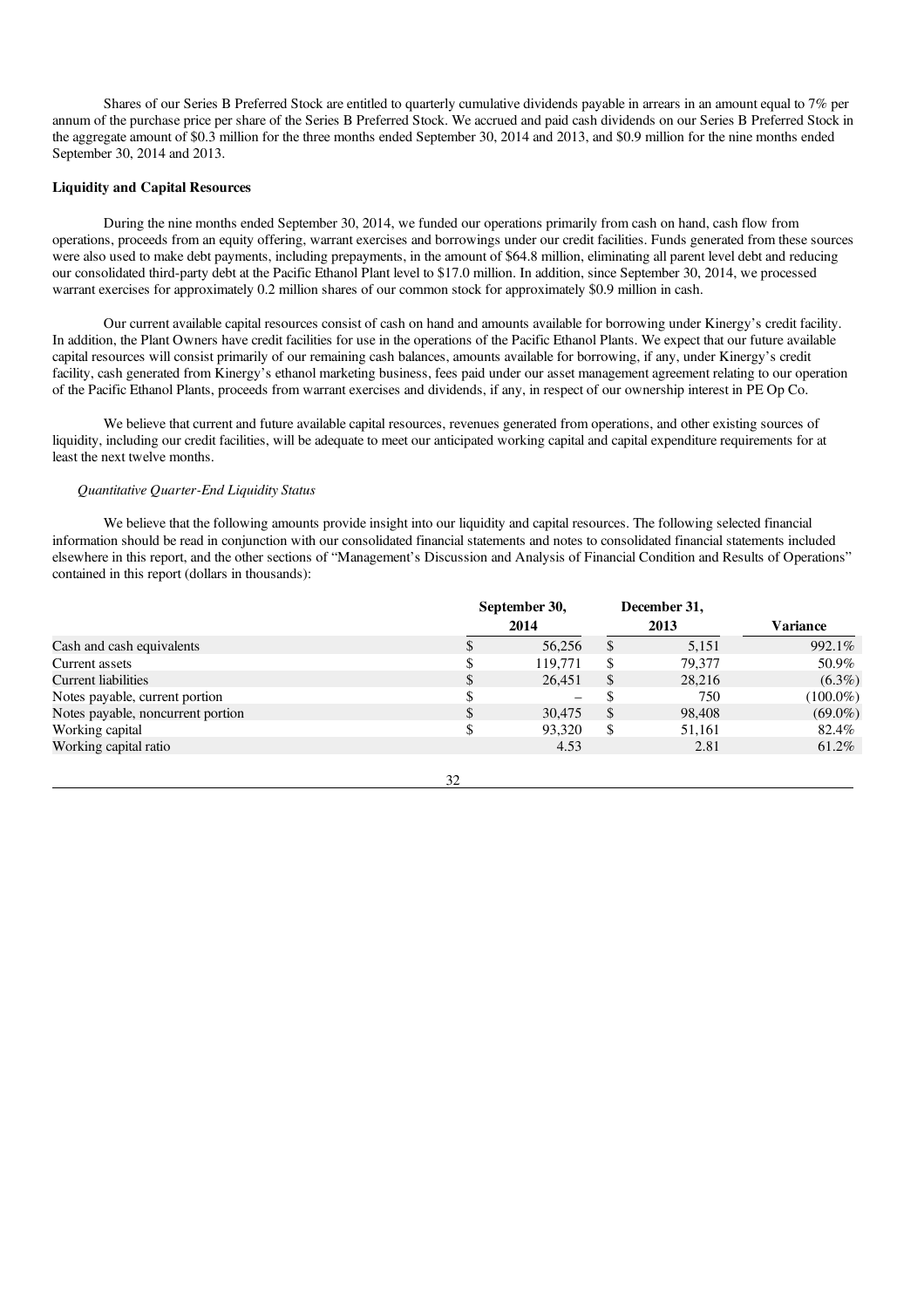#### *Change in Working Capital and Cash Flows*

Working capital increased to \$93.3 million at September 30, 2014 from \$51.2 million at December 31, 2013 as a result of an increase in current assets of \$40.4 million, consisting predominately of an increase in cash and cash equivalents, and a decrease in current liabilities of \$1.8 million. Cash and cash equivalents increased as a result of higher production volumes and significantly improved margins primarily due to lower corn costs. Current assets increased primarily due to an increase in cash and cash equivalents of \$51.1 million, due to the reasons noted above, partially offset by a decrease in accounts receivable of \$4.8 million predominantly due to a lower sales price per gallon, a decrease in inventories of \$3.1 million and a decrease in prepaid inventories of \$1.7 million.

Cash and cash equivalents increased primarily as a result of operating cash flows of \$76.3 million resulting from higher production volumes and improved margins, as noted above, cash exercises of our warrants in the aggregate of \$42.7 million and an equity offering in April 2014 in which we raised net proceeds of \$26.1 million, all of which were partially offset by debt related payments in the aggregate of \$67.2 million as we prepaid significant portions of our outstanding indebtedness and payments of \$6.0 million to increase our ownership interest in our plants to 96%. Current liabilities decreased primarily due to decreases in other current liabilities of \$4.9 million, as our purchase liabilities under our beet sugar feedstock program have declined as we come to the conclusion of the program, partially offset by increases in trade accounts payable of \$1.3 million resulting from higher sales volumes, and an increase in accrued liabilities of \$2.5 million due to accruals of income taxes payable from profitable operations and a decrease in the current portion of our long-term debt of \$0.8 million from the final repayment of our related party note.

Cash provided by operating activities of \$76.3 million resulted largely from consolidated net income of \$12.9 million resulting from higher production volumes and improved margins, as noted above, non-cash fair value adjustments of \$37.5 million, related to our outstanding warrants and the substantial increase in the market price of our common stock since December 31, 2013 and depreciation and amortization of \$9.8 million.

Cash used in our investing activities of \$16.0 million resulted from additions to property and equipment of \$10.0 million attributable to our investments in plant enhancements and purchases of ownership interests in PE Op Co. of \$6.0 million.

Cash used in financing activities of \$9.1 million resulted from repayments of our senior unsecured notes and the Plant Owners' borrowings of \$66.4 million, net payments on our Kinergy line of credit of \$5.6 million, our related party note payable of \$0.8 million, principal payments on capital leases of \$3.8 million and cash payment of dividends in respect of our Series B Preferred Stock of \$0.9 million, all of which were partially offset by warrant exercises of \$42.7 million and proceeds from our equity offering in April 2014 of \$26.1 million.

### *Kinergy Operating Line of Credit*

Kinergy maintains an operating line of credit for an aggregate amount of up to \$30.0 million, with an optional accordion feature for up to an additional \$10.0 million. The credit facility expires on December 31, 2015. Interest accrues under the credit facility at a rate equal to (i) the three-month London Interbank Offered Rate ("LIBOR"), plus (ii) a specified applicable margin ranging between 2.25% and 3.25%. The credit facility's monthly unused line fee is 0.50% of the amount by which the maximum credit under the facility exceeds the average daily principal balance. Payments that may be made by Kinergy to Pacific Ethanol as reimbursement for management and other services provided by Pacific Ethanol to Kinergy are limited under the terms of the credit facility to \$1.0 million per fiscal quarter in 2014 and \$1.1 million per fiscal quarter in 2015.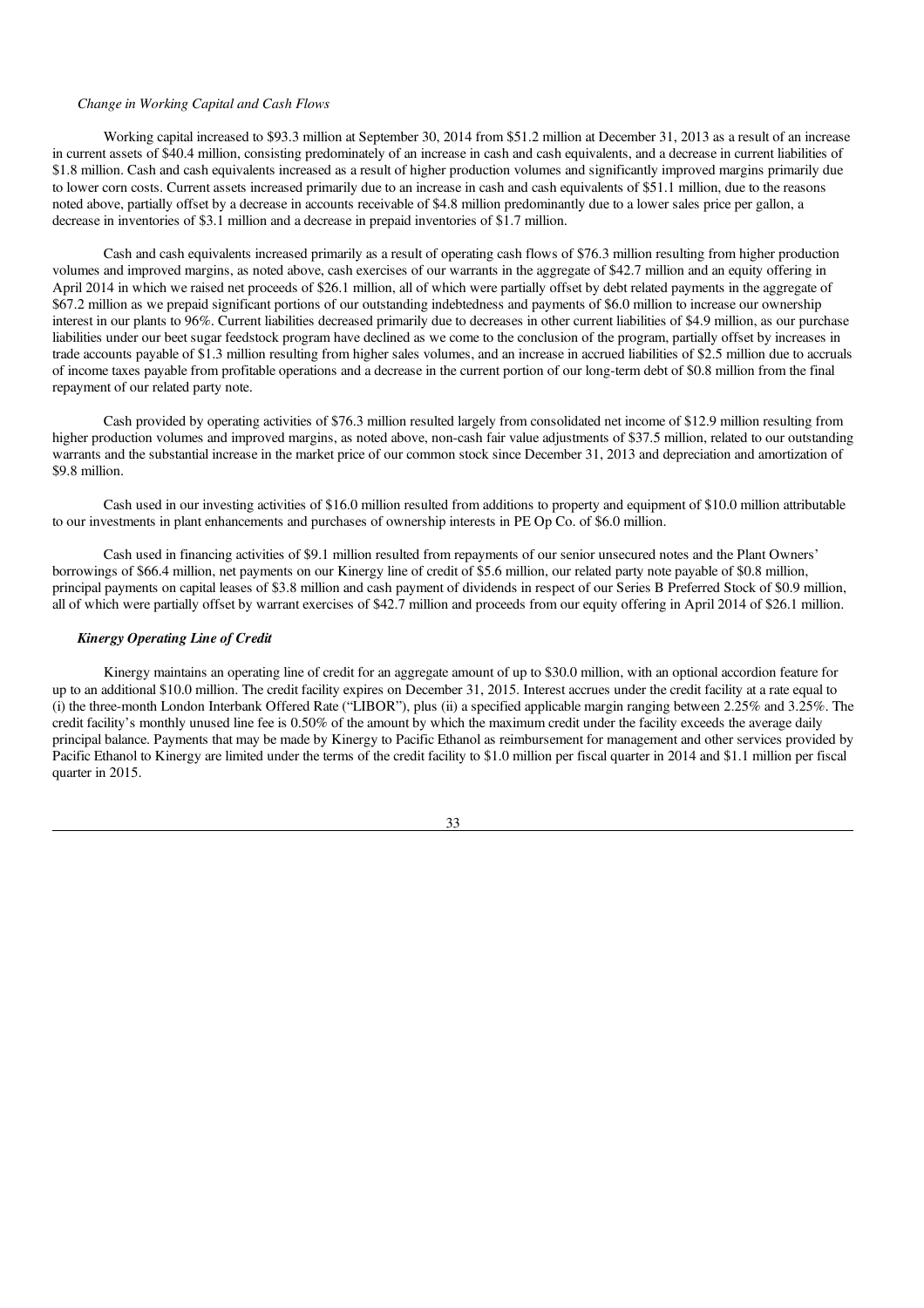The credit facility also includes the accounts receivable of Pacific Ag. Products, LLC, or PAP, one of our indirect wholly-owned subsidiaries, as additional collateral. Payments that may be made by PAP to Pacific Ethanol as reimbursement for management and other services provided by Pacific Ethanol to PAP are limited under the terms of the credit facility to the extent that quarterly payments would result in PAP recording less than \$0.1 million of net income in the quarter.

Kinergy and PAP are collectively required to generate aggregate earnings before interest, taxes, depreciation and amortization, or EBITDA, of \$0.5 million, measured at the end of each calendar month, for each three calendar month period and EBITDA of \$1.3 million, measured at the end of each calendar month, for each six calendar month period. Further, for all monthly periods, Kinergy and PAP must collectively maintain a fixed-charge coverage ratio (calculated as a twelve-month rolling EBITDA divided by the sum of interest expense, capital expenditures, principal payments of indebtedness, indebtedness from capital leases and taxes paid during such twelve-month rolling period) of at least 2.0 and are prohibited from incurring any additional indebtedness (other than specific intercompany indebtedness) or making any capital expenditures in excess of \$0.1 million absent the lender's prior consent. Kinergy and PAP's obligations under the credit facility are secured by a first-priority security interest in all of their assets in favor of the lender.

The following table summarizes Kinergy's financial covenants and actual results for the periods presented (dollars in thousands):

|                                          |    | Three Months Ended<br>September 30. |    |       |              | <b>Years Ended</b><br>December 31. |    |       |  |  |  |
|------------------------------------------|----|-------------------------------------|----|-------|--------------|------------------------------------|----|-------|--|--|--|
|                                          |    | 2014                                |    | 2013  |              | 2013                               |    | 2012  |  |  |  |
| <b>EBITDA Requirement – Three Months</b> | \$ | 500                                 | \$ | 450   | \$           | 450                                | \$ | 450   |  |  |  |
| Actual                                   | \$ | 1.217                               | S  | 879   | \$           | 3,252                              | \$ | 1,165 |  |  |  |
| Excess                                   | \$ | 717                                 | \$ | 429   | \$           | 2,802                              | \$ | 715   |  |  |  |
| EBITDA Requirement - Six Months          | \$ | 1.300                               | \$ | 1.100 | $\mathbb{S}$ | 1.100                              | \$ | 1,100 |  |  |  |
| Actual                                   | Φ  | 3,140                               | \$ | 2,111 | \$           | 4,131                              | \$ | 3,282 |  |  |  |
| Excess                                   | \$ | 1,840                               | \$ | 1,011 | \$           | 3,031                              | \$ | 2,182 |  |  |  |
| Fixed Charge Coverage Ratio Requirement  |    | 2.00                                |    | 2.00  |              | 2.00                               |    | 2.00  |  |  |  |
| Actual                                   |    | 18.60                               |    | 15.53 |              | 8.64                               |    | 8.84  |  |  |  |
| Excess                                   |    | 16.60                               |    | 13.53 |              | 6.64                               |    | 6.84  |  |  |  |

Pacific Ethanol has guaranteed all of Kinergy's obligations under the credit facility. As of September 30, 2014, Kinergy had an available borrowing base under the credit facility of \$14.8 million and an outstanding balance of \$13.5 million.

### *Plant Owners' Term Debt and Operating Lines of Credit*

The Plant Owners' debt as of September 30, 2014 consisted of a \$32.5 million tranche A-1 term loan and a \$26.3 million tranche A-2 term loan. Pacific Ethanol, Inc. holds \$41.8 million of these term loans, which are eliminated in consolidation. The term debt requires monthly interest payments at a floating rate equal to the three-month LIBOR or the Prime Rate of interest, at the Plant Owners' election, plus 10.0%. The revolving credit facilities require monthly interest payments at a floating rate equal to the three-month LIBOR or the Prime Rate of interest, at the Plant Owners' election, plus 10.0% and 5.5% for the \$19.5 million and \$15.0 million facilities, respectively. At September 30, 2014, the average interest rate was approximately 11.0%. Repayments of principal are based on available free cash flow of the Plant Owners, until maturity, when all principal amounts are due.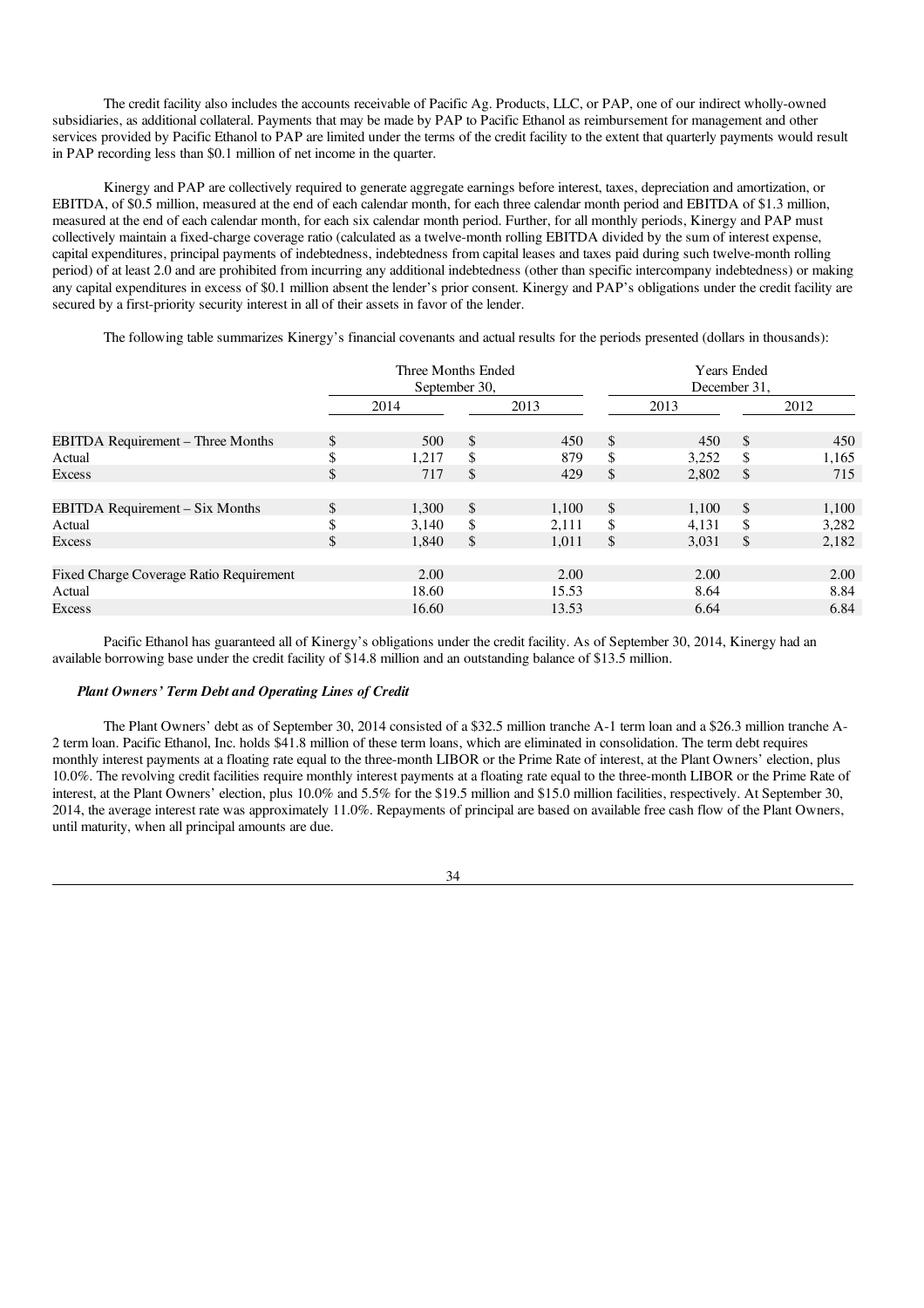As of September 30, 2014, the Plant Owners had no outstanding principal balances on their revolving credit facilities and an aggregate borrowing availability of \$34.5 million.

All of the term loans and revolving credit facilities represent permanent financing and are secured by a perfected, first-priority security interest in all of the assets, including inventories and all rights, title and interest in all tangible and intangible assets, of the Plant Owners. The Plant Owners' creditors do not have recourse to Pacific Ethanol, Inc.

### *Pacific Ethanol Debt*

#### *Senior Unsecured Notes*

On January 11, 2013 we issued and sold \$22.2 million in aggregate principal amount of senior unsecured notes and warrants to purchase an aggregate of 1.7 million shares of our common stock for aggregate net proceeds of \$22.1 million. The warrants have an exercise price of \$6.32 per share and expire in January 2018. As of the filing of this report, we have fully repaid these notes.

#### *Note Payable to Related Party*

We repaid in cash a note payable to our Chief Executive Officer totaling \$0.8 million on March 31, 2014.

### Effects of Inflation

The impact of inflation was not significant to our financial condition or results of operations for the three and nine months ended September 30, 2014 and 2013.

### Impact of New Accounting Pronouncements

None.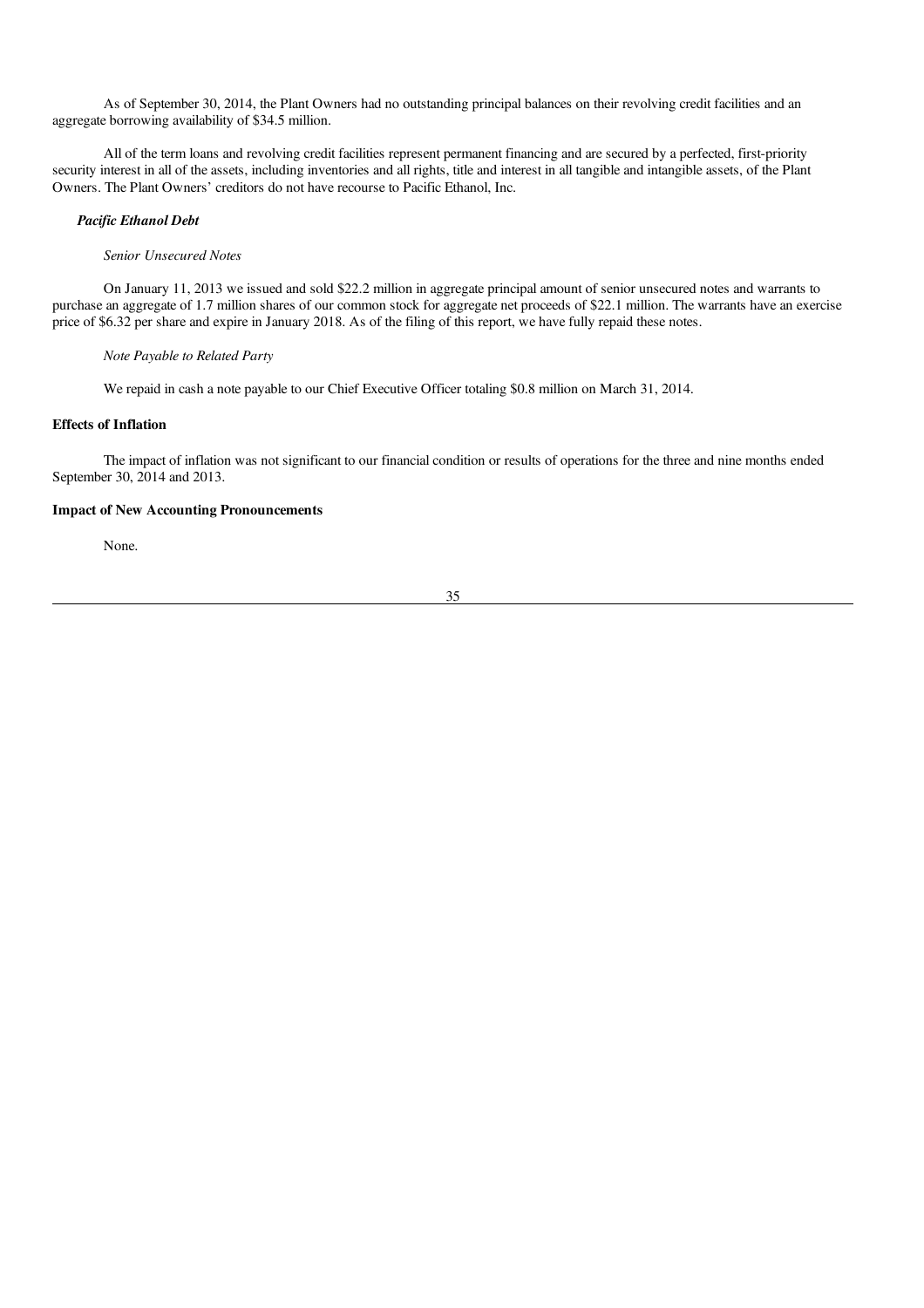#### ITEM 3. QUANTITATIVE AND QUALITATIVE DISCLOSURES ABOUT MARKET RISK.

Not applicable.

#### ITEM 4. CONTROLS AND PROCEDURES.

## *Evaluation of Disclosure Controls and Procedures*

We conducted an evaluation under the supervision and with the participation of our management, including our Chief Executive Officer and Chief Financial Officer, of the effectiveness of the design and operation of our disclosure controls and procedures. The term "disclosure controls and procedures," as defined in Rules 13a-15(e) and 15d-15(e) under the Securities Exchange Act of 1934, as amended, or Exchange Act, means controls and other procedures of a company that are designed to ensure that information required to be disclosed by the company in the reports it files or submits under the Exchange Act is recorded, processed, summarized and reported, within the time periods specified in the Securities and Exchange Commission's rules and forms. Disclosure controls and procedures also include, without limitation, controls and procedures designed to ensure that information required to be disclosed by a company in the reports that it files or submits under the Exchange Act is accumulated and communicated to the company's management, including its principal executive and principal financial officers, or persons performing similar functions, as appropriate, to allow timely decisions regarding required disclosure. Based on this evaluation, our Chief Executive Officer and Chief Financial Officer concluded as of September 30, 2014 that our disclosure controls and procedures were effective at a reasonable assurance level.

#### *Changes in Internal Control over Financial Reporting*

There were no changes during the most recently completed fiscal quarter that have materially affected, or are reasonably likely to materially affect, our internal control over financial reporting, as defined in Rules 13a-15(f) and 15d-15(f) under the Exchange Act.

#### *Inherent Limitations on the Ef ectiveness of Controls*

Management does not expect that our disclosure controls and procedures or our internal control over financial reporting will prevent or detect all errors and all fraud. A control system, no matter how well conceived and operated, can provide only reasonable, not absolute, assurance that the objectives of the control systems are met. Further, the design of a control system must reflect the fact that there are resource constraints, and the benefits of controls must be considered relative to their costs. Because of the inherent limitations in a cost-effective control system, no evaluation of internal control over financial reporting can provide absolute assurance that misstatements due to error or fraud will not occur or that all control issues and instances of fraud, if any, have been or will be detected.

These inherent limitations include the realities that judgments in decision-making can be faulty and that breakdowns can occur because of a simple error or mistake. Controls can also be circumvented by the individual acts of some persons, by collusion of two or more people, or by management override of the controls. The design of any system of controls is based in part on certain assumptions about the likelihood of future events, and there can be no assurance that any design will succeed in achieving its stated goals under all potential future conditions. Projections of any evaluation of controls effectiveness to future periods are subject to risks. Over time, controls may become inadequate because of changes in conditions or deterioration in the degree of compliance with policies or procedures.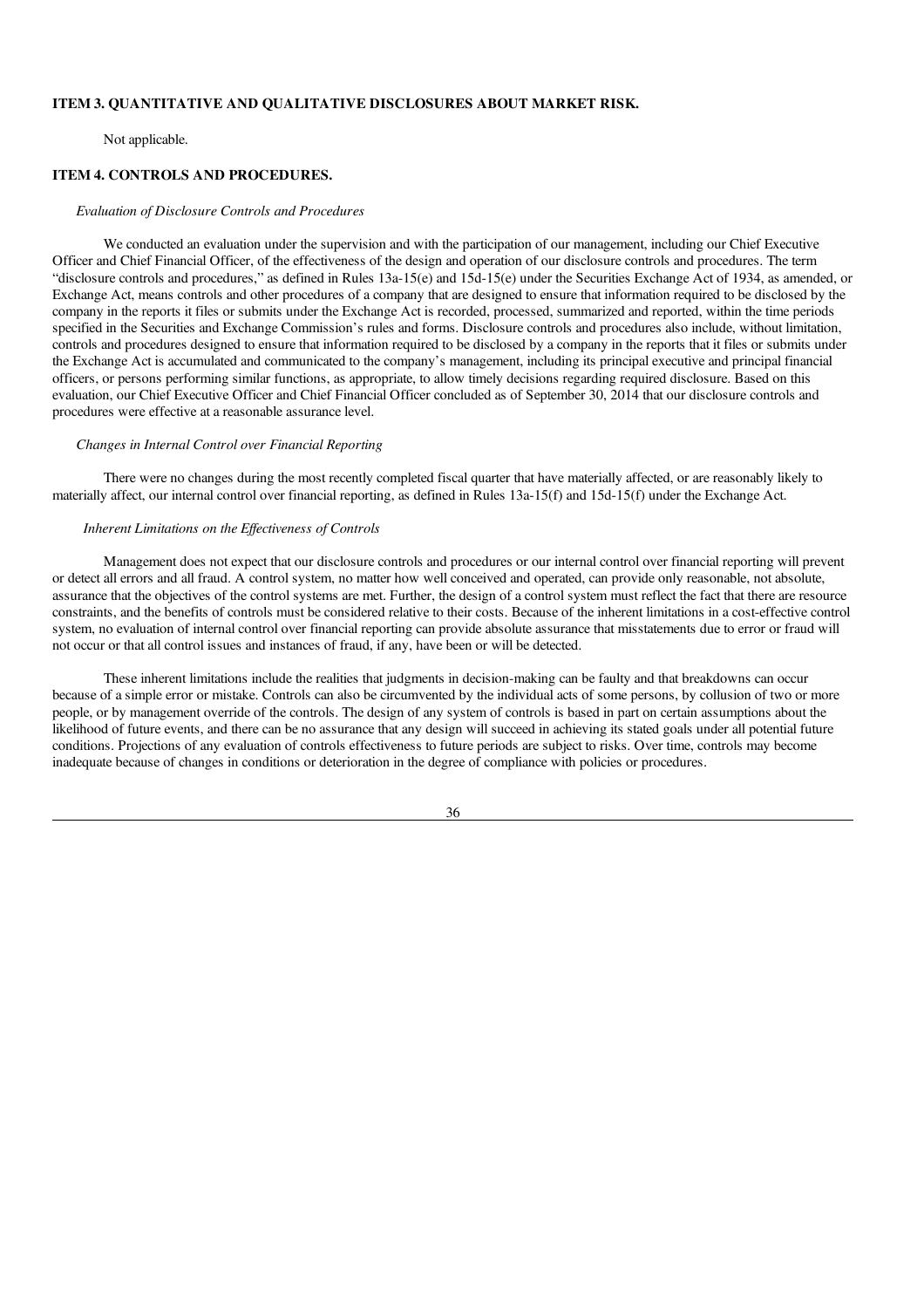## PART II - OTHER INFORMATION

### ITEM 1. LEGAL PROCEEDINGS.

We are subject to legal proceedings, claims and litigation arising in the ordinary course of business. While the amounts claimed may be substantial, the ultimate liability cannot presently be determined because of considerable uncertainties that exist. Therefore, it is possible that the outcome of those legal proceedings, claims and litigation could adversely affect our quarterly or annual operating results or cash flows when resolved in a future period. However, based on facts currently available, management believes such matters will not adversely affect in any material respect our financial position, results of operations or cash flows.

On May 24, 2013, GS CleanTech Corporation ("GS CleanTech"), filed a suit in the United States District Court for the Eastern District of California, Sacramento Division (Case No.: 2:13-CV-01042-JAM-AC), naming Pacific Ethanol, Inc. as a defendant. The suit alleges infringement of a patent assigned to GS CleanTech by virtue of certain corn oil separation technology in use at one or more of the ethanol production facilities in which we have an interest, including Pacific Ethanol Stockton LLC ("PE Stockton"), located in Stockton, California. The complaint seeks preliminary and permanent injunctions against us, prohibiting future infringement on the patent owned by GS CleanTech and damages in an unspecified amount adequate to compensate GS CleanTech for the alleged patent infringement, but in any event no less than a reasonable royalty for the use made of the inventions of the patent, plus attorney's fees.

On March 17 and March 18, 2014, GS CleanTech filed suit naming as defendants two of our subsidiaries: PE Stockton and Pacific Ethanol Magic Valley, LLC ("PE Magic Valley"). The claims are similar to those filed against Pacific Ethanol, Inc. in May 2013. The three cases (against Pacific Ethanol, PE Stockton and PE Magic Valley) were subsequently transferred to the United States District Court for the Southern District of Indiana and made part of the pre-existing multi-district litigation involving GS CleanTech and multiple defendants (the "Pre-existing Cases"). The three Pacific Ethanol cases, along with several other lawsuits brought by GS CleanTech containing substantially the same allegations of infringement, have thus been attached to the Pre-existing Cases as "Tag-along Cases."

Pacific Ethanol, PE Stockton and PE Magic Valley have answered the complaints and counterclaimed that the patent claims at issue, as well as the claims in several related patents, are invalid and unenforceable and that the defendants are not infringing.

On October 23, 2014, the United States District Court for the Southern District of Indiana issued a sealed order holding all asserted GS CleanTech's corn oil separation patents invalid and not infringed. While the Court's order currently applies only to the Pre-existing Cases, we believe the ruling will also be dispositive of the Tag-along Cases, and intend to file a motion to dismiss the cases against Pacific Ethanol, PE Stockton and PE Magic Valley.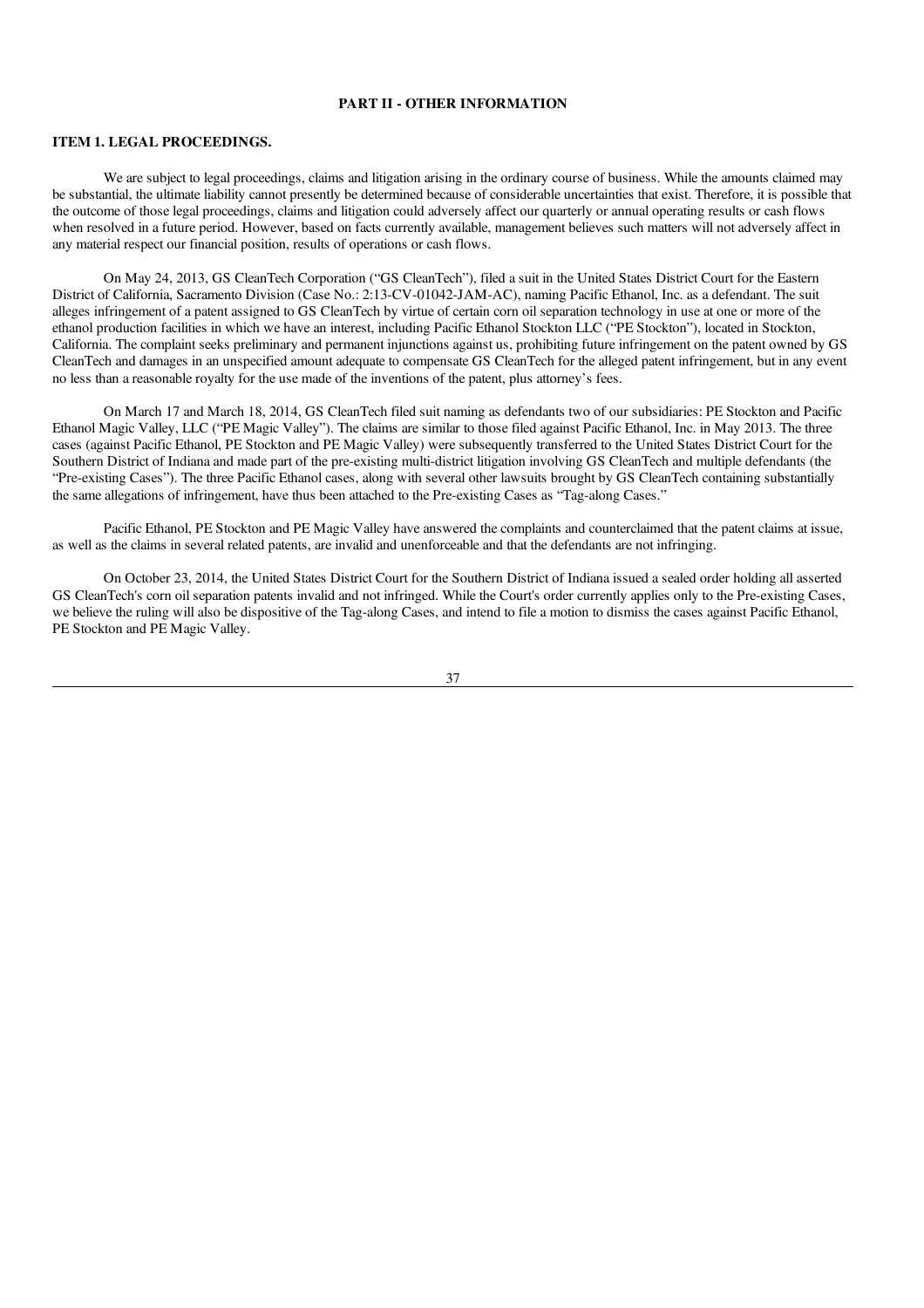#### ITEM 1A. RISK FACTORS.

Our operations and financial results are subject to various risks and uncertainties, including those described below, which could adversely affect our business, financial condition, results of operations, cash flows, and the market price of our common stock.

#### Risks Related to our Business

#### We have incurred significant losses and negative operating cash flow in the past and we may incur losses and negative operating cash *flow in the future, which may hamper our operations and impede us from expanding our business.*

We have incurred significant losses and negative operating cash flow in the past. For 2013 and 2012, we incurred consolidated net losses of approximately \$1.2 million and \$43.4 million, respectively, and in 2012 incurred negative operating cash flow of \$20.8 million. We may incur losses and negative operating cash flow in the future. We expect to rely on cash on hand and cash, if any, generated from our operations and from future financing activities to fund all of the cash requirements of our business. Continued losses and negative operating cash flow may hamper our operations and impede us from expanding our business.

#### Our results of operations and our ability to operate at a profit is largely dependent on managing the costs of corn and natural gas and the prices of ethanol, WDG and other ethanol co-products, all of which are subject to significant volatility and uncertainty.

Our results of operations are highly impacted by commodity prices, including the cost of corn and natural gas that we must purchase, and the prices of ethanol, WDG and other ethanol co-products that we sell. Prices and supplies are subject to and determined by market and other forces over which we have no control, such as weather, domestic and global demand, supply shortages, export prices and various governmental policies in the United States and around the world.

As a result of price volatility of corn, natural gas, ethanol, WDG and other ethanol co-products, our results of operations may fluctuate substantially. In addition, increases in corn or natural gas prices or decreases in ethanol, WDG or other ethanol co-product prices may make it unprofitable to operate. In fact, some of our marketing activities will likely be unprofitable in a market of generally declining ethanol prices due to the nature of our business. For example, to satisfy customer demands, we maintain certain quantities of ethanol inventory for subsequent resale. Moreover, we procure much of our inventory outside the context of a marketing arrangement and therefore must buy ethanol at a price established at the time of purchase and sell ethanol at an index price established later at the time of sale that is generally reflective of movements in the market price of ethanol. As a result, our margins for ethanol sold in these transactions generally decline and may turn negative as the market price of ethanol declines.

No assurance can be given that corn or natural gas can be purchased at, or near, current or any particular prices or that ethanol, WDG or other ethanol co-products will sell at, or near, current or any particular prices. Consequently, our results of operations and financial position may be adversely affected by increases in the price of corn or natural gas or decreases in the price of ethanol, WDG or other ethanol coproducts.

Over the past several years, the spread between ethanol and corn prices has fluctuated significantly. Corn crush margins, measured by the spread between ethanol and corn prices, continue to remain positive, although they have contracted significantly since their historic peak in March 2014. Fluctuations are likely to continue to occur. A sustained narrow spread, whether as a result of sustained high or increased corn prices or sustained low or decreased ethanol prices, would adversely affect our results of operations and financial position. Further, combined revenues from sales of ethanol, WDG and other ethanol co-products could decline below the marginal cost of production, which may force us to suspend production of ethanol, WDG and ethanol co-products at some or all of the Pacific Ethanol Plants.

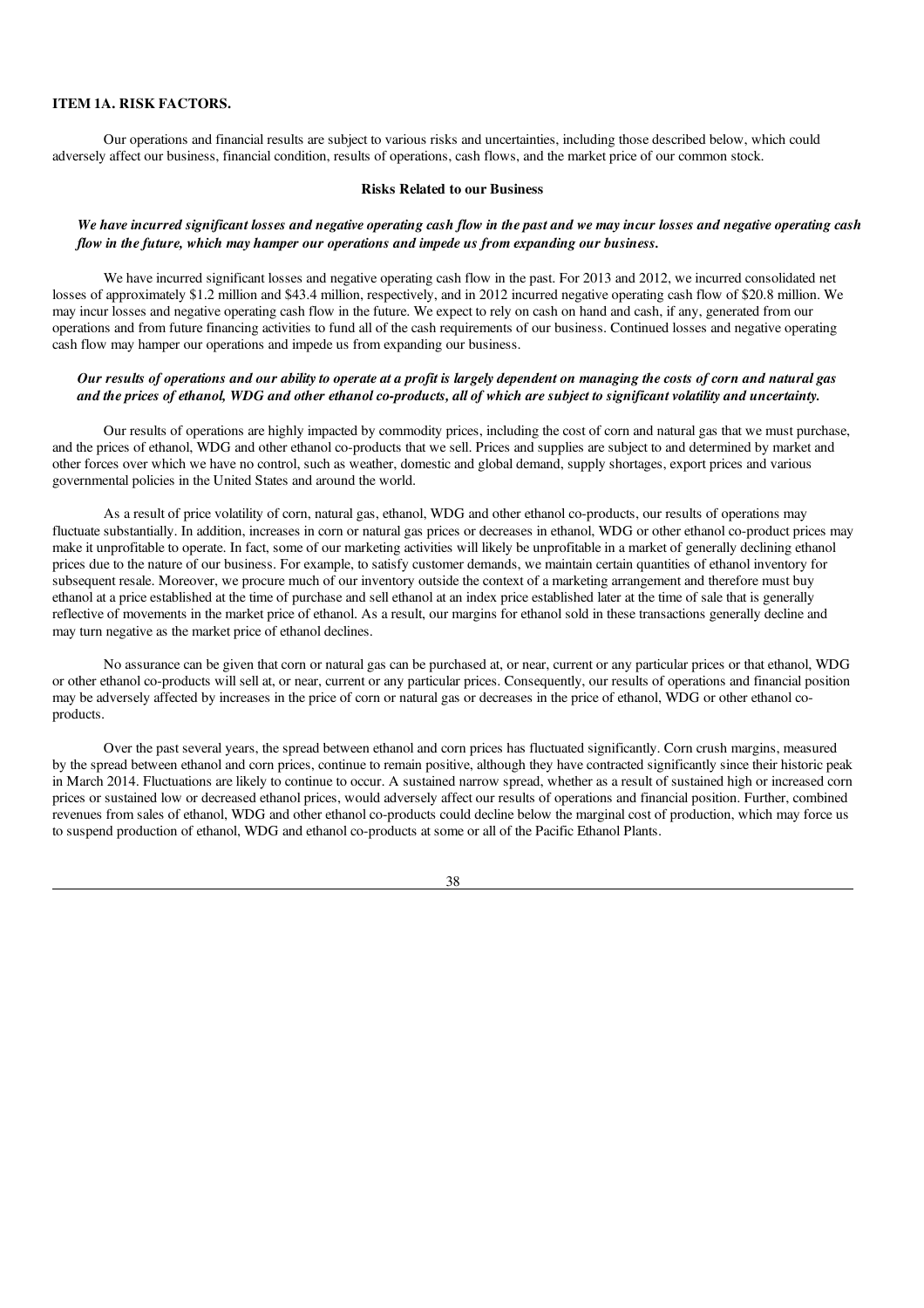#### Increased ethanol production may cause a decline in ethanol prices or prevent ethanol prices from rising, and may have other *negative effects, adversely impacting our results of operations, cash flows and financial condition.*

We believe that the most significant factor influencing the price of ethanol has been the substantial increase in ethanol production in recent years. Domestic ethanol production capacity has increased steadily from an annualized rate of 1.5 billion gallons per year in January 1999 to 14.9 billion gallons in 2013 according to the Renewable Fuel Association. In addition, due to significantly improved ethanol production margins, we anticipate that owners of idle ethanol production facilities, many of which were idled due to poor production margins, will restart operations, thereby resulting more abundant ethanol supplies and inventories. Any increase in the demand for ethanol may not be commensurate with increases in the supply of ethanol, thus leading to lower ethanol prices. Also, demand for ethanol could be impaired due to a number of factors, including regulatory developments and reduced United States gasoline consumption. Reduced gasoline consumption has occurred in the past and could occur in the future as a result of increased gasoline or oil prices. Any of these outcomes could have a material adverse effect on our results of operations, cash flows and financial condition.

# The market price of ethanol is volatile and subject to large fluctuations, which may cause our profitability or losses to fluctuate *significantly.*

The market price of ethanol is volatile and subject to large fluctuations. The market price of ethanol is dependent upon many factors, including the supply of ethanol and the price of gasoline, which is in turn dependent upon the price of petroleum which is highly volatile and difficult to forecast. For example, ethanol prices, as reported by the CBOT, ranged from \$1.61 to \$2.74 per gallon during 2013 and corn prices, as reported by the CBOT, ranged from \$4.12 to \$7.41 per bushel during 2013. Recently, ethanol prices as reported by the CBOT, have declined from \$3.46 at March 31, 2014 to \$1.92 on November 10, 2014. Fluctuations in the market price of ethanol may cause our profitability or losses to fluctuate significantly.

#### Some of our marketing activities will likely be unprofitable in a market of generally declining ethanol prices due to the nature of our *business.*

Some of our marketing activities will likely be unprofitable in a market of generally declining ethanol prices due to the nature of our business. For example, to satisfy customer demands, we maintain certain quantities of ethanol inventory for subsequent resale. Moreover, we procure much of our inventory outside the context of a marketing arrangement and therefore must buy ethanol at a price established at the time of purchase and sell ethanol at an index price established later at the time of sale that is generally reflective of movements in the market price of ethanol. As a result, our margins for ethanol sold in these transactions generally decline and may turn negative as the market price of ethanol declines.

#### Disruptions in ethanol production infrastructure may adversely affect our business, results of operations and financial condition.

Our business depends on the continuing availability of rail, road, port, storage and distribution infrastructure. In particular, due to limited storage capacity at the Pacific Ethanol Plants and other considerations related to production efficiencies, the Pacific Ethanol Plants depend on just-in-time delivery of corn. The production of ethanol also requires a significant and uninterrupted supply of other raw materials and energy, primarily water, electricity and natural gas. The prices of electricity and natural gas have fluctuated significantly in the past and may fluctuate significantly in the future. Local water, electricity and gas utilities may not be able to reliably supply the water, electricity and natural gas that the Pacific Ethanol Plants will need or may not be able to supply those resources on acceptable terms. Any disruptions in the ethanol production infrastructure, whether caused by labor difficulties, earthquakes, storms, other natural disasters or human error or malfeasance or other reasons, could prevent timely deliveries of corn or other raw materials and energy and may require the Pacific Ethanol Plants to halt production which could have a material adverse effect on our business, results of operations and financial condition.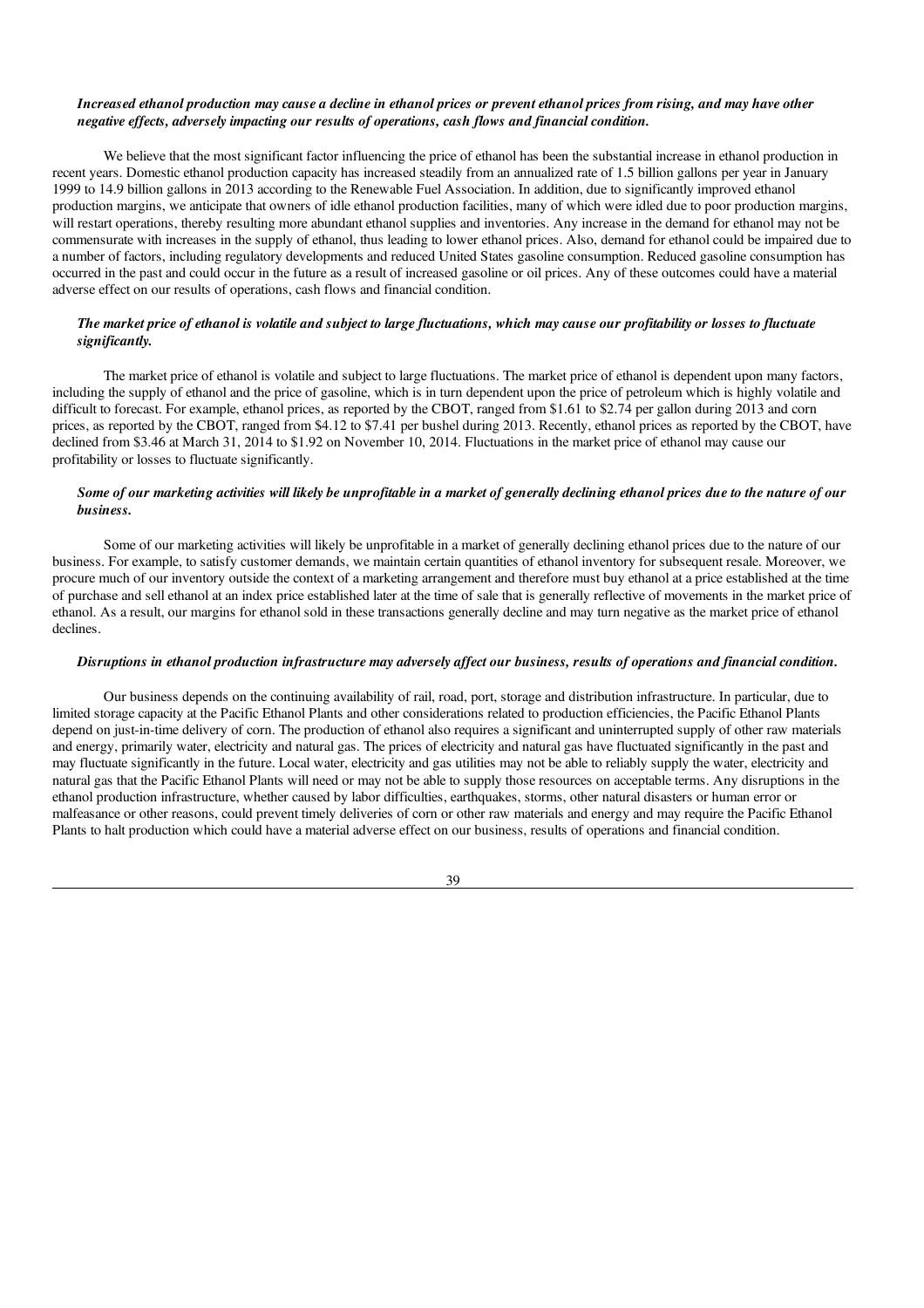#### We and the Pacific Ethanol Plants may engage in hedging transactions and other risk mitigation strategies that could harm our *results of operations.*

In an attempt to partially offset the effects of volatility of ethanol prices and corn and natural gas costs, the Pacific Ethanol Plants may enter into contracts to fix the price of a portion of their ethanol production or purchase a portion of their corn or natural gas requirements on a forward basis. In addition, we may engage in other hedging transactions involving exchange-traded futures contracts for corn, natural gas and unleaded gasoline from time to time. The financial statement impact of these activities is dependent upon, among other things, the prices involved and our ability to sell sufficient products to use all of the corn and natural gas for which forward commitments have been made. Hedging arrangements also expose us to the risk of financial loss in situations where the other party to the hedging contract defaults on its contract or, in the case of exchange-traded contracts, where there is a change in the expected differential between the underlying price in the hedging agreement and the actual prices paid or received by us. As a result, our results of operations and financial condition may be adversely affected by fluctuations in the price of corn, natural gas, ethanol and unleaded gasoline.

# Operational difficulties at the Pacific Ethanol Plants could negatively impact sales volumes and could cause us to incur substantial *losses.*

Operations at the Pacific Ethanol Plants are subject to labor disruptions, unscheduled downtimes and other operational hazards inherent in the ethanol production industry, including equipment failures, fires, explosions, abnormal pressures, blowouts, pipeline ruptures, transportation accidents and natural disasters. Some of these operational hazards may cause personal injury or loss of life, severe damage to or destruction of property and equipment or environmental damage, and may result in suspension of operations and the imposition of civil or criminal penalties. Insurance obtained by the Pacific Ethanol Plants may not be adequate to fully cover the potential operational hazards described above or the Pacific Ethanol Plants may not be able to renew this insurance on commercially reasonable terms or at all.

Moreover, the production facilities at the Pacific Ethanol Plants may not operate as planned or expected. All of these facilities are designed to operate at or above a specified production capacity. The operation of these facilities is and will be, however, subject to various uncertainties. As a result, these facilities may not produce ethanol and its co-products at expected levels. In the event any of these facilities do not run at their expected capacity levels, our business, results of operations and financial condition may be materially and adversely affected.

## The United States ethanol industry is highly dependent upon certain federal and state legislation and regulation and any changes in legislation or regulation could have a material adverse effect on our results of operations, cash flows and financial condition.

The United States Environmental Protection Agency, or EPA, has implemented a Renewable Fuel Standard, or RFS, pursuant to the Energy Policy Act of 2005 and the Energy Independence and Security Act of 2007. The RFS program sets annual quotas for the quantity of renewable fuels (such as ethanol) that must be blended into motor fuels consumed in the United States. The domestic market for ethanol is significantly impacted by federal mandates under the RFS program for volumes of renewable fuels (such as ethanol) required to be blended with gasoline. The national RFS minimum requirement of 13.8 billion gallons of conventional biofuels (or ethanol derived from corn starch) to be consumed in the United States in 2013 approximated current domestic production levels of such ethanol. Future demand for ethanol will be largely dependent upon incentives to blend ethanol into motor fuels, including the relative price of gasoline versus ethanol, the relative octane value of ethanol, constraints in the ability of vehicles to use higher ethanol blends, the national RFS, and other applicable environmental requirements. Any significant increase in production capacity above the national RFS minimum requirements may have an adverse impact on ethanol prices.

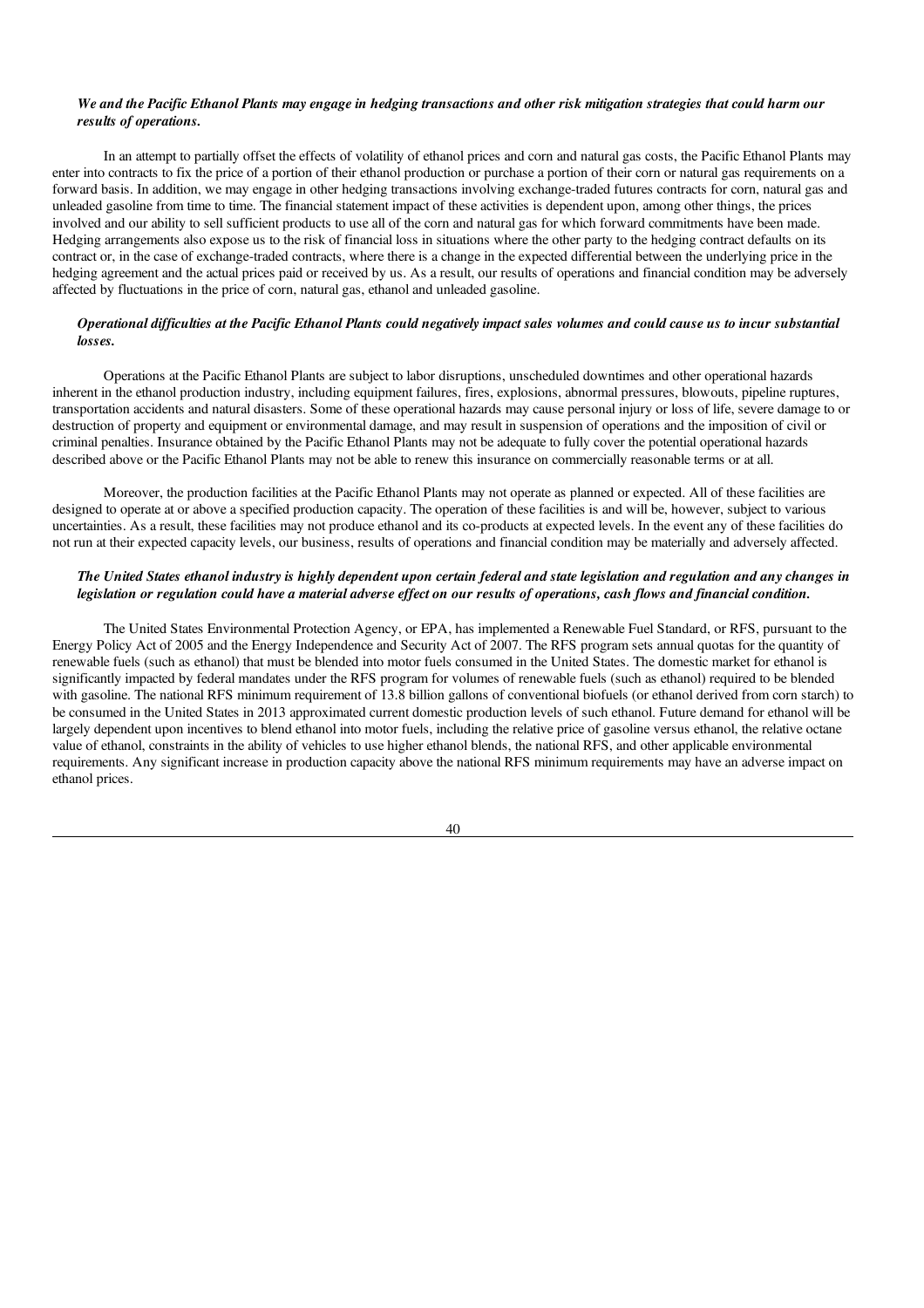Legislation aimed at reducing or eliminating the renewable fuel use required by the national RFS has been introduced in the United States Congress. On April 10, 2013 the Renewable Fuel Standard Elimination Act was introduced as H.R. 1461. The bill targets the repeal of the national RFS. Also introduced on April 10, 2013 was the RFS Reform Act of 2013, introduced as H.R. 1462, which would prohibit more than ten percent ethanol in gasoline and reduce the national RFS mandated volume of renewable fuel. On May 14, 2013, the Domestic Alternatives Fuels Act of 2013 was introduced in the United States House of Representatives as H.R. 1959 to allow ethanol produced from natural gas to be used to meet the national RFS mandate. These bills were assigned to a congressional committee, which will consider them before possibly sending any of them on to the House or Senate as a whole. Our operations could be adversely impacted if the Renewable Fuel Standard Elimination Act, the RFS Reform Act of 2013 or other legislation is enacted that reduces the national RFS volume requirements.

Under the provisions of the Clean Air Act, as amended by the Energy Independence and Security Act of 2007, the EPA has limited authority to waive or reduce the mandated national RFS requirements, which authority is subject to consultation with the Secretaries of Agriculture and Energy, and based on a determination that there is inadequate domestic renewable fuel supply or implementation of the applicable requirements would severely harm the economy or environment of a state, region or the United States. On November 15, 2013, the EPA released its Notice of Proposed Rulemaking for the 2014 Renewable Fuel Standard. The EPA proposes setting the 2014 Renewable Volume Obligations, or RVO, for key categories of biofuel covered by the national RFS below the 2014 volumes set in 2007 by the Energy Independence and Security Act of 2007 and below the 2013 volumes. The proposal seeks comment on a range of total renewable fuel volumes for 2014, which includes a proposed total RVO of 15.2 billion gallons for total renewable fuel blended into transportation fuels of which corn ethanol would be approximately 13.0 billion gallons, down from the original legislative target of 18.15 billion gallons for total renewable fuels of which corn ethanol would have been approximately 14.4 billion gallons and 0.8 billion gallons less of corn ethanol than what was required in 2013. Our operations could be adversely impacted if the EPA accepts the proposed RVOs.

# Future demand for ethanol is uncertain and may be affected by changes to federal mandates, public perception, consumer acceptance and overall consumer demand for transportation fuel, any of which could negatively affect demand for ethanol and our results of *operations.*

Although many trade groups, academics and governmental agencies have supported ethanol as a fuel additive that promotes a cleaner environment, others have criticized ethanol production as consuming considerably more energy and emitting more greenhouse gases than other biofuels and potentially depleting water resources. Some studies have suggested that corn-based ethanol is less efficient than ethanol produced from other feedstock and that it negatively impacts consumers by causing prices to increase for dairy, meat and other food generated from livestock that consume corn. Additionally, ethanol critics contend that corn supplies are redirected from international food markets to domestic fuel markets. If negative views of corn-based ethanol production gain acceptance, support for existing measures promoting use and domestic production of corn-based ethanol could decline, leading to reduction or repeal of federal mandates, which would adversely affect the demand for ethanol. These views could also negatively impact public perception of the ethanol industry and acceptance of ethanol as an alternative fuel.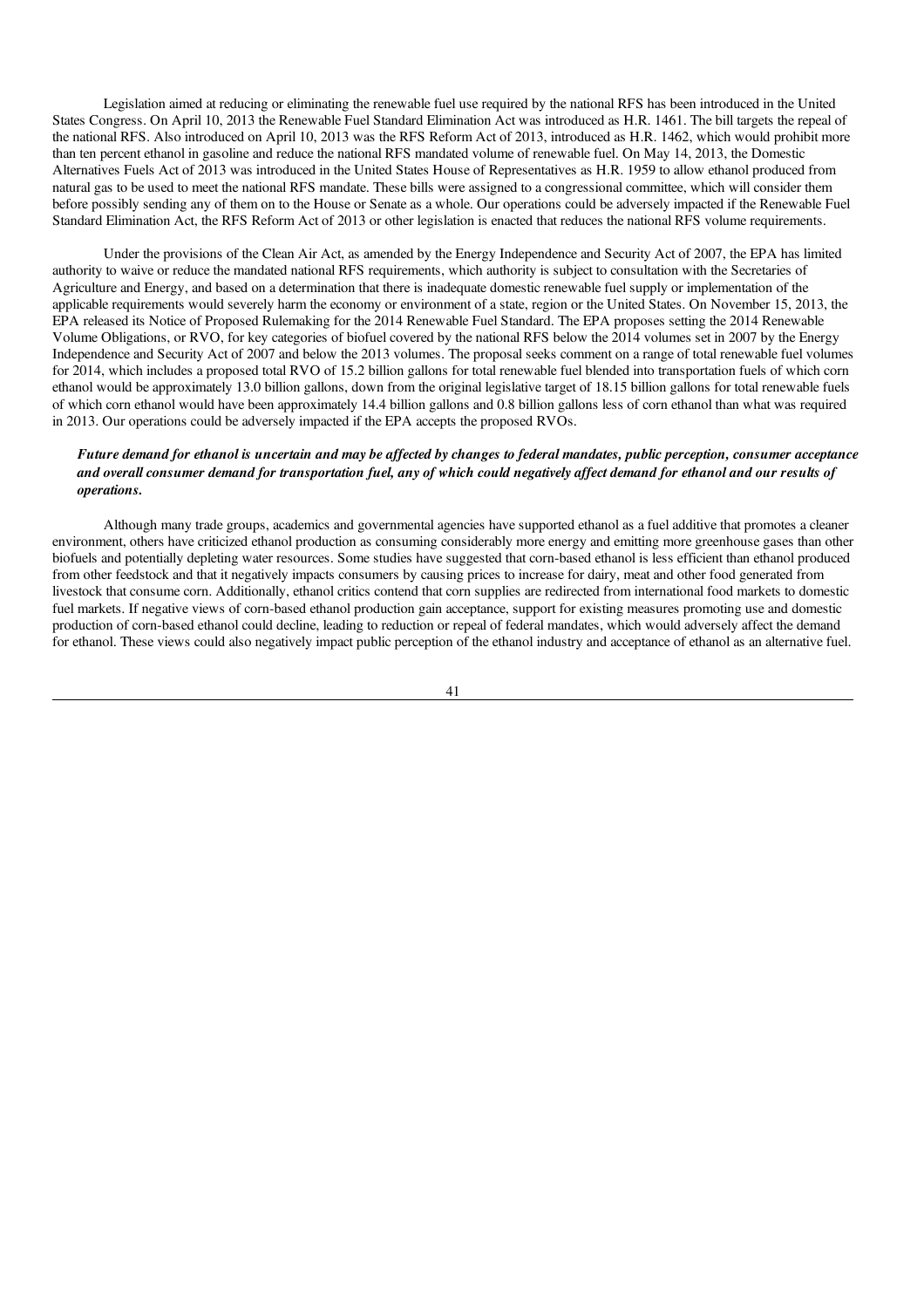There are limited markets for ethanol beyond those established by federal mandates. Discretionary blending and E85 blending are important secondary markets. Discretionary blending is often determined by the price of ethanol versus the price of gasoline. In periods when discretionary blending is financially unattractive, the demand for ethanol may be reduced. Also, the demand for ethanol is affected by the overall demand for transportation fuel, which peaked in 2007 and has declined steadily since then. Demand for transportation fuel is affected by the number of miles traveled by consumers and the fuel economy of vehicles. Market acceptance of E15 may partially offset the effects of decreases in transportation fuel demand. A reduction in the demand for ethanol and ethanol co-products may depress the value of our products, erode our margins and reduce our ability to generate revenue or to operate profitably. Consumer acceptance of E15 and E85 fuels is needed before ethanol can achieve any significant growth in market share relative to other transportation fuels.

# The ethanol production and marketing industry is extremely competitive. Many of our significant competitors have greater production and financial resources and one or more of these competitors could use their greater resources to gain market share at our expense. In addition, a number of Kinergy's suppliers may circumvent the marketing services we provide, causing our sales and profitability to *decline.*

The ethanol production and marketing industry is extremely competitive. Many of our significant competitors in the ethanol production and marketing industry, including Archer Daniels Midland Company and Valero Energy Corporation, have substantially greater production and/or financial resources. As a result, our competitors may be able to compete more aggressively and sustain that competition over a longer period of time. Successful competition will require a continued high level of investment in marketing and customer service and support. Our limited resources relative to many significant competitors may cause us to fail to anticipate or respond adequately to new developments and other competitive pressures. This failure could reduce our competitiveness and cause a decline in market share, sales and profitability. Even if sufficient funds are available, we may not be able to make the modifications and improvements necessary to compete successfully.

We also face increasing competition from international suppliers. Currently, international suppliers produce ethanol primarily from sugar cane and have cost structures that are generally substantially lower than the cost structures of the Pacific Ethanol Plants. Any increase in domestic or foreign competition could cause the Pacific Ethanol Plants to reduce their prices and take other steps to compete effectively, which could adversely affect their and our results of operations and financial condition.

In addition, some of our suppliers are potential competitors and, especially if the price of ethanol reaches historically high levels, they may seek to capture additional profits by circumventing our marketing services in favor of selling directly to our customers. If one or more of our major suppliers, or numerous smaller suppliers, circumvent our marketing services, our sales and profitability may decline.

#### If Kinergy fails to satisfy its financial covenants under its credit facility, it may experience a loss or reduction of that facility, which *would have a material adverse effect on our financial condition and results of operations.*

We are substantially dependent on Kinergy's credit facility to help finance its operations. Kinergy must satisfy monthly financial covenants under its credit facility, including covenants regarding its earnings before interest, taxes, depreciation and amortization (EBITDA) and fixed-charge coverage ratios. Kinergy will be in default under its credit facility if it fails to satisfy any financial covenant. A default may result in the loss or reduction of the credit facility. The loss of Kinergy's credit facility, or a significant reduction in Kinergy's borrowing capacity under the facility, would result in Kinergy's inability to finance a significant portion of its business and would have a material adverse effect on our financial condition and results of operations.

 $\Delta$ 2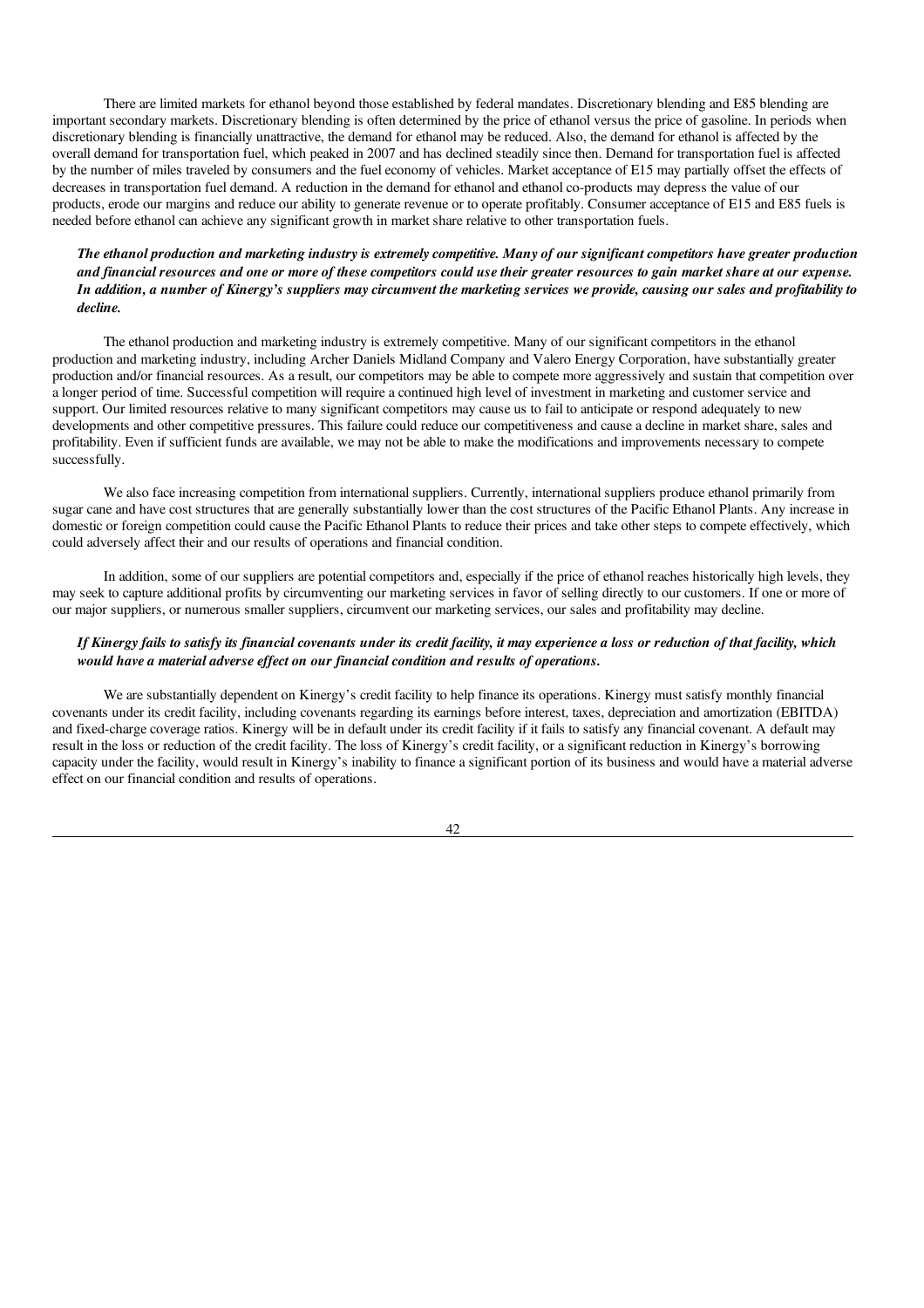### The high concentration of our sales within the ethanol marketing and production industry could result in a significant reduction in *sales and negatively affect our profitability if demand for ethanol declines*.

We expect to be completely focused on the marketing and production of ethanol and its co-products for the foreseeable future. We may be unable to shift our business focus away from the marketing and production of ethanol to other renewable fuels or competing products. Accordingly, an industry shift away from ethanol or the emergence of new competing products may reduce the demand for ethanol. A downturn in the demand for ethanol would likely materially and adversely affect our sales and profitability.

In addition to ethanol produced by the Pacific Ethanol Plants, we also depend on a small number of third-party suppliers for a significant portion of the ethanol we sell. If any of these suppliers does not continue to supply us with ethanol in adequate amounts, we may be unable to satisfy the demands of our customers and our sales, profitability and relationships with our customers will be *adversely affected.*

In addition to the ethanol produced by the Pacific Ethanol Plants, we also depend, and expect to continue to depend for the foreseeable future, on a small number of third-party suppliers for a significant portion of the total amount of ethanol that we sell. Our thirdparty suppliers are primarily located in the Midwestern United States. The delivery of ethanol from these suppliers is therefore subject to delays resulting from inclement weather and other conditions. If any of these suppliers is unable or declines for any reason to continue to supply us with ethanol in adequate amounts, we may be unable to replace that supplier and source other supplies of ethanol in a timely manner, or at all, to satisfy the demands of our customers. If this occurs, our sales, profitability and our relationships with our customers will be adversely affected.

#### *We may be adversely affected by environmental, health and safety laws, regulations and liabilities*.

We are subject to various federal, state and local environmental laws and regulations, including those relating to the discharge of materials into the air, water and ground, the generation, storage, handling, use, transportation and disposal of hazardous materials and wastes, and the health and safety of our employees. In addition, some of these laws and regulations require us to operate under permits that are subject to renewal or modification. These laws, regulations and permits can often require expensive pollution control equipment or operational changes to limit actual or potential impacts to the environment. A violation of these laws and regulations or permit conditions can result in substantial fines, natural resource damages, criminal sanctions, permit revocations and/or facility shutdowns. In addition, we have made, and expect to make, significant capital expenditures on an ongoing basis to comply with increasingly stringent environmental laws, regulations and permits.

We may be liable for the investigation and cleanup of environmental contamination at each of the Pacific Ethanol Plants and at off-site locations where we arrange for the disposal of hazardous substances or wastes. If these substances or wastes have been or are disposed of or released at sites that undergo investigation and/or remediation by regulatory agencies, we may be responsible under the Comprehensive Environmental Response, Compensation and Liability Act of 1980, or other environmental laws for all or part of the costs of investigation and/or remediation, and for damages to natural resources. We may also be subject to related claims by private parties alleging property damage and personal injury due to exposure to hazardous or other materials at or from those properties. Some of these matters may require us to expend significant amounts for investigation, cleanup or other costs.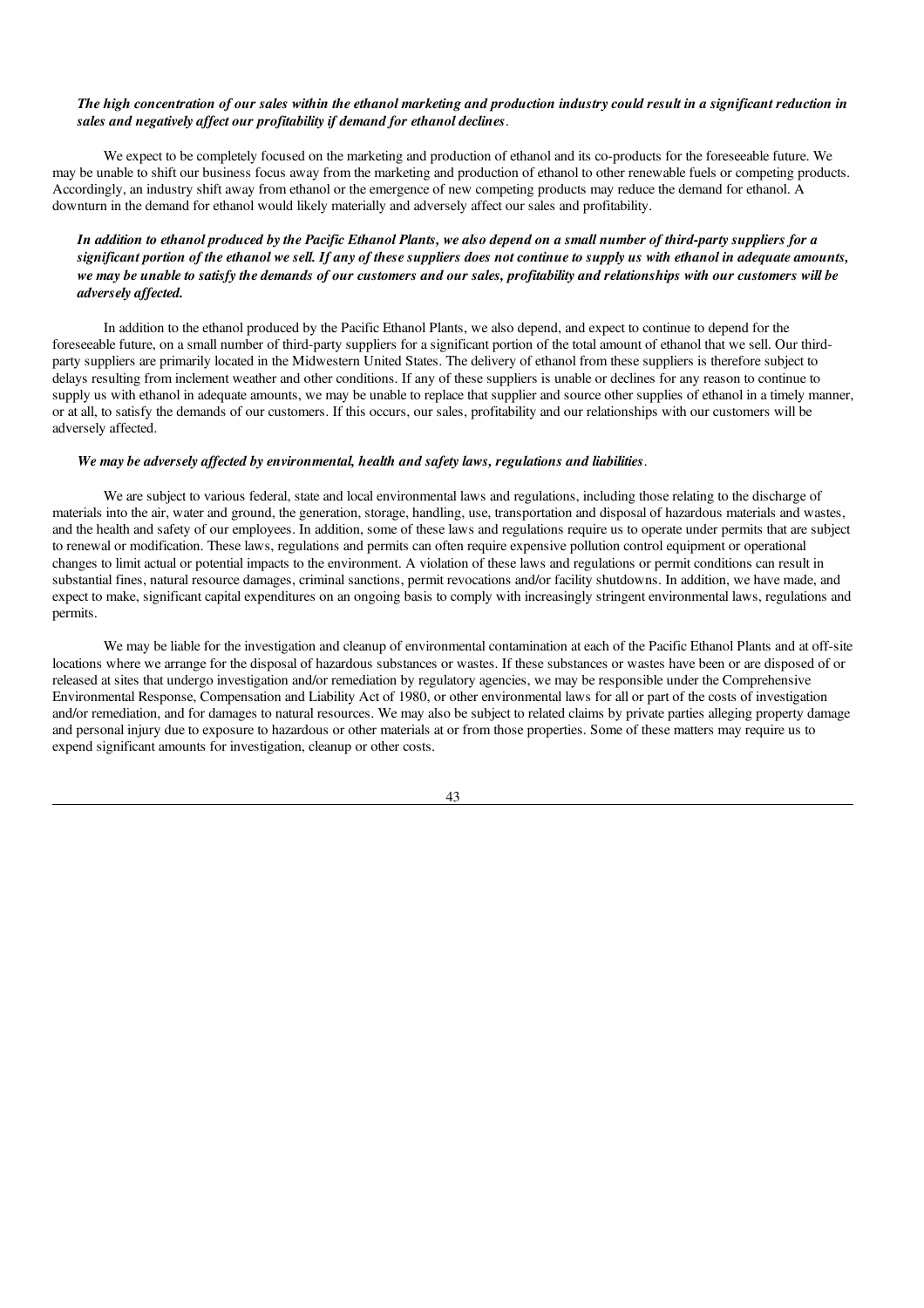In addition, new laws, new interpretations of existing laws, increased governmental enforcement of environmental laws or other developments could require us to make significant additional expenditures. Continued government and public emphasis on environmental issues can be expected to result in increased future investments for environmental controls at the Pacific Ethanol Plants. Present and future environmental laws and regulations, and interpretations of those laws and regulations, applicable to our operations, more vigorous enforcement policies and discovery of currently unknown conditions may require substantial expenditures that could have a material adverse effect on our results of operations and financial condition.

The hazards and risks associated with producing and transporting our products (including fires, natural disasters, explosions and abnormal pressures and blowouts) may also result in personal injury claims or damage to property and third parties. As protection against operating hazards, we maintain insurance coverage against some, but not all, potential losses. However, we could sustain losses for uninsurable or uninsured risks, or in amounts in excess of existing insurance coverage. Events that result in significant personal injury or damage to our property or third parties or other losses that are not fully covered by insurance could have a material adverse effect on our results of operations and financial condition.

#### If we are unable to attract and retain key personnel, our ability to operate effectively may be impaired.

Our ability to operate our business and implement strategies depends, in part, on the efforts of our executive officers and other key employees. Our future success will depend on, among other factors, our ability to retain our current key personnel and attract and retain qualified future key personnel, particularly executive management. Failure to attract or retain key personnel could have a material adverse effect on our business and results of operations.

## We depend on a small number of customers for the majority of our sales. A reduction in business from any of these customers could *cause a significant decline in our overall sales and profitability.*

The majority of our sales are generated from a small number of customers. During 2013 and 2012, three customers accounted for an aggregate of approximately 52% and 49% of our net sales, respectively. We expect that we will continue to depend for the foreseeable future upon a small number of customers for a significant portion of our sales. Our agreements with these customers generally do not require them to purchase any specified amount of ethanol or dollar amount of sales or to make any purchases whatsoever. Therefore, in any future period, our sales generated from these customers, individually or in the aggregate, may not equal or exceed historical levels. If sales to any of these customers cease or decline, we may be unable to replace these sales with sales to either existing or new customers in a timely manner, or at all. A cessation or reduction of sales to one or more of these customers could cause a significant decline in our overall sales and profitability.

#### Our lack of long-term ethanol orders and commitments by our customers could lead to a rapid decline in our sales and profitability.

We cannot rely on long-term ethanol orders or commitments by our customers for protection from the negative financial effects of a decline in the demand for ethanol or a decline in the demand for our marketing services. The limited certainty of ethanol orders can make it difficult for us to forecast our sales and allocate our resources in a manner consistent with our actual sales. Moreover, our expense levels are based in part on our expectations of future sales and, if our expectations regarding future sales are inaccurate, we may be unable to reduce costs in a timely manner to adjust for sales shortfalls. Furthermore, because we depend on a small number of customers for a significant portion of our sales, the magnitude of the ramifications of these risks is greater than if our sales were less concentrated. As a result of our lack of long-term ethanol orders and commitments, we may experience a rapid decline in our sales and profitability.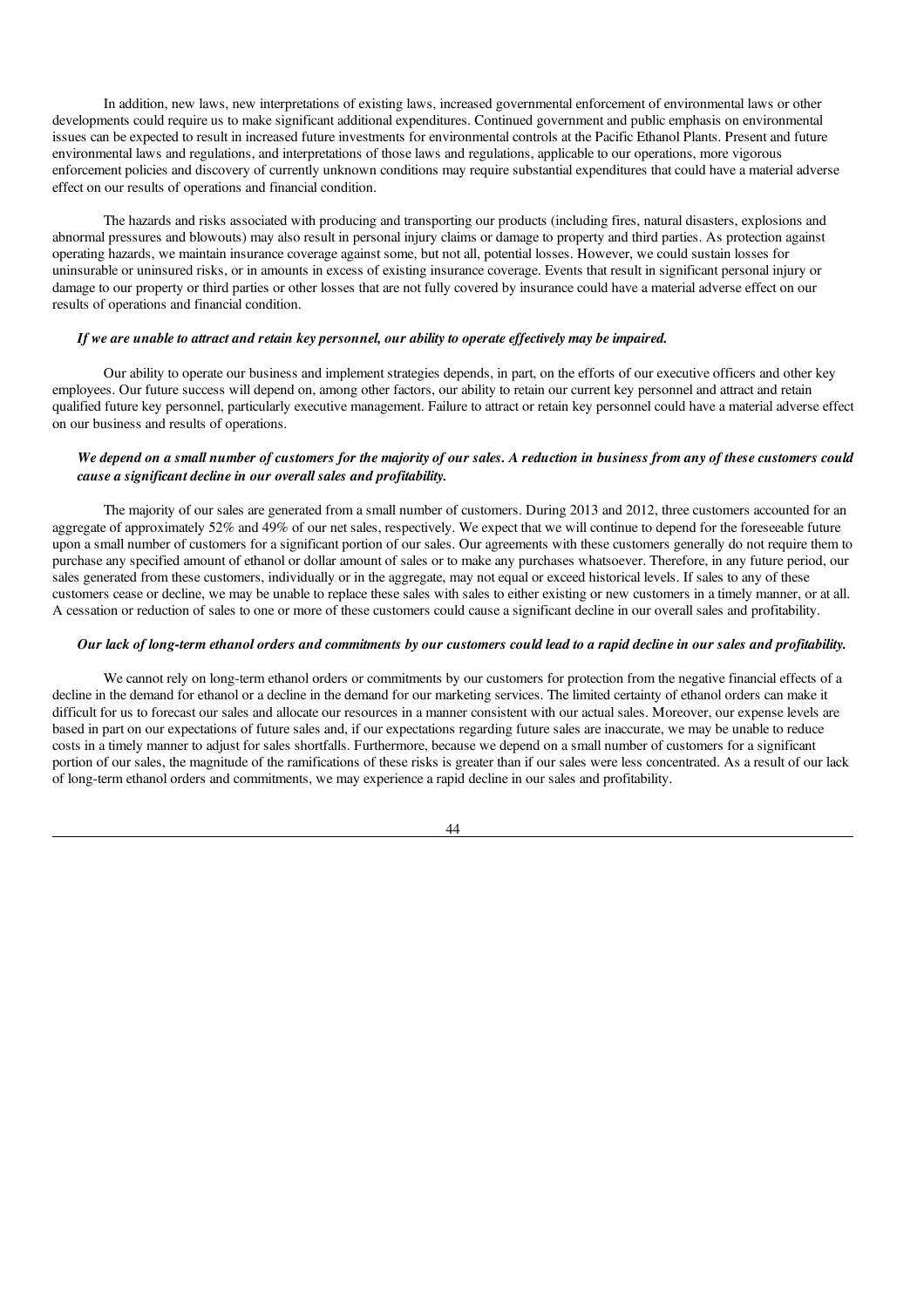#### *There are limitations on our ability to receive distributions from our subsidiaries.*

We conduct most of our operations through subsidiaries and are dependent upon dividends or other intercompany transfers of funds from our subsidiaries to generate free cash flow. Moreover, some of our subsidiaries are limited in their ability to pay dividends or make distributions to us by the terms of their financing arrangements.

#### Risks Related to Ownership of our Common Stock

The conversion or exercise of our outstanding derivative securities or the issuance of shares of our common stock in lieu of accrued and unpaid dividends on our Series B Preferred Stock could substantially dilute your investment, reduce your voting power, and, if the resulting shares of common stock are resold into the market, or if a perception exists that a substantial number of shares may be issued and then resold into the market, the market price of our common stock and the value of your investment could decline *significantly.*

Our Series B Preferred Stock, which is convertible into our common stock, and outstanding options to acquire our common stock issued to employees, directors and others, and warrants to purchase our common stock, allow the holders of these derivative securities an opportunity to profit from a rise in the market price of our common stock. In addition, we may elect to issue shares of our common stock in lieu of accrued and unpaid cash dividends on our Series B Preferred Stock. We have issued common stock in respect of our derivative securities and accrued and unpaid dividends on our Series B Preferred Stock in the past and expect to do so in the future. If the prices at which our derivative securities are converted or exercised, or at which shares of common stock in lieu of accrued and unpaid dividends on our Series B Preferred Stock are issued, are lower than the price at which you made your investment, immediate dilution of the value of your investment will occur. Our issuance of shares of common stock under these circumstances will also reduce your voting power. In addition, sales of a substantial number of shares of common stock resulting from any of these issuances, or even the perception that these sales could occur, could adversely affect the market price of our common stock. As a result, you could experience a significant decline in the value of your investment as a result of both the actual and potential issuance of shares of our common stock.

#### We may incur significant non-cash expenses in future periods due to adjustments to the fair values of our outstanding warrants. These non-cash expenses may materially and adversely affect our reported net income or losses and cause our stock price to decline.

From 2010 through 2013, we issued in various financing transactions warrants to purchase shares of our common stock. The warrants were initially recorded at their fair values, which are adjusted quarterly, generally resulting in non-cash expenses or income if the market price of our common stock increases or decreases, respectively, during the period. For example, due to the substantial increase in the market price of our common stock in the first quarter of 2014 and because the exercise prices of these warrants were, as of March 31, 2014, well below the market price of our common stock, the fair values of the warrants and the related non-cash expenses were significantly higher in the first quarter of 2014 than in prior quarterly periods, which resulted in an unusually large non-cash expense for the quarter. These fair value adjustments will continue in future periods until all of our warrants are exercised or expire. We may incur additional significant non-cash expenses in future periods due to adjustments to the fair values of our outstanding warrants resulting from increases in the market price of our common stock during those periods. These non-cash expenses may materially and adversely affect our reported net income or losses and cause our stock price to decline.

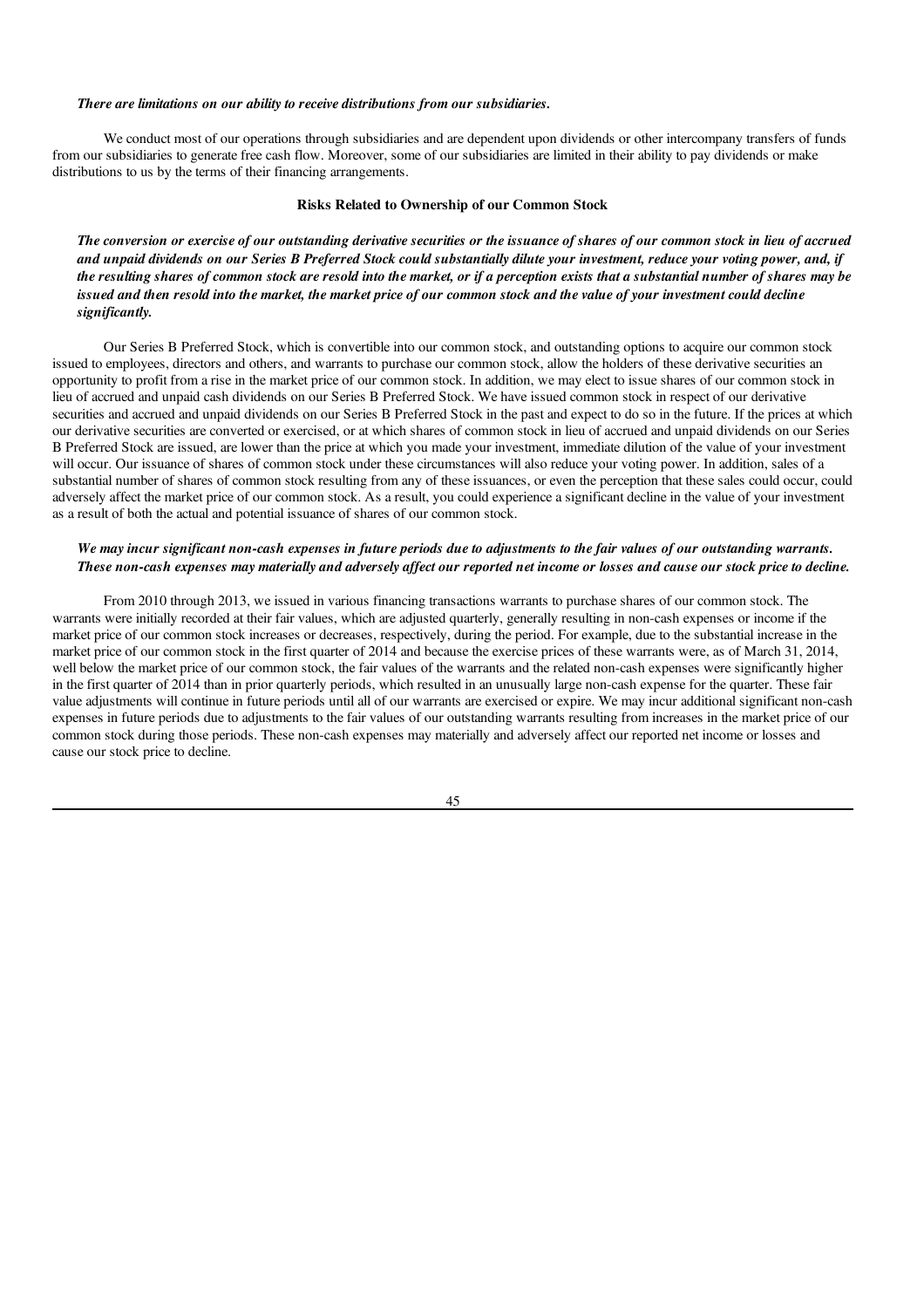## Our stock price is highly volatile, which could result in substantial losses for investors purchasing shares of our common stock and *in litigation against us.*

The market price of our common stock has fluctuated significantly in the past and may continue to fluctuate significantly in the future. The market price of our common stock may continue to fluctuate in response to one or more of the following factors, many of which are beyond our control:

- fluctuations in the market prices of ethanol and its co-products, including WDG and corn oil;
- the cost of key inputs to the production of ethanol, including corn and natural gas;
- the volume and timing of the receipt of orders for ethanol from major customers;
- competitive pricing pressures;
- our ability to produce, sell and deliver ethanol on a cost-effective and timely basis;
- · the announcement, introduction and market acceptance of one or more alternatives to ethanol;
- losses resulting from adjustments to the fair values of our outstanding warrants to purchase our common stock;
- changes in market valuations of companies similar to us;
- stock market price and volume fluctuations generally;
- regulatory developments or increased enforcement;
- fluctuations in our quarterly or annual operating results;
- additions or departures of key personnel;
- our inability to obtain any necessary financing;
- our financing activities and future sales of our common stock or other securities; and
- · our ability to maintain contracts that are critical to our operations.

Furthermore, we believe that the economic conditions in California and other Western states, as well as the United States as a whole, could have a negative impact on our results of operations. Demand for ethanol could also be adversely affected by a slow-down in overall demand for oxygenate and gasoline additive products. The levels of our ethanol production and purchases for resale will be based upon forecasted demand. Accordingly, any inaccuracy in forecasting anticipated revenues and expenses could adversely affect our business. The failure to receive anticipated orders or to complete delivery in any quarterly period could adversely affect our results of operations for that period. Quarterly results are not necessarily indicative of future performance for any particular period, and we may not experience revenue growth or profitability on a quarterly or an annual basis.

The price at which you purchase shares of our common stock may not be indicative of the price that will prevail in the trading market. You may be unable to sell your shares of common stock at or above your purchase price, which may result in substantial losses to you and which may include the complete loss of your investment. In the past, securities class action litigation has often been brought against a company following periods of high stock price volatility. We may be the target of similar litigation in the future. Securities litigation could result in substantial costs and divert management's attention and our resources away from our business.

Any of the risks described above could have a material adverse effect on our results of operations or the price of our common stock, or both.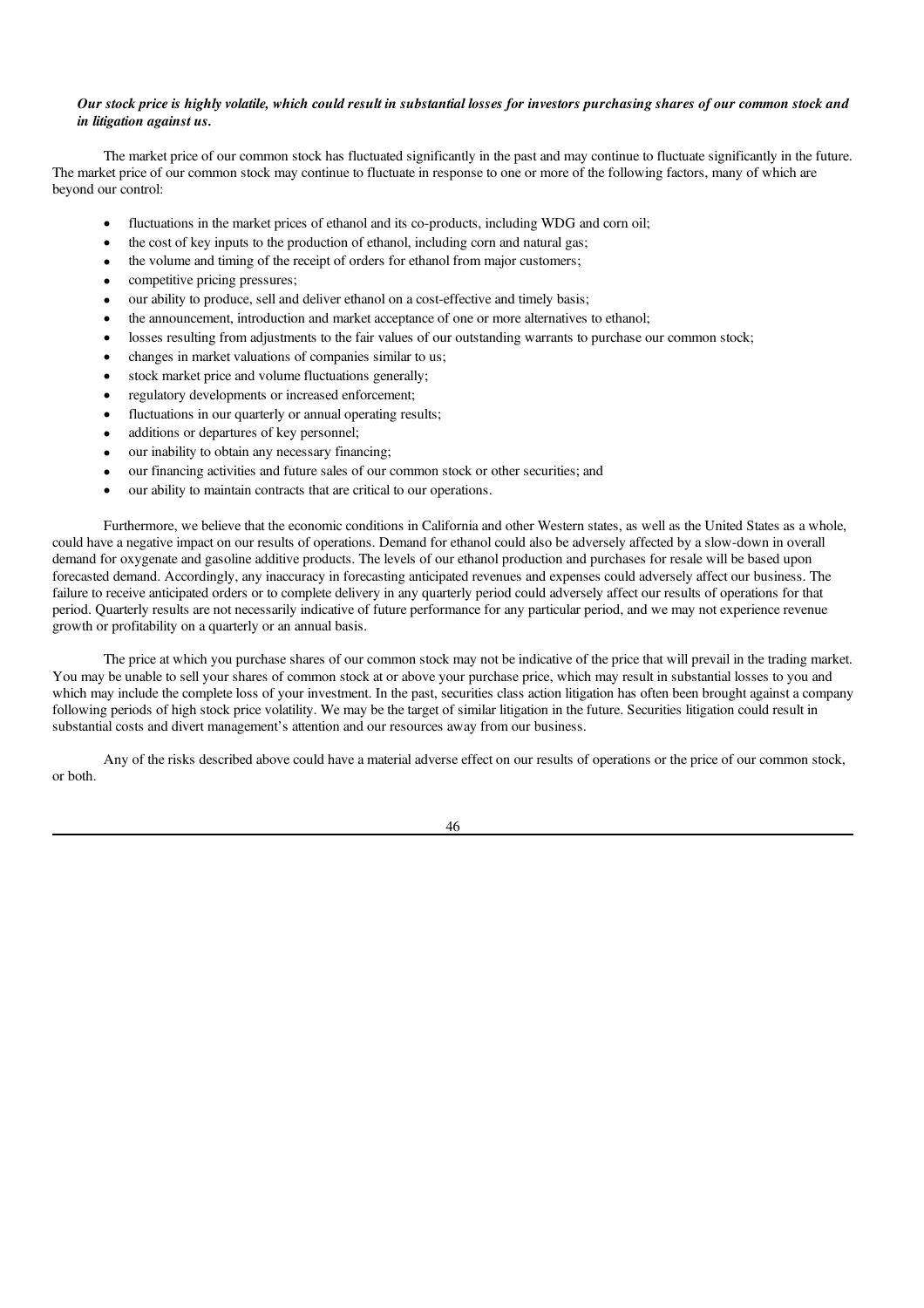# ITEM 2. UNREGISTERED SALES OF EQUITY SECURITIES AND USE OF PROCEEDS.

#### Unregistered Sales of Equity Securities

None.

# Dividends

Our current and future debt financing arrangements may limit or prevent cash distributions from our subsidiaries to us, depending upon the achievement of specified financial and other operating conditions and our ability to properly service our debt, thereby limiting or preventing us from paying cash dividends.

For the three and nine months ended September 30, 2014 and 2013, we declared and paid in cash an aggregate of \$0.3 million and \$0.9 million, respectively, in dividends on our Series B Preferred Stock. We have never declared or paid cash dividends on our common stock and do not currently intend to pay cash dividends on our common stock in the foreseeable future. We currently anticipate that we will retain any earnings for use in the continued development of our business. The holders of our outstanding Series B Preferred Stock are entitled to dividends of 7% per annum, payable quarterly. Accumulated and unpaid dividends in respect of our Series B Preferred Stock must be paid prior to the payment of any dividends in respect of our common stock.

# ITEM 3. DEFAULTS UPON SENIOR SECURITIES.

Not applicable.

## ITEM 4. MINE SAFETY DISCLOSURES.

Not applicable.

# ITEM 5. OTHER INFORMATION.

None.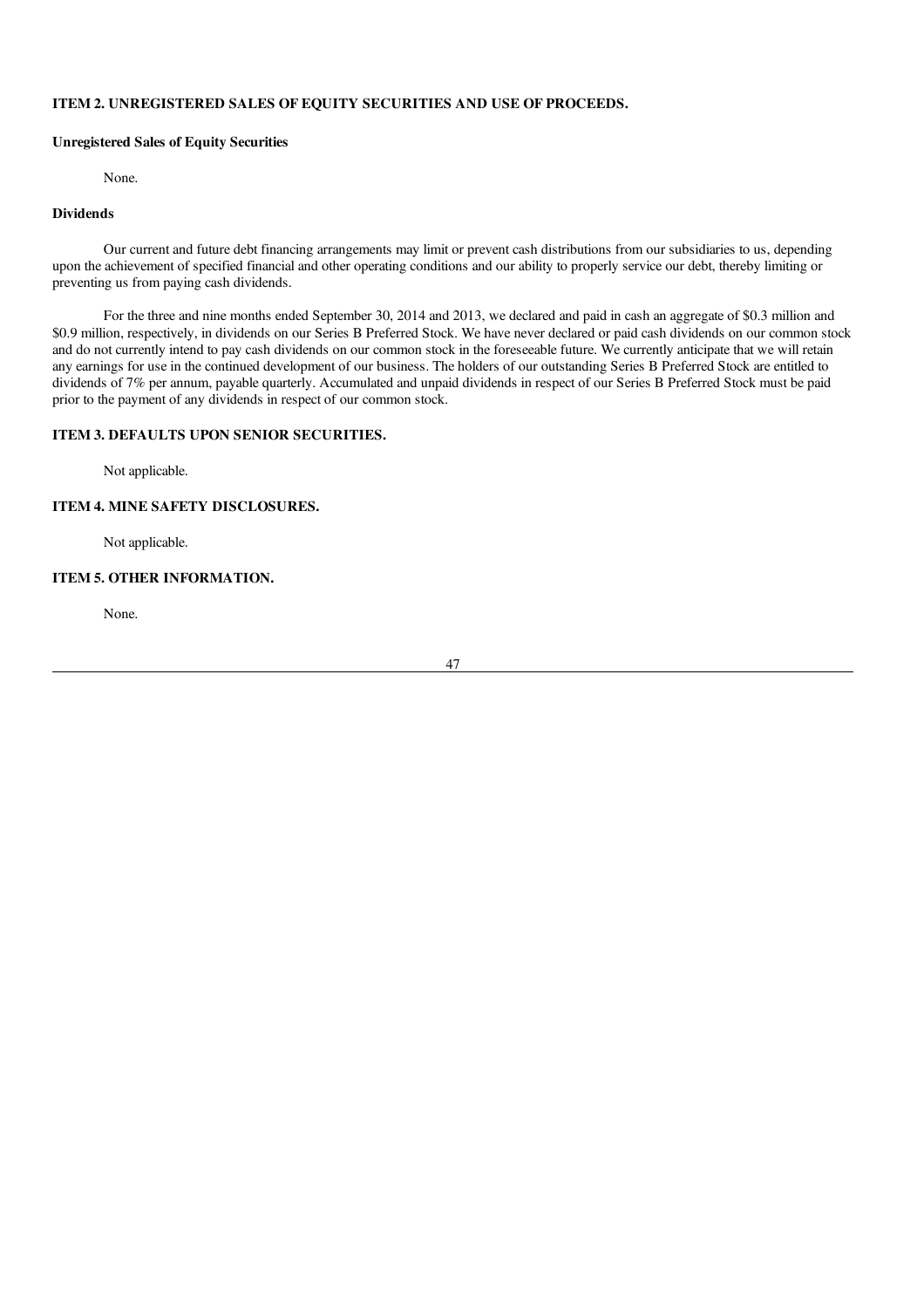# ITEM 6. EXHIBITS.

| Exhibit |                                                                                                                                                                                      |
|---------|--------------------------------------------------------------------------------------------------------------------------------------------------------------------------------------|
| Number  | Description                                                                                                                                                                          |
| 3.1     | Amended and Restated Bylaws of the Registrant (*)                                                                                                                                    |
| 31.1    | Certifications Required by Rule 13a-14(a) of the Securities Exchange Act of 1934, as amended, as Adopted Pursuant to Section<br>302 of the Sarbanes-Oxley Act of 2002 $(*)$          |
| 31.2    | Certifications Required by Rule 13a-14(a) of the Securities Exchange Act of 1934, as amended, as Adopted Pursuant to Section<br>302 of the Sarbanes-Oxley Act of $2002$ (*)          |
| 32.1    | Certification of Chief Executive Officer and Chief Financial Officer Pursuant to 18 U.S.C. Section 1350, as Adopted Pursuant to<br>Section 906 of the Sarbanes-Oxley Act of 2002 (*) |
| 101.INS | XBRL Instance Document (*)                                                                                                                                                           |
|         | 101.SCH XBRL Taxonomy Extension Schema (*)                                                                                                                                           |
|         | 101.CAL XBRL Taxonomy Extension Calculation Linkbase (*)                                                                                                                             |
| 101.DEF | XBRL Taxonomy Extension Definition Linkbase (*)                                                                                                                                      |
| 101.LAB | XBRL Taxonomy Extension Label Linkbase (*)                                                                                                                                           |
| 101.PRE | XBRL Taxonomy Extension Presentation Linkbase (*)                                                                                                                                    |

(\*) Filed herewith.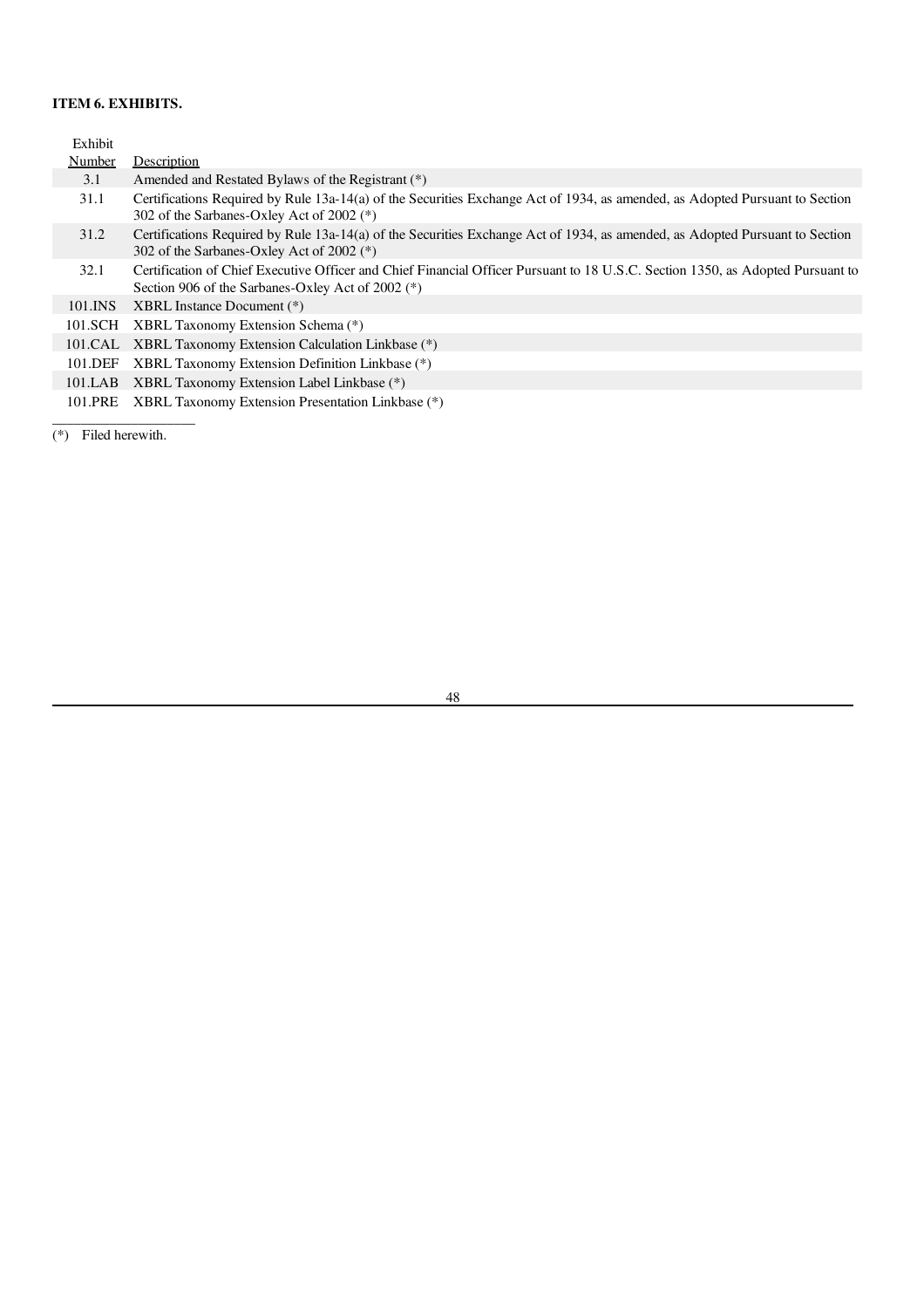#### SIGNATURES

Pursuant to the requirements of the Securities Exchange Act of 1934, the registrant has duly caused this report to be signed on its behalf by the undersigned thereunto duly authorized.

# PACIFIC ETHANOL, INC.

Dated: November 12, 2014 By: /S/ BRYON T. MCGREGOR

Bryon T. McGregor Chief Financial Officer (Principal Financial and Accounting Officer)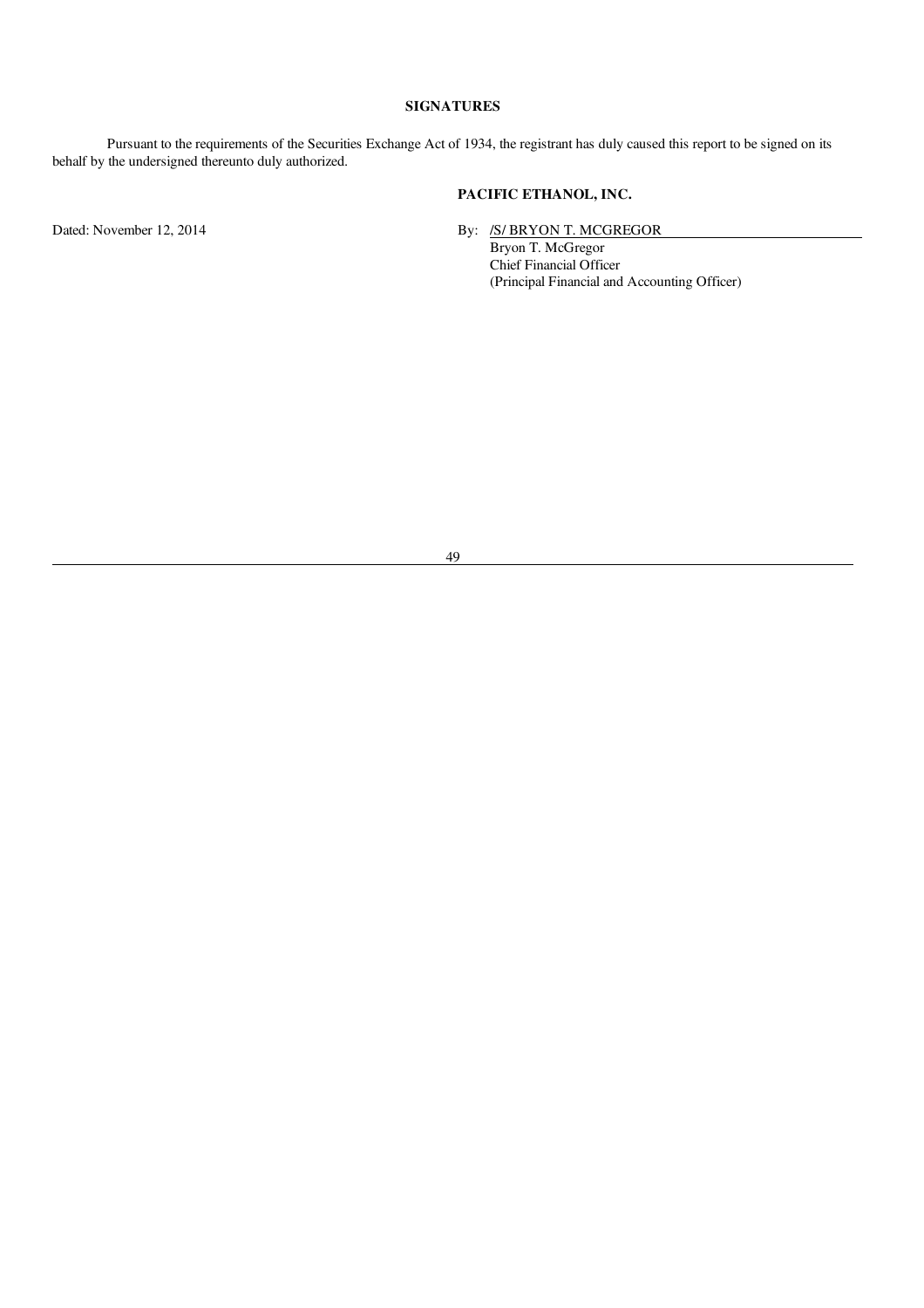# EXHIBITS FILED WITH THIS REPORT

| Exhibit |                                                                                                                                                                                  |
|---------|----------------------------------------------------------------------------------------------------------------------------------------------------------------------------------|
| Number  | Description                                                                                                                                                                      |
| 3.1     | Amended and Restated Bylaws of the Registrant                                                                                                                                    |
| 31.1    | Certification Required by Rule 13a-14(a) of the Securities Exchange Act of 1934, as amended, as Adopted Pursuant to Section<br>302 of the Sarbanes-Oxley Act of 2002             |
| 31.2    | Certification Required by Rule 13a-14(a) of the Securities Exchange Act of 1934, as amended, as Adopted Pursuant to Section<br>302 of the Sarbanes-Oxley Act of 2002             |
| 32.1    | Certification of Chief Executive Officer and Chief Financial Officer Pursuant to 18 U.S.C. Section 1350, as Adopted Pursuant<br>to Section 906 of the Sarbanes-Oxley Act of 2002 |
| 101.INS | <b>XBRL</b> Instance Document                                                                                                                                                    |
| 101.SCH | <b>XBRL Taxonomy Extension Schema</b>                                                                                                                                            |
| 101.CAL | <b>XBRL Taxonomy Extension Calculation Linkbase</b>                                                                                                                              |
| 101.DEF | <b>XBRL Taxonomy Extension Definition Linkbase</b>                                                                                                                               |
| 101.LAB | XBRL Taxonomy Extension Label Linkbase                                                                                                                                           |
| 101.PRE | <b>XBRL Taxonomy Extension Presentation Linkbase</b>                                                                                                                             |

50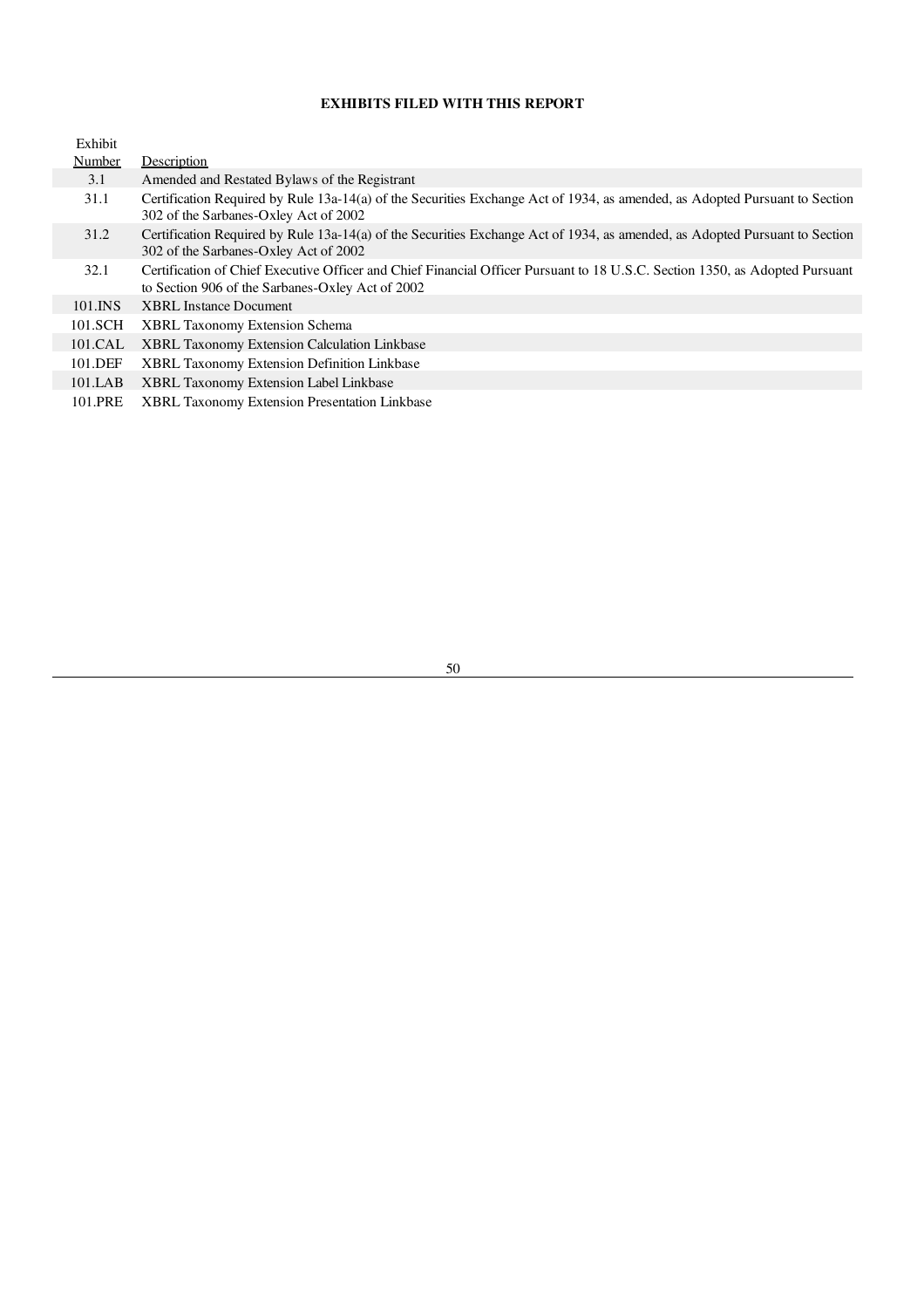# AMENDED AND RESTATED BYLAWS

#### **OF**

#### PACIFIC ETHANOL, INC.

(a Delaware corporation)

#### Preamble

These amended and restated Bylaws (the "Bylaws") are subject to, and governed by, the General Corporation Law of the State of Delaware (the "Delaware General Corporation Law") and the Certificate of Incorporation (the "Certificate of Incorporation"), as it may be further amended from time to time, of Pacific Ethanol, Inc., a Delaware corporation (the "Corporation"). In the event of a direct conflict between the provisions of these Bylaws and the mandatory provisions of the Delaware General Corporation Law or the provisions of the Certificate of Incorporation, such provisions of the Delaware General Corporation Law or the Certificate of Incorporation of the Corporation, as the case may be, will be controlling. These Bylaws amend and restate the Corporation's prior bylaws dated February 28, 2005.

# Article I

# Corporate Offices

Section 1.1 Registered Office. The registered office of the Corporation shall be at Corporation Trust Center, 1209 Orange Street, in the City of Wilmington, County of New Castle, State of Delaware. The name of the registered agent of the Corporation at such location is The Corporation Trust Company. The registered office of the Corporation may be changed from time to time by the Board of Directors of the Corporation (the "Board of Directors") in the manner provided by law and need not be identical to the principal place of business of the Corporation.

Section 1.2 Other Offices. The Corporation may also maintain or establish an office or offices at such other place or places, within or without the State of Delaware, as the Board of Directors may from time to time determine by resolution.

## Article II Meetings of Stockholders

Section 2.1 Place of Meetings. Meetings of stockholders shall be held at any place, within or outside the State of Delaware, designated by the Board of Directors. The Board of Directors may, in its sole discretion, determine that a meeting of stockholders shall not be held at any place, but may instead be held solely by means of remote communication as authorized by Section 211(a)(2) of the Delaware General Corporation Law. In the absence of any such designation, meetings of stockholders shall be held at the principal office of the Corporation.

Section 2.2 Annual Meeting. The annual meeting of the stockholders shall be held each year at such place within or without the State of Delaware and on a date and at a time as may be designated from time to time by the Board of Directors, for the purpose of electing directors and for the transaction of any and all such other business as may properly be brought before the meeting. Any and all business of any nature or character whatsoever may be transacted, and action may be taken thereon, at any annual meeting, except as otherwise provided by law or by these Bylaws.

-1-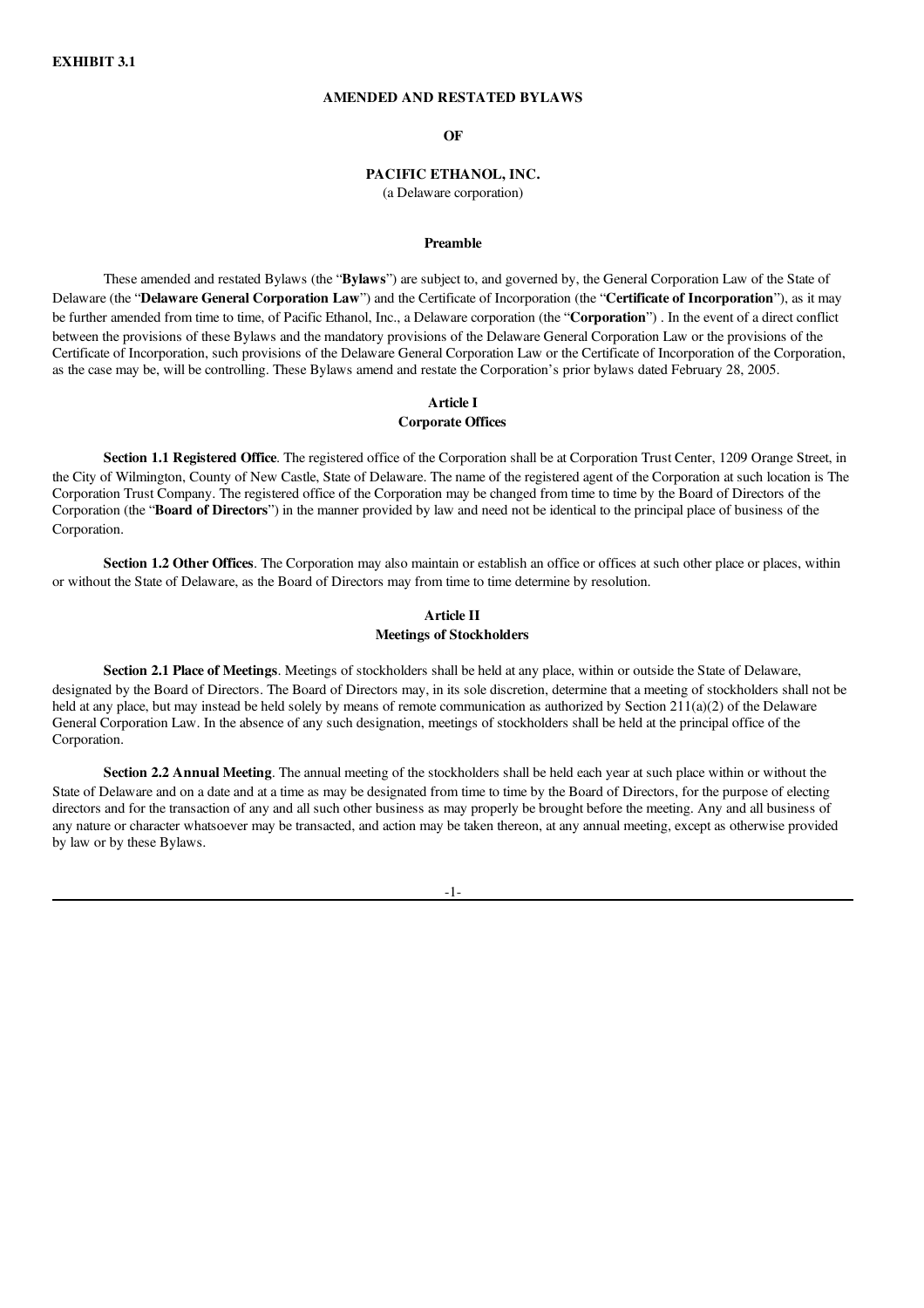Section 2.3 Special Meetings. Special meetings of the stockholders for any purpose or purposes, unless otherwise prescribed by law shall be called pursuant to a resolution adopted by the Board of Directors and may not be called by any other person or persons. Each special meeting of stockholders shall be held at any place within or without the State of Delaware as determined by the Board of Directors. The secretary of the Corporation shall cause notice to be promptly given to the stockholders entitled to vote, in accordance with the provisions of Sections 2.4 and 2.5 of these Bylaws, that a special meeting will be held at the time designated by the Board of Directors. No business may be transacted at such special meeting other than the business specified in such notice to stockholders. Nothing contained in this Section 2.3 shall be construed as limiting, fixing or affecting the time when a meeting of stockholders called by action of the Board of Directors may be held.

Section 2.4 Notice of Meetings of Stockholders. All notices of meetings with stockholders shall be in writing and shall be sent or otherwise given in accordance with Section 2.5 or Section 9.1 of these Bylaws not less than ten (10) nor more than sixty (60) days before the date of the meeting to each stockholder entitled to vote at such meeting. The notice shall specify the place, date, and hour of the meeting, the means of remote communication, if any, by which stockholders and proxy holders may be deemed to be present in person and vote at such meeting, and, in the case of a special meeting, the purpose or purposes for which the meeting is called.

Section 2.5 Manner of Giving Notice; Affidavit of Notice. Written notice of any meeting of stockholders, if mailed, is given when deposited in the United States mail, postage prepaid, directed to the stockholder at his address as it appears on the records of the Corporation or, if electronically transmitted, as provided in Article IX of these Bylaws. An affidavit of the secretary or an assistant secretary or of the transfer agent of the Corporation that the notice has been given shall, in the absence of fraud, be prima facie evidence of the facts stated therein.

Section 2.6 Quorum. The holders of a majority of the stock issued and outstanding and entitled to vote thereat, present in person or represented by proxy, shall constitute a quorum at all meetings of the stockholders for the transaction of business, except where otherwise provided by statute, the Certificate of Incorporation or these Bylaws. Any shares, the voting of which at such meeting has been enjoined, or which for any reason cannot be lawfully voted at such meeting, shall not be counted to determine a quorum at such meeting. Any meeting at which a quorum is present may continue to transact business until adjournment notwithstanding the withdrawal of enough stockholders to leave less than a quorum. Except as otherwise provided by law, the Certificate of Incorporation or these Bylaws, all action taken by holders of a majority of the voting power represented at any meeting at which a quorum is present shall be valid and binding upon the corporation.

 $\cdot$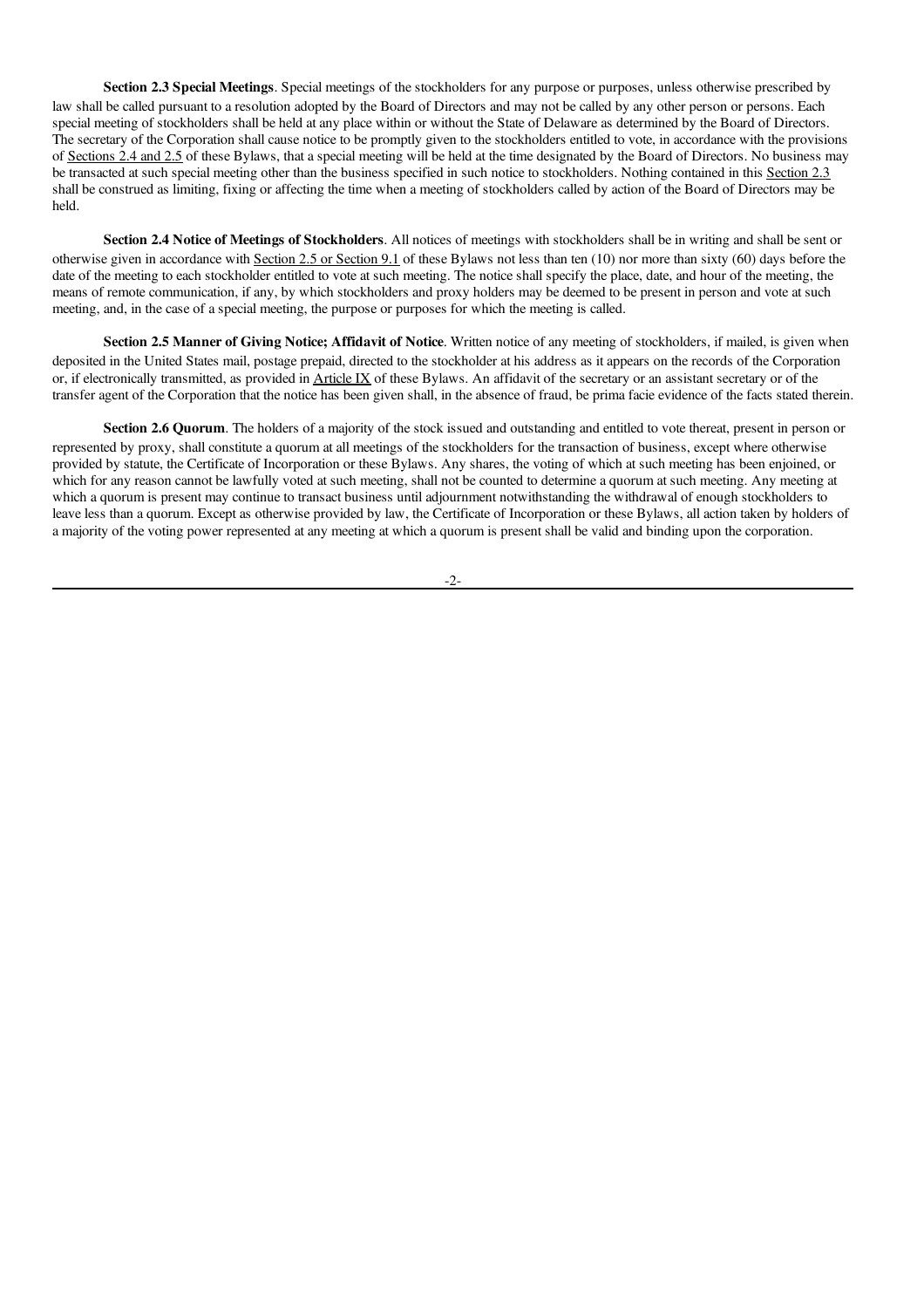Section 2.7 Conduct of Meetings. The Board of Directors may adopt by resolution such rules and regulations for the conduct of a meeting of the stockholders as it shall deem appropriate. At every meeting of the stockholders, the Chairman of the Board of Directors, or in his or her absence or inability to act, the Chief Executive Officer, or, in his or her absence or inability to act, the person whom the Chief Executive Officer shall appoint, shall act as chairman of, and preside at, the meeting. The secretary or, in his or her absence or inability to act, the person whom the chairman of the meeting shall appoint secretary of the meeting, shall act as secretary of the meeting and keep the minutes thereof. Except to the extent inconsistent with such rules and regulations as adopted by the Board of Directors, the chairman of any meeting of the stockholders shall have the right and authority to prescribe such rules, regulations and procedures and to do all such acts as, in the judgment of such chairman, are appropriate for the proper conduct of the meeting. Such rules, regulations or procedures, whether adopted by the Board of Directors or prescribed by the chairman of the meeting, may include, without limitation, the following: (i) the establishment of an agenda or order of business for the meeting; (ii) the determination of when the polls shall open and close for any given matter to be voted on at the meeting; (iii) rules and procedures for maintaining order at the meeting and the safety of those present; (iv) limitations on attendance at or participation in the meeting to stockholders of record of the corporation, their duly authorized and constituted proxies or such other persons as the chairman of the meeting shall determine; (v) restrictions on entry to the meeting after the time fixed for the commencement thereof; and (vi) limitations on the time allotted to questions or comments by participants.

Section 2.8 Adjourned Meeting; Notice. Any meeting of the stockholders, annual or special, may be adjourned by the chairperson of such meeting from time to time to reconvene at the same or some other place, if any. When a meeting is adjourned to another time or place, unless these Bylaws otherwise require, notice need not be given of the adjourned meeting if the time, place if any thereof, and the means of remote communications if any by which stockholders and proxy holders may be deemed to be present in person and vote at such adjourned meeting are announced at the meeting at which the adjournment is taken. At the adjourned meeting the Corporation may transact any business that might have been transacted at the original meeting. If the adjournment is for more than thirty (30) days, or if after the adjournment a new record date is fixed for the adjourned meeting, a notice of the adjourned meeting shall be given to each stockholder of record entitled to vote at the meeting.

Section 2.9 Voting. The stockholders entitled to vote at any meeting of stockholders shall be determined in accordance with the provisions of Section 2.12 of these Bylaws, subject to the provisions of Section 217 of the Delaware General Corporation Law (relating to voting rights of fiduciaries, pledgors and joint owners of stock) and Section 218 of the Delaware General Corporation Law (relating to voting trusts and other voting agreements).

Except as may be otherwise provided in the Certificate of Incorporation or these Bylaws, each stockholder shall be entitled to one vote for each share of capital stock held by such stockholder.

Section 2.10 Waiver of Notice. Whenever notice is required to be given under any provision of the Delaware General Corporation Law or of the Certificate of Incorporation or these Bylaws, a written waiver thereof, signed by the person entitled to notice, or a waiver by electronic transmission by the person entitled to notice, whether before or after the time of the event for which notice is to be given, shall be deemed equivalent to notice. Attendance of a person at a meeting shall constitute a waiver of notice of such meeting, except when the person attends a meeting for the express purpose of objecting, at the beginning of the meeting, to the transaction of any business because the meeting is not lawfully called or convened. Neither the business to be transacted at, nor the purpose of, any regular or special meeting of the stockholders need be specified in any written waiver of notice or any waiver by electronic transmission unless so required by the Certificate of Incorporation or these Bylaws.

-3-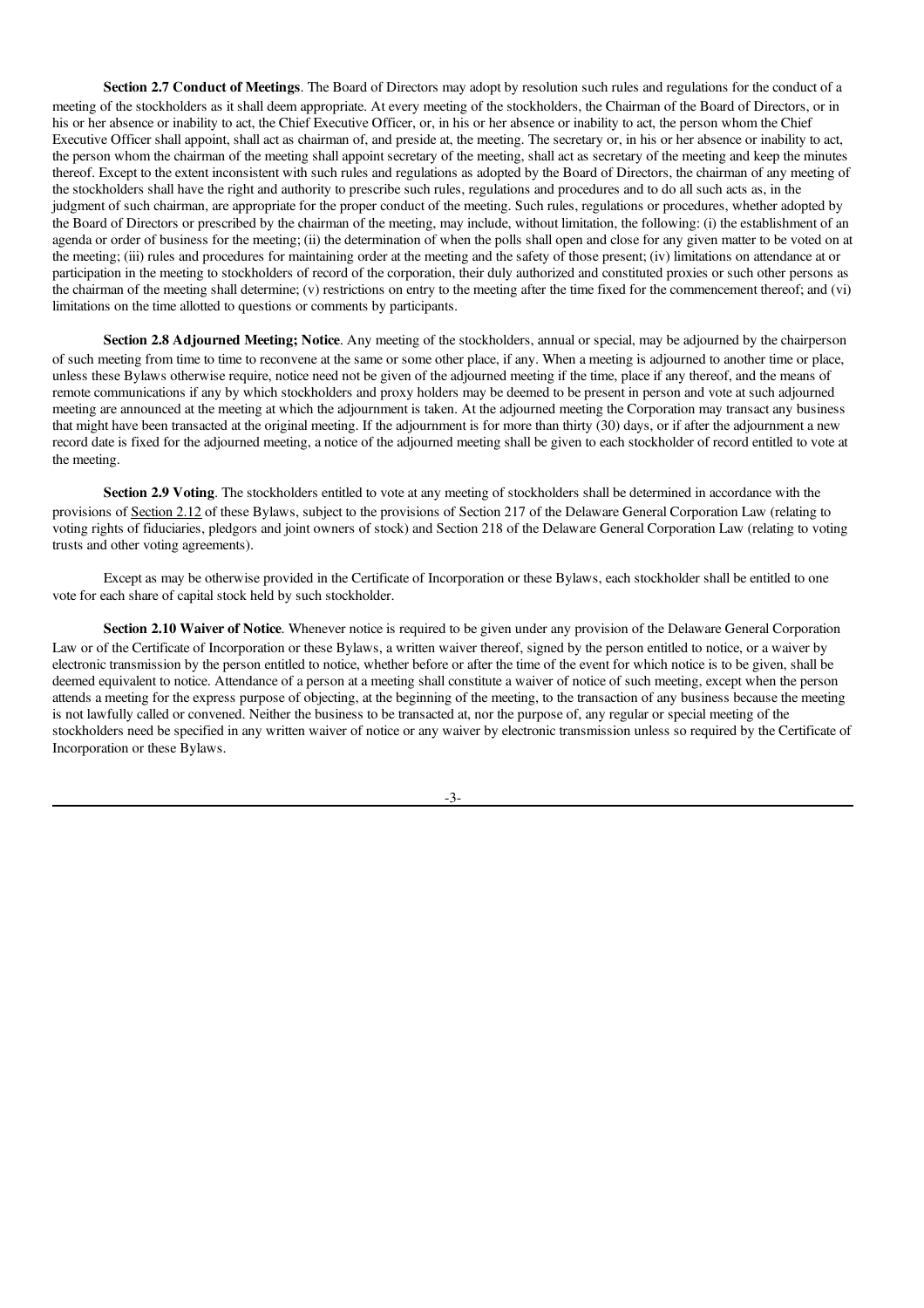Section 2.11 Stockholder Action by Written Consent Without a Meeting. Unless otherwise provided in the Certificate of Incorporation, any action required to be taken at any annual or special meeting of stockholders of the Corporation, or any action which may be taken at any annual or special meeting of such stockholders, may be taken without a meeting, without prior notice and without a vote, if a consent or consents in writing, setting forth the action so taken and bearing the dates of signature of the stockholders who signed the consent or consents, shall be signed by the holders of outstanding stock having not less than the minimum number of votes that would be necessary to authorize or take such action at a meeting at which all shares entitled to vote thereon were present and voted.

Prompt notice of the taking of the corporate action without a meeting by less than unanimous written consent shall be given to those stockholders who have not consented in writing and who, if the action had been taken at a meeting, would have been entitled to notice of the meeting if the record date for such meeting had been the date that written consents signed by a sufficient number of holders to take the action were delivered to the Corporation as provided in Section 228 of the Delaware General Corporation Law. In the event that the action which is consented to is such as would have required the filing of a certificate under any provision of the Delaware General Corporation Law, if such action had been voted on by stockholders at a meeting thereof, the certificate filed under such provision shall state, in lieu of any statement required by such provision concerning any vote of stockholders, that written consent has been given in accordance with Section 228 of the Delaware General Corporation Law. Any action taken pursuant to such written consent or consents of the stockholders shall have the same force and effect as if taken by the stockholders at a meeting thereof.

Section 2.12 Record Date for Stockholder Notice; Voting; Giving Consents. In order that the Corporation may determine the stockholders entitled to notice of or to vote at any meeting of stockholders or any adjournment thereof, or entitled to express consent to corporate action in writing without a meeting, or entitled to receive payment of any dividend or other distribution or allotment of any rights, or entitled to exercise any rights in respect of any change, conversion or exchange of stock or for the purpose of any other lawful action, the Board of Directors may fix, in advance, a record date, which record date shall not precede the date upon which the resolution fixing the record date is adopted by the Board of Directors, and shall not be more than sixty (60) nor less than ten (10) days before the date of such meeting, nor more than ten (10) days after the date upon which the resolution fixing the record date for a written consent is adopted by the Board of Directors, nor more than sixty (60) days prior to any other action.

If the Board of Directors does not so fix a record date:

(i) The record date for determining stockholders entitled to notice of or to vote at a meeting of stockholders shall be at the close of business on the day next preceding the day on which notice is given, or, if notice is waived, at the close of business on the day next preceding the day on which the meeting is held.

 $-4$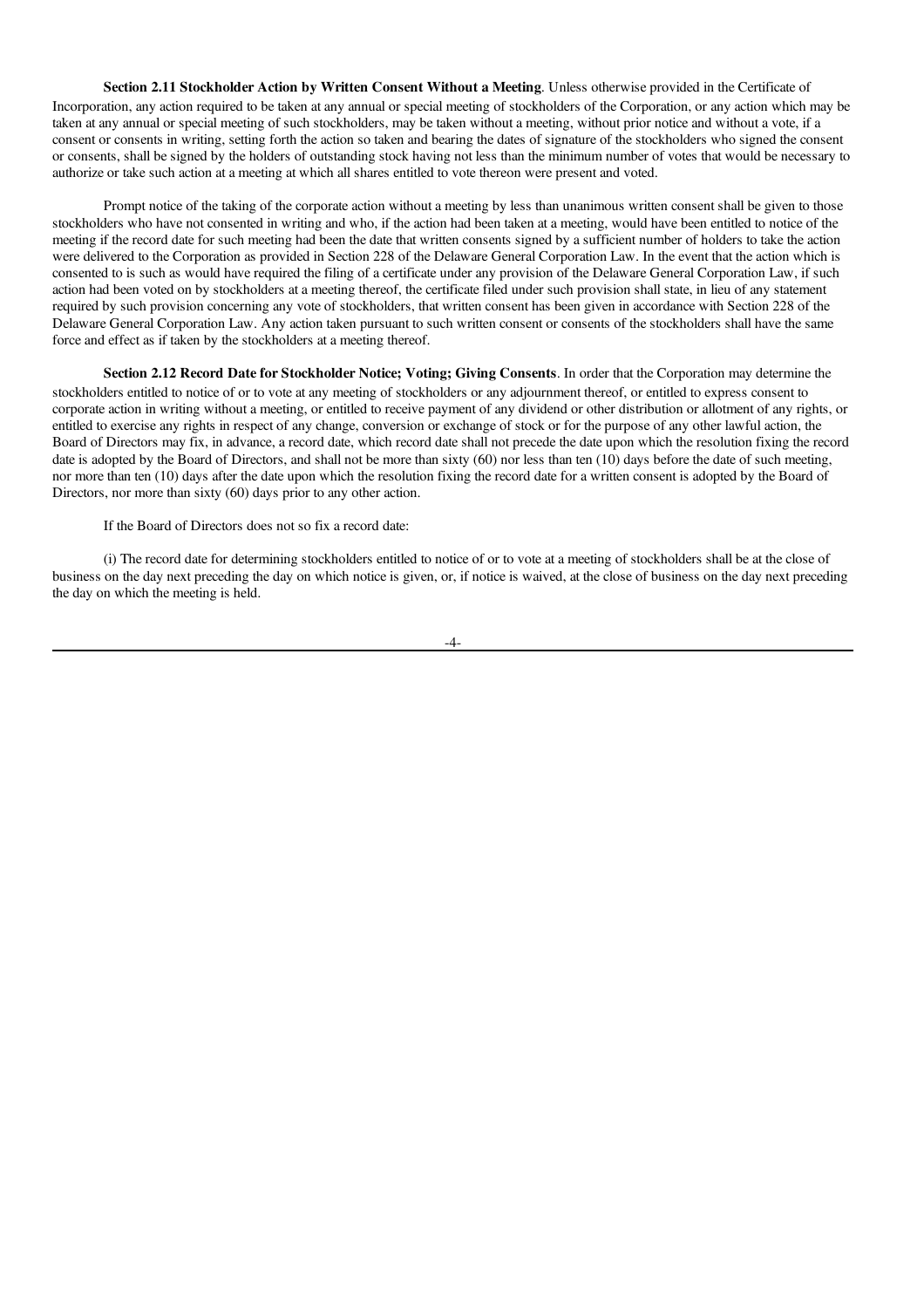(ii) The record date for determining stockholders entitled to express consent to corporate action in writing without a meeting, when no prior action by the Board of Directors is necessary, shall be the day on which the first written consent is delivered to the Corporation as provided in Section 213(b) of the Delaware General Corporation Law.

(iii) The record date for determining stockholders for any other purpose shall be at the close of business on the day on which the Board of Directors adopts the resolution relating thereto.

A determination of stockholders of record entitled to notice of or to vote at a meeting of stockholders shall apply to any adjournment of the meeting; provided, however, that the Board of Directors may fix a new record date for the adjourned meeting.

Section 2.13 Proxies. Each stockholder entitled to vote at a meeting of stockholders or to express consent or dissent to corporate action in writing without a meeting may authorize another person or persons to act for him by proxy authorized by an instrument in writing or by a transmission permitted by law filed in accordance with the procedure established for the meeting, but no such proxy shall be voted or acted upon after three years from its date, unless the proxy provides for a longer period. The revocability of a proxy that states on its face that it is irrevocable shall be governed by the provisions of Section 212 of the Delaware General Corporation Law.

Section 2.14 List of Stockholders Entitled to Vote. The officer who has charge of the stock ledger of the Corporation shall prepare and make, at least ten (10) days before every meeting of stockholders, a complete list of the stockholders entitled to vote at the meeting, arranged in alphabetical order, and showing the address of each stockholder and the number of shares registered in the name of each stockholder. The Corporation shall not be required to include electronic mail addresses or other electronic contact information on such list. Such list shall be open to the examination of any stockholder, for any purpose germane to the meeting, during ordinary business hours, for a period of at least ten days prior to the meeting, either: (i) on a reasonably accessible electronic network, provided that the information required to gain access to such list is provided with the notice of the meeting; or (ii) during ordinary business hours, at the Corporation's principal executive office; or (iii) if not so specified, at the place where the meeting is to be held. In the event the Corporation determines to make the list available on an electronic network, the Corporation may take reasonable steps to ensure that such information is available only to stockholders of the Corporation. If the meeting is to be held at a place, then the list shall be produced and kept at the time and place of the meeting during the whole time thereof, and may be inspected by any stockholder who is present. If the meeting is to be held solely by means of remote communication, then the list shall also be open to the examination of any stockholder during the whole time of the meeting on a reasonably accessible electronic network, and the information required to access such list shall be provided with the notice of the meeting. Such list shall presumptively determine the identity of the stockholders entitled to vote at the meeting and the number of shares held by each of them.

$$
-5-
$$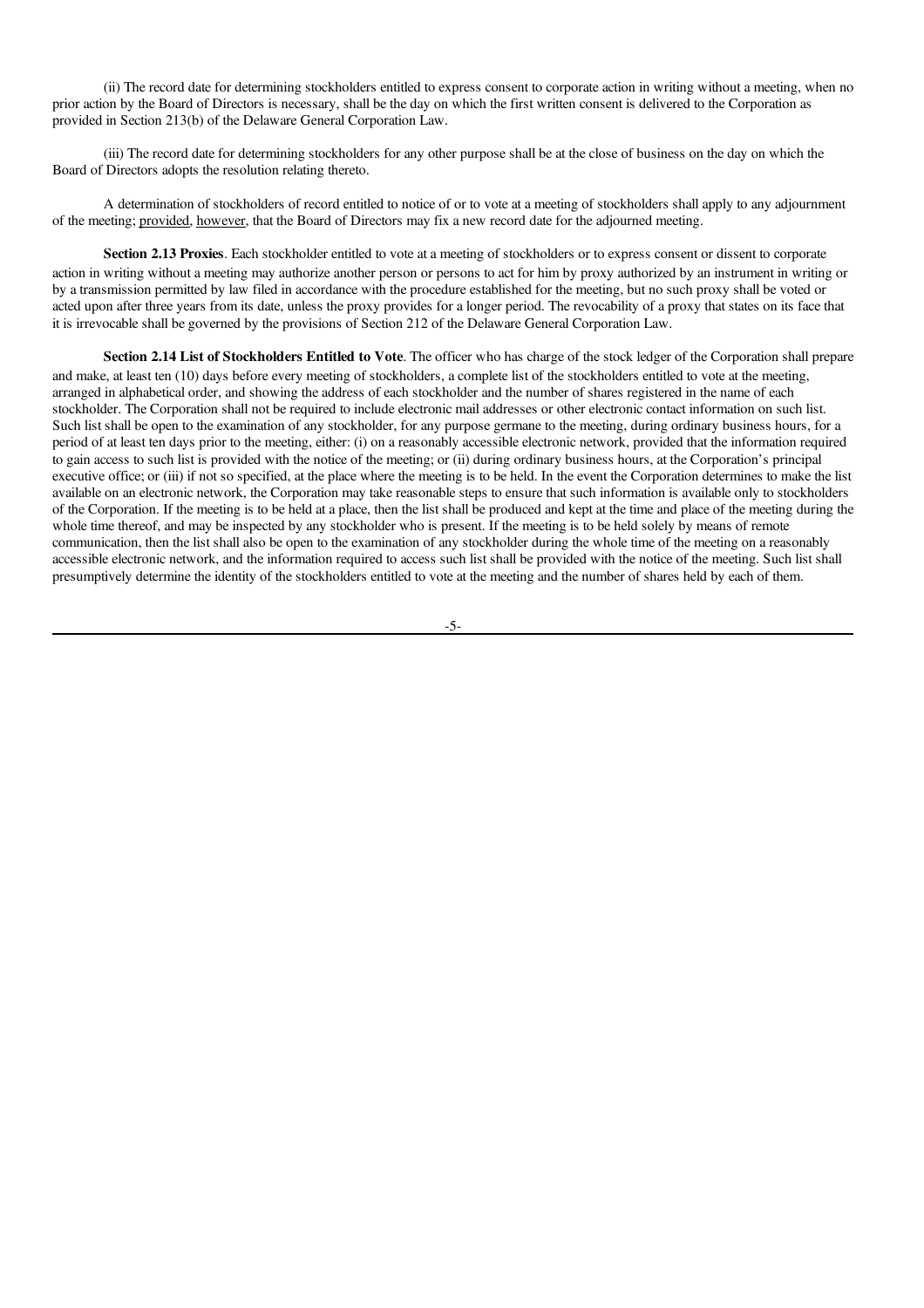#### Section 2.15 Advance Notice of Stockholder Nominations and Proposals.

(a) At a meeting of the stockholders, only such nominations of persons for the election of directors and such other business shall be conducted as shall have been properly brought before the meeting. To be properly brought before an annual meeting, nominations or such other business must be: (i) specified in the notice of meeting (or any supplement thereto) given by or at the direction of the Board of Directors or any committee thereof, (ii) otherwise properly brought before the meeting by or at the direction of the Board of Directors or any committee thereof, or (iii) otherwise properly brought before an annual meeting by a stockholder who is a stockholder of record of the Corporation at the time such notice of meeting is delivered, who is entitled to vote at the meeting and who complies with the notice procedures set forth in this Section 2.15. In addition, any proposal of business (other than the nomination of persons for election to the Board of Directors) must be a proper matter for stockholder action. For business (including, but not limited to, director nominations) to be properly brought before an annual meeting by a stockholder, the stockholder or stockholders of record intending to propose the business (the "Proposing Stockholder") must have given timely notice thereof pursuant to this Section 2.15(a) or Section 2.15(c), as applicable, in writing to the secretary of the Corporation even if such matter is already the subject of any notice to the stockholders or Public Disclosure from the Board of Directors. To be timely, a Proposing Stockholder's notice must be delivered to or mailed and received at the principal executive offices of the Corporation: (x) not later than the close of business on the 90th day, nor earlier than the close of business on the 120th day in advance of the anniversary of the previous year's annual meeting if such meeting is to be held on a day which is not more than thirty (30) days in advance of the anniversary of the previous year's annual meeting or not later than seventy (70) days after the anniversary of the previous year's annual meeting; and (y) with respect to any other annual meeting of stockholders, the close of business on the 10th day following the date of Public Disclosure of the date of such meeting. In no event shall the Public Disclosure of an adjournment or postponement of an annual meeting commence a new notice time period (or extend any notice time period). For purposes of this Section 2.15, the term "Public Disclosure" shall mean a disclosure made in a press release reported by Dow Jones News Services, The Associated Press or a comparable national news service or in a document filed by the Corporation with the Securities and Exchange Commission pursuant to Section 13, 14 or 15(d) of the Securities Exchange Act of 1934, as amended (the "Exchange Act").

-6-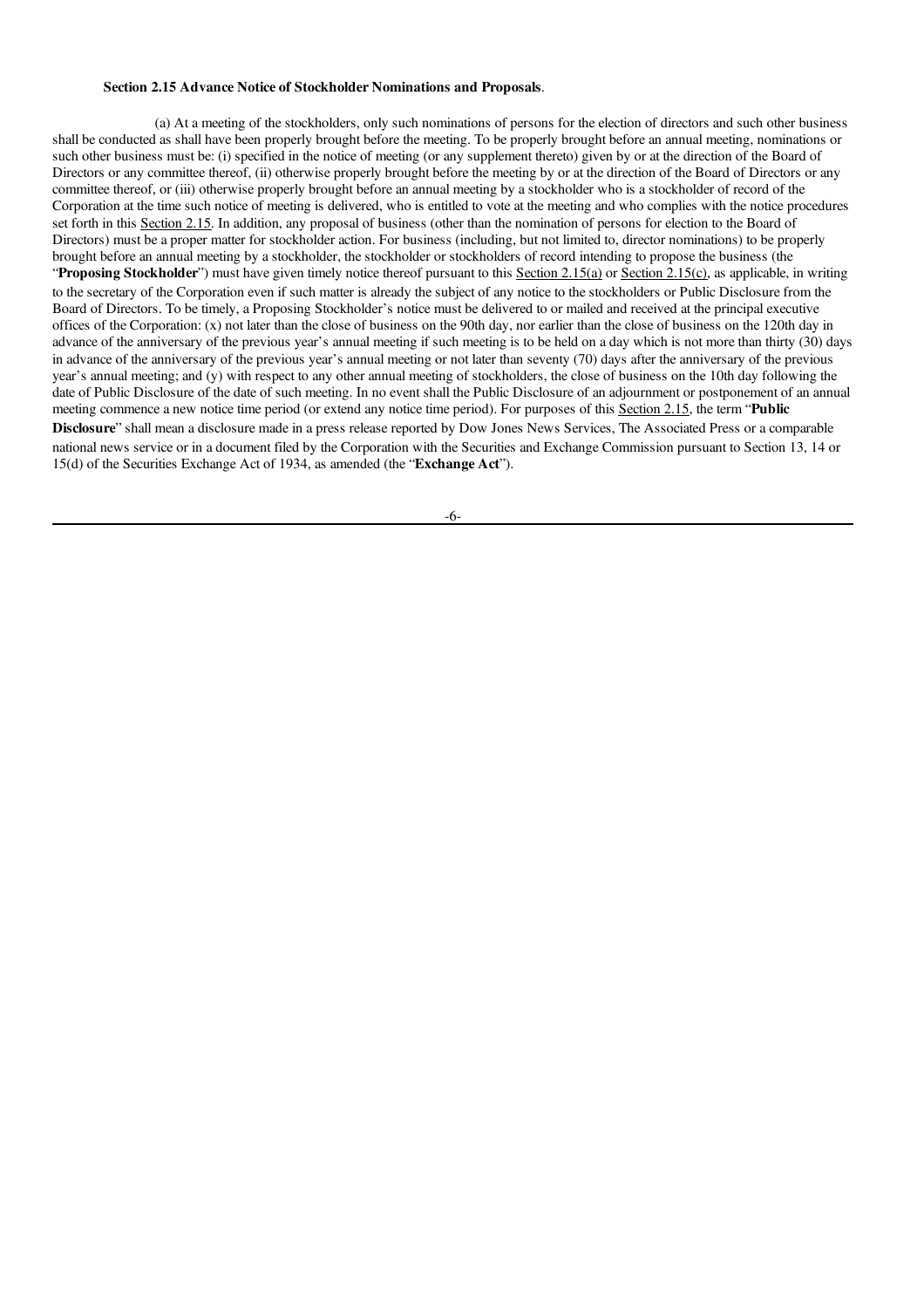(b) For the nomination of any person or persons for election to the Board of Directors, a Proposing Stockholder's notice to the secretary of the Corporation shall set forth (i) the name, age, business address and residence address of each nominee proposed in such notice, (ii) the principal occupation or employment of each such nominee, (iii) the number of shares of capital stock of the Corporation which are owned of record and beneficially by each such nominee (if any), (iv) such other information concerning each such nominee as would be required to be disclosed in a proxy statement soliciting proxies for the election of such nominee as a director in an election contest (even if an election contest is not involved), or that is otherwise required to be disclosed, under Section 14(a) of the Exchange Act and the rules and regulations promulgated thereunder, (v) the consent of the nominee to being named in the proxy statement as a nominee and to serving as a director if elected, and (vi) as to the Proposing Stockholder: (A) the name and address of the Proposing Stockholder as they appear on the Corporation's books and of the beneficial owner, if any, on whose behalf the nomination is being made, (B) the class and number of shares of the Corporation which are owned by the Proposing Stockholder (beneficially and of record) and owned by the beneficial owner, if any, on whose behalf the nomination is being made, as of the date of the Proposing Stockholder's notice, and a representation that the Proposing Stockholder will notify the Corporation in writing of the class and number of such shares owned of record and beneficially as of the record date for the meeting promptly following the later of the record date or the date notice of the record date is first publicly disclosed, (C) a description of any agreement, arrangement or understanding with respect to such nomination between or among the Proposing Stockholder and any of its affiliates or associates, and any others (including their names) acting in concert with any of the foregoing, and a representation that the Proposing Stockholder will notify the Corporation in writing of any such agreement, arrangement or understanding in effect as of the record date for the meeting promptly following the later of the record date or the date notice of the record date is first publicly disclosed, (D) a description of any agreement, arrangement or understanding (including any derivative or short positions, profit interests, options, hedging transactions, and borrowed or loaned shares) that has been entered into as of the date of the Proposing Stockholder's notice by, or on behalf of, the Proposing Stockholder or any of its affiliates or associates, the effect or intent of which is to mitigate loss to, manage risk or benefit of share price changes for, or increase or decrease the voting power of the Proposing Stockholder or any of its affiliates or associates with respect to shares of stock of the Corporation, and a representation that the Proposing Stockholder will notify the Corporation in writing of any such agreement, arrangement or understanding in effect as of the record date for the meeting promptly following the later of the record date or the date notice of the record date is first publicly disclosed, (E) a representation that the Proposing Stockholder is a holder of record of shares of the Corporation entitled to vote at the meeting and intends to appear in person or by proxy at the meeting to nominate the person or persons specified in the notice, and (F) a representation whether the Proposing Stockholder intends to deliver a proxy statement and/or form of proxy to holders of at least the percentage of the Corporation's outstanding capital stock required to approve the nomination and/or otherwise to solicit proxies from stockholders in support of the nomination. The Corporation may require any proposed nominee to furnish such other information as it may reasonably require to determine the eligibility of such proposed nominee to serve as an independent director of the Corporation or that could be material to a reasonable stockholder's understanding of the independence, or lack thereof, of such nominee.

(c) For all business other than director nominations, a Proposing Stockholder's notice to the secretary of the Corporation shall set forth as to each matter the Proposing Stockholder proposes to bring before the annual meeting: (i) a brief description of the business desired to be brought before the annual meeting and the reasons for conducting such business at the annual meeting, (ii) any other information relating to such stockholder and beneficial owner, if any, on whose behalf the proposal is being made, required to be disclosed in a proxy statement or other filings required to be made in connection with solicitations of proxies for the proposal and pursuant to and in accordance with Section 14(a) of the Exchange Act and the rules and regulations promulgated thereunder and (iii) the information required by Section 2.15(b)(vi) of these Bylaws.

-7-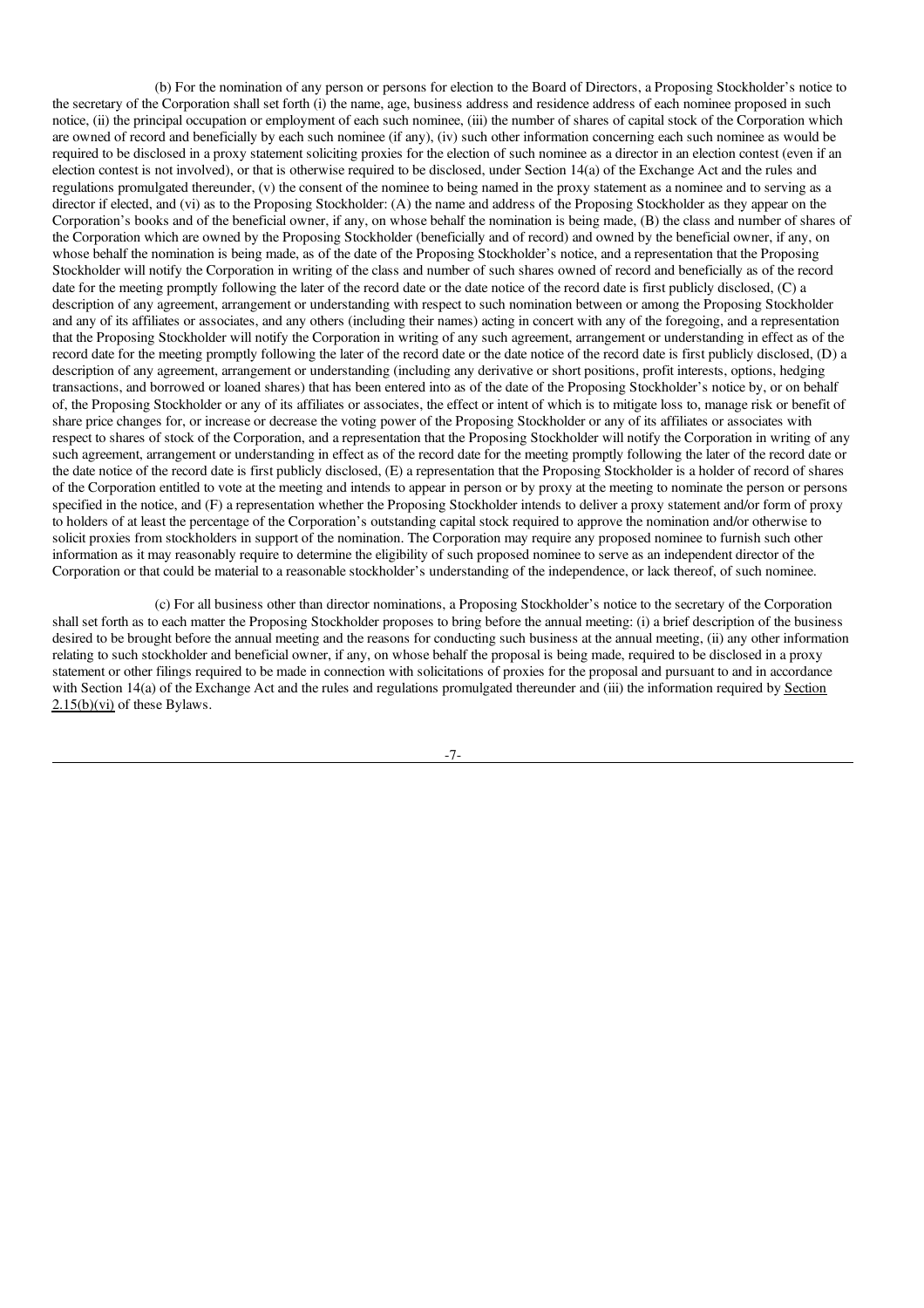(d) The foregoing notice requirements of Sections  $2.14(b)$  and  $2.14(c)$  shall be deemed satisfied by a stockholder with respect to business or a nomination if the stockholder has notified the Corporation of his, her or its intention to present a proposal or make a nomination at an annual meeting in compliance with the applicable rules and regulations promulgated under Section 14(a) of the Exchange Act and such stockholder's proposal or nomination has been included in a proxy statement that has been prepared by the Corporation to solicit proxies for such annual meeting.

(e) Only such business shall be conducted at a special meeting of stockholders as shall have been brought before the meeting pursuant to the Corporation's notice of meeting. Nominations of persons for election to the Board of Directors may be made at a special meeting of stockholders at which directors are to be elected pursuant to the Corporation's notice of meeting  $(x)$  by or at the direction of the Board of Directors or (y) provided that the Board of Directors has determined that directors shall be elected at such meeting, by any stockholder of the Corporation who is a stockholder of record at the time the notice provided for in this Section 2.15 is delivered to the secretary of the Corporation, who is entitled to vote at the meeting and upon such election and who complies with the notice procedures set forth in this Section 2.15. In the event the Corporation calls a special meeting of stockholders for the purpose of electing one or more directors to the Board of Directors, any such stockholder entitled to vote in such election of directors may nominate a person or persons (as the case may be) for election to such position(s) as specified in the Corporation's notice of meeting, if the stockholder's notice required by this Section 2.15 shall be delivered to the secretary at the principal executive offices of the Corporation not later than the close of business on the 90th day prior to such special meeting and not earlier than the close of business on the later of the 120th day prior to such special meeting or the 10th day following the date of Public Disclosure of the date of the special meeting and of the nominees proposed by the Board of Directors to be elected at such meeting. The foregoing notice requirements of this Section 2.15(e) shall be deemed satisfied by a stockholder with respect to a nomination if the stockholder has notified the Corporation of his, her or its intention to present a nomination at such special meeting in compliance with Section 14(a) of the Exchange Act and the rules and regulations promulgated thereunder and such stockholder's nomination has been included in a proxy statement that has been prepared by the Corporation to solicit proxies for such special meeting. In no event shall the Public Disclosure of an adjournment or postponement of a special meeting commence a new time period (or extend any notice time period).

(f) Notwithstanding anything in these Bylaws to the contrary: (i) no nominations shall be made or business shall be conducted at any annual meeting except in accordance with the procedures set forth in this Section 2.15, and (ii) except as otherwise required by law, if a Proposing Stockholder intending to propose business or make nominations at an annual meeting pursuant to this Section 2.15 does not provide the information required under this Section 2.15 to the Corporation promptly following the later of the record date or the date notice of the record date is first publicly disclosed, or the Proposing Stockholder (or a qualified representative of the Proposing Stockholder) does not appear at the meeting to present the proposed business or nominations, such business or nominations shall not be considered, notwithstanding that proxies in respect of such business or nominations may have been received by the Corporation. The requirements of this Section 2.15 shall apply to any business or nominations to be brought before an annual meeting by a stockholder whether such business or nominations are to be included in the Corporation's proxy statement pursuant to Rule 14a-8 of the Exchange Act or presented to stockholders by means of an independently financed proxy solicitation. The requirements of this Section 2.15 are included to provide the Corporation notice of a stockholder's intention to bring business or nominations before an annual meeting and shall in no event be construed as imposing upon any stockholder the requirement to seek approval from the Corporation as a condition precedent to bringing any such business or make such nominations before an annual meeting.

-8-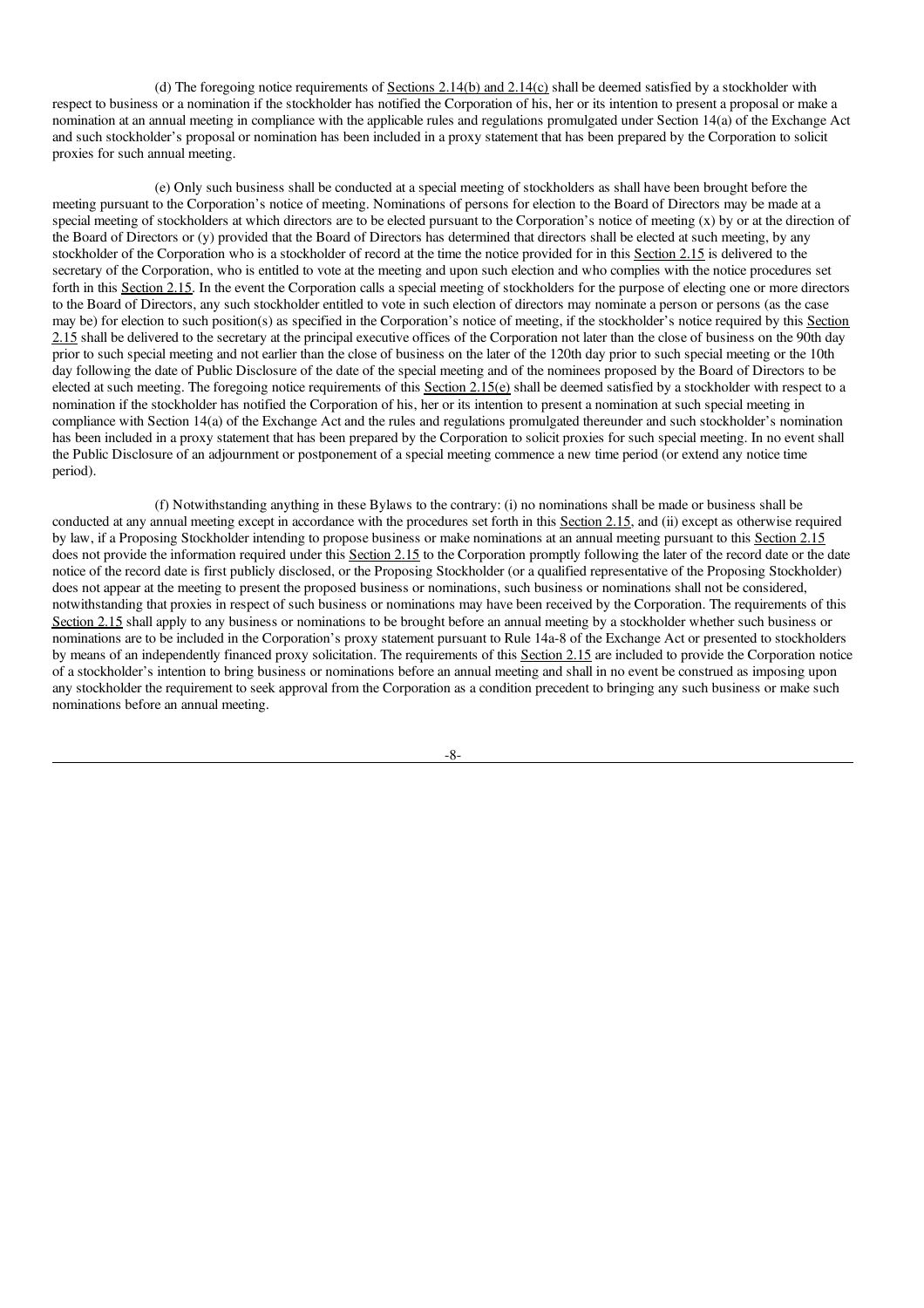## Article III Board of Directors

Section 3.1 Powers. Subject to the provisions of the Delaware General Corporation Law and any limitations in the Certificate of Incorporation or these Bylaws relating to action required to be approved by the stockholders or by the outstanding shares, the business and affairs of the Corporation shall be managed and all corporate powers shall be exercised by or under the direction of the Board of Directors.

Section 3.2 Number of Directors. The authorized number of directors of the Corporation shall be seven (7) until changed by resolution of the Board of Directors. No reduction of the authorized number of directors shall have the effect of removing any director before that director's term of office expires.

Section 3.3 Election, Qualification and Term Office of Directors. All elections of directors shall be by written ballot, unless otherwise provided in the Certificate of Incorporation. If authorized by the Board of Directors, such requirement of a written ballot shall be satisfied by a ballot submitted by electronic transmission, provided that any such electronic transmission must be either set forth or be submitted with information from which it can be determined that the electronic transmission was authorized by the stockholder or proxy holder.

Notwithstanding the foregoing provisions of this Section 3.3, each director shall serve until his or her successor is duly elected and qualified or until his or her death, resignation or removal. No decrease in the number of directors constituting the Board of Directors shall shorten the term of any incumbent director.

Section 3.4 Resignation and Vacancies. Any director may resign at any time upon notice given in writing or by electronic transmission to the secretary of the Corporation. When one or more directors so resigns and the resignation is effective at a future date, a majority of the directors then in office, including those who have so resigned, shall have power to fill such vacancy or vacancies, the vote thereon to take effect when such resignation or resignations shall become effective, and each director so chosen shall hold office as provided in this Section in the filling of other vacancies.

Any vacancies on the Board of Directors resulting from death, resignation, disqualification, removal, newly created directorships or other causes shall, except as otherwise provided by the Delaware General Corporation Law or by the Certificate of Incorporation, be filled only by the affirmative vote of a majority of the remaining directors then in office, even though less than a quorum of the Board of Directors, or by a sole remaining director, and not by the stockholders. Whenever the holders of any class or classes of stock or series thereof are entitled to elect one or more directors by the provisions of the Certificate of Incorporation, vacancies and newly created directorships of such class or classes or series may be filled by a majority of the directors elected by such class or classes or series thereof then in office, or by a sole remaining director so elected. Any director elected in accordance with the preceding sentence shall hold office for the remainder of the full term of the class of directors in which the new directorship was created or the vacancy occurred and until such director's successor shall have been elected and qualified.

 $-9-$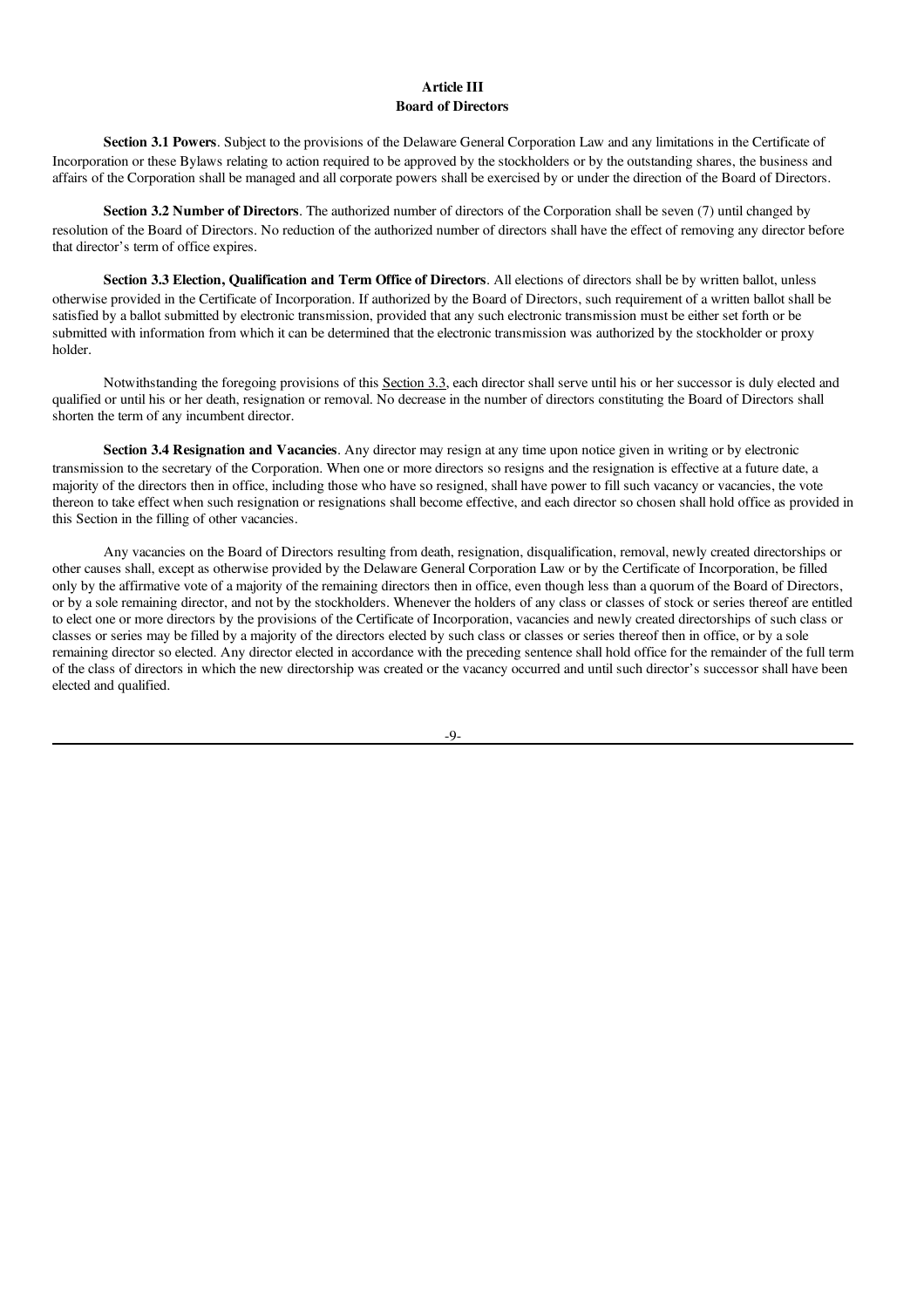Section 3.5 Place of Meetings; Meetings by Telephone. The Board of Directors of the Corporation may hold meetings, both regular and special, either within or outside the State of Delaware.

Unless otherwise restricted by the Certificate of Incorporation or these Bylaws, members of the Board of Directors, or any committee designated by the Board of Directors, may participate in a meeting of the Board of Directors, or any committee, by means of conference telephone or other communications equipment by means of which all persons participating in the meeting can hear each other, and such participation in a meeting shall constitute presence in person at the meeting.

Section 3.6 Regular Meetings. Regular meetings of the Board of Directors may be held without notice at such time and at such place as shall from time to time be determined by resolution of the board.

Section 3.7 Special Meetings; Notice. Special meetings of the Board of Directors may be called by the chairman of the board or the chief executive officer or the president or the secretary or by any two directors. Notice of the time and place of special meetings shall be delivered either personally by hand, by courier or by telephone, sent by United States first-class mail, postage prepaid, sent by facsimile or sent by electronic mail, directed to each director at that director's address, telephone number, facsimile number or electronic mail address, as the case may be, as shown on the Corporation's records.

If the notice is (i) delivered personally by hand, by courier or by telephone, (ii) sent by facsimile or (iii) sent by electronic mail, it shall be delivered or sent at least twenty-four (24) hours before the time of the holding of the meeting. If the notice is sent by United States mail, it shall be deposited in the United States mail at least four (4) days before the time of the holding of the meeting. Any oral notice may be communicated to the director. The notice need not specify the place or the meeting (if the meeting is to be held at the Corporation's principal executive office) nor the purpose of the meeting. It shall not be necessary that the same method of giving notice be employed in respect of all directors, but one permissible method may be employed in respect of any one or more, and any other permissible method or methods may be employed in respect of any other or others.

Section 3.8 Quorum. At all meetings of the Board of Directors, a majority of the authorized number of directors shall constitute a quorum for the transaction of business and the act of a majority of the directors present at any meeting at which there is a quorum shall be the act of the Board of Directors, except as may be otherwise specifically provided by statute or by the Certificate of Incorporation. If a quorum is not present at any meeting of the Board of Directors, then the directors present thereat may adjourn the meeting from time to time, without notice other than announcement at the meeting, until a quorum is present. A meeting at which a quorum is initially present may continue to transact business notwithstanding the withdrawal of directors, if any action taken is approved by at least a majority of the required quorum for that meeting.

-10-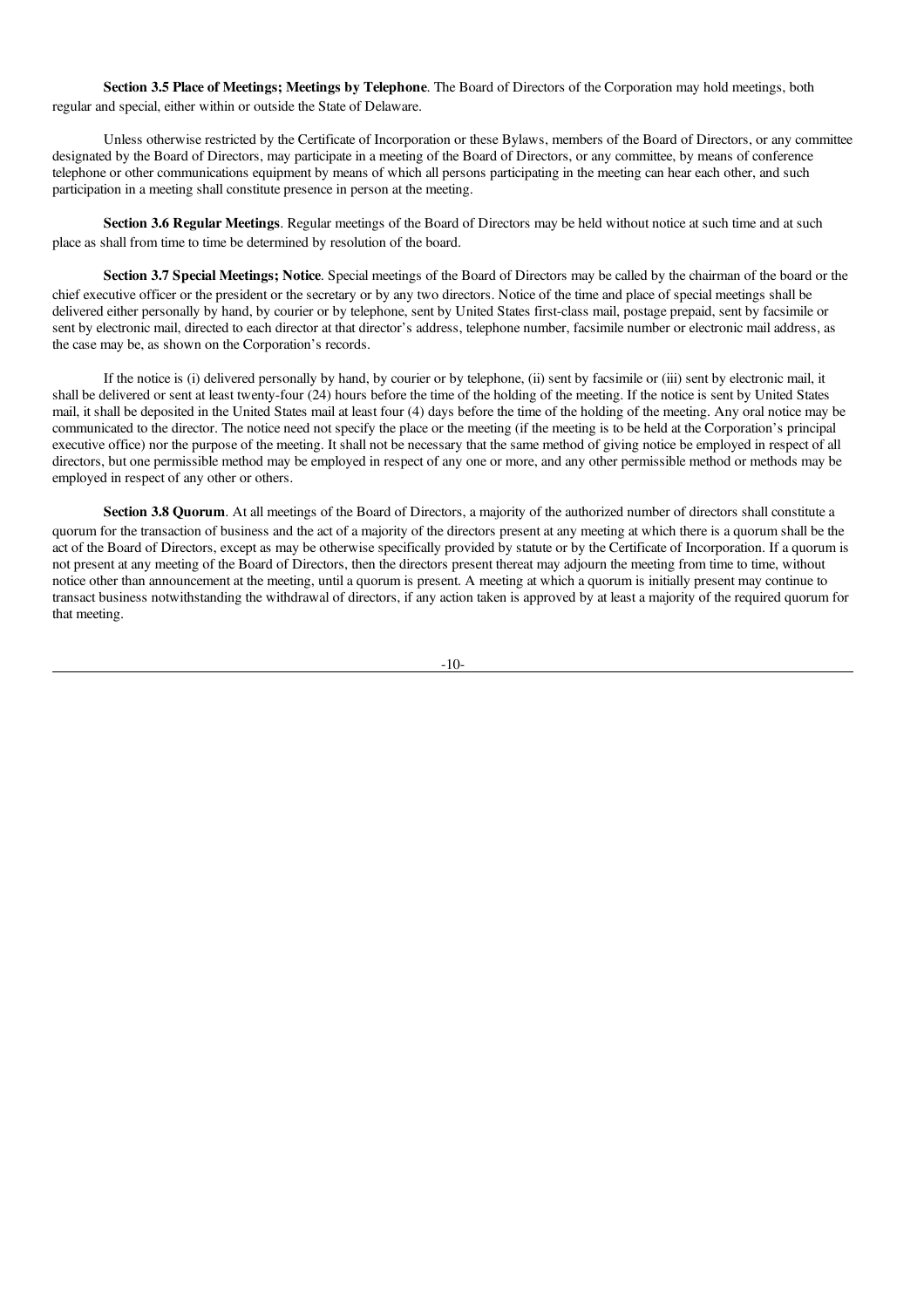Section 3.9 Waiver of Notice. Whenever notice is required to be given under any provision of the Delaware General Corporation Law or of the Certificate of Incorporation or these Bylaws, a written waiver thereof, signed by the person entitled to notice, or a waiver by electronic transmission by the person entitled to notice, whether before or after the time of the event for which notice is to be given, shall be deemed equivalent to notice. Attendance of a person at a meeting shall constitute a waiver of notice of such meeting, except when the person attends a meeting for the express purpose of objecting, at the beginning of the meeting, to the transaction of any business because the meeting is not lawfully called or convened. Neither the business to be transacted at, nor the purpose of, any regular or special meeting of the stockholders need be specified in any written waiver of notice or any waiver by electronic transmission unless so required by the Certificate of Incorporation or these Bylaws.

Section 3.10 Board Action by Written Consent Without a Meeting. Unless otherwise restricted by the Certificate of Incorporation or these Bylaws, any action required or permitted to be taken at any meeting of the Board of Directors, or of any committee thereof, may be taken without a meeting if all members of the board or committee, as the case may be, consent thereto in writing or by electronic transmission and the writing or writings or electronic transmission or transmissions are filed with the minutes of proceedings of the board or committee. Such filing shall be in paper form if the minutes are maintained in paper form and shall be in electronic form if the minutes are maintained in electronic form.

Section 3.11 Fees and Compensation of Directors. Unless otherwise restricted by the Certificate of Incorporation or these Bylaws, the Board of Directors, or a committee thereof, shall have the authority to fix the compensation of directors.

Section 3.12 Removal of Directors. Notwithstanding any other provisions of the Corporation's Certificate of Incorporation, or these Bylaws, any director, or the entire Board of Directors of the Corporation may be removed at any time, with or without cause. The removal shall be accomplished by the affirmative vote, at a special meeting of stockholders called for that purpose in the manner provided in these Bylaws, of the holders of at least a majority of the outstanding shares entitled to vote at an election for directors.

# Article IV Committees of the Board of Directors

Section 4.1 Committees of Directors. The Board of Directors may, by resolution passed by a majority of the whole board,

designate one or more committees, with each committee to consist of one or more of the directors of the Corporation. The board may designate one or more directors as alternate members of any committee, who may replace any absent or disqualified member at any meeting of the committee. In the absence or disqualification of a member of a committee, the member or members thereof present at any meeting and not disqualified from voting, whether or not he or they constitute a quorum, may unanimously appoint another member of the Board of Directors to act at the meeting in the place of any such absent or disqualified member. Any such committee, to the extent provided in the resolution of the Board of Directors or in the Bylaws of the Corporation, shall have and may exercise all the powers and authority of the Board of Directors in the management of the business and affairs of the Corporation, and may authorize the seal of the Corporation to be affixed to all papers that may require it; but no such committee shall have the power or authority to (i) amend the Certificate of Incorporation (except that a committee may, to the extent authorized in the resolution or resolutions providing for the issuance of shares of stock adopted by the Board of Directors as provided in Section 151(a) of the Delaware General Corporation Law, fix any of the preferences or rights of such shares relating to dividends, redemption, dissolution, any distribution of assets of the Corporation or the conversion into, or the exchange of such shares for, shares of any other class or classes or any other series of the same or any other class or classes of stock of the Corporation), (ii) approve or adopt, or recommend to the stockholders, any matter expressly required by the Delaware General Corporation Law to be submitted to stockholders for approval, (iii) adopt, amend or repeal any bylaw of the Corporation or (iv) declare any dividend.

-11-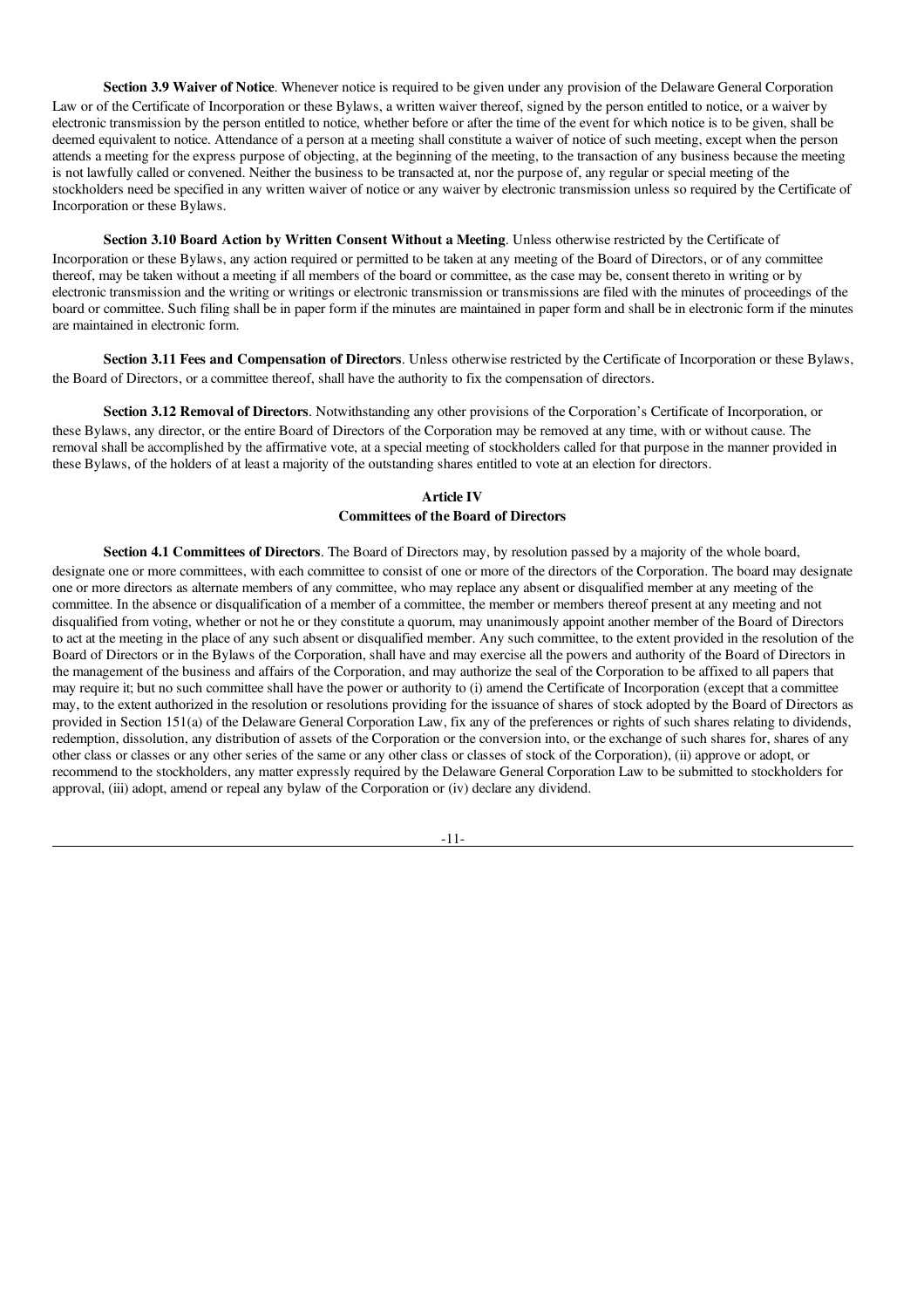The Board of Directors may at any time increase or decrease the number of members of a committee or terminate the existence of a committee. The Board of Directors may at any time and for any reason remove any individual committee member or fill any committee vacancy created by death, resignation, removal or increase in the number of members of a committee.

Section 4.2 Committee Minutes. Each committee shall keep regular minutes of its meetings and report the same to the Board of Directors when required.

Section 4.3 Meetings and Action of Committees. Meetings and actions of committees shall be governed by, and held and taken in accordance with, the provisions of Article III of these Bylaws, Section 3.5 (place of meetings and meetings by telephone), Section 3.6 (regular meetings), Section 3.7 (special meetings and notice), Section 3.8 (quorum), Section 3.9 (waiver of notice), and Section 3.10 (action without a meeting), with such changes in the context of those Bylaws as are necessary to substitute the committee and its members for the Board of Directors and its members; provided, however, that the time of regular meetings of committees and special meetings of committees may also be called by resolution of the Board of Directors and that notice of special meetings of committees shall also be given to all alternate members, who shall have the right to attend all meetings of the committee. The Board of Directors may adopt rules for the government of any committee not inconsistent with the provisions of these Bylaws.

Section 4.4 Advisory Committees. The Board of Directors may, by resolution passed by a majority of the whole board, designate one or more advisory committees, with each committee to consist of one or more of the directors of the Corporation or any other such persons as the board may appoint. The board may designate one or more persons as alternate members of any committee, who may replace any absent or disqualified member at any meeting of the committee. Members who are not board members shall not have the responsibilities or obligations of board members nor be deemed directors of the Corporation for any other purpose.

-12-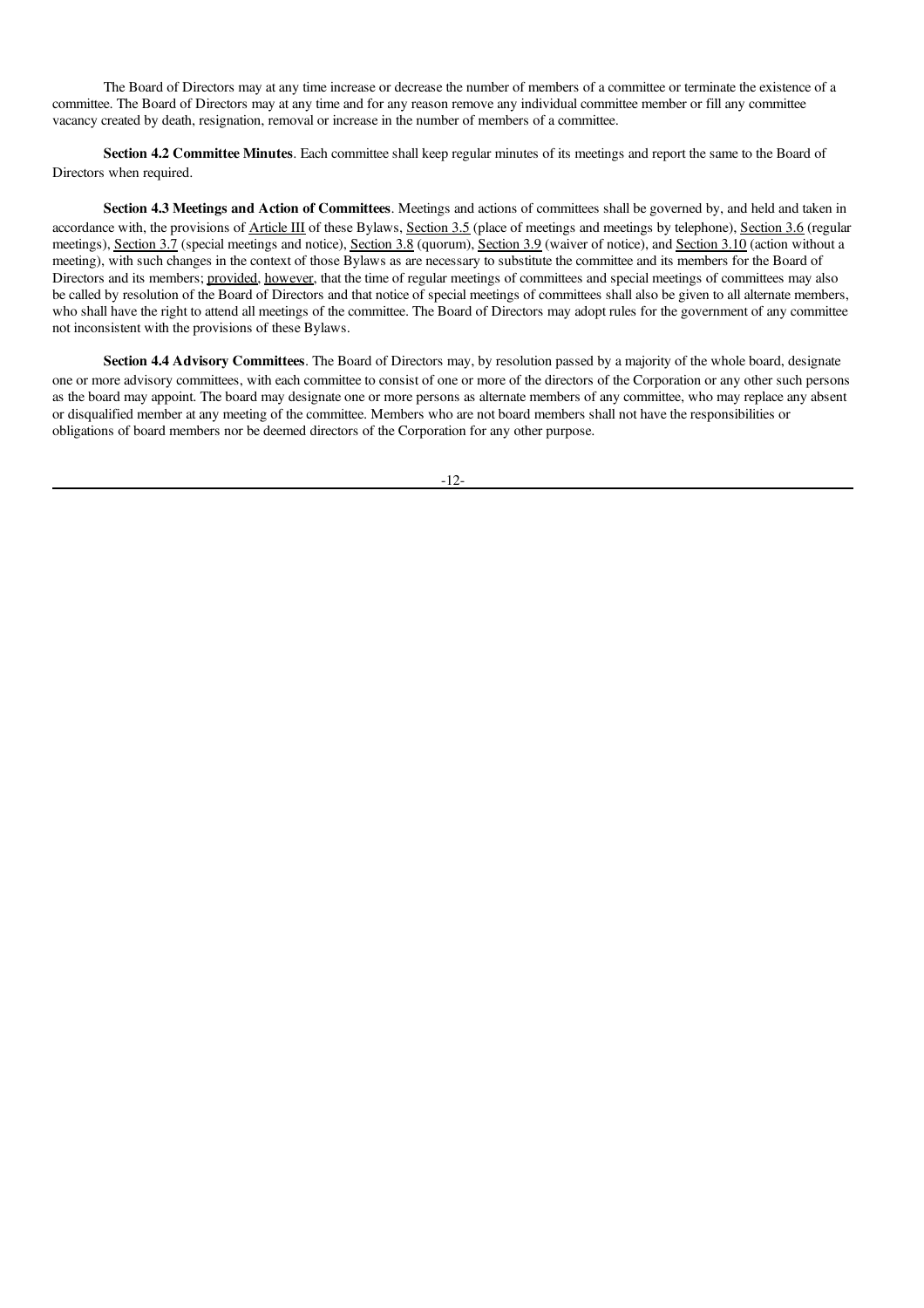# Article V **Officers**

Section 5.1 Officers. The officers of the Corporation shall be a chief executive officer, a secretary, and a chief financial officer. The Corporation may also have, at the discretion of the Board of Directors, a chairman of the board, a vice chairman of the board, a treasurer, one or more presidents, one or more vice presidents, one or more assistant vice presidents, assistant secretaries, assistant treasurers, and any such other officers as may be appointed in accordance with the provisions of these Bylaws. Any number of offices may be held by the same person.

Section 5.2 Appointment of Officers. The Board of Directors shall appoint the officers of the Corporation, except such officers as may be appointed in accordance with the provisions of Sections 5.3 or 5.5 of these Bylaws, subject to the rights, if any, of an officer under any contract of employment.

Section 5.3 Subordinate Officers. The Board of Directors may appoint, or empower the chief executive officer or, in the absence of a chief executive officer, one or more presidents, to appoint, such other officers and agents as the business of the Corporation may require, each of whom shall hold office for such period, have such authority, and perform such duties as are provided in these Bylaws or as the Board of Directors may from time to time determine.

Section 5.4 Removal and Resignation of Officers. Subject to the rights, if any, of an officer under any contract of employment, any officer may be removed, either with or without cause, by an affirmative vote of the majority of the Board of Directors at any regular or special meeting of the board or, except in the case of an officer chosen by the board, by any officer upon whom such power of removal may be conferred by the Board of Directors.

Any officer may resign at any time by giving written notice to the Board of Directors or secretary of the Corporation. Any resignation shall take effect at the date of the receipt of that notice or at any later time specified in that notice; and, unless otherwise specified in that notice, the acceptance of the resignation shall not be necessary to make it effective. Any resignation is without prejudice to the rights, if any, of the Corporation under any contract to which the officer is a party.

Section 5.5 Vacancies in Offices. Any vacancy occurring in any office of the Corporation shall be filled by the Board of Directors or as provided in Section 5.2 of these Bylaws.

Section 5.6 Chairman of the Board. The chairman of the board, if such an officer be elected, shall, if present, preside at meetings of the stockholders and meetings of the Board of Directors and exercise and perform such other powers and duties as may from time to time be assigned to him by the Board of Directors or as may be prescribed by these Bylaws. If there is no chief executive officer or president, then the chairman of the board shall also be the chief executive officer of the Corporation and shall have the powers and duties prescribed in Section 5.7 of these Bylaws.

-13-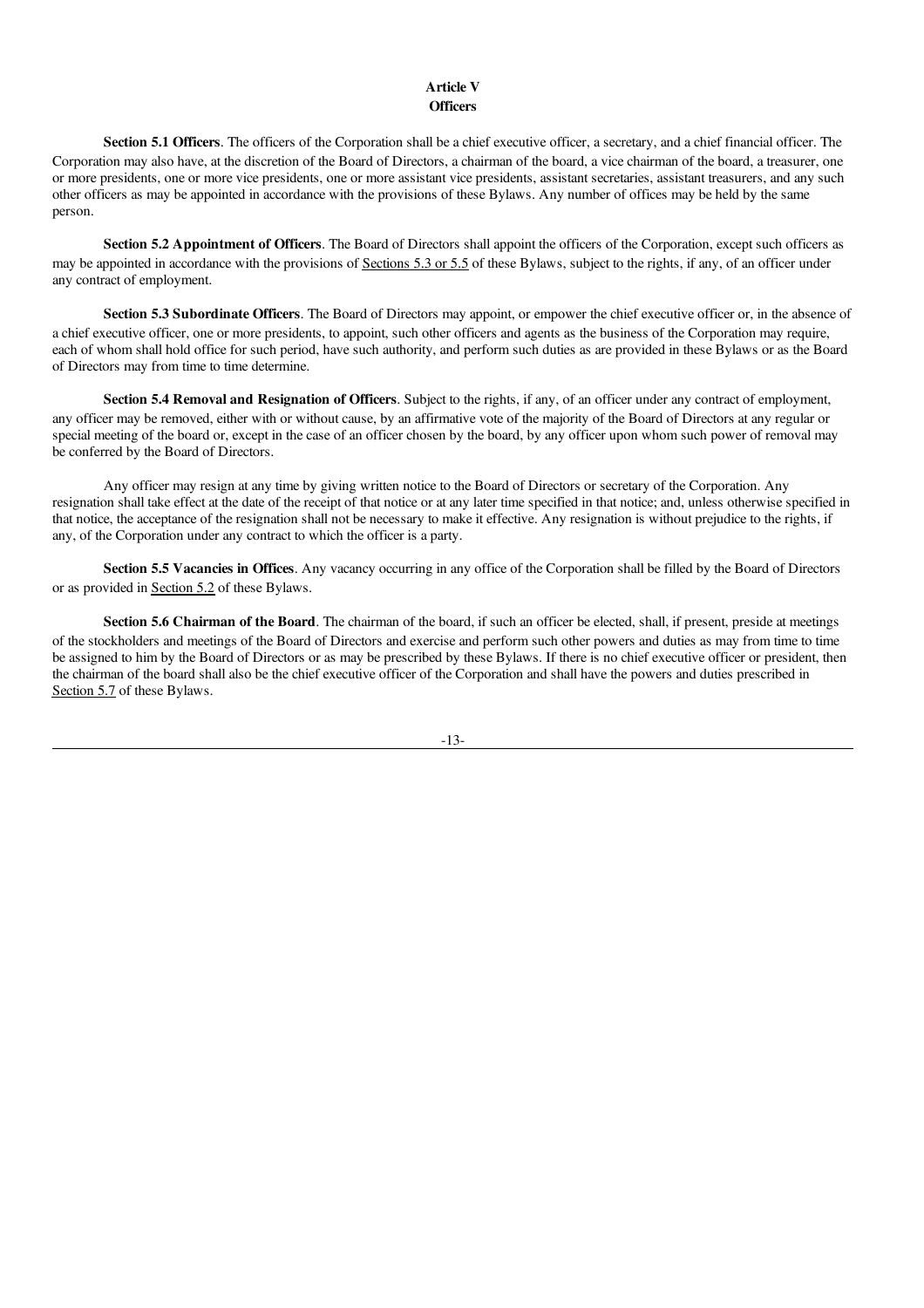Section 5.7 Chief Executive Officer. Subject to such supervisory powers, if any, as may be given by the Board of Directors to the chairman of the board, if there be such an officer, the chief executive officer of the Corporation shall, subject to the control of the Board of Directors, have general supervision, direction, and control of the business and affairs of the Corporation and shall report directly to the Board of Directors. All other officers, officials, employees and agents shall report directly or indirectly to the chief executive officer. The chief executive officer shall see that all orders and resolutions of the Board of Directors are carried into effect. In the absence or nonexistence of a chairman of the board, he shall serve as the chairperson and preside at meetings of the stockholders and meetings of the Board of Directors. He shall have the general powers and duties of management usually vested in the chief executive officer of a corporation, and shall have such other powers and duties as may be prescribed by the Board of Directors or these Bylaws.

Section 5.8 President. The president may assume and perform the duties of the chief executive officer in the absence or disability of the chief executive officer or whenever the office of the chief executive officer is vacant. When acting as the chief executive officer, a president shall have all the powers of, and be subject to all the restrictions upon, the chief executive officer. The president of the Corporation shall exercise and perform such powers and duties as may from time to time be assigned to him by the Board of Directors, the chairman of the board, the chief executive officer or as may be prescribed by these Bylaws. The president shall have authority to execute in the name of the Corporation bonds, contracts, deeds, leases and other written instruments to be executed by the Corporation. In the absence or nonexistence of the chairman of the board and chief executive officer, he shall preside at all meetings of the stockholders and, in the absence or nonexistence of a Chairman of the Board of Directors and chief executive officer, at all meetings of the Board of Directors and shall perform such other duties as the Board of Directors may from time to time determine.

Section 5.9 Vice Presidents. In the absence or disability of the chief executive officer and any president, the vice presidents, if any, in order of their rank as fixed by the Board of Directors or, if not ranked, a vice president designated by the Board of Directors, shall perform all the duties of a president and when so acting shall have all the powers of, and be subject to all the restrictions upon, a president. The vice presidents shall have such other powers and perform such other duties as from time to time may be prescribed for them respectively by the Board of Directors, these Bylaws, the chairman of the board, the chief executive officer or, in the absence of a chief executive officer, one or more of the presidents.

Section 5.10 Secretary. The secretary shall keep or cause to be kept, at the principal executive office of the Corporation or such other place as the Board of Directors may direct, a book of minutes of all meetings and actions of directors, committees of directors, and stockholders. The minutes shall show the time and place of each meeting, whether regular or special (and, if special, how authorized and the notice given), the names of those present at meetings of the Board of Directors or committees, the number of shares present or represented at meetings of stockholders, and the proceedings thereof.

The secretary shall keep, or cause to be kept, at the principal executive office of the Corporation or at the office of the Corporation's transfer agent or registrar, as determined by resolution of the Board of Directors, a share register, or a duplicate share register, showing the names of all stockholders and their addresses, the number and classes of shares held by each, the number and date of certificates evidencing such shares, and the number and date of cancellation of every certificate surrendered for cancellation.

-14-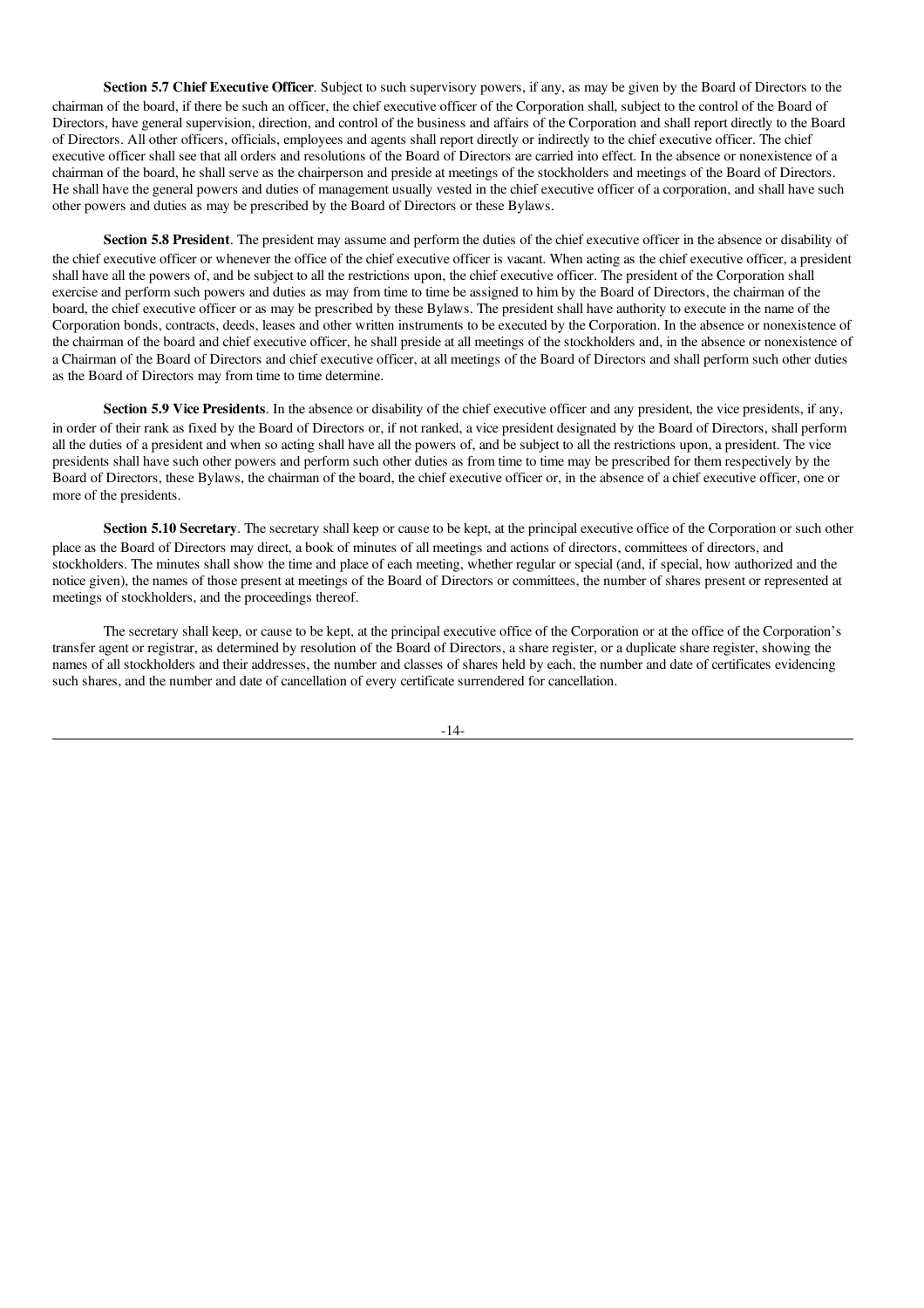The secretary shall give, or cause to be given, notice of all meetings of the stockholders and of the Board of Directors required to be given by law or by these Bylaws. He or she shall keep the seal of the Corporation, if one be adopted, in safe custody and shall have such other powers and perform such other duties as may be prescribed by the Board of Directors or by these Bylaws.

Section 5.11 Chief Financial Officer. The chief financial officer shall keep and maintain, or cause to be kept and maintained, adequate and correct books and records of accounts of the properties and business transactions of the Corporation, including accounts of its assets, liabilities, receipts, disbursements, gains, losses, capital, retained earnings, and shares. The books of account shall at all reasonable times be open to inspection by any director.

The chief financial officer shall deposit all monies and other valuables in the name and to the credit of the Corporation with such depositories as the Board of Directors may designate. The chief financial officer shall disburse the funds of the Corporation as may be ordered by the Board of Directors, shall render to the chief executive officer or, in the absence of a chief executive officer, any president and directors, whenever they request it, an account of all his or her transactions as chief financial officer and of the financial condition of the Corporation, and shall have such other powers and perform such other duties as may be prescribed by the Board of Directors or these Bylaws. The chief financial officer may be the treasurer of the Corporation.

Section 5.12 Treasurer. The treasurer shall keep and maintain, or cause to be kept and maintained, adequate and correct books and records of accounts of the properties and business transactions of the Corporation, including accounts of its assets, liabilities, receipts, disbursements, gains, losses, capital, retained earnings, and shares. The books of account shall at all reasonable times be open to inspection by any director.

The treasurer shall deposit all monies and other valuables in the name and to the credit of the Corporation with such depositories as the Board of Directors may designate. The treasurer shall disburse the funds of the Corporation as may be ordered by the Board of Directors, shall render to the chief executive officer or, in the absence of a chief executive officer, any president and directors, whenever they request it, an account of all his or her transactions as treasurer and of the financial condition of the Corporation, and shall have such other powers and perform such other duties as may be prescribed by the Board of Directors or these Bylaws.

Section 5.13 Assistant Secretary. The assistant secretary, or, if there is more than one, the assistant secretaries in the order determined by the stockholders or Board of Directors (or if there be no such determination, then in the order of their election) shall, in the absence of the secretary or in the event of his or her inability or refusal to act, perform the duties and exercise the powers of the secretary and shall perform such other duties and have such other powers as the Board of Directors or the stockholders may from time to time prescribe.

-15-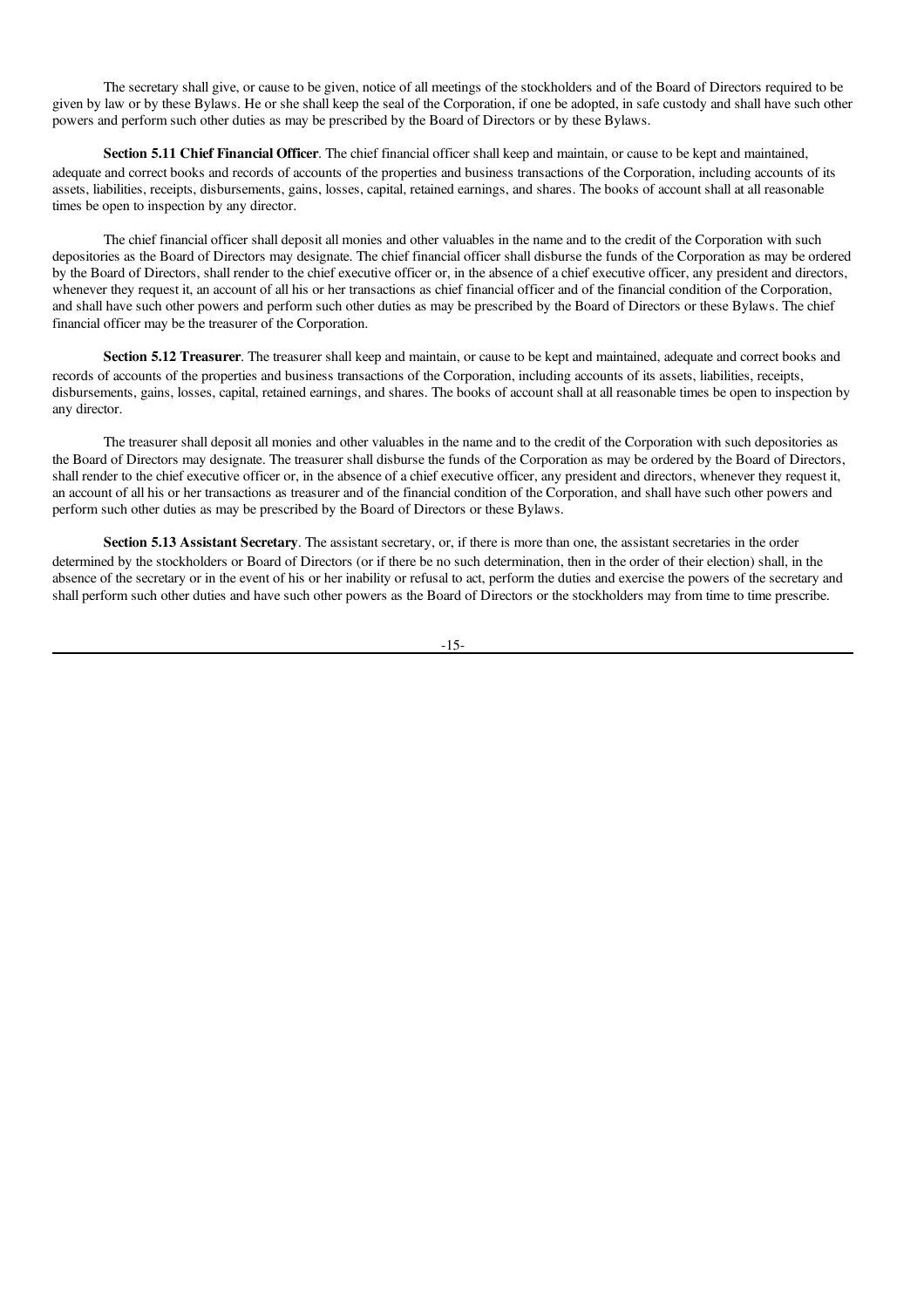Section 5.14 Assistant Treasurer. The assistant treasurer, or, if there is more than one, the assistant treasurers, in the order determined by the stockholders or Board of Directors (or if there be no such determination, then in the order of their election), shall, in the absence of the treasurer or in the event of his or her inability or refusal to act, perform the duties and exercise the powers of the treasurer and shall perform such other duties and have such other powers as the Board of Directors or the stockholders may from time to time prescribe.

Section 5.15 Authority and Duties of Officers. In addition to the foregoing authority and duties, all officers of the Corporation shall respectively have such authority and perform such duties in the management of the business of the Corporation as may be designated from time to time by the Board of Directors or the stockholders.

# Article VI Indemnity

Section 6.1 Indemnification of Directors and Officers. The Corporation shall, to the fullest extent and in the manner permitted by the Delaware Corporation General Law as it presently exists or may hereafter be amended, indemnify and hold harmless each of its directors and officers who was or is made or is threatened to be made a party or is otherwise involved in any action, suit or proceeding, whether civil, criminal or administrative or investigative (a "proceeding") by reason of the fact that he or she, or a person for whom he or she is the legal representative, is or was a director, officer, employee or agent of the Corporation or is or was serving at the request of the Corporation as a director, officer, employee or agent of another corporation, partnership, joint venture, trust, non-profit entity or other enterprise, including service with respect to employee benefit plans, against all liability and loss suffered and expenses reasonably incurred by such person in connection with any such action, suit, or proceeding. The Corporation shall be required to indemnify a person in connection with a proceeding initiated by such person only if the proceeding was authorized by the Board of Directors.

Section 6.2 Indemnification of Others. The Corporation shall have the power, to the fullest extent and in the manner permitted by the Delaware General Corporation Law as it presently exists or may hereafter be amended, to indemnify and hold harmless, each of its employees and agents who was or is made or is threatened to be made a party or is otherwise involved in any proceeding by reason of the fact that he or she, or a person for whom he or she is the legal representative, is or was an employee or agent of the Corporation or is or was serving at the request of the Corporation as an employee or agent of another corporation, partnership, joint venture, trust, non-profit entity or other enterprise, including service with respect to employee benefit plans, against all liability and loss suffered and expenses reasonably incurred by such person in connection with any such action, suit, or proceeding.

Section 6.3 Insurance. The Corporation may purchase and maintain insurance on behalf of any person who is or was a director, officer, employee or agent of the Corporation, or is or was serving at the request of the Corporation or its subsidiaries as a director, officer, employee or agent of another corporation, partnership, joint venture, trust or other enterprise against any liability asserted against him and incurred by him in any such capacity, or arising out of his status as such, whether or not the Corporation would have the power to indemnify him against such liability under the provisions of the Delaware General Corporation Law.

-16-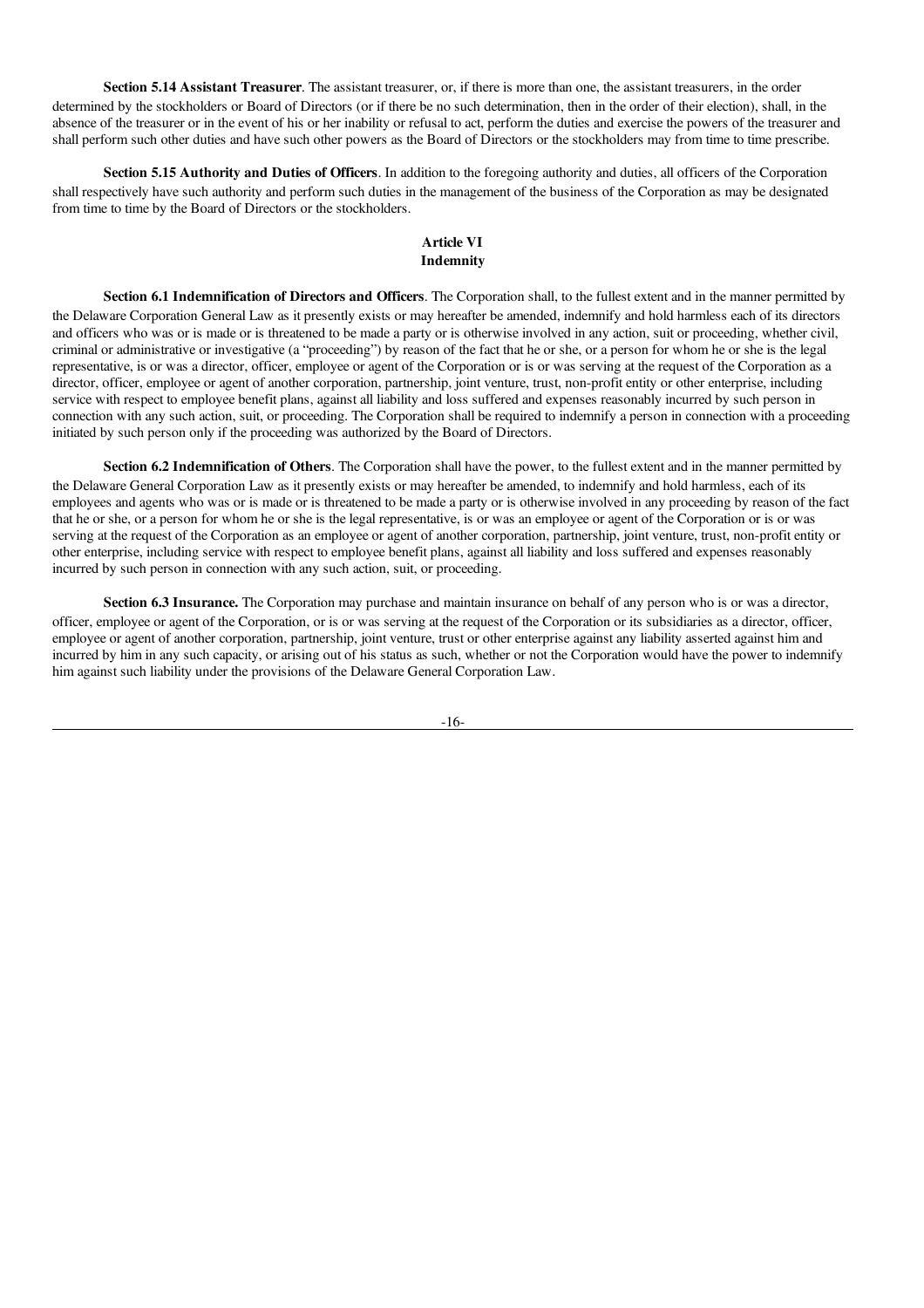Section 6.4 Expenses. The Corporation shall pay the expenses incurred by any officer or director of the Corporation, and may pay the expenses incurred by any employee or agent of the Corporation, in defending any proceeding in advance of its final disposition; provided, however, that the payment of expenses incurred by a person in advance of the final disposition of the proceeding shall be made only upon receipt of an undertaking by the person to repay all amounts advanced if it should ultimately be determined that he is not entitled to be indemnified by the Corporation under this Article VI or otherwise. Such expenses incurred by other employees and agents described in Section 6.2 of this Article VI may be so paid upon such terms and conditions, if any, as the Board of Directors deems appropriate.

Section 6.5 Other Indemnification. The indemnification and advancement of expenses provided by, or granted pursuant to, this Article VI shall not be deemed exclusive of any other rights to which those seeking indemnification or advancement of expenses may be entitled under any bylaw, agreement, vote of stockholders or disinterested directors or otherwise, both as to action in such person's official capacity and as to action in another capacity while holding such office. However, the Corporation's obligation, if any, to indemnify a person who was or is serving at its request as a director, officer, employee or agent of another corporation, partnership, joint venture, trust, non-profit entity or other enterprise shall be reduced by any amount such person may collect as indemnification from such other corporation, partnership, joint venture, trust, non-profit entity or other enterprise.

Section 6.6 Amendment or Repeal. Any repeal or modification of the foregoing provisions of this Article VI shall not adversely affect any right or protection hereunder of any person in respect of any act or omission occurring prior to the time of such repeal or modification.

Section 6.7 Merger or Consolidation. For purposes of this Article VI, references to "the Corporation" shall include, in addition to the resulting corporation, any constituent corporation (including any constituent of a constituent) absorbed in a consolidation or merger which, if its separate existence had continued, would have had power and authority to indemnify its directors, officers, and employees or agents, so that any person who is or was a director, officer, employee or agent of such constituent corporation, or is or was serving at the request of such constituent corporation as a director, officer, employee or agent of another corporation, partnership, joint venture, trust, non-profit entity or other enterprise, shall stand in the same position under this Article VI with respect to the resulting or surviving corporation as he would have with respect to such constituent corporation if its separate existence had continued.

Section 6.8 Severability. The invalidity or unenforceability of any provision of this Article VI shall not affect the validity or enforceability of the remaining provisions of this Article VI.

-17-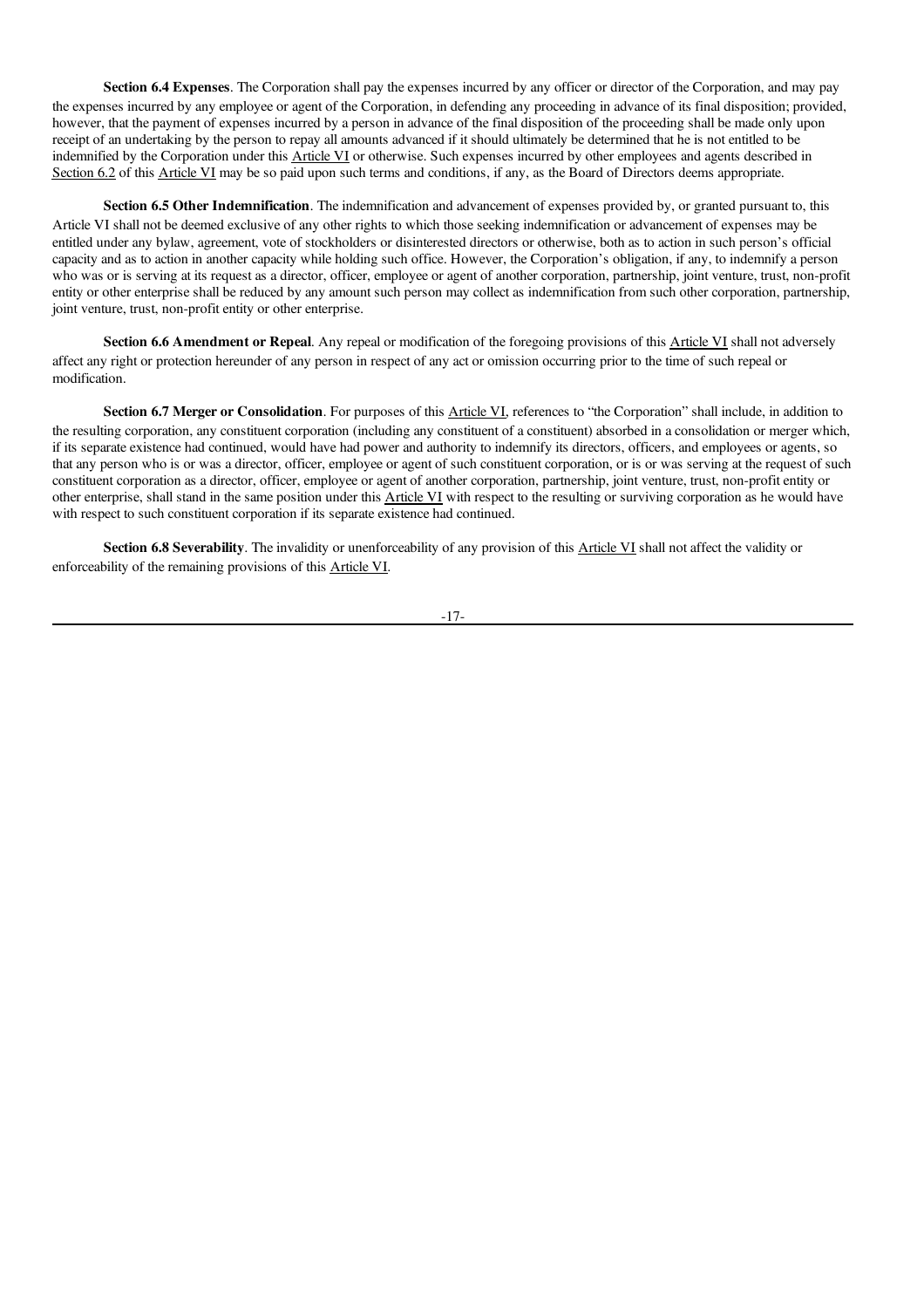# Article VII Records and Reports

Section 7.1 Maintenance and Inspection of Records. The Corporation shall, either at its principal executive office or at such place or places as designated by the Board of Directors, keep a record of its stockholders listing their names and addresses and the number and class of shares held by each shareholder, a copy of these Bylaws as amended to date, accounting books, and other records.

Any stockholder of record, in person or by attorney or other agent, shall, upon written demand under oath stating the purpose thereof, have the right during the usual hours for business to inspect for any proper purpose the Corporation's stock ledger, a list of its stockholders, and its other books and records and to make copies or extracts therefrom. A proper purpose shall mean a purpose reasonably related to such person's interest as a stockholder. In every instance where an attorney or other agent is the person who seeks the right to inspection, the demand under oath shall be accompanied by a power of attorney or such other writing that authorizes the attorney or other agent to so act on behalf of the stockholder. The demand under oath shall be directed to the Corporation at its registered office in Delaware or at its principal executive office.

Section 7.2 Inspection by Directors. Any director shall have the right to examine the Corporation's stock ledger, a list of its stockholders, and its other books and records for a purpose reasonably related to his position as a director. The Court of Chancery of the State of Delaware is hereby vested with the exclusive jurisdiction to determine whether a director is entitled to the inspection sought. The Court of Chancery may summarily order the Corporation to permit the director to inspect any and all books and records, the stock ledger, and the stock list and to make copies or extracts therefrom. The Court of Chancery may, in its discretion, prescribe any limitations or conditions with reference to the inspection, or award such other and further relief as the Court may deem just and proper.

Section 7.3 Representation of Shares of Other Corporations. The chairman of the board, the chief executive officer, the chief financial officer or any other person authorized by the Board of Directors or the chief executive officer, is authorized to vote, represent, and exercise on behalf of the Corporation all rights incident to any and all shares of any other corporation or corporations standing in the name of the Corporation. The authority granted herein may be exercised either by such person directly or by any other person authorized to do so by proxy or power of attorney duly executed by such person having the authority.

# Article VIII General Matters

Section 8.1 Checks. From time to time, the Board of Directors shall determine by resolution which person or persons may sign or endorse all checks, drafts, other orders for payment of money, notes or other evidences of indebtedness that are issued in the name of or payable to the Corporation, and only the persons so authorized shall sign or endorse those instruments.

Section 8.2 Execution of Corporate Contracts and Instruments. The Board of Directors, except as otherwise provided in these Bylaws, may authorize any officer or officers, or agent or agents, to enter into any contract or execute any instrument in the name of and on behalf of the Corporation; such authority may be general or confined to specific instances. Unless so authorized or ratified by the Board of Directors or within the agency power of an officer, agent or employee, no officer, agent or employee shall have any power or authority to bind the Corporation by any contract or engagement or to pledge its credit or to render it liable for any purpose or for any amount.

-18-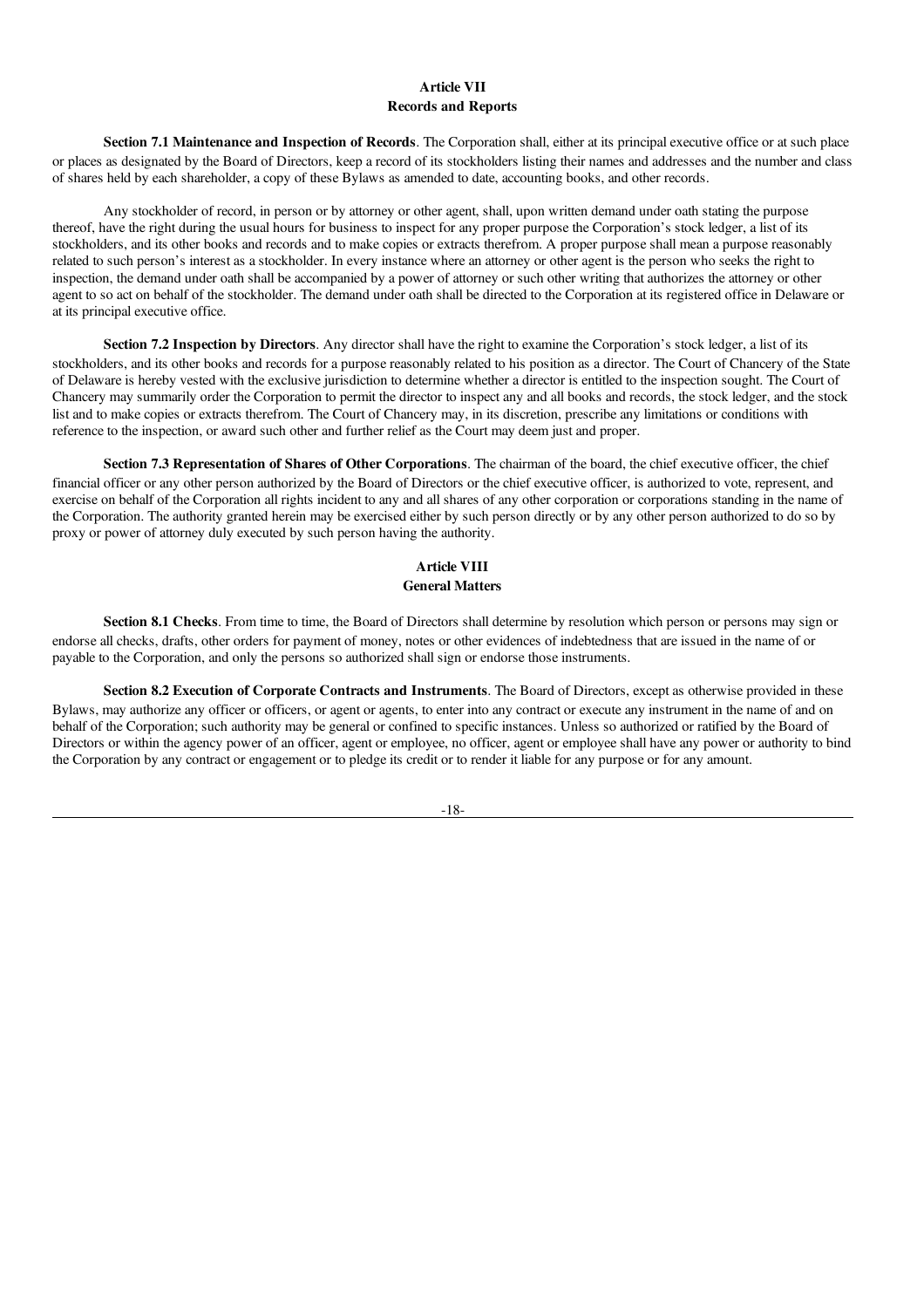Section 8.3 Stock Certificates; Partly Paid Shares. The shares of the Corporation shall be represented by certificates, provided that the Board of Directors of the Corporation may provide by resolution or resolutions that some or all of any or all classes or series of its stock shall be uncertificated shares. Any such resolution shall not apply to shares represented by a certificate until such certificate is surrendered to the Corporation. Notwithstanding the adoption of such a resolution by the Board of Directors, every holder of stock represented by certificates and upon request every holder of uncertificated shares shall be entitled to have a certificate signed by, or in the name of the Corporation by the chairman or vice-chairman of the Board of Directors, or a president or vice-president, and by the treasurer or an assistant treasurer, or the secretary or an assistant secretary of the Corporation representing the number of shares registered in certificate form. Any or all of the signatures on the certificate may be a facsimile. In case any officer, transfer agent or registrar who has signed or whose facsimile signature has been placed upon a certificate has ceased to be such officer, transfer agent or registrar before such certificate is issued, it may be issued by the Corporation with the same effect as if he were such officer, transfer agent or registrar at the date of issue.

The Corporation may issue the whole or any part of its shares as partly paid and subject to call for the remainder of the consideration to be paid therefor. Upon the face or back of each stock certificate issued to represent any such partly paid shares, upon the books and records of the Corporation in the case of uncertificated partly paid shares, the total amount of the consideration to be paid therefor and the amount paid thereon shall be stated. Upon the declaration of any dividend on fully paid shares, the Corporation shall declare a dividend upon partly paid shares of the same class, but only upon the basis of the percentage of the consideration actually paid thereon.

Section 8.4 Special Designation on Certificates. If the Corporation is authorized to issue more than one class of stock or more than one series of any class, then the powers, the designations, the preferences, and the relative, participating, optional or other special rights of each class of stock or series thereof and the qualifications, limitations or restrictions of such preferences and/or rights shall be set forth in full or summarized on the face or back of the certificate that the Corporation shall issue to represent such class or series of stock; provided, however, that, except as otherwise provided in Section 202 of the Delaware General Corporation Law, in lieu of the foregoing requirements there may be set forth on the face or back of the certificate that the Corporation shall issue to represent such class or series of stock a statement that the Corporation will furnish without charge to each stockholder who so requests the powers, the designations, the preferences, and the relative, participating, optional or other special rights of each class of stock or series thereof and the qualifications, limitations or restrictions of such preferences and/or rights.

Section 8.5 Lost Certificates. Except as provided in this Section 8.5, no new certificates for shares shall be issued to replace a previously issued certificate unless the latter is surrendered to the Corporation and canceled at the same time. The Corporation may issue a new certificate of stock or uncertificated shares in the place of any certificate theretofore issued by it, alleged to have been lost, stolen or destroyed, and the Corporation may require the owner of the lost, stolen or destroyed certificate, or his legal representative, to give the Corporation a bond sufficient to indemnify it against any claim that may be made against it on account of the alleged loss, theft or destruction of any such certificate or the issuance of such new certificate or uncertificated shares.

-19-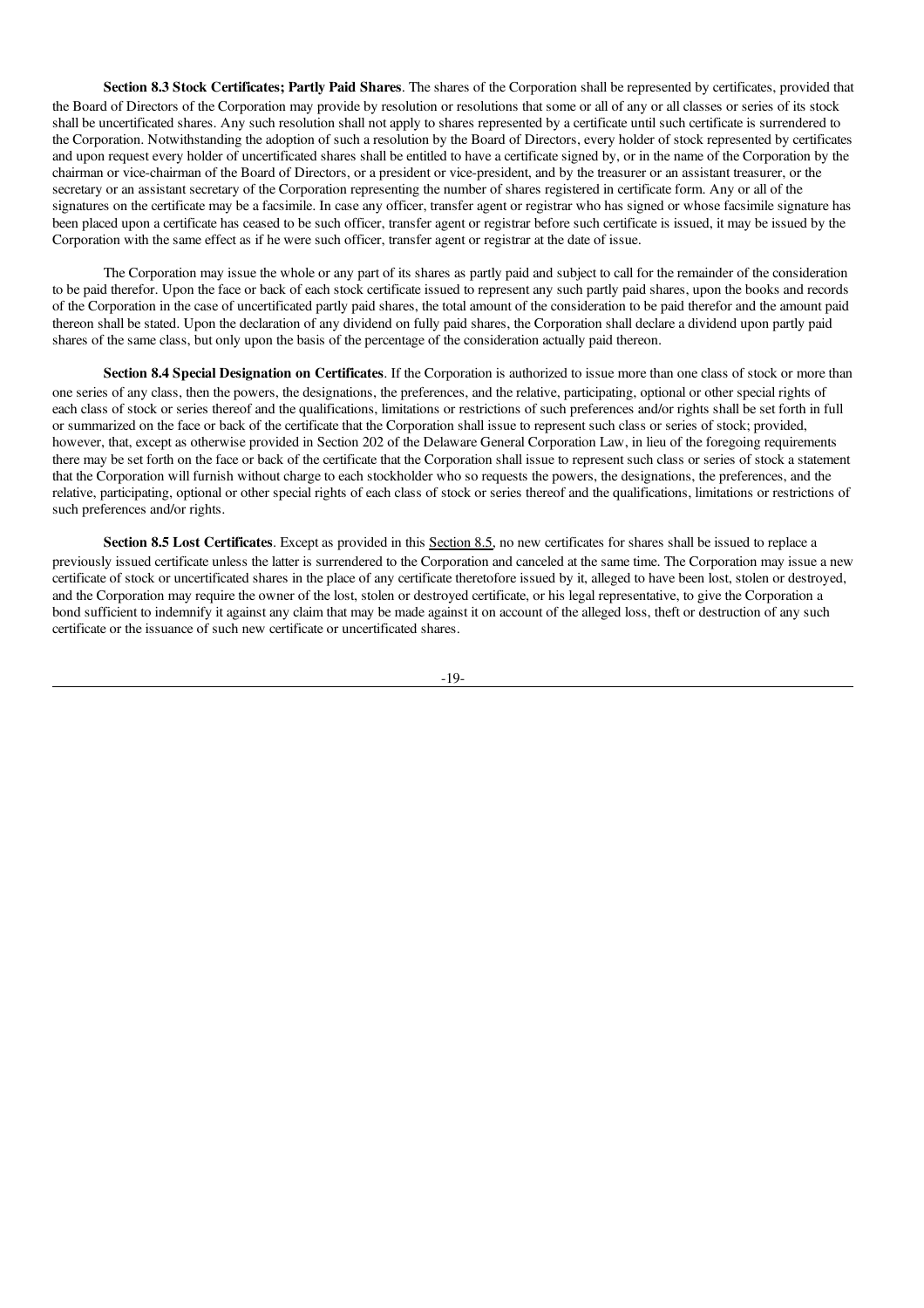Section 8.6 Construction; Definitions. Unless the context requires otherwise, the general provisions, rules of construction, and definitions in the Delaware General Corporation Law shall govern the construction of these Bylaws. Without limiting the generality of this provision, the singular number includes the plural, the plural number includes the singular, and the term "person" includes both a corporation and a natural person.

Section 8.7 Dividends. The directors of the Corporation, subject to any restrictions contained in either the Delaware General Corporation Law or the Certificate of Incorporation, may declare and pay dividends upon the shares of its capital stock. Dividends may be paid in cash, in property, or in shares of the Corporation's capital stock.

The directors of the Corporation may set apart out of any of the funds of the Corporation available for dividends a reserve or reserves for any proper purpose and may abolish any such reserve. Such purposes shall include but not be limited to equalizing dividends, repairing or maintaining any property of the Corporation, and meeting contingencies.

Section 8.8 Fiscal Year. The fiscal year of the Corporation shall end on December 31 of each year until changed by the Board of Directors.

Section 8.9 Seal. The Corporation may adopt a corporate seal, which shall be adopted and which may be altered by the Board of Directors. The Corporation may use the corporate seal by causing it or a facsimile thereof to be impressed or affixed or in any other manner reproduced.

Section 8.10 Transfer of Stock. Upon surrender to the Corporation or the transfer agent of the Corporation of a certificate for shares duly endorsed or accompanied by proper evidence of succession, assignation or authority to transfer, it shall be the duty of the Corporation to issue a new certificate to the person entitled thereto, cancel the old certificate, and record the transaction in its books.

Section 8.11 Stock Transfer Agreements. The Corporation shall have power to enter into and perform any agreement with any number of stockholders of any one or more classes of stock of the Corporation to restrict the transfer of shares of stock of the Corporation of any one or more classes owned by such stockholders in any manner not prohibited by the Delaware General Corporation Law.

Section 8.12 Registered Stockholders. The Corporation shall be entitled to recognize the exclusive right of a person registered on its books as the owner of shares to receive dividends and to vote as such owner, shall be entitled to hold liable for calls and assessments the person registered on its books as the owner of shares, and shall not be bound to recognize any equitable or other claim to or interest in such share or shares on the part of another person, whether or not it shall have express or other notice thereof, except as otherwise provided by the laws of Delaware.

-20-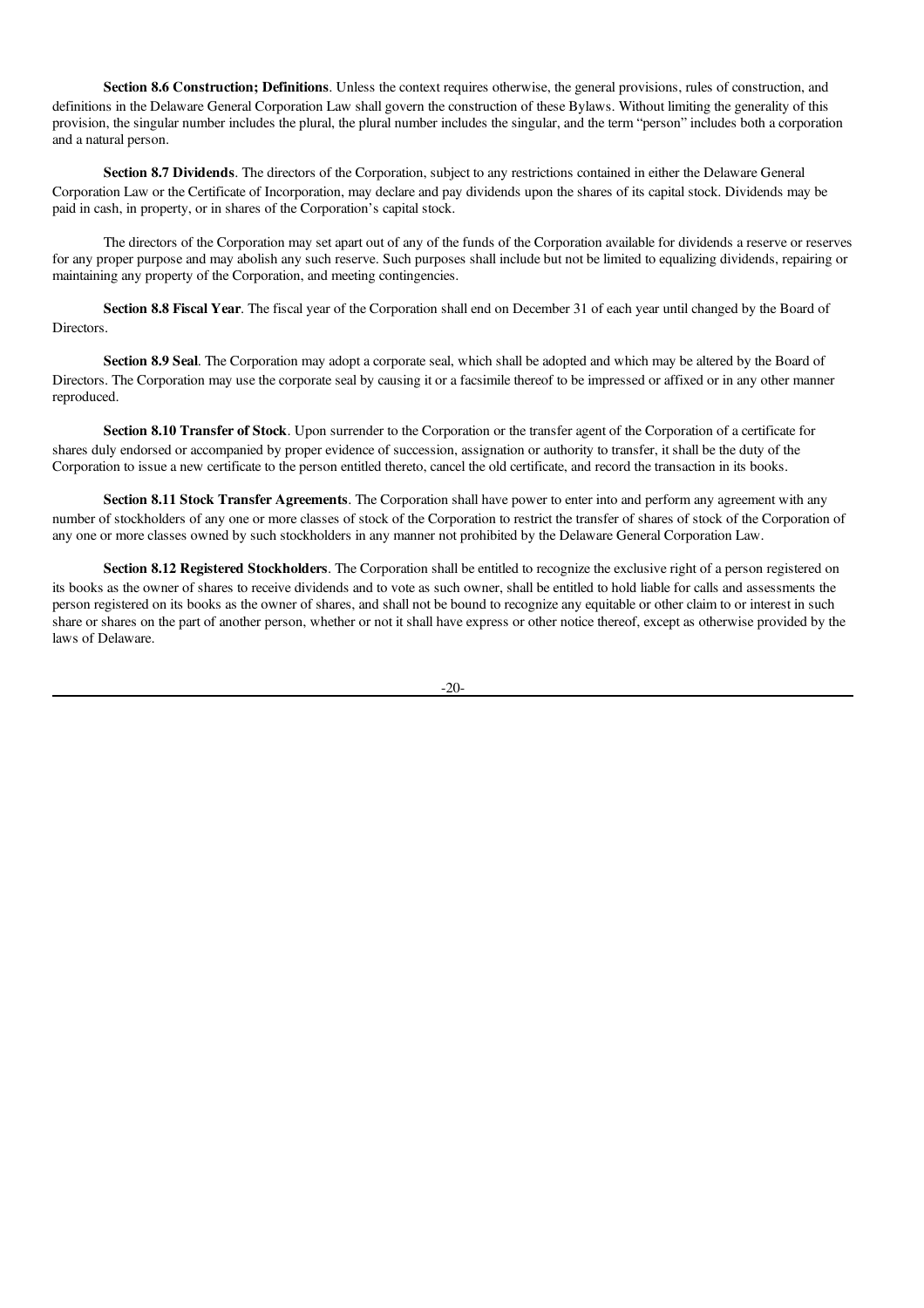Section 8.13 Forum for Adjudication of Disputes. Unless the Corporation consents in writing to the selection of an alternative forum, the Court of Chancery shall be the sole and exclusive forum for (i) any derivative action or proceeding brought on behalf of the Corporation, (ii) any action asserting a claim of breach of a fiduciary duty owed by any director, officer or other employee of the Corporation to the Corporation or the Corporation's stockholders, (iii) any action asserting a claim arising pursuant to any provision of the Delaware General Corporation Law, or (iv) any action asserting a claim governed by the internal affairs doctrine. Any person or entity purchasing or otherwise acquiring any interest in shares of capital stock of the corporation shall be deemed to have notice of and consented to the provisions of this Section 8.13.

#### Article IX

#### Notice by Electronic Transmission

#### Section 9.1 Notice by Electronic Transmission

Without limiting the manner by which notice otherwise may be given effectively to stockholders pursuant to the Delaware General Corporation Law, the Certificate of Incorporation or these Bylaws, any notice to stockholders given by the Corporation under any provision of the Delaware General Corporation Law, the Certificate of Incorporation or these Bylaws shall be effective if given by a form of electronic transmission consented to by the stockholder to whom the notice is given. Any such consent shall be revocable by the stockholder by written notice to the Corporation. Any such consent shall be deemed revoked if: (i) the Corporation is unable to deliver by electronic transmission two consecutive notices given by the Corporation in accordance with such consent; and (ii) such inability becomes known to the secretary or an assistant secretary of the Corporation or to the transfer agent, or other person responsible for the giving of notice. However, the inadvertent failure to treat such inability as a revocation shall not invalidate any meeting or other action.

Any notice given pursuant to the preceding paragraph shall be deemed given: (i) if by facsimile telecommunication, when directed to a number at which the stockholder has consent to receive notice; (ii) if by electronic mail, when directed to an electronic mail address at which the stockholder has consented to receive notice; (iii) if by a posting on an electronic network together with separate notice to the stockholder of such specific posting, upon the later of (A) such posting and (B) the giving of such separate notice; and (iv) if by any other form of electronic transmission, when directed to the stockholder. An affidavit of the secretary or an assistant secretary or of the transfer agent or other agent of the Corporation that the notice has been given by a form of electronic transmission shall, in the absence of fraud, be prima facie evidence of the facts stated therein. Notice by a form of electronic transmission shall not apply to Sections 164, 296, 311, 312 or 324 of the Delaware General Corporation Law.

An "electronic transmission" means any form of communication, not directly involving the physical transmission of paper, that creates a record that may be retained, retrieved, and reviewed by a recipient thereof, and that may be directly reproduced in paper form by such a recipient through an automated process.

-21-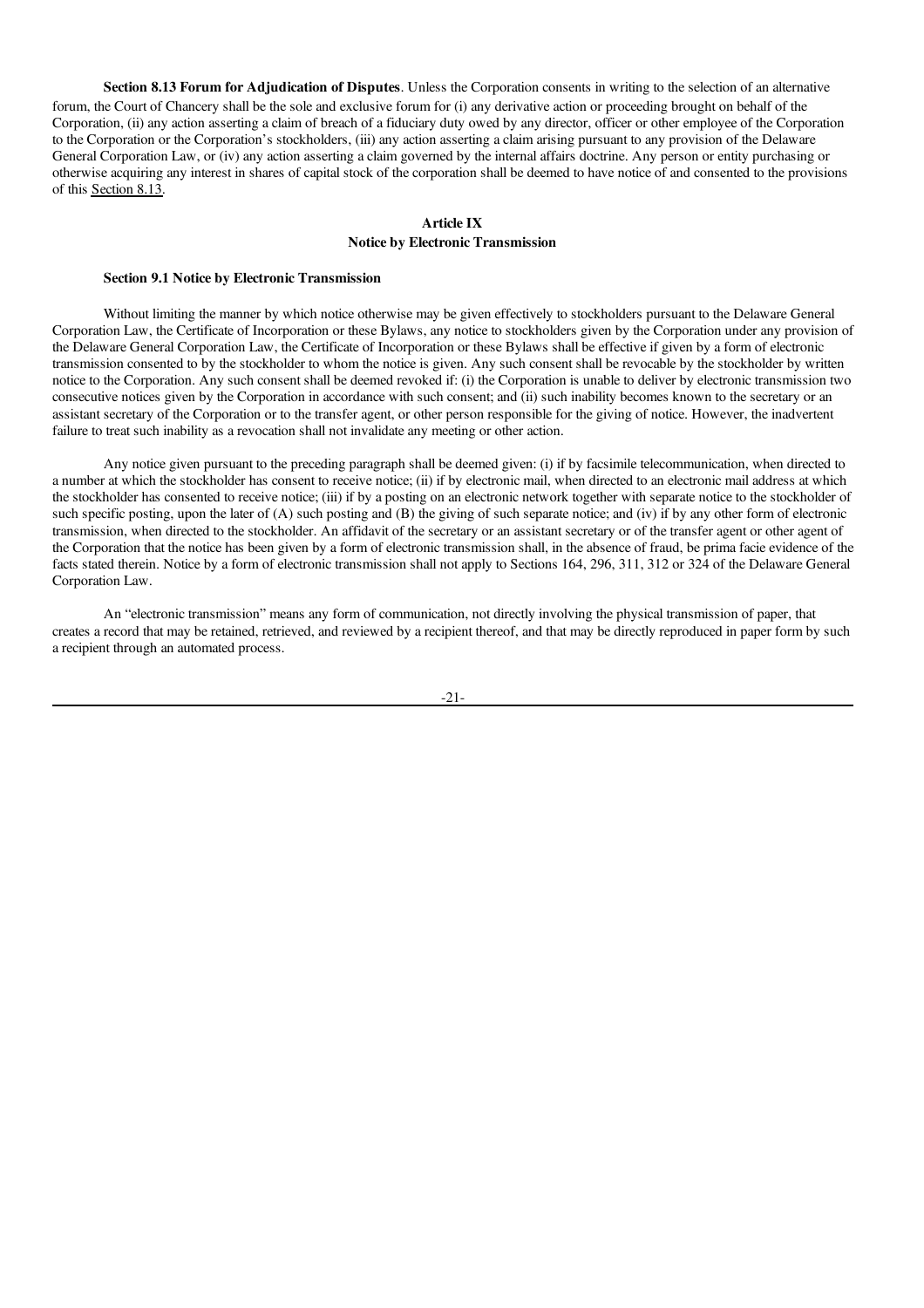# Article X

# Amendments

These Bylaws may be amended, altered or repealed, and new Bylaws may be adopted, by the stockholders entitled to vote. However, the Corporation may, in its Certificate of Incorporation, confer the power to adopt, amend or repeal Bylaws upon the Board of Directors. The fact that such power has been so conferred upon the directors shall not divest the stockholders of the power, nor limit their power to adopt, amend, alter or repeal Bylaws.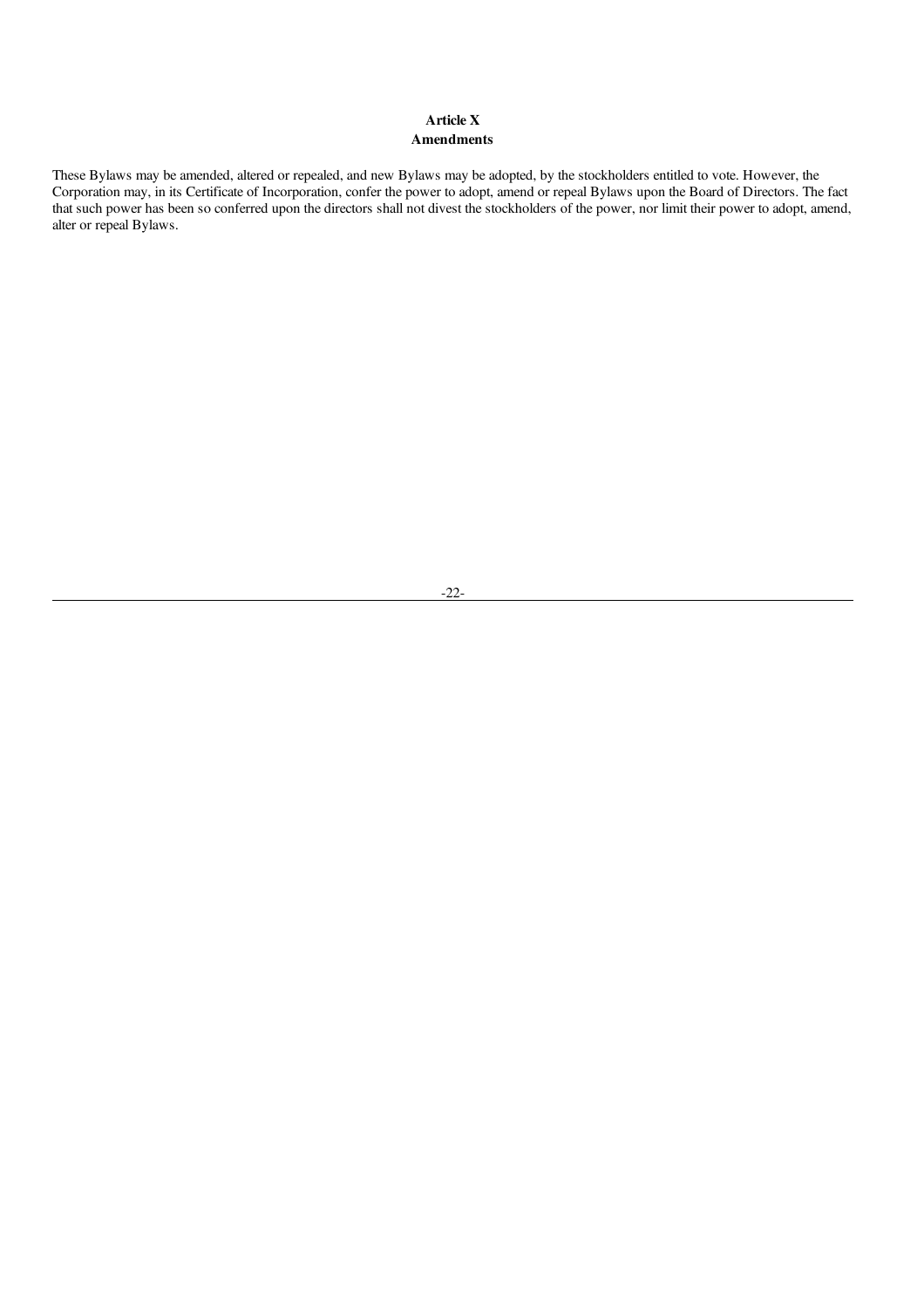#### CERTIFICATE OF SECRETARY

## **OF**

#### PACIFIC ETHANOL, INC.

(a Delaware corporation)

I hereby certify that I am the duly elected and acting secretary of PACIFIC ETHANOL, INC., a Delaware corporation, and that the foregoing Bylaws, comprising 23 pages, including this page, constitute the Bylaws of the Corporation as duly adopted by the Board of Directors thereof by action taken at a meeting of the Board of Directors held on July 23, 2014.

IN WITNESS WHEREOF, the undersigned has hereunto set his hand this 23rd day of July, 2014.

/s/ CHRISTOPHER W. WRIGHT Christopher W. Wright, Secretary

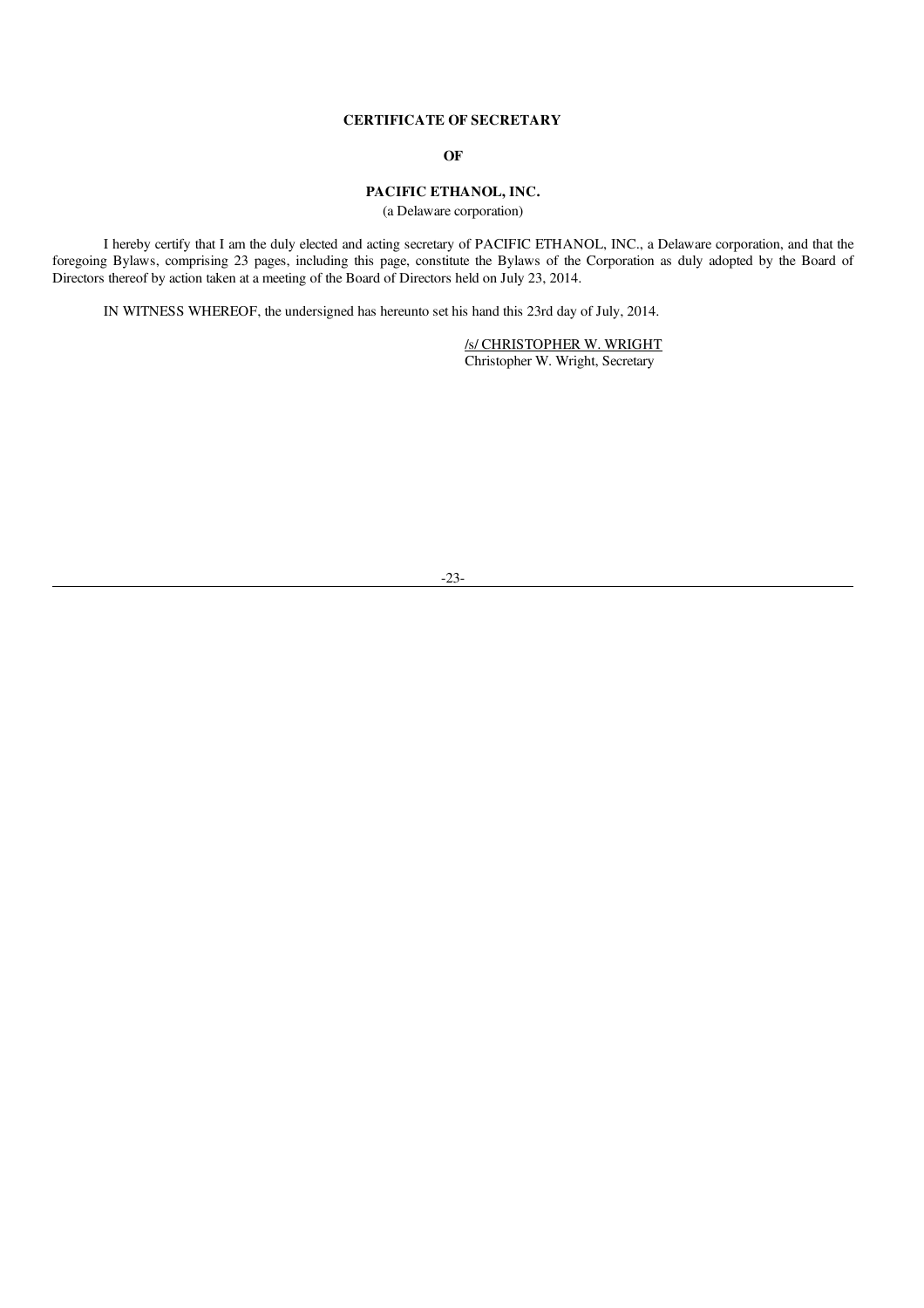#### CERTIFICATION OF PRINCIPAL EXECUTIVE OFFICER PURSUANT TO SECTION 302 OF THE SARBANES-OXLEY ACT OF 2002

I, Neil M. Koehler, certify that:

1. I have reviewed this Quarterly Report on Form 10-Q of Pacific Ethanol, Inc.;

2. Based on my knowledge, this report does not contain any untrue statement of a material fact or omit to state a material fact necessary to make the statements made, in light of the circumstances under which such statements were made, not misleading with respect to the period covered by this report;

3. Based on my knowledge, the financial statements, and other financial information included in this report, fairly present in all material respects the financial condition, results of operations and cash flows of the registrant as of, and for, the periods presented in this report;

4. The registrant's other certifying officer and I are responsible for establishing and maintaining disclosure controls and procedures (as defined in Exchange Act Rules 13a-15(e) and 15d-15(e)) and internal control over financial reporting (as defined in Exchange Act Rules 13a-15(f) and 15d-15(f)) for the registrant and have:

(a) Designed such disclosure controls and procedures, or caused such disclosure controls and procedures to be designed under our supervision, to ensure that material information relating to the registrant, including its consolidated subsidiaries, is made known to us by others within those entities, particularly during the period in which this report is being prepared;

(b) Designed such internal control over financial reporting, or caused such internal control over financial reporting to be designed under our supervision, to provide reasonable assurance regarding the reliability of financial reporting and the preparation of financial statements for external purposes in accordance with generally accepted accounting principles;

(c) Evaluated the effectiveness of the registrant's disclosure controls and procedures and presented in this report our conclusions about the effectiveness of the disclosure controls and procedures, as of the end of the period covered by this report based on such evaluation; and

(d) Disclosed in this report any change in the registrant's internal control over financial reporting that occurred during the registrant's most recent fiscal quarter (the registrant's fourth fiscal quarter in the case of an annual report) that has materially affected, or is reasonably likely to materially affect, the registrant's internal control over financial reporting; and

5. The registrant's other certifying officers and I have disclosed, based on our most recent evaluation of internal control over financial reporting, to the registrant's auditors and the audit committee of the registrant's board of directors (or persons performing the equivalent functions):

(a) All significant deficiencies and material weaknesses in the design or operation of internal control over financial reporting which are reasonably likely to adversely affect the registrant's ability to record, process, summarize and report financial information; and

(b) Any fraud, whether or not material, that involves management or other employees who have a significant role in the registrant's internal control over financial reporting.

Date: November 12, 2014 /S/ NEIL M. KOEHLER

Neil M. Koehler President and Chief Executive Officer (Principal Executive Officer)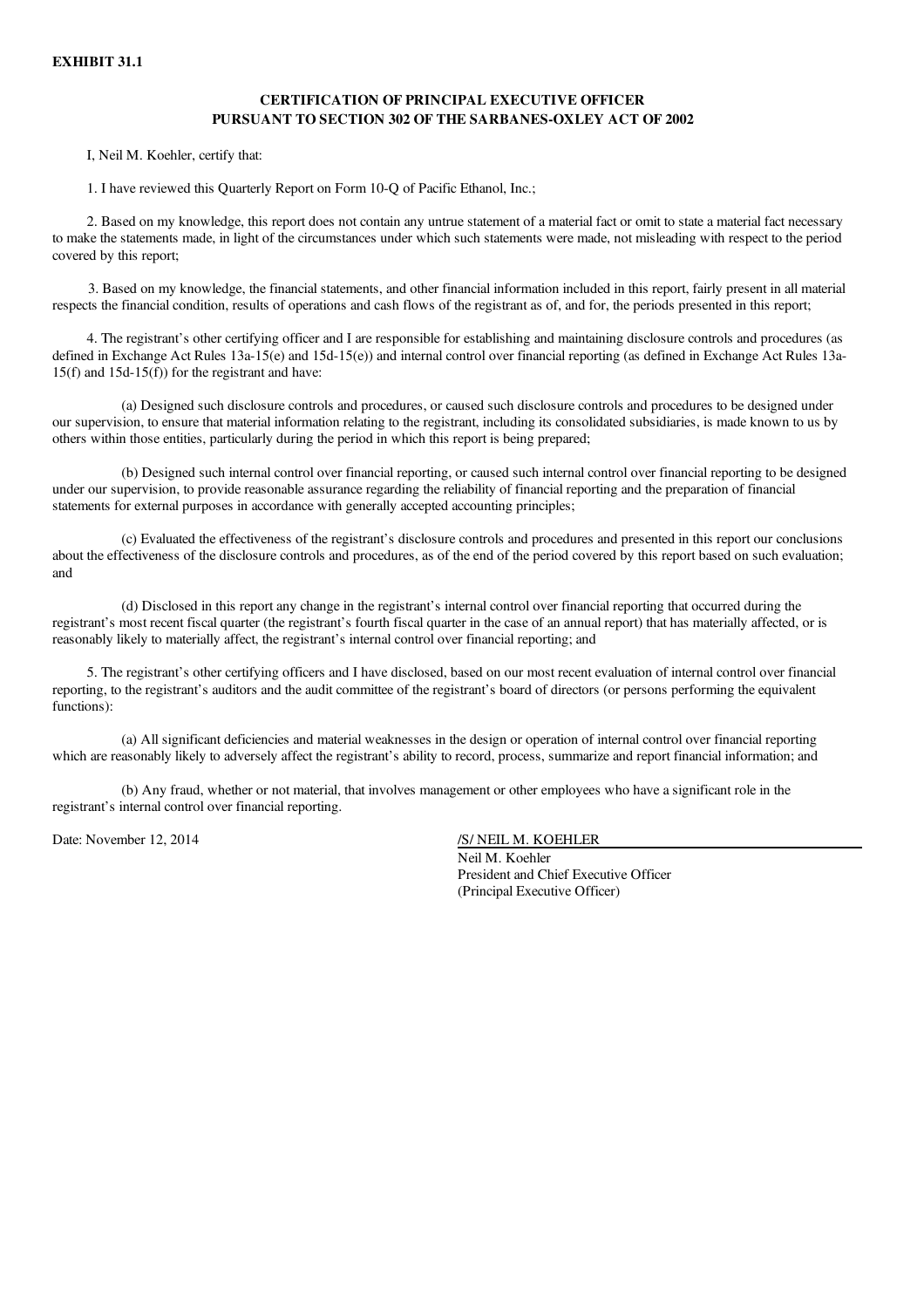## CERTIFICATION OF PRINCIPAL FINANCIAL OFFICER PURSUANT TO SECTION 302 OF THE SARBANES-OXLEY ACT OF 2002

I, Bryon T. McGregor, certify that:

1. I have reviewed this Quarterly Report on Form 10-Q of Pacific Ethanol, Inc.;

2. Based on my knowledge, this report does not contain any untrue statement of a material fact or omit to state a material fact necessary to make the statements made, in light of the circumstances under which such statements were made, not misleading with respect to the period covered by this report;

3. Based on my knowledge, the financial statements, and other financial information included in this report, fairly present in all material respects the financial condition, results of operations and cash flows of the registrant as of, and for, the periods presented in this report;

4. The registrant's other certifying officer and I are responsible for establishing and maintaining disclosure controls and procedures (as defined in Exchange Act Rules 13a-15(e) and 15d-15(e)) and internal control over financial reporting (as defined in Exchange Act Rules 13a-15(f) and 15d-15(f)) for the registrant and have:

(a) Designed such disclosure controls and procedures, or caused such disclosure controls and procedures to be designed under our supervision, to ensure that material information relating to the registrant, including its consolidated subsidiaries, is made known to us by others within those entities, particularly during the period in which this report is being prepared;

(b) Designed such internal control over financial reporting, or caused such internal control over financial reporting to be designed under our supervision, to provide reasonable assurance regarding the reliability of financial reporting and the preparation of financial statements for external purposes in accordance with generally accepted accounting principles;

(c) Evaluated the effectiveness of the registrant's disclosure controls and procedures and presented in this report our conclusions about the effectiveness of the disclosure controls and procedures, as of the end of the period covered by this report based on such evaluation; and

(d) Disclosed in this report any change in the registrant's internal control over financial reporting that occurred during the registrant's most recent fiscal quarter (the registrant's fourth fiscal quarter in the case of an annual report) that has materially affected, or is reasonably likely to materially affect, the registrant's internal control over financial reporting; and

5. The registrant's other certifying officer(s) and I have disclosed, based on our most recent evaluation of internal control over financial reporting, to the registrant's auditors and the audit committee of the registrant's board of directors (or persons performing the equivalent functions):

(a) All significant deficiencies and material weaknesses in the design or operation of internal control over financial reporting which are reasonably likely to adversely affect the registrant's ability to record, process, summarize and report financial information; and

(b) Any fraud, whether or not material, that involves management or other employees who have a significant role in the registrant's internal control over financial reporting.

Date: November 12, 2014 /S/ BRYON T. MCGREGOR

Bryon T. McGregor Chief Financial Officer (Principal Financial Officer)